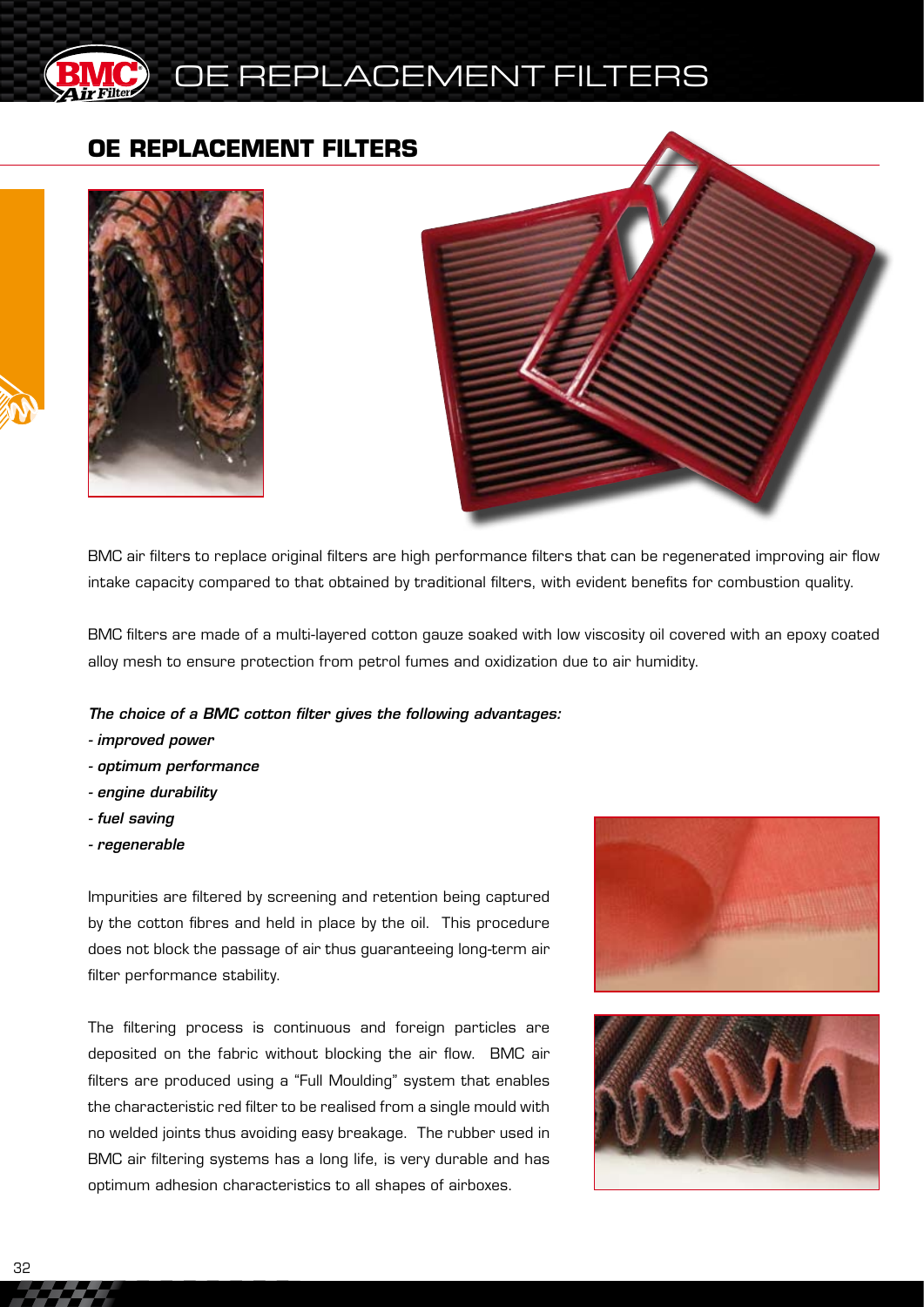

| <b>MODEL</b>    |                                                    | <b>HP</b>   | <b>YEAR</b>        | <b>SHAPE</b>            | A - D1<br>$\overline{mm}$ | $B - D1$<br>mm | b - H<br>mm | $A - D1$<br>$\mathsf{in}$ | $B - D2$<br>in | b - H<br>in. | <b>CODE</b>                 |  |
|-----------------|----------------------------------------------------|-------------|--------------------|-------------------------|---------------------------|----------------|-------------|---------------------------|----------------|--------------|-----------------------------|--|
|                 |                                                    |             |                    |                         |                           |                |             |                           |                |              |                             |  |
| <b>ALFA 33</b>  | <b>ALFA ROMEO</b><br>1.3                           | 88          | 90 >               | R                       | 300                       | 168            |             | 11,81                     | 6,61           |              | FB110/03                    |  |
|                 | $1.3$ I.E.                                         | 90          | 83 > 89            | $\mathsf R$             | 300                       | 168            |             | 11,81                     | 6,61           |              | FB110/03                    |  |
|                 | $1.4$ I.E.                                         | 90          | 91 > 94            | R                       | 300                       | 168            |             | 11,81                     | 6,61           |              | <b>FB110/03</b>             |  |
|                 | 1.5                                                | 95          | 83 > 93            | $\mathsf{R}$            | 300                       | 168            |             | 11,81                     | 6,61           |              | FB110/03                    |  |
|                 | 1.5                                                | 102         | 86 > 89            | R                       | 300                       | 168            |             | 11,81                     | 6,61           |              | <b>FB110/03</b>             |  |
|                 | 1.5                                                | 105         | 90 > 93            | $\mathsf R$             | 300                       | 168            |             | 11,81                     | 6,61           |              | FB110/03                    |  |
|                 | 1.5 4X4                                            | 102         | 86 > 89            | R                       | 300                       | 168            |             | 11,81                     | 6,61           |              | FB110/03                    |  |
|                 | 1.5 QV / 4X4                                       | 105         | 86 > 89            | $\mathsf R$             | 300                       | 168            |             | 11,81                     | 6,61           |              | FB110/03                    |  |
|                 | $1.5$ I.E.<br>$1.5$ I.E.                           | 97<br>101   | 90 > 94<br>90 > 91 | R<br>$\mathsf R$        | 300<br>300                | 168<br>168     |             | 11,81                     | 6,61<br>6,61   |              | <b>FB110/03</b><br>FB110/03 |  |
|                 | 1.7                                                | 118         | 86 > 89            | R                       | 300                       | 168            |             | 11,81<br>11,81            | 6,61           |              | <b>FB110/03</b>             |  |
|                 | 1.7                                                | 129         | 86 > 89            | $\sf R$                 | 300                       | 168            |             | 11,81                     | 6,61           |              | FB110/03                    |  |
|                 | 1.7 QV                                             | 114         | 88 > 89            | R                       | 300                       | 168            |             | 11,81                     | 6,61           |              | <b>FB110/03</b>             |  |
|                 | 1.7 16V                                            | 132/137     | 90 > 92            | $\mathsf R$             | 300                       | 168            |             | 11,81                     | 6,61           |              | FB110/03                    |  |
|                 | 1.7 16V                                            | 129         | 90 > 94            | R                       | 300                       | 168            |             | 11,81                     | 6,61           |              | <b>FB110/03</b>             |  |
|                 | 1.7 16V 4X4                                        | 129/132/137 | 90 > 94            | $\mathsf{R}$            | 300                       | 168            |             | 11,81                     | 6,61           |              | FB110/03                    |  |
|                 | $1.7$ I.E.                                         | 105         | 92 > 94            | R                       | 300                       | 168            |             | 11,81                     | 6,61           |              | <b>FB110/03</b>             |  |
|                 | $1.7$ I.E.                                         | 107         | 90 > 92            | $\mathsf R$             | 300                       | 168            |             | 11,81                     | 6,61           |              | FB110/03                    |  |
|                 | 1.7 I.E. 4X4                                       | 107         | 90 > 92            | R                       | 300                       | 168            |             | 11,81                     | 6,61           |              | FB110/03                    |  |
|                 | 1.8 TD                                             | 84          | 90 >               | $\sf R$                 | 300                       | 168            |             | 11,81                     | 6,61           |              | FB110/03                    |  |
|                 | 1.8 TD Giardinetta                                 | 84          | 86 >               | R                       | 300                       | 168            |             | 11,81                     | 6,61           |              | <b>FB110/03</b>             |  |
|                 | 1.4 I.E. SPORTWAGON and 4X4<br>1.5 I.E. SPORTWAGON | 88/90       | 91 > 94<br>84 > 87 | $\mathsf R$             | 300                       | 168            |             | 11,81                     | 6,61           |              | <b>FB110/03</b>             |  |
|                 | 1.5 I.E. SPORTWAGON                                | 95<br>97    | 90 > 94            | R<br>$\sf R$            | 300<br>300                | 168<br>168     |             | 11,81<br>11,81            | 6,61<br>6,61   |              | <b>FB110/03</b><br>FB110/03 |  |
|                 | 1.5 SPORTWAGON and 4X4                             | 102/105     | 86 > 89            | R                       | 300                       | 168            |             | 11,81                     | 6,61           |              | FB110/03                    |  |
|                 | 1.7 SPORTWAGON                                     | 118         | 88 > 89            | $\mathsf R$             | 300                       | 168            |             | 11,81                     | 6,61           |              | FB110/03                    |  |
|                 | 1.7 I.E. SPORTWAGON and 4X4                        | 105         | 88 > 89            | R                       | 300                       | 168            |             | 11,81                     | 6,61           |              | FB110/03                    |  |
|                 | 1.7 16V SPORTWAGON and 4X4                         | 132/137     | 90 > 92            | $\mathsf R$             | 300                       | 168            |             | 11,81                     | 6,61           |              | FB110/03                    |  |
|                 | 1.7 16V SPORTWAGON and 4X4                         | 129/132     | 90 > 94            | R                       | 300                       | 168            |             | 11,81                     | 6,61           |              | FB110/03                    |  |
|                 | 1.7 I.E. SPORTWAGON and 4X4                        | 107         | 90 > 92            | $\mathsf R$             | 300                       | 168            |             | 11,81                     | 6,61           |              | FB110/03                    |  |
|                 | 1.7 I.E. SPORTWAGON                                | 105         | 92 > 94            | R                       | 300                       | 168            |             | 11,81                     | 6,61           |              | FB110/03                    |  |
|                 | 1.8 TD SPORTWAGON                                  | 84          | 86 > 89            | $\mathsf R$             | 300                       | 168            |             | 11,81                     | 6,61           |              | FB110/03                    |  |
| <b>ALFA 145</b> | 1.3 i                                              | 90          | 94 >               | R                       | 300                       | 168            |             | 11,81                     | 6,61           |              | FB110/03                    |  |
|                 | 1.4i<br>1.4 i TS 16V                               | 103<br>103  | 94 > 97<br>97 > 01 | $\mathsf R$<br>R        | 300<br>245                | 168<br>167     |             | 11,81<br>9,65             | 6,61<br>6,57   |              | FB110/03<br>FB100/01        |  |
|                 | 1.6i                                               | 103         | 94 > 96            | $\sf R$                 | 300                       | 168            |             | 11,81                     | 6,61           |              | FB110/03                    |  |
|                 | 1.6 i TS 16V                                       | 120         | 96 > 01            | R                       | 245                       | 167            |             | 9,65                      | 6,57           |              | FB100/01                    |  |
|                 | 1.7 16V                                            | 129         | 94 > 96            | $\mathsf R$             | 300                       | 168            |             | 11,81                     | 6,61           |              | FB110/03                    |  |
|                 | 1.8 i TS 16V                                       | 140         | 96 > 98            | R                       | 245                       | 167            |             | 9,65                      | 6,57           |              | <b>FB100/01</b>             |  |
|                 | 1.8 i 16V                                          | 144         | 98 > 01            | $\mathsf R$             | 245                       | 167            |             | 9,65                      | 6,57           |              | <b>FB100/01</b>             |  |
|                 | 2.0 i TS 16V                                       | 150         | 95 > 01            | R                       | 245                       | 167            |             | 9,65                      | 6,57           |              | <b>FB100/01</b>             |  |
|                 | 2.0 i 16V QV                                       | 155         | 98 > 01            | $\mathsf R$             | 245                       | 167            |             | 9,65                      | 6,57           |              | FB100/01                    |  |
|                 | 1.9 TD Turbo Diesel                                | 90          | 94 > 97            | R                       | 240                       | 131            |             | 9,45                      | 5,16           |              | FB123/04                    |  |
|                 | 1.9 JTD Turbo Diesel                               | 105         | 98 >               | $\sf R$                 | 245                       | 167            |             | 9,65                      | 6,57           |              | FB100/01                    |  |
| <b>ALFA 146</b> | 2.0 TD                                             | 90<br>90    | 94 ><br>95 >       | R<br>R                  | 249<br>300                | 180            |             | 9,80                      | 7,09           |              | FB109/03<br>FB110/03        |  |
|                 | 1.3i<br>1.4i                                       | 90          | 94 > 96            | R                       | 300                       | 168<br>168     |             | 11,81<br>11,81            | 6,61<br>6,61   |              | FB110/03                    |  |
|                 | 1.4 i TS 16V                                       | 103         | 96 > 01            | R                       | 300                       | 168            |             | 11,81                     | 6,61           |              | FB100/01                    |  |
|                 | 1.6i                                               | 103         | 94 > 96            | R                       | 300                       | 168            |             | 11,81                     | 6,61           |              | FB110/03                    |  |
|                 | 1.6 i TS 16V                                       | 120         | 96 > 01            | $\sf R$                 | 300                       | 168            |             | 11,81                     | 6,61           |              | FB100/01                    |  |
|                 | 1.7 16V                                            | 129         | 94 > 96            | R                       | 300                       | 168            |             | 11,81                     | 6,61           |              | FB110/03                    |  |
|                 | 1.8 i TS 16V                                       | 140/144     | 96 > 01            | $\sf R$                 | 245                       | 167            |             | 9,65                      | 6,57           |              | FB100/01                    |  |
|                 | 2.0 i TS 16V                                       | 150         | 95 > 01            | $\mathsf{R}$            | 245                       | 167            |             | 9,65                      | 6,57           |              | FB100/01                    |  |
|                 | 2.0 i TS 16V QV                                    | 155         | 98 > 01            | $\sf R$                 | 245                       | 167            |             | 9,65                      | 6,57           |              | FB100/01                    |  |
|                 | 1.9 TD                                             | 90          | 94 > 99            | R                       | 240                       | 131            |             | 9,45                      | 5,16           |              | FB123/04                    |  |
|                 | 1.9 JTD<br>$2.0$ TD                                | 105<br>90   | 99 > 01<br>95 >    | $\sf R$<br>$\mathsf{R}$ | 245<br>245                | 167<br>167     |             | 9,65<br>9,65              | 6,57<br>6,57   |              | FB100/01<br>FB100/01        |  |
| <b>ALFA 147</b> | 1.6 TS 16V                                         | 105         | 100 >              | $\sf R$                 | 308                       | 134            |             | 12,13                     | 5,28           |              | FB272/01                    |  |
|                 | 1.6 TS 16V                                         | 120         | 100 >              | R                       | 308                       | 134            |             | 12,13                     | 5,28           |              | FB272/01                    |  |
|                 | 2.0 TS 16V                                         | 150         | 00 >               | R                       | 308                       | 134            |             | 12,13                     | 5,28           |              | FB272/01                    |  |
|                 | 3.2 V6 GTA                                         | 250         | < 50               | С                       | 103                       | 141            | 250         | 4,06                      | 5,55           | 9,84         | <b>FB154/06</b>             |  |
|                 | 1.9 JTD                                            | 115         | 100 >              | $\sf R$                 | 299                       | 163            |             | 11,77                     | 6,42           |              | FB284/01                    |  |
|                 | 1.9 JTD                                            | 101         | < 50               | R                       | 299                       | 163            |             | 11,77                     | 6,42           |              | FB284/01                    |  |
|                 | 1.9 JTD M                                          | 120         | 05 >               | R                       | 299                       | 163            |             | 11,77                     | 6,42           |              | FB284/01                    |  |
|                 | 1.9 JTD m-jet                                      | 140         | 03 > 04            | R                       | 299                       | 163            |             | 11,77                     | 6,42           |              | FB284/01                    |  |
|                 | 1.9 JTD m-jet                                      | 150         | 05 >               | R                       | 299                       | 163            |             | 11,77                     | 6,42           |              | FB284/01                    |  |
|                 | 1.9 JTD m-jet Q2<br>1.9 JTD m-jet Ducati           | 150<br>170  | 07 ><br>07 >       | R<br>$\sf R$            | 299<br>299                | 163<br>163     |             | 11,77<br>11,77            | 6,42<br>6,42   |              | FB284/01<br>FB284/01        |  |
| <b>ALFA 155</b> | 1.6 TS 16V                                         | 120         | 96 > 98            | R                       | 245                       | 167            |             | 9,65                      | 6,57           |              | FB100/01                    |  |
|                 |                                                    |             |                    |                         |                           |                |             |                           |                |              |                             |  |

**Section**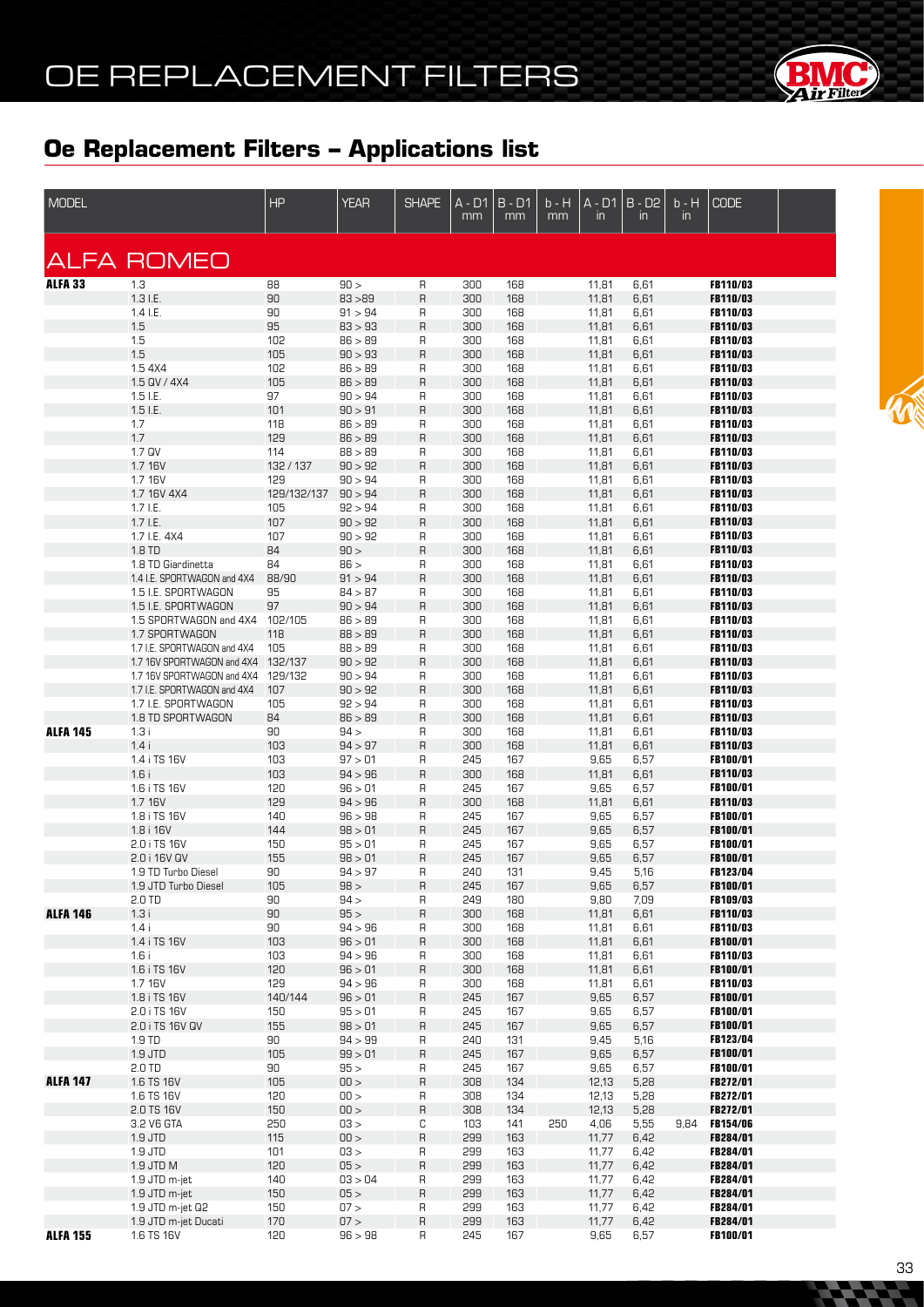**BMC** 

| <b>MODEL</b>      |                                                     | HP             | <b>YEAR</b>        | <b>SHAPE</b>      | A - D1<br>mm | B - D1<br>mm | $b - H$<br>mm | $A - D1$<br>$\mathsf{in}$ | $B - D2$<br>$\mathsf{in}$ | $b - H$<br>$\mathsf{in}$ | <b>CODE</b>                        |  |
|-------------------|-----------------------------------------------------|----------------|--------------------|-------------------|--------------|--------------|---------------|---------------------------|---------------------------|--------------------------|------------------------------------|--|
|                   | 1.7 TS                                              | 115            | 93 > 96            | $\mathsf{R}$      | 249          | 180          |               | 9,80                      | 7,09                      |                          | FB109/03                           |  |
|                   | 1.7 TS 16V                                          | 140            | 96 > 97            | R                 | 249          | 180          |               | 9,80                      | 7,09                      |                          | <b>FB110/01</b>                    |  |
|                   | 1.8 TS<br>1.8 TS 16V                                | 105/129<br>140 | 92 > 97<br>95 >    | $\mathsf{R}$<br>R | 249<br>245   | 180<br>167   |               | 9,80<br>9,65              | 7,09<br>6,57              |                          | <b>FB109/03</b><br>FB100/01        |  |
|                   | 2.0 16V Turbo                                       | 186/190        | 92 > 97            | $\sf B$           | 249          | 180          |               | 9,80                      | 7,09                      |                          | <b>FB109/03</b>                    |  |
|                   | 2.0 TS 16V                                          | 141/44         | 92 > 95            | R                 | 249          | 180          |               | 9,80                      | 7,09                      |                          | <b>FB109/03</b>                    |  |
|                   | 2.0 TS 16V                                          | 150            | 95 > 97            | R                 | 249          | 180          |               | 9,80                      | 7,09                      |                          | <b>FB110/01</b>                    |  |
|                   | 2.0 16V                                             | 150            | 96 >               | R                 | 245          | 167          |               | 9,65                      | 6,57                      |                          | <b>FB100/01</b>                    |  |
|                   | 2.5 V6                                              | 120/121        | 92/97              | $\sf B$           | 249          | 180          |               | 9,80                      | 7,09                      |                          | <b>FB109/03</b>                    |  |
|                   | Q4                                                  | 190            | 94 >               | $\mathsf{R}$      | 249          | 180          |               | 9,80                      | 7,09                      |                          | <b>FB109/03</b>                    |  |
|                   | 1.9 TD                                              | 90             | 93 > 97            | R                 | 249          | 180          |               | 9,80                      | 7,09                      |                          | FB109/03                           |  |
|                   | 2.5 TD                                              | 125            | 93 >               | R                 | 249          | 180          |               | 9,80                      | 7,09                      |                          | <b>FB109/03</b>                    |  |
| <b>ALFA 156</b>   | 1.6 TS 16V<br>1.6 TS Sportwagon                     | 120<br>120     | 97 > 05<br>00 > 03 | C<br>C            | 103<br>103   | 141<br>141   | 250<br>250    | 4,06<br>4,06              | 5,55<br>5,55              | 9,84<br>9,84             | FB154/06<br><b>FB154/06</b>        |  |
|                   | 1.8 TS 16V                                          | 140            | 00 > 05            | C                 | 103          | 141          | 250           | 4,06                      | 5,55                      | 9,84                     | <b>FB154/06</b>                    |  |
|                   | 1.8 TS 16V                                          | 144            | 97 > 00            | C                 | 103          | 141          | 250           | 4,06                      | 5,55                      | 9,84                     | <b>FB154/06</b>                    |  |
|                   | 1.8 TS Sportwagon                                   | 140            | 00 >               | $\mathbb C$       | 103          | 141          | 250           | 4,06                      | 5,55                      | 9,84                     | FB154/06                           |  |
|                   | 2.0 TS Sportwagon                                   | 155            | 00 > 03            | C                 | 103          | 141          | 250           | 4,06                      | 5,55                      | 9,84                     | <b>FB154/06</b>                    |  |
|                   | 2.0 TS 16V                                          | 150            | 97 > 03            | C                 | 103          | 141          | 250           | 4,06                      | 5,55                      | 9,84                     | <b>FB154/06</b>                    |  |
|                   | 2.0 TS 16V Selespeed                                | 155            | 99 > 03            | C                 | 103          | 141          | 250           | 4,06                      | 5,55                      | 9,84                     | <b>FB154/06</b>                    |  |
|                   | 2.0 JTS 16V                                         | 165            | $-50$              | C                 | 103          | 141          | 250           | 4,06                      | 5,55                      | 9,84                     | FB154/06                           |  |
|                   | 2.0 JTS 16V Sportwagon                              | 165            | 03 >               | C                 | 103          | 141          | 250           | 4,06                      | 5,55                      | 9,84                     | FB154/06                           |  |
|                   | 2.5 V6 24V<br>2.5 V6 24V Sportwagon                 | 190<br>190     | 97 > 03<br>00 > 03 | C<br>C            | 103<br>103   | 141<br>141   | 250<br>250    | 4,06<br>4,06              | 5,55<br>5,55              | 9,84<br>9,84             | <b>FB154/06</b><br><b>FB154/06</b> |  |
|                   | 3.2 V6 GTA                                          | 250            | 02 > 03            | C                 | 103          | 141          | 250           | 4,06                      | 5,55                      | 9,84                     | <b>FB154/06</b>                    |  |
|                   | 3.2 V6 GTA Sportwagon                               | 250            | 02 > 03            | C                 | 103          | 141          | 250           | 4,06                      | 5,55                      | 9,84                     | <b>FB154/06</b>                    |  |
|                   | 3.2 V6 GTA                                          | 250            | 03 >               | C                 | 103          | 141          | 250           | 4,06                      | 5,55                      | 9,84                     | <b>FB154/06</b>                    |  |
|                   | 1.9 JTD                                             | 105            | 00 > 03            | C                 | 103          | 141          | 250           | 4,06                      | 5,55                      | 9,84                     | <b>FB154/06</b>                    |  |
|                   | 1.9 JTD Sportwagon                                  | 105            | 00 > 03            | C                 | 103          | 141          | 250           | 4,06                      | 5,55                      | 9,84                     | <b>FB154/06</b>                    |  |
|                   | 1.9 JTD                                             | 115            | 03 >               | C                 | 103          | 141          | 250           | 4,06                      | 5,55                      | 9,84                     | <b>FB154/06</b>                    |  |
|                   | 1.9 JTD Sportwagon                                  | 115            | 03 >               | C                 | 103          | 141          | 250           | 4,06                      | 5,55                      | 9,84                     | <b>FB154/06</b>                    |  |
|                   | 1.9 JTD 16V                                         | 150            | 03 >               | C                 | 103          | 141          | 250           | 4,06                      | 5,55                      | 9,84                     | <b>FB154/06</b>                    |  |
|                   | 1.9 JTD 16V Sportwagon<br>Q4 1.9 JTD 16V Sportwagon | 150<br>150     | 03 ><br>04 >       | C<br>C            | 103<br>103   | 141<br>141   | 250<br>250    | 4,06<br>4,06              | 5,55<br>5,55              | 9,84<br>9,84             | <b>FB154/06</b><br><b>FB154/06</b> |  |
|                   | 2.4 JTD 20V m-jet                                   | 175            | 03 >               | C                 | 103          | 141          | 250           | 4,06                      | 5,55                      | 9,84                     | <b>FB154/06</b>                    |  |
|                   | 2.4 JTD 20V m-jet Sportwagon                        | 175            | 03 >               | C                 | 103          | 141          | 250           | 4,06                      | 5,55                      | 9,84                     | <b>FB154/06</b>                    |  |
| <b>ALFA 159</b>   | 1.8 16V                                             | 140            | 05 >               | C                 | 110          | 168          | 245           | 4,33                      | 6,61                      | 9,65                     | <b>FB454/08</b>                    |  |
|                   | 1.8 16V Sportwagon                                  | 140            | 05 >               | C                 | 110          | 168          | 245           | 4,33                      | 6,61                      | 9,65                     | <b>FB454/08</b>                    |  |
|                   | 1.9 JTS 16V                                         | 160            | 05 >               | C                 | 110          | 168          | 245           | 4,33                      | 6,61                      | 9,65                     | FB454/08                           |  |
|                   | 1.9 JTS 16V Sportwagon                              | 160            | 05 >               | C                 | 110          | 168          | 245           | 4,33                      | 6,61                      | 9,65                     | <b>FB454/08</b>                    |  |
|                   | 2.2 JTS 16V                                         | 185            | 05 >               | C                 | 110          | 168          | 245           | 4,33                      | 6,61                      | 9,65                     | FB454/08                           |  |
|                   | 2.2 JTS 16V Sportwagon                              | 185            | 05 >               | C                 | 110          | 168          | 245           | 4,33                      | 6,61                      | 9,65                     | FB454/08                           |  |
|                   | 3.2 JTS V6 24V Q4                                   | 260<br>260     | 05 ><br>05 >       | C<br>C            | 110<br>110   | 168<br>168   | 245<br>245    | 4,33<br>4,33              | 6,61<br>6,61              | 9,65<br>9,65             | FB454/08<br>FB454/08               |  |
|                   | 3.2 JTS V6 24V Q4 Sportwagon<br>1.9 JTD m-jet 16V   | 120/150        | 05 >               | C                 | 110          | 168          | 245           | 4,33                      | 6,61                      | 9,65                     | FB454/08                           |  |
|                   | 1.9 JTD m-jet 16V Sportwagon                        | 120/150        | 05 >               | C                 | 110          | 168          | 245           | 4,33                      | 6,61                      | 9,65                     | <b>FB454/08</b>                    |  |
|                   | 2.4 JTD m-jet 20V                                   | 200/210        | 05 >               | С                 | 110          | 168          | 245           | 4,33                      | 6,61                      | 9,65                     | FB454/08                           |  |
|                   | 2.4 JTD m-jet 20V Sportwagon                        | 200/210        | 05 >               | C                 | 110          | 168          | 245           | 4,33                      | 6,61                      | 9,65                     | <b>FB454/08</b>                    |  |
| <b>ALFA 166</b>   | 2.0 TS 16V                                          | 150            | 98 >               | C                 | 103          | 141          | 250           | 4,06                      | 5,55                      | 9,84                     | FB154/06                           |  |
|                   | 2.0 V6 Turbo S                                      | 205            | 98 >               | C                 | 103          | 141          | 250           | 4,06                      | 5,55                      | 9,84                     | <b>FB154/06</b>                    |  |
|                   | 2.5 V6 24V                                          | 188            | 98 >               | C                 | 103          | 141          | 250           | 4,06                      | 5,55                      | 9,84                     | FB154/06                           |  |
|                   | 3.0 V6 24V                                          | 220            | 98 >               | C                 | 103          | 141          | 250           | 4,06                      | 5,55                      | 9,84                     | <b>FB154/06</b>                    |  |
|                   | 2.4 JTD<br>2.4 JTD 20V                              | 136<br>176     | 98 ><br>98 >       | C<br>C            | 103<br>103   | 141          | 250<br>250    | 4,06                      | 5,55                      | 9,84                     | FB154/06                           |  |
| <b>ALFASUD</b>    | 1.7 SPRINT                                          | 118            | 87 > 89            | R                 | 300          | 141<br>168   |               | 4,06<br>11,81             | 5,55<br>6,61              | 9,84                     | <b>FB154/06</b><br>FB110/03        |  |
| <b>ARNA</b>       | $1.3$ TI                                            | 86             | 83 > 86            | R                 | 300          | 168          |               | 11,81                     | 6,61                      |                          | FB110/03                           |  |
|                   | $1.5$ TI                                            | 95             | 85 > 86            | $\mathsf{R}$      | 300          | 168          |               | 11,81                     | 6,61                      |                          | FB110/03                           |  |
| <b>BRERA</b>      | 2.2 JTS 16V                                         | 185            | 06 >               | C                 | 110          | 168          | 245           | 4,33                      | 6,61                      | 9,65                     | <b>FB454/08</b>                    |  |
|                   | 3.2 JTS V6 24V Q4                                   | 260            | 05 >               | C                 | 110          | 168          | 245           | 4,33                      | 6,61                      | 9,65                     | FB454/08                           |  |
|                   | 2.4 JTD m-jet 20V                                   | 200            | 05 >               | C                 | 110          | 168          | 245           | 4,33                      | 6,61                      | 9,65                     | <b>FB454/08</b>                    |  |
| <b>CROSSWAGON</b> | Q4 1.9 JTD 16V Sportwagon                           | 150            | 04 >               | C                 | 103          | 141          | 250           | 4,06                      | 5,55                      | 9,84                     | FB154/06                           |  |
| GT                | 1.8 TS                                              | 140            | 05 >               | R                 | 308          | 134          |               | 12,13                     | 5,28                      |                          | FB272/01                           |  |
|                   | 2.0 JTS                                             | 165            | 04 >               | $\mathsf{R}$      | 308          | 134          |               | 12,13                     | 5,28                      |                          | FB272/01                           |  |
|                   | 3.2 V6 GTA                                          | 250<br>150     | 04 ><br>C3 >       | С<br>$\sf B$      | 103<br>299   | 141<br>163   | 250           | 4,06<br>11,77             | 5,55<br>6,42              |                          | 9,84 FB154/06<br>FB284/01          |  |
|                   | 1.9 JTD m-jet<br>1.9 JTD m-jet Q2                   | 150            | 07 >               | R                 | 299          | 163          |               | 11,77                     | 6,42                      |                          | FB284/01                           |  |
| GTV (916C)        | 1.8 16V                                             | 144            | 98 > 03            | C                 | 103          | 141          | 250           | 4,06                      | 5,55                      | 9,84                     | FB154/06                           |  |
|                   | 2.0 16V                                             | 150            | 95 > 03            | С                 | 103          | 141          | 250           | 4,06                      | 5,55                      | 9,84                     | <b>FB154/06</b>                    |  |
|                   | 3.0 V6 24V                                          | 220            | 95 > 03            | C                 | 103          | 141          | 250           | 4,06                      | 5,55                      | 9,84                     | <b>FB154/06</b>                    |  |
|                   | 2.0 TS 16V                                          | 150            | $-50$              | C                 | 103          | 141          | 250           | 4,06                      | 5,55                      | 9,84                     | <b>FB154/06</b>                    |  |
|                   | 2.0 JTS 16V                                         | 165            | 03 >               | C                 | 103          | 141          | 250           | 4,06                      | 5,55                      | 9,84                     | <b>FB154/06</b>                    |  |
|                   | 2.0 V6 TURBO                                        | 202            | 95 >               | R                 | 245          | 167          |               | 9,65                      | 6,57                      |                          | FB100/01                           |  |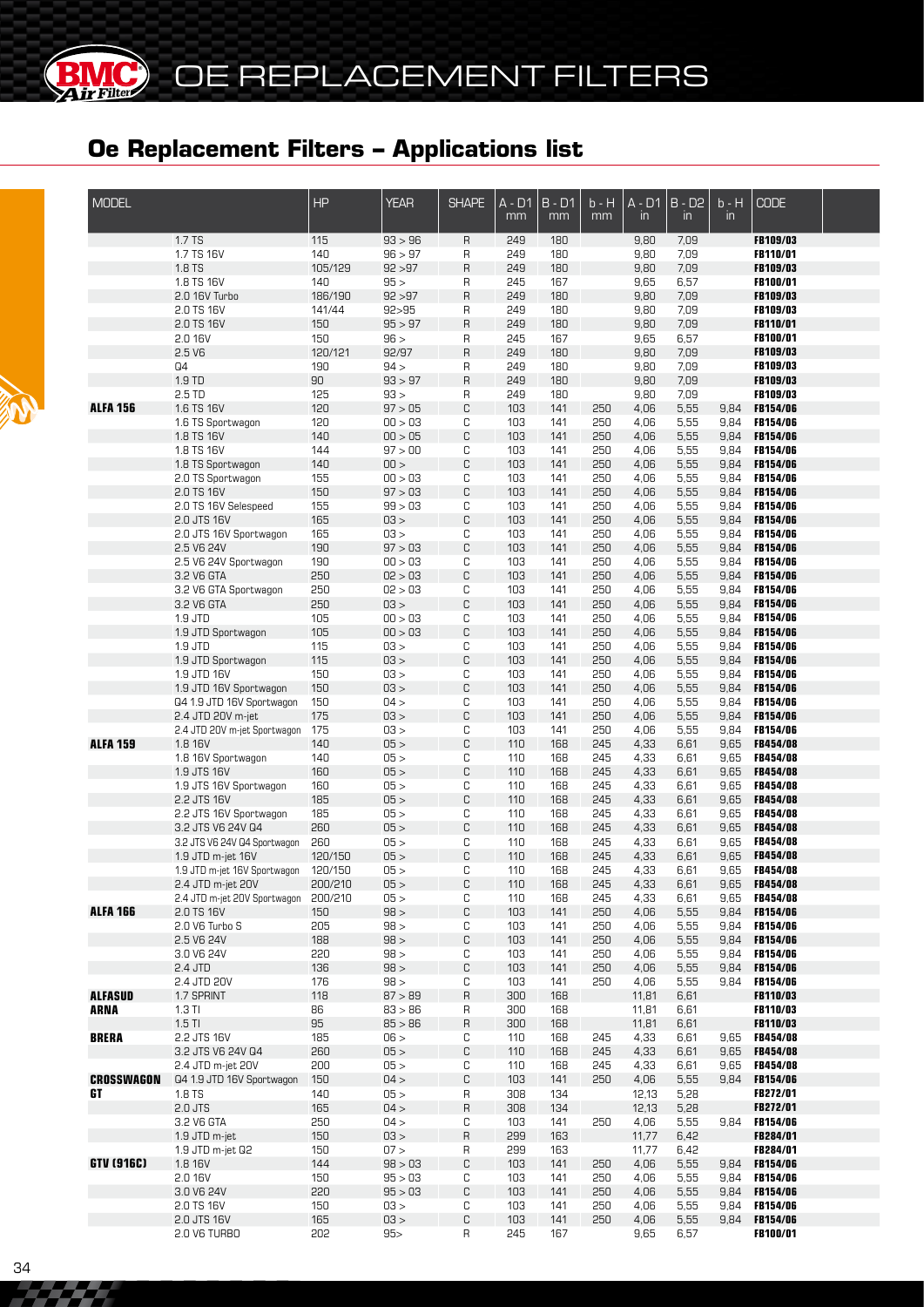

| <b>MODEL</b>         |                                       | <b>HP</b>   | <b>YEAR</b>     | <b>SHAPE</b>      | $A - D1$<br>mm | $B - D1$<br>mm | $b - H$<br>mm | $A - D1$<br>$\mathsf{in}$ | $B - D2$<br>$\mathsf{in}$ | $b - H$<br>$\mathsf{in}$ | <b>CODE</b>                        |  |
|----------------------|---------------------------------------|-------------|-----------------|-------------------|----------------|----------------|---------------|---------------------------|---------------------------|--------------------------|------------------------------------|--|
|                      | 3.2 V6 24V                            | 240         | 03 >            | C                 | 103            | 141            | 250           | 4,06                      | 5,55                      | 9,84                     | <b>FB154/06</b>                    |  |
| <b>SPIDER (916S)</b> | 1.8 16V                               | 144         | 98 > 03         | C                 | 103            | 141            | 250           | 4,06                      | 5,55                      | 9,84                     | <b>FB154/06</b>                    |  |
|                      | 2.0 16V                               | 150         | 95 > 03         | C                 | 103            | 141            | 250           | 4,06                      | 5,55                      | 9,84                     | <b>FB154/06</b>                    |  |
|                      | 2.0 V6 turbo                          | 202         | 98 > 05         | R                 | 249            | 180            |               | 9,80                      | 7,09                      |                          | FB109/03                           |  |
|                      | 3.0 V6 24V                            | 192         | 95 > 03         | C                 | 103            | 141            | 250           | 4,06                      | 5,55                      | 9,84                     | <b>FB154/06</b>                    |  |
|                      | 2.0 TS 16V                            | 150         | 03 >            | C                 | 103            | 141            | 250           | 4,06                      | 5,55                      | 9,84                     | <b>FB154/06</b>                    |  |
|                      | 2.0 JTS 16V                           | 165         | 03 >            | C                 | 103            | 141            | 250           | 4,06                      | 5,55                      | 9,84                     | FB154/06                           |  |
|                      | 3.2 V6 24V                            | 240         | 03 >            | C                 | 103            | 141            | 250           | 4,06                      | 5,55                      | 9,84                     | <b>FB154/06</b>                    |  |
| <b>SPIDER (939)</b>  | 2.2 JTS 16V                           | 185         | 06 >            | C                 | 110            | 168            | 245           | 4,33                      | 6,61                      | 9,65                     | FB454/08                           |  |
|                      | 3.2 JTS V6 24V Q4                     | 260         | 05 >            | C<br>C            | 110            | 168            | 245           | 4,33                      | 6,61                      | 9,65                     | FB454/08<br><b>FB454/08</b>        |  |
| <b>SPRINT</b>        | 2.4 JTD m-jet 20V<br>1.3              | 200         | 05 >            | R                 | 110<br>300     | 168<br>168     | 245           | 4,33<br>11,81             | 6,61<br>6,61              | 9,65                     | FB110/03                           |  |
|                      | 1.5                                   |             |                 | $\sf R$           | 300            | 168            |               | 11,81                     | 6,61                      |                          | FB110/03                           |  |
| AUDI                 |                                       |             |                 |                   |                |                |               |                           |                           |                          |                                    |  |
|                      |                                       |             |                 |                   |                |                |               |                           |                           |                          |                                    |  |
| 80/90                | $1.6 \text{ GL}$                      | 60          | 81 >            | С                 | 226            | 278            | 62            | 8,90                      | 10,94                     | 2,44                     | <b>FB155/06</b>                    |  |
|                      | $1.6$ GL                              | 70/75/85    | >91             | C                 | 226            | 278            | 62            | 8,90                      | 10,94                     | 2,44                     | <b>FB155/06</b>                    |  |
|                      | 1.6 GLE / GTE                         | 110         | 82 >            | R                 | 337            | 135            |               | 13,27                     | 5,31                      |                          | <b>FB122/01</b>                    |  |
|                      | 1.8 Carb.                             | 75          | $>91$           | C                 | 226            | 278            | 62            | 8,90                      | 10,94                     | 2,44                     | <b>FB155/06</b>                    |  |
|                      | 1.8 Jetronic                          | 90<br>112   | >86<br>90 >     | R                 | 337            | 135            |               | 13,27                     | 5,31                      |                          | <b>FB122/01</b><br>FB122/01        |  |
|                      | 1.8 i GLE / GTE<br>1.9                | 115         | > 91            | $\mathsf R$<br>С  | 337<br>226     | 135<br>278     | 62            | 13,27<br>8,90             | 5,31<br>10,94             | 2,44                     | <b>FB155/06</b>                    |  |
|                      | 1.9i                                  | 113         | 91 >            | $\overline{R}$    | 337            | 135            |               | 13,27                     | 5,31                      |                          | FB122/01                           |  |
|                      | 2.0 i                                 | 115         | 91 >            | С                 | 226            | 278            | 62            | 8,90                      | 10,94                     | 2,44                     | <b>FB155/06</b>                    |  |
|                      | 2.0 GTE Carb.                         | 90          | 91 >            | C                 | 226            | 278            | 62            | 8,90                      | 10,94                     | 2,44                     | <b>FB155/06</b>                    |  |
|                      | 2.0                                   | 115         | 91 >            | R                 | 337            | 135            |               | 13,27                     | 5,31                      |                          | FB122/01                           |  |
|                      | 2.0 / Quattro                         | 115         | 91 >            | $\overline{R}$    | 307            | 182            |               | 12,09                     | 7,17                      |                          | FB112/01                           |  |
|                      | 2.0 i 16V                             | 137         | 91 >            | R                 | 337            | 135            |               | 13,27                     | 5,31                      |                          | FB122/01                           |  |
|                      | 2.2                                   | 137         | 92 >            | $\overline{R}$    | 337            | 135            |               | 13,27                     | 5,31                      |                          | FB122/01                           |  |
|                      | 2.3 i / Quattro                       | 137         | 91 >            | R                 | 337            | 135            |               | 13,27                     | 5,31                      |                          | FB122/01                           |  |
|                      | 2.3 i 20V                             | 170         | 89 >            | $\overline{R}$    | 307            | 182            |               | 12,09                     | 7,17                      |                          | FB112/01                           |  |
|                      | 2.6i                                  | 150         | 91 >            | R                 | 307            | 182            |               | 12,09                     | 7,17                      |                          | FB112/01                           |  |
|                      | 2.8 i / Quattro                       | 174         | 91 >            | $\mathsf{R}$      | 307            | 182            |               | 12,09                     | 7,17                      |                          | FB112/01                           |  |
|                      | 1.6D                                  | 54          | $>86\,$         | R                 | 337            | 135            |               | 13,27                     | 5,31                      |                          | FB122/01                           |  |
|                      | 1.6 TD                                | 80          | >86             | $\overline{R}$    | 337            | 135            |               | 13,27                     | 5,31                      |                          | FB122/01                           |  |
|                      | 1.9D                                  | 75          | 91 >            | R                 | 307            | 182            |               | 12,09                     | 7,17                      |                          | FB112/01                           |  |
|                      | 1.9 TD                                | 90          | 91 >            | $\overline{R}$    | 307            | 182            |               | 12,09                     | 7,17                      |                          | FB112/01                           |  |
|                      | $1.9$ Tdi                             | 90          | 91 >            | R                 | 307            | 182            |               | 12,09                     | 7,17                      |                          | FB112/01                           |  |
| 100                  | 1.6                                   | 85          | > 90            | C                 | 226            | 278            | 62            | 8,90                      | 10,94                     | 2,44                     | <b>FB155/06</b>                    |  |
|                      | 1.8 Cat.<br>1.8 Quattro               | 90<br>88/90 | 85 ><br>85 >    | $\mathsf R$<br>C  | 216<br>226     | 212<br>278     | 62            | 8,50<br>8,90              | 8,35<br>10,94             | 2,44                     | <b>FB104/01</b><br><b>FB155/06</b> |  |
|                      | 1.8 <sub>L</sub>                      | 75          | > 90            | C                 | 226            | 278            | 62            | 8,90                      | 10,94                     | 2,44                     | <b>FB155/06</b>                    |  |
|                      | 1.8 L Carb.                           | 88/90       | $>90\,$         | $\mathbb C$       | 226            | 278            | 62            | 8,90                      | 10,94                     | 2,44                     | <b>FB155/06</b>                    |  |
|                      | 1.8 i K-Jetronic                      | 90          | $>90\,$         | $\mathsf R$       | 216            | 212            |               | 8,50                      | 8,35                      |                          | FB104/01                           |  |
|                      | 1.9 5 Cyl. Carb.                      |             | 83 >            | $\overline{R}$    | 216            | 212            |               | 8,50                      | 8,35                      |                          | FB104/01                           |  |
|                      | 1.9 5 Cyl.                            | 100         | $>90\,$         | C                 | 226            | 278            | 62            | 8,90                      | 10,94                     | 2,44                     | <b>FB155/06</b>                    |  |
|                      | 2.0 E                                 |             | 91 >            | $\sf R$           | 307            | 182            |               | 12,09                     | 7,17                      |                          | FB112/01                           |  |
|                      | 2.0 E, 2.0 E Cat.                     |             | 88 > 91         | R                 | 216            | 212            |               | 8,50                      | 8,35                      |                          | FB104/01                           |  |
|                      | 2.0 5 Cyl.                            | 115         | 84 >            | $\mathsf{R}$      | 216            | 212            |               | 8,50                      | 8,35                      |                          | FB104/01                           |  |
|                      | 2.0                                   | 113/115     | 84 > 87         | R                 | 216            | 212            |               | 8,50                      | 8,35                      |                          | FB104/01                           |  |
|                      | 2.0                                   | 100         | 80 > 84         | С                 | 226            | 278            | 62            | 8,90                      | 10,94                     | 2,44                     | <b>FB155/06</b>                    |  |
|                      | 2.1                                   | 136         | 77 > 82         | R                 | 216            | 212            |               | 8,50                      | 8,35                      |                          | <b>FB104/01</b>                    |  |
|                      | 2.2 5 Cyl. Inj.                       |             | 83 >            | $\overline{R}$    | 216            | 212            |               | 8,50                      | 8,35                      |                          | <b>FB104/01</b>                    |  |
|                      | 2.2 i, 2.2 i Cat. Turbo               | 115/182     | > 90            | R                 | 216            | 212            |               | 8,50                      | 8,35                      |                          | <b>FB104/01</b>                    |  |
|                      | 2.3i                                  | 133/136     | > 90            | $\sf R$           | 216            | 212            |               | 8,50                      | 8,35                      |                          | FB104/01                           |  |
|                      | 2.3 Turbo 20V, E, Quattro             |             | 91 >            | R                 | 307            | 182            |               | 12,09                     | 7,17                      |                          | <b>FB112/01</b>                    |  |
|                      | 2.6E                                  |             | 92 >            | R                 | 307            | 182            |               | 12,09                     | 7,17                      |                          | FB112/01                           |  |
|                      | 2.8 E, V6, V6 Quattro<br><b>S4 V8</b> | 280/290     | 91 ><br>92 > 94 | R<br>$\mathsf{R}$ | 307<br>382     | 182<br>150     |               | 12,09<br>15,04            | 7,17<br>5,91              |                          | FB112/01<br>FB414/01               |  |
|                      | 2.0 Diesel                            | 70          | 78 >            | R                 | 216            | 212            |               | 8,50                      | 8,35                      |                          | <b>FB104/01</b>                    |  |
|                      | 2.0 Diesel                            | 70          | >90             | $\sf R$           | 337            | 135            |               | 13,27                     | 5,31                      |                          | <b>FB122/01</b>                    |  |
|                      | 2.5 Turbo Diesel                      |             | 91 >            | R                 | 307            | 182            |               | 12,09                     | 7.17                      |                          | FB112/01                           |  |
| 200                  | 1.6                                   | 75          | > 90            | С                 | 226            | 278            | 62            | 8,90                      | 10,94                     | 2,44                     | <b>FB155/06</b>                    |  |
|                      | 1.8                                   | 88          | > 90            | С                 | 226            | 278            | 62            | 8,90                      | 10,94                     | 2,44                     | <b>FB155/06</b>                    |  |
|                      | 1.9                                   | 90          | >90             | C                 | 226            | 278            | 62            | 8,90                      | 10,94                     | 2,44                     | <b>FB155/06</b>                    |  |
|                      | 1.8 i K-Jetronic                      | 90          | >90             | R                 | 216            | 212            |               | 8,50                      | 8,35                      |                          | <b>FB104/01</b>                    |  |
|                      | 2.0                                   | 113         | > 90            | R                 | 216            | 212            |               | 8,50                      | 8,35                      |                          | FB104/01                           |  |
|                      | 2.1 5 E, 2.1 5 T                      | 100/125     | 79>82           | R                 | 216            | 212            |               | 8,50                      | 8,35                      |                          | <b>FB104/01</b>                    |  |
|                      | 2.2 i                                 | 182         | > 90            | R                 | 216            | 212            |               | 8,50                      | 8,35                      |                          | FB104/01                           |  |
|                      | 2.2 i Turbo 20V                       | 220         | >90             | R                 | 307            | 182            |               | 12,09                     | 7,17                      |                          | <b>FB112/01</b>                    |  |
|                      | 2.2 Quattro Turbo                     | 200/220     |                 | R                 | 337            | 135            |               | 13,27                     | 5,31                      |                          | <b>FB122/01</b>                    |  |
|                      | 2.2 Quattro                           |             | 79 > 89         | R                 | 216            | 212            |               | 8,50                      | 8,35                      |                          | <b>FB104/01</b>                    |  |

**FREE**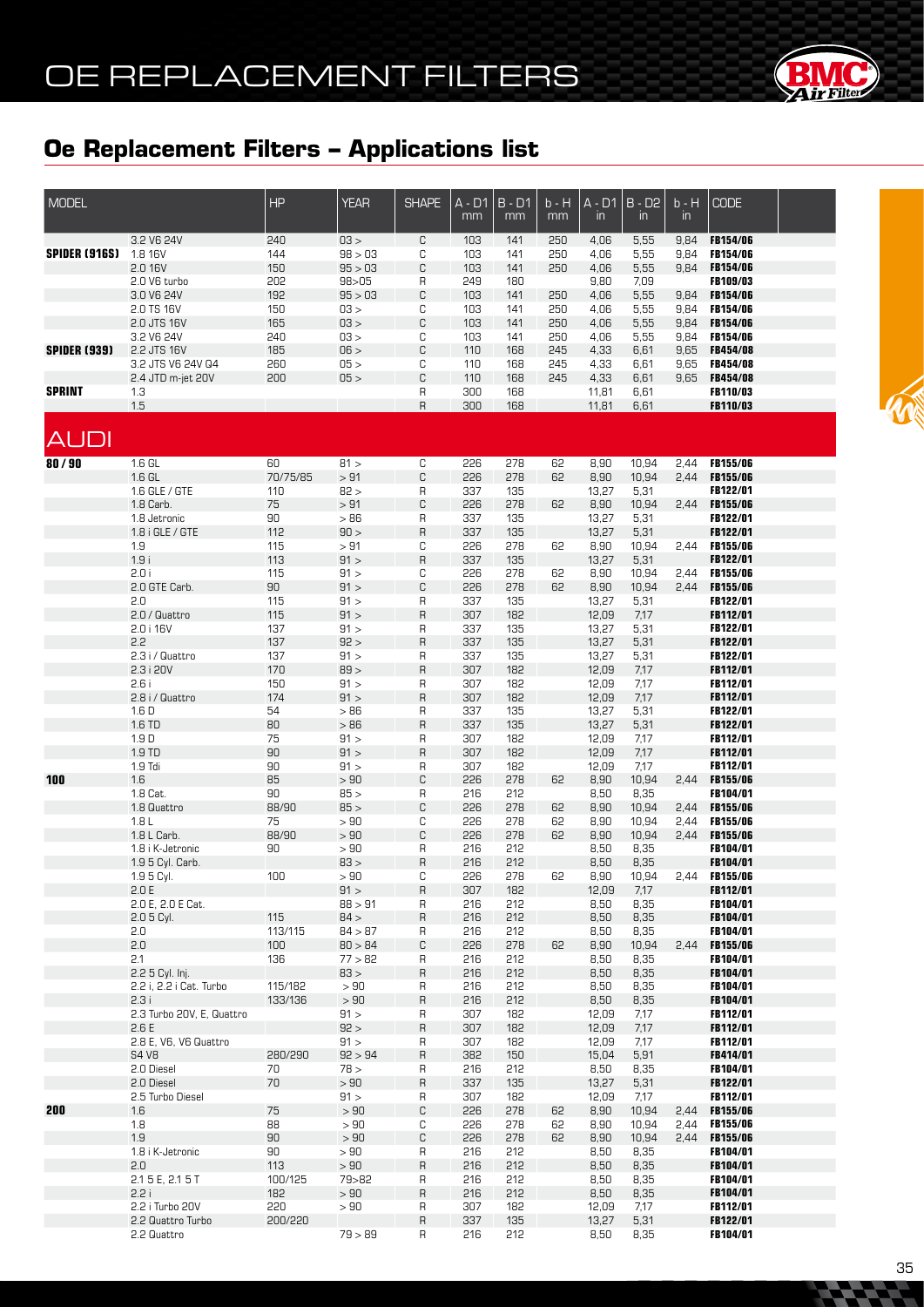| <b>MODEL</b>        |                                          | HP                         | <b>YEAR</b>        | <b>SHAPE</b>      | A - D1<br>mm | $B - D1$<br>mm | $b - H$<br>mm | $A - D1$<br>$\mathsf{in}$ | $B - D2$<br>$\mathsf{in}$ | $b - H$<br>$\mathsf{in}$ | <b>CODE</b>                        |  |
|---------------------|------------------------------------------|----------------------------|--------------------|-------------------|--------------|----------------|---------------|---------------------------|---------------------------|--------------------------|------------------------------------|--|
|                     | 2.2 Quattro 20V                          | 220                        | 89 >               | R                 | 307          | 182            |               | 12,09                     | 7,17                      |                          | FB112/01                           |  |
|                     | 2.3i                                     | 133/136                    | >90                | R                 | 216          | 212            |               | 8,50                      | 8,35                      |                          | <b>FB104/01</b>                    |  |
|                     | 2.0 Diesel                               | 70                         | >90                | R                 | 337          | 135            |               | 13,27                     | 5,31                      |                          | <b>FB122/01</b>                    |  |
| A2 (8Z0)            | 1.4                                      | 75                         | 00 >               | С                 | 72           | 108            | 262           | 2,83                      | 4,25                      | 10,31                    | <b>FB263/06</b>                    |  |
|                     | 1.6 FSI<br>$1.2$ TDI                     | 110<br>61                  | 02 ><br>00 >       | C<br>C            | 72<br>72     | 108<br>108     | 262<br>262    | 2,83<br>2,83              | 4,25<br>4,25              | 10,31<br>10,31           | <b>FB263/06</b><br><b>FB263/06</b> |  |
|                     | 1.4 TDI                                  | 75                         | 00 >               | C                 | 72           | 108            | 262           | 2,83                      | 4,25                      | 10,31                    | <b>FB263/06</b>                    |  |
|                     | 1.4 TDI                                  | 90                         | 00 >               | C                 | 72           | 108            | 262           | 2,83                      | 4,25                      | 10,31                    | <b>FB263/06</b>                    |  |
| A3   (8L1)          | 1.6                                      | 101                        | 96 >               | $\sf R$           | 359          | 184            |               | 14,13                     | 7,24                      |                          | FB159/01                           |  |
|                     | 1.8                                      | 125                        | 96 >               | R                 | 359          | 184            |               | 14,13                     | 7,24                      |                          | FB159/01                           |  |
|                     | 1.8 Turbo                                | 150/180                    | 96 >               | R                 | 359          | 184            |               | 14,13                     | 7,24                      |                          | FB159/01                           |  |
|                     | 1.9 TDI                                  | 90/100/110/<br>115/130     | 96 >               | R                 | 359          | 184            |               | 14,13                     | 7,24                      |                          | FB159/01                           |  |
| A3 II (8P1/8PA)     | 1.4 TSI                                  | 125                        | 06 >               | C                 | 69           | 130            | 195           | 2,72                      | 5,12                      | 7,68                     | <b>FB396/08</b>                    |  |
|                     | 1.4 TSI Sportback                        | 125                        | 06 >               | C                 | 69           | 130            | 195           | 2,72                      | 5,12                      | 7,68                     | <b>FB396/08</b>                    |  |
|                     | 1.6                                      | 102                        | 03 >               | C                 | 69           | 130            | 195           | 2,72                      | 5,12                      | 7,68                     | <b>FB396/08</b>                    |  |
|                     | 1.6 Sportback                            | 102                        | 04 >               | C                 | 69           | 130            | 195           | 2,72                      | 5,12                      | 7,68                     | <b>FB396/08</b>                    |  |
|                     | 1.6 FSI                                  | 115                        | 03 >               | $\mathsf R$       | 300          | 154            |               | 11,81                     | 6,06                      |                          | FB384/20                           |  |
|                     | 1.6 FSI Sportback<br>1.8 TFSI            | 115<br>160                 | 04 ><br>06 >       | R<br>R            | 300<br>342   | 154<br>133     |               | 11,81<br>13,46            | 6,06<br>5,24              |                          | FB384/20<br>FB444/01               |  |
|                     | 1.8 TFSI Sportback                       | 160                        | 06 >               | R                 | 342          | 133            |               | 13,46                     | 5,24                      |                          | <b>FB444/01</b>                    |  |
|                     | 2.0 FSI                                  | 150                        | 03 >               | C                 | 69           | 130            | 195           | 2,72                      | 5,12                      | 7,68                     | <b>FB396/08</b>                    |  |
|                     | 2.0 FSI Sportback                        | 150                        | 04 >               | C                 | 69           | 130            | 195           | 2,72                      | 5,12                      | 7,68                     | <b>FB396/08</b>                    |  |
|                     | 2.0 TFSI (BWA, BPY engine)               | 200                        | 04 >               | T                 | 406          | 172            | 136           | 15,98                     | 6,77                      | 5,35                     | <b>FB409/01</b>                    |  |
|                     | 2.0 TFSI (CCZA engine)                   | 200                        | 04 >               | R                 | 342          | 133            |               | 13,46                     | 5,24                      |                          | <b>FB444/01</b>                    |  |
|                     | 2.0 T FSI Sportback<br>(BWA, BPY engine) | 200                        | 04 >               | T                 | 406          | 172            | 136           | 15,98                     | 6,77                      | 5,35                     | FB409/01                           |  |
|                     | 2.0 TFSI Sportback<br>(CCZA engine)      | 200                        | 04 >               | R                 | 342          | 133            |               | 13,46                     | 5,24                      |                          | <b>FB444/01</b>                    |  |
|                     | 3.2 V6 Quattro                           | 250                        | 03 >               | $\mathsf{R}$      | 347          | 222            |               | 13,66                     | 8,74                      |                          | FB382/01                           |  |
|                     | 3.2 V6 Quattro Sportback                 | 250                        | 04 >               | R                 | 347          | 555            |               | 13,66                     | 8,74                      |                          | <b>FB382/01</b>                    |  |
|                     | 1.9 TDI                                  | 105                        | 03 >               | $\mathsf{R}$      | 342          | 133            |               | 13,46                     | 5,24                      |                          | FB444/01                           |  |
|                     | 1.9 TDI Sportback<br>2.0 TDI             | 105<br>136/140/170         | 04 ><br>03 >       | R<br>$\sf B$      | 342<br>342   | 133<br>133     |               | 13,46<br>13,46            | 5,24<br>5,24              |                          | <b>FB444/01</b><br>FB444/01        |  |
|                     | 2.0 TDI Sportback                        | 136/140/170                | 04 >               | R                 | 342          | 133            |               | 13,46                     | 5,24                      |                          | <b>FB444/01</b>                    |  |
|                     | 2.0 TDI 16V                              | 140/170                    | 03 >               | R                 | 342          | 133            |               | 13,46                     | 5,24                      |                          | FB444/01                           |  |
|                     | 2.0 TDI 16V Sportback                    | 140/170                    | 04 >               | R                 | 342          | 133            |               | 13,46                     | 5,24                      |                          | <b>FB444/01</b>                    |  |
| <b>A3 CABRIOLET</b> | 1.8 TFSI                                 | 160                        | 08 >               | R                 | 342          | 133            |               | 13,46                     | 5,24                      |                          | FB444/01                           |  |
|                     | 2.0 TFSI (BWA, BPY engine)               | 200                        | 08 >               | Τ                 | 406          | 172            | 136           | 15,98                     | 6,77                      | 5,35                     | <b>FB409/01</b>                    |  |
|                     | 2.0 TFSI (CCZA engine)                   | 200                        | 08 >               | R                 | 342          | 133            |               | 13,46                     | 5,24                      |                          | FB444/01                           |  |
|                     | 1.9 TDI                                  | 105                        | 08 >               | R                 | 342          | 133            |               | 13,46                     | 5,24                      |                          | FB444/01                           |  |
|                     | 2.0 TDI                                  | 140                        | 08 >               | $\sf R$           | 342          | 133            |               | 13,46                     | 5,24                      |                          | FB444/01                           |  |
| A4 (B5/8D)          | 1.6<br>1.8                               | 101<br>125                 | 95 > 00<br>95 > 00 | R<br>$\mathsf{R}$ | 254<br>254   | 213<br>213     |               | 10,00                     | 8,39<br>8,39              |                          | FB102/01<br><b>FB102/01</b>        |  |
|                     | 1.8T                                     | 150/180                    | 95 > 00            | R                 | 254          | 213            |               | 10,00<br>10,00            | 8,39                      |                          | FB102/01                           |  |
|                     | 1.8 Quattro                              | 150/180                    | 95 > 00            | $\mathsf{R}$      | 254          | 213            |               | 10,00                     | 8,39                      |                          | FB102/01                           |  |
|                     | 1.8 Turbo Quattro                        | 150/180                    | 95 > 00            | R                 | 254          | 213            |               | 10,00                     | 8,39                      |                          | FB102/01                           |  |
|                     | 2.4                                      | 165                        | 95 > 00            | R                 | 254          | 213            |               | 10,00                     | 8,39                      |                          | FB102/01                           |  |
|                     | 2.6 E V6                                 | 150                        | 95 > 00            | R                 | 254          | 213            |               | 10,00                     | 8,39                      |                          | FB102/01                           |  |
|                     | 2.6 E V6 Quattro                         | 150                        | 95 > 00            | R                 | 254          | 213            |               | 10,00                     | 8,39                      |                          | FB102/01                           |  |
|                     | 2.8 E V6                                 | 174                        | 95 > 00            | R                 | 254          | 213            |               | 10,00                     | 8,39                      |                          | FB102/01                           |  |
|                     | 2.8 E V6 Quattro                         | 174/193                    | 95 > 00            | R                 | 254          | 213            |               | 10,00                     | 8,39                      |                          | FB102/01                           |  |
|                     | $1.9$ TDI                                | 90/110/115                 | 95 > 00            | R                 | 254          | 213            |               | 10,00                     | 8,39                      |                          | <b>FB102/01</b>                    |  |
|                     | 1.9 TDI Quattro                          | 90/110/115                 | 95 > 00            | R                 | 254          | 213            |               | 10,00<br>10,00            | 8,39                      |                          | <b>FB102/01</b>                    |  |
| A4 (B6/8E)          | 2.5 TDI V6<br>1.6                        | 150<br>102                 | 95 > 00<br>01 > 07 | R<br>R            | 254<br>266   | 213<br>212     |               | 10,47                     | 8,39<br>8,35              |                          | <b>FB102/01</b><br>FB279/01        |  |
|                     | 1.8T                                     | 150/163                    | 01 > 07            | R                 | 266          | 212            |               | 10,47                     | 8,35                      |                          | FB279/01                           |  |
|                     | 1.8 T Quattro                            | 150/163                    | 01 > 07            | R                 | 266          | 212            |               | 10,47                     | 8,35                      |                          | <b>FB279/01</b>                    |  |
|                     | 2.0                                      | 130                        | 01 > 04            | R                 | 266          | 212            |               | 10,47                     | 8,35                      |                          | FB279/01                           |  |
|                     | 2.0 FSI                                  | 150                        | 02 > 07            | R                 | 266          | 212            |               | 10,47                     | 8,35                      |                          | FB279/01                           |  |
|                     | 2.OT FSI                                 | 170/200/220                | 04 > 07            | R                 | 266          | 212            |               | 10,47                     | 8,35                      |                          | <b>FB279/01</b>                    |  |
|                     | 2.0T FSI Quattro                         | 200                        | 04 > 07            | R                 | 266          | 212            |               | 10,47                     | 8,35                      |                          | FB279/01                           |  |
|                     | 2.4 V6                                   | 165                        | 01 > 04            | R                 | 266          | 212            |               | 10,47                     | 8,35                      |                          | <b>FB279/01</b>                    |  |
|                     | 3.0V6                                    | 220                        | 01 > 04            | R                 | 266          | 212            |               | 10,47                     | 8,35                      |                          | FB279/01                           |  |
|                     | 3.0 V6 Quattro                           | 220                        | 01 > 04            | R                 | 266          | 212            |               | 10,47                     | 8,35                      |                          | FB279/01                           |  |
|                     | 3.2 FSI                                  | 256                        | 05 > 07            | R                 | 266          | 212            |               | 10,47                     | 8,35                      |                          | FB279/01                           |  |
|                     | $1.9$ TDI<br>$2.0$ TDI                   | 100/115/130<br>136/140/170 | 01 > 07<br>04 > 07 | R<br>R            | 266<br>266   | 212<br>212     |               | 10,47<br>10,47            | 8,35<br>8,35              |                          | FB279/01<br>FB279/01               |  |
|                     | 2.5 TDI V6                               | 155/163/180                | 01 > 07            | R                 | 266          | 212            |               | 10,47                     | 8,35                      |                          | FB279/01                           |  |
|                     | 2.5 TDI V6 Quattro                       | 155/180                    | 01 > 07            | R                 | 266          | 212            |               | 10,47                     | 8,35                      |                          | FB279/01                           |  |
|                     | 2.7 TDI V6                               | 163/180                    | 05 > 07            | R                 | 266          | 212            |               | 10,47                     | 8,35                      |                          | FB279/01                           |  |
|                     | $3.0$ TDI                                | 204/233                    | 04 > 07            | R                 | 266          | 212            |               | 10,47                     | 8,35                      |                          | FB279/01                           |  |
| A4 (8K2)            | 3.2 FSI / Quattro                        | 265                        | 07 >               | С                 | 134          | 159            | 172           | 5,28                      | 6,26                      |                          | FB533/08                           |  |



**BMC**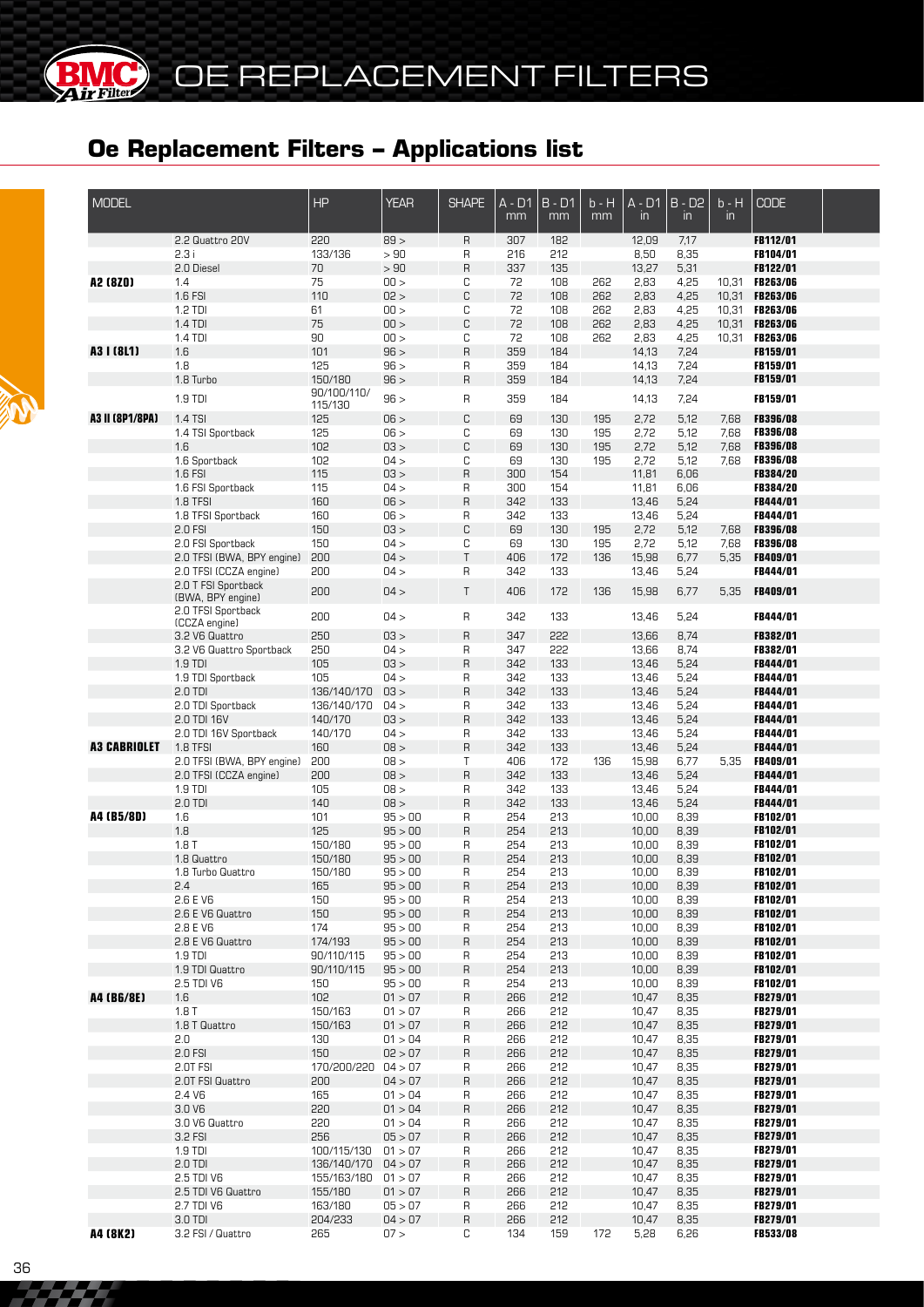

| <b>MODEL</b>           |                                                                | HP                 | <b>YEAR</b>        | <b>SHAPE</b>                  | $A - D1$<br>mm | $B - D1$<br>mm | $b - H$<br>mm | $A - D1$<br>in | $B - D2$<br>$\overline{m}$ | $b - H$<br>$\mathsf{in}$ | <b>CODE</b>                    |  |
|------------------------|----------------------------------------------------------------|--------------------|--------------------|-------------------------------|----------------|----------------|---------------|----------------|----------------------------|--------------------------|--------------------------------|--|
| A5                     | 3.2 FSI                                                        | 265                | 07 >               | C                             | 134            | 159            | 172           | 5,28           | 6,26                       |                          | <b>FB533/08</b>                |  |
|                        | 2.7 TDI V6                                                     | 190                | 07 >               | C                             | 134            | 159            | 172           | 5,28           | 6,26                       |                          | FB533/08                       |  |
|                        | 3.0TDI V6                                                      | 240                | 07 >               | C                             | 134            | 159            | 172           | 5,28           | 6,26                       |                          | FB533/08                       |  |
| A6 (C4)                | 1.8i<br>1.8T                                                   | 125<br>150         | 95 > 97<br>96 > 97 | $\mathsf R$<br>$\overline{R}$ | 307<br>307     | 182<br>182     |               | 12,09<br>12,09 | 7,17<br>7,17               |                          | FB112/01<br>FB112/01           |  |
|                        | 1.8 T Quattro                                                  | 150                | 96 > 97            | R                             | 307            | 182            |               | 12,09          | 7,17                       |                          | <b>FB112/01</b>                |  |
|                        | 2.0i                                                           | 101/115            | 95 > 97            | $\mathsf{R}$                  | 307            | 182            |               | 12,09          | 7,17                       |                          | FB112/01                       |  |
|                        | 2.0 16V                                                        | 140                | 95 > 97            | R                             | 307            | 182            |               | 12,09          | 7,17                       |                          | FB112/01                       |  |
|                        | 2.0 16V Quattro                                                | 140                | 95 > 97            | $\overline{R}$                | 307            | 182            |               | 12,09          | 7,17                       |                          | FB112/01                       |  |
|                        | 2.1 20V Turbo Quattro                                          | 306                | 84 > 87            | R                             | 307            | 182            |               | 12,09          | 7,17                       |                          | <b>FB112/01</b>                |  |
|                        | 2.3i                                                           | 133                | 94 > 97            | $\overline{R}$                | 307            | 182            |               | 12,09          | 7,17                       |                          | FB112/01                       |  |
|                        | 2.4i<br>2.6 E V6                                               | 165<br>150         | 94 > 97<br>94 > 97 | R<br>R                        | 254<br>307     | 213<br>182     |               | 10,00<br>12,09 | 8,39<br>7,17               |                          | <b>FB102/01</b><br>FB112/01    |  |
|                        | 2.6 E V6 Quattro                                               | 150                | 94 > 97            | R                             | 307            | 182            |               | 12,09          | 7,17                       |                          | <b>FB112/01</b>                |  |
|                        | 2.8 E V6                                                       | 174/193            | 94 > 97            | $\overline{R}$                | 307            | 182            |               | 12,09          | 7,17                       |                          | FB112/01                       |  |
|                        | 2.8 E V6 Quattro                                               | 174/193            | 94 > 97            | R                             | 307            | 182            |               | 12,09          | 7,17                       |                          | FB112/01                       |  |
|                        | 1.9 TDI                                                        | 90/110             | 94 > 97            | R                             | 307            | 182            |               | 12,09          | 7,17                       |                          | FB112/01                       |  |
|                        | 2.5 TDI                                                        | 115/140            | 94 > 97            | R                             | 307            | 182            |               | 12,09          | 7,17                       |                          | FB112/01                       |  |
| A6 (4B)                | 1.8i                                                           | 125                | 97 > 04            | $\overline{R}$                | 254            | 213            |               | 10,00          | 8,39                       |                          | FB102/01                       |  |
|                        | 1.8T<br>1.8 T Quattro                                          | 150/180<br>150/180 | 97 > 04<br>97 > 04 | R<br>R                        | 254<br>254     | 213<br>213     |               | 10,00<br>10,00 | 8,39<br>8,39               |                          | FB102/01<br>FB102/01           |  |
|                        | 2.4i                                                           | 165                | 97 > 04            | R                             | 254            | 213            |               | 10,00          | 8,39                       |                          | FB102/01                       |  |
|                        | 2.7 T V6 Quattro                                               | 230/250            | 97 > 04            | $\overline{R}$                | 254            | 213            |               | 10,00          | 8,39                       |                          | FB102/01                       |  |
|                        | 2.8i                                                           | 193                | 97 > 04            | R                             | 254            | 213            |               | 10,00          | 8,39                       |                          | FB102/01                       |  |
|                        | 2.8 i 30V                                                      | 193                | 97 > 04            | R                             | 307            | 182            |               | 12,09          | 7,17                       |                          | FB112/01                       |  |
|                        | 2.8 i 30V Quattro                                              | 193                | 97 > 04            | R                             | 307            | 182            |               | 12,09          | 7,17                       |                          | FB112/01                       |  |
|                        | 3.0i<br>3.7i                                                   | 220                | 97 > 04<br>97 > 04 | $\overline{R}$                | 254<br>254     | 213            |               | 10,00          | 8,39                       |                          | FB102/01<br>FB102/01           |  |
|                        | 1.9 TDI                                                        | 260<br>110         | 97 > 04            | R<br>$\overline{R}$           | 254            | 213<br>213     |               | 10,00<br>10,00 | 8,39<br>8,39               |                          | FB102/01                       |  |
|                        | 2.5 TDI V6                                                     | 150/180            | 99 > 04            | R                             | 254            | 213            |               | 10,00          | 8,39                       |                          | FB102/01                       |  |
| A6 (4F)                | 2.0 TDI                                                        | 136/140            | 04 >               | C                             | 83             | 130            | 167           | 3,27           | 5,12                       | 6,57                     | FB495/08                       |  |
|                        | 2.0 TFSI                                                       | 170                | 04 >               | C                             | 83             | 130            | 167           | 3,27           | 5,12                       | 6,57                     | FB495/08                       |  |
| A8 I (4D)              | 2.8 i V6 Quattro                                               | 174                | 94 >               | $\overline{R}$                | 286            | 255            |               | 11,26          | 10,04                      |                          | FB259/01                       |  |
|                        | 2.8 i V6 30V Quattro                                           | 193                | 95 >               | R                             | 286            | 255            |               | 11,26          | 10,04                      |                          | FB259/01                       |  |
|                        | 3.7 i V8 32V                                                   | 230/260            | 95 >               | $\overline{R}$                | 286            | 255            |               | 11,26          | 10,04                      |                          | FB259/01<br>FB259/01           |  |
|                        | 4.2 i V8 32V Quattro Tiptronic<br>2.5 TDI V6 Quattro Tiptronic | 300/310<br>150/180 | 94 ><br>94 >       | R<br>$\overline{R}$           | 286<br>286     | 255<br>255     |               | 11,26<br>11,26 | 10,04<br>10,04             |                          | FB259/01                       |  |
|                        | 3.3 TDI V8                                                     | 225                | 00 >               | R                             | 286            | 255            |               | 11,26          | 10,04                      |                          | FB259/01                       |  |
| <b>A8 II (4E)</b>      | 3.0                                                            | 220                | 03>                | C                             | 90             | 138            | 185           | 3,54           | 5,43                       | 7,28                     | FB353/06 (x2)                  |  |
|                        | 3.2 FSI                                                        | 260                | 05                 | C                             | 90             | 138            | 185           | 3,54           | 5,43                       | 7,28                     | FB353/06 (x2)                  |  |
|                        | 3.7                                                            | 280                | 02 > 07            | C                             | 90             | 138            | 185           | 3,54           | 5,43                       | 7,28                     | FB353/06 (x2)                  |  |
|                        | 4.2                                                            | 335                | 02 > 06            | C                             | 90             | 138            | 185           | 3,54           | 5,43                       | 7,28                     | FB353/06 (x2)                  |  |
|                        | 4.2 FSI<br>4.0 TDI                                             | 350<br>275         | 06 ><br>02 >       | C<br>C                        | 90<br>90       | 138<br>138     | 185<br>185    | 3,54           | 5,43                       | 7,28<br>7,28             | FB353/06 (x2)<br>FB353/06 (x2) |  |
|                        | 4.2 TDI                                                        | 320/326            | 05 >               | C                             | 90             | 138            | 185           | 3,54<br>3,54   | 5,43<br>5,43               | 7,28                     | FB353/06 (x2)                  |  |
| ALLROAD (4BH)          | 2.7 T Quattro                                                  | 250                | 00 >               | R                             | 254            | 213            |               | 10,00          | 8,39                       |                          | FB102/01                       |  |
|                        | 4.2 V8 Quattro                                                 | 300                | 00 >               | R                             | 254            | 213            |               | 10,00          | 8,39                       |                          | FB102/01                       |  |
|                        | 2.5 TDI Quattro                                                | 180                | 00 >               | R                             | 254            | 213            |               | 10,00          | 8,39                       |                          | FB102/01                       |  |
| <b>CABRIO (8G7,B4)</b> | 1.8i                                                           | 125                | 91 >               | $\sf R$                       | 254            | 213            |               | 10,00          | 8,39                       |                          | FB102/01                       |  |
|                        | 2.0 i                                                          | 115                | 91 >               | R                             | 307            | 182            |               | 12,09          | 7,17                       |                          | FB112/01                       |  |
|                        | 2.3i<br>2.6i                                                   | 133<br>150         | 91 ><br>91 >       | $\mathsf{R}$<br>R             | 337<br>307     | 135<br>182     |               | 13,27<br>12,09 | 5,31<br>7,17               |                          | FB122/01<br><b>FB112/01</b>    |  |
|                        | 2.8i                                                           | 174                | 91 >               | $\mathsf{R}$                  | 307            | 182            |               | 12,09          | 7,17                       |                          | FB112/01                       |  |
|                        | 1.9 TDi                                                        | 90                 | 91 >               | R                             | 254            | 213            |               | 10,00          | 8,39                       |                          | FB102/01                       |  |
| <b>COUPE'</b>          | $1.8$ Kat                                                      | 90                 | 91 >               | $\overline{R}$                | 337            | 135            |               | 13,27          | 5,31                       |                          | FB122/01                       |  |
|                        | 1.9 GT 5S                                                      | 115                | 91 >               | С                             | 226            | 278            | 62            | 8,90           | 10,94                      | 2,44                     | <b>FB155/06</b>                |  |
|                        | 2.0                                                            | 112/115            | 89 >               | $\overline{R}$                | 337            | 135            |               | 13,27          | 5,31                       |                          | FB122/01                       |  |
|                        | 2.0 16V                                                        | 137/140            | 89 >               | R                             | 337            | 135            |               | 13,27          | 5,31                       |                          | <b>FB122/01</b>                |  |
|                        | 2.0<br>2.0 GTE                                                 | 115<br>120         | 85 ><br>85 >       | $\overline{R}$<br>R           | 337<br>337     | 135<br>135     |               | 13,27<br>13,27 | 5,31<br>5,31               |                          | FB122/01<br><b>FB122/01</b>    |  |
|                        | 2.0 20V                                                        | 160                | 88 > 91            | $\overline{R}$                | 337            | 135            |               | 13,27          | 5,31                       |                          | FB122/01                       |  |
|                        | 2.0 20V Quattro                                                | 160                | 88 > 91            | R                             | 337            | 135            |               | 13,27          | 5,31                       |                          | <b>FB122/01</b>                |  |
|                        | 2.2 GT                                                         | 130                | 85 >               | $\overline{R}$                | 337            | 135            |               | 13,27          | 5,31                       |                          | FB122/01                       |  |
|                        | 2.2 GTE                                                        | 130                | 85                 | R                             | 337            | 135            |               | 13,27          | 5,31                       |                          | <b>FB122/01</b>                |  |
|                        | 2.2 Turbo Quattro                                              | 200/220            | 88 > 91            | $\overline{R}$                | 337            | 135            |               | 13,27          | 5,31                       |                          | FB122/01                       |  |
|                        | 2.2 Quattro                                                    | 120/136            | 84 > 88            | R                             | 337            | 135            |               | 13,27          | 5,31                       |                          | <b>FB122/01</b>                |  |
|                        | 2.3 20V<br>2.3 20V Quattro                                     | 167/170<br>167/170 | 90 ><br>90 >       | $\overline{R}$<br>R           | 337<br>337     | 135<br>135     |               | 13,27<br>13,27 | 5,31<br>5,31               |                          | FB122/01<br><b>FB122/01</b>    |  |
|                        | 2.3E                                                           | 133                | 91 >               | $\overline{R}$                | 337            | 135            |               | 13,27          | 5,31                       |                          | FB122/01                       |  |
|                        | 2.3 E Quattro                                                  | 133                | 91 >               | R                             | 337            | 135            |               | 13,27          | 5,31                       |                          | <b>FB122/01</b>                |  |
|                        | 2.3                                                            | 134/136            | 91 >               | $\sf R$                       | 337            | 135            |               | 13,27          | 5,31                       |                          | FB122/01                       |  |
|                        | 2.3 E Quattro                                                  | 134/136            | 91 >               | R                             | 337            | 135            |               | 13,27          | 5,31                       |                          | FB122/01                       |  |

**SEPTING**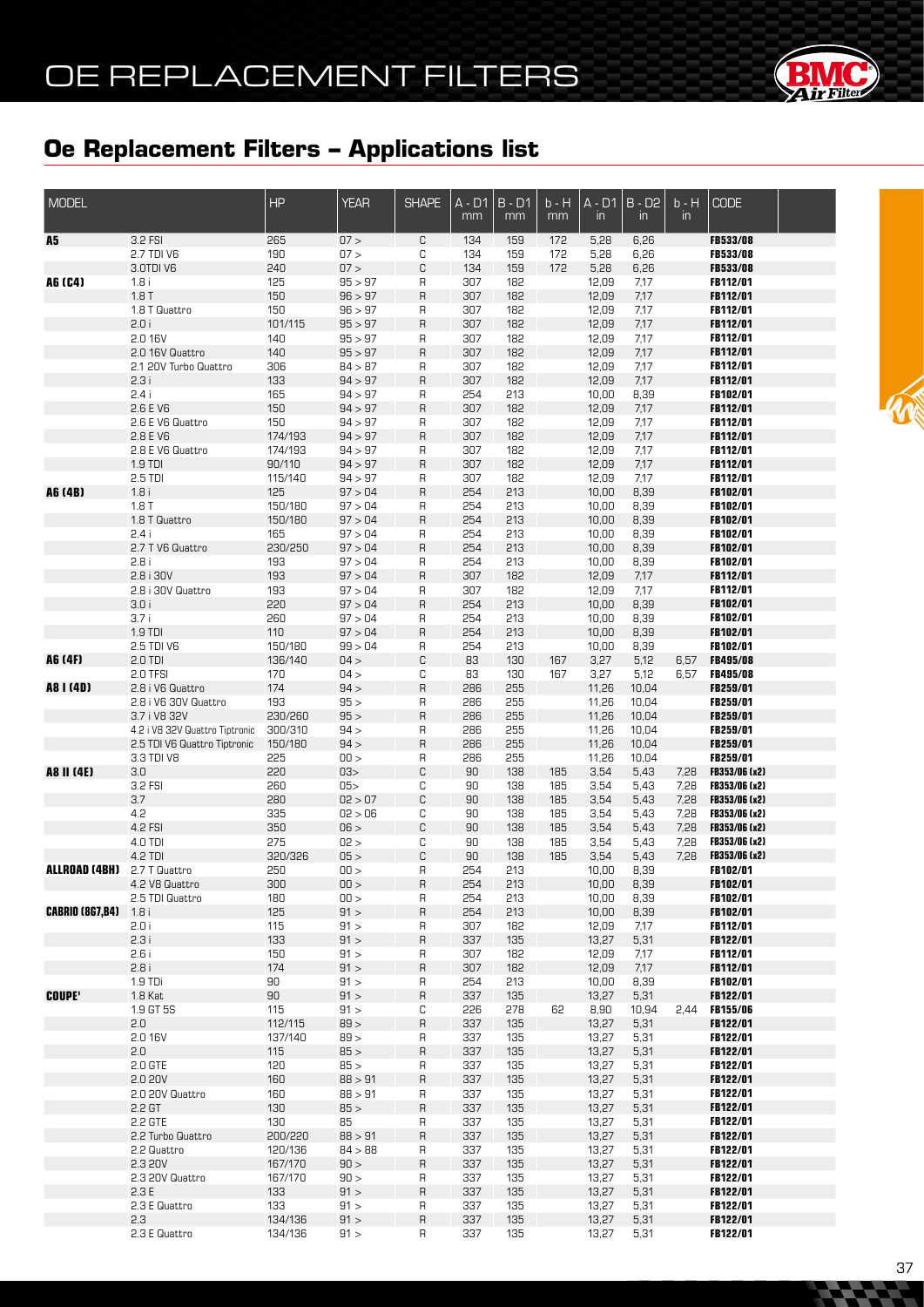**®**

r Filter

| <b>MODEL</b>                       |                             | <b>HP</b>  | <b>YEAR</b>  | <b>SHAPE</b>      | A - D1<br>mm | $B - D1$<br>mm | b - H<br>mm | $A - D1$<br>$\mathsf{in}$ | $B - D2$<br>$\mathsf{in}$ | b - H<br>$\mathsf{in}$ | <b>CODE</b>          |  |
|------------------------------------|-----------------------------|------------|--------------|-------------------|--------------|----------------|-------------|---------------------------|---------------------------|------------------------|----------------------|--|
|                                    |                             |            |              |                   |              |                |             |                           |                           |                        |                      |  |
|                                    | 2.6 E V6                    | 150        | 91 >         | R                 | 307          | 182            |             | 12,09                     | 7,17                      |                        | FB112/01             |  |
|                                    | 2.6 E V6 Quattro            | 150        | 91 >         | R                 | 307          | 182            |             | 12,09                     | 7,17                      |                        | FB112/01             |  |
|                                    | 2.8 i E V6                  | 174        | 91 >         | $\mathsf{R}$      | 307          | 182<br>182     |             | 12,09                     | 7,17                      |                        | FB112/01             |  |
| 87                                 | 2.8 E V6 Quattro<br>3.6 FSI | 174<br>280 | 91 ><br>06 > | R<br>$\mathsf{R}$ | 307<br>386   | 185            |             | 12,09                     | 7,17                      |                        | FB112/01<br>FB335/01 |  |
|                                    | 4.2 V8 FSI                  | 349        | 06 >         | R                 | 386          | 185            |             | 15,20<br>15,20            | 7,28<br>7,28              |                        | FB335/01 (x2)        |  |
|                                    | 3.0 V6 TDI                  | 211/233    | 06 >         | $\mathsf{R}$      | 386          | 185            |             | 15,20                     | 7,28                      |                        | <b>FB335/01</b>      |  |
|                                    | 4.2 V8 TDI                  | 326        | 07 >         | R                 | 386          | 185            |             | 15,20                     | 7,28                      |                        | FB335/01 (x2)        |  |
| RS <sub>2</sub>                    | 2.2 Turbo                   | 315        |              | $\sf B$           | 307          | 182            |             | 12,09                     | 7,17                      |                        | FB112/01             |  |
| RS4                                | 2.7 Biturbo                 | 380        | 00 >         | R                 | 254          | 213            |             | 10,00                     | 8,39                      |                        | FB102/01             |  |
| <b>RS4 II SERIES</b>               |                             |            |              |                   |              |                |             |                           |                           |                        |                      |  |
| (B6/8E)                            | 4.2 V8 Quattro              | 420        | 05 >         | $\mathsf{R}$      | 266          | 212            |             | 10,47                     | 8,35                      |                        | FB279/01             |  |
| RS6                                | 4.2 V8 Quattro              | 450/480    | 02 > 05      | $\sf R$           | 205          | 169            |             | 8,07                      | 6,65                      |                        | FB188/01 (x2)        |  |
| S2                                 | 2.2 Turbo                   | 220        |              | $\sf B$           | 337          | 135            |             | 13,27                     | 5,31                      |                        | <b>FB122/01</b>      |  |
|                                    | 2.2 Turbo                   | 230        |              | R                 | 307          | 182            |             | 12,09                     | 7,17                      |                        | <b>FB112/01</b>      |  |
| S <sub>3</sub>                     | 1.8 Turbo                   | 210/225    | 99 > 03      | $\mathsf{R}$      | 359          | 184            |             | 14,13                     | 7,24                      |                        | <b>FB159/01</b>      |  |
| <b>S3 II SERIES</b>                | 2.0 16V TFSI                | 265        | 06 >         | Τ                 | 406          | 172            | 136         | 15,98                     | 6,77                      | 5,35                   | <b>FB409/01</b>      |  |
| S4                                 | 2.2 Turbo 20V               | 230        | 93 > 94      | $\sf B$           | 307          | 182            |             | 12,09                     | 7,17                      |                        | <b>FB112/01</b>      |  |
|                                    | 2.7 Biturbo                 | 265        | 98 >         | R                 | 254          | 213            |             | 10,00                     | 8,39                      |                        | FB102/01             |  |
|                                    | 4.2 Quattro                 | 344        | 01 >         | $\sf B$           | 266          | 212            |             | 10,47                     | 8,35                      |                        | <b>FB279/01</b>      |  |
| S5                                 | 4.2 Quattro                 | 354        | 07 >         | С                 | 134          | 159            | 172         | 5,28                      | 6,26                      |                        | <b>FB533/08</b>      |  |
| S6                                 | 2.2 i Turbo                 | 230        |              | $\sf B$           | 307          | 182            |             | 12,09                     | 7,17                      |                        | <b>FB112/01</b>      |  |
|                                    | 4.2 i                       | 326        |              | R                 | 286          | 255            |             | 11,26                     | 10,04                     |                        | FB259/01             |  |
|                                    | 4.2 i V8 Quattro            | 340        | 98 >         | $\sf B$           | 254          | 213            |             | 10,00                     | 8,39                      |                        | FB102/01             |  |
|                                    | 5.2 V10 Quattro             | 435        | 06 >         | C                 | 83           | 130            | 167         | 3,27                      | 5,12                      | 6,57                   | <b>FB562/08</b>      |  |
|                                    |                             |            |              |                   |              |                |             |                           |                           |                        |                      |  |
| S8                                 | 4.2 V8 Quattro              | 360        | 00 >         | $\mathsf{R}$      | 286          | 255            |             | 11,26                     | 10,04                     |                        | <b>FB259/01</b>      |  |
| S8                                 | 5.2 V10 (Complete Kit)      | 450        | 07 >         | C                 | 87           | 138            | 154         | 3,43                      | 5,43                      | 6,06                   | <b>FB544/08</b>      |  |
| TT COUPÉ /                         | 1.8T                        | 180        | 99 >         | $\sf B$           | 359          | 184            |             | 14,13                     | 7,24                      |                        | FB159/01             |  |
| <b>ROADSTER (8N)</b>               |                             |            |              |                   |              |                |             |                           |                           |                        |                      |  |
|                                    | 1.8 T Quattro               | 225        | 99 >         | $\mathsf{R}$      | 359          | 184            |             | 14,13                     | 7,24                      |                        | FB159/01             |  |
|                                    | 3.2 VR6                     | 250        | 03 >         | $\mathsf{R}$      | 359          | 184            |             | 14,13                     | 7,24                      |                        | FB159/01             |  |
| <b>TT II (8J)</b>                  | 2.0 T FSI (BWA, BPY engine) | 200        | 06 >         | T                 | 406          | 172            | 136         | 15,98                     | 6,77                      | 5,35                   | FB409/01             |  |
|                                    | 2.0 TFSI (CCZA engine)      | 200        | 06 >         | $\sf R$           | 342          | 133            |             | 13,46                     | 5,24                      |                        | FB444/01             |  |
|                                    | 3.2 V6 Quattro              | 250        | 06 >         | R                 | 347          | 555            |             | 13,66                     | 8,74                      |                        | <b>FB382/01</b>      |  |
|                                    | S 2.0 T FSI Quattro         | 272        | 07 >         | $\sf B$           | 347          | 555            |             | 13,66                     | 8,74                      |                        | <b>FB382/01</b>      |  |
|                                    |                             |            |              |                   |              |                |             |                           |                           |                        |                      |  |
|                                    |                             |            |              |                   |              |                |             |                           |                           |                        |                      |  |
| <b>BMW</b>                         |                             |            |              |                   |              |                |             |                           |                           |                        |                      |  |
| Serie 1 - 1 Series                 |                             |            |              |                   |              |                |             |                           |                           |                        |                      |  |
| (E81/E82/E87)                      | 116 i                       | 115        | 05 >         | С                 | 69           | 115            | 142         | 2,72                      | 4,53                      | 5,59                   | FB445/08             |  |
|                                    | 118 i                       | 129/143    | 05 >         | $\mathbb C$       | 80           | 115            | 142         | 3,15                      | 4,53                      | 5,59                   | FB435/08             |  |
|                                    | 120 i                       | 150/170    | 05 >         | C                 | 80           | 115            | 142         | 3,15                      | 4,53                      | 5,59                   | <b>FB435/08</b>      |  |
|                                    | 135 i                       | 306        | 08 >         | $\overline{R}$    | 356          | 287            |             | 14,02                     | 11,30                     |                        | FB494/20             |  |
|                                    | 118 D                       | 122        | 04 > 06      | C                 | 88           | 139            | 381         | 3,46                      | 5,47                      |                        | 15,00 FB230/16       |  |
|                                    | 118 D                       | 143        | 07 >         | T                 | 84           | 235            | 303         | 3,31                      | 9,25                      |                        | 11,93 FB479/20       |  |
|                                    | 120 D                       | 163        | 04 > 07      | С                 | 88           | 139            | 381         | 3,46                      | 5,47                      |                        | 15,00 FB230/16       |  |
|                                    | 120 D                       | 177        | 07 >         | Τ                 | 84           | 235            | 303         | 3,31                      | 9,25                      |                        | 11,93 FB479/20       |  |
|                                    | 123 D                       | 204        | 07 >         | Τ                 | 84           | 235            | 303         | 3,31                      | 9,25                      |                        | 11,93 FB479/20       |  |
|                                    | 123 D Coupè                 | 204        | 07 >         | T                 | 84           | 235            | 303         | 3,31                      | 9,25                      |                        | 11,93 FB479/20       |  |
| <b>Serie 3 - 3</b><br>Series (E30) | 316 i                       | 100/102    | 88 >         | R                 | 259          | 149            |             | 10,20                     | 5,87                      |                        | <b>FB117/01</b>      |  |
|                                    | 318 i                       | 102        | 84 > 88      | $\mathsf{R}$      | 259          | 149            |             | 10,20                     | 5,87                      |                        | <b>FB117/01</b>      |  |
|                                    | 318 i                       | 113/115    | 87 > 91      | R                 | 259          | 149            |             | 10,20                     | 5,87                      |                        | <b>FB117/01</b>      |  |
|                                    | 318 iS                      | 136        | 89>91        | $\mathsf{R}$      | 259          | 149            |             | 10,20                     | 5,87                      |                        | <b>FB117/01</b>      |  |
|                                    | 320 i                       | 125/129    | 82 > 91      | R                 | 259          | 149            |             | 10,20                     | 5,87                      |                        | <b>FB117/01</b>      |  |
|                                    | 320 iS                      | 192        | 88>90        | R                 | 259          | 149            |             | 10,20                     | 5,87                      |                        | <b>FB117/01</b>      |  |
|                                    | 325 i                       |            | 85 >         | R                 | 259          | 149            |             | 10,20                     | 5,87                      |                        | <b>FB117/01</b>      |  |
|                                    | 325i                        |            | 85 >         | R                 | 259          | 149            |             | 10,20                     | 5,87                      |                        | <b>FB117/01</b>      |  |
| <b>Serie 3 - 3</b>                 |                             |            |              |                   |              |                |             |                           |                           |                        |                      |  |
| Series (E36)                       | 316 i                       | 101        | >95          | R                 | 259          | 149            |             | 10,20                     | 5,87                      |                        | <b>FB117/01</b>      |  |
|                                    | 316 i                       | 102        | 95 >         | $\sf B$           | 236          | 236            |             | 9,29                      | 9,29                      |                        | FB121/01             |  |
|                                    | 318 i / 318 ti              | 115        | >95          | R                 | 259          | 149            |             | 10,20                     | 5,87                      |                        | <b>FB117/01</b>      |  |
|                                    | 318 iS                      | 140        | >94          | $\mathsf{R}$      | 259          | 149            |             | 10,20                     | 5,87                      |                        | FB117/01             |  |
|                                    | 318 iS 16V Compact          | 140        | 93 >         | R                 | 236          | 236            |             | 9,29                      | 9,29                      |                        | <b>FB121/01</b>      |  |
|                                    | 318 iS                      | 140        | 95 >         | R                 | 236          | 236            |             | 9,29                      | 9,29                      |                        | <b>FB121/01</b>      |  |
|                                    | 320 i                       | 150        | 91 >         | R                 | 244          | 178            |             | 9,61                      | 7,01                      |                        | <b>FB132/01</b>      |  |
|                                    | 323 i / 323 ti              | 170        | 91 >         | $\mathsf{R}$      | 244          | 178            |             | 9,61                      | 7,01                      |                        | <b>FB132/01</b>      |  |
|                                    | 325 i                       | 170        | 91 >         | R                 | 244          | 178            |             | 9,61                      | 7.01                      |                        | <b>FB132/01</b>      |  |
|                                    | 328 i                       | 193        | 91 >         | $\mathsf{R}$      | 244          | 178            |             | 9,61                      | 7,01                      |                        | FB132/01             |  |
|                                    | M 3 2.8 i / 3.0 i / 3.2 i   | 286/321    | 94 > 98      | R                 | 244          | 178            |             | 9,61                      | 7,01                      |                        | <b>FB132/01</b>      |  |
|                                    | 325 TD / TDS                | 115/143    | 91 >         | $\mathsf{R}$      | 574          | 164            |             | 22,60                     | 6,46                      |                        | FB149/01             |  |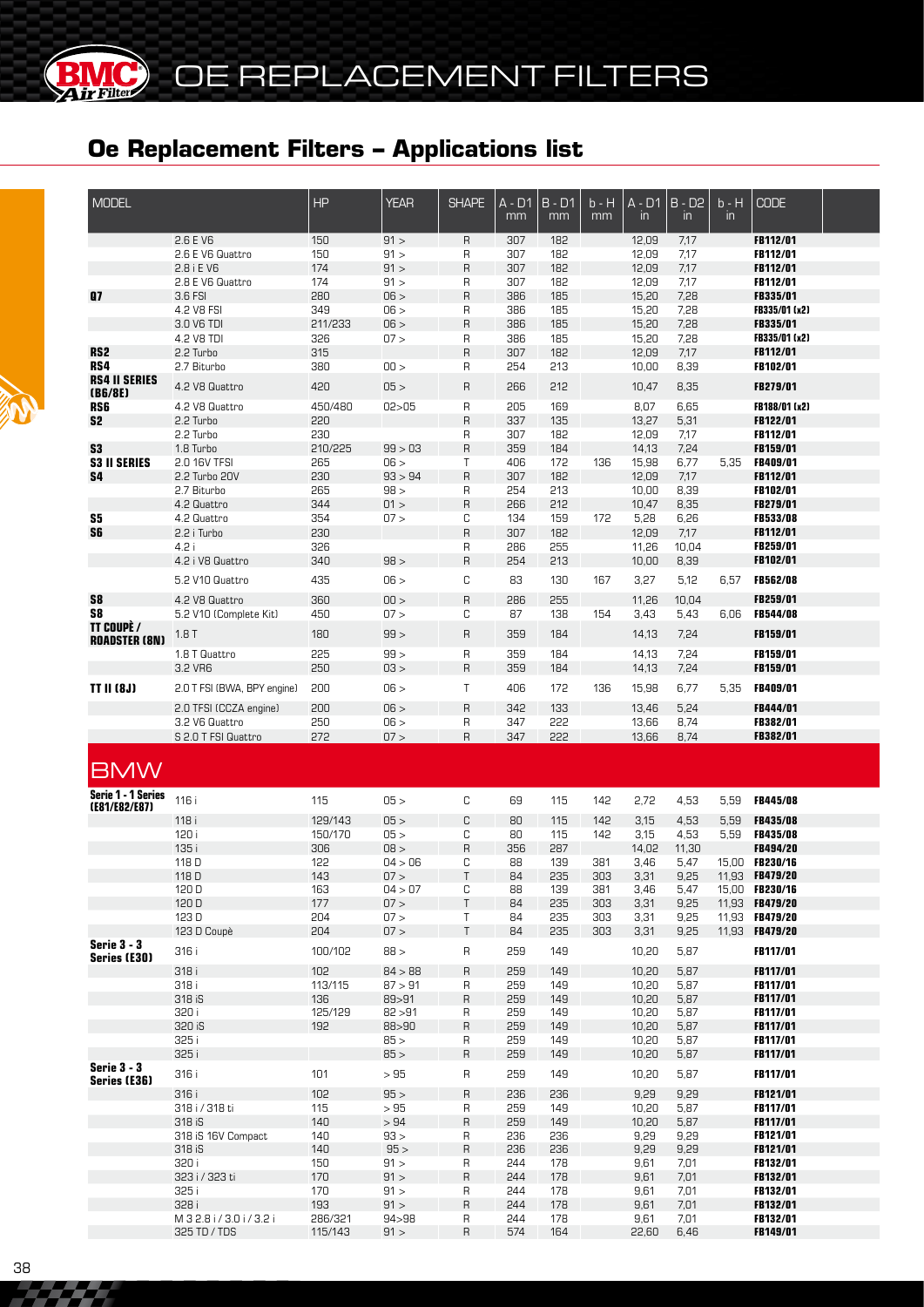

| <b>MODEL</b>                                       |                                  | <b>HP</b>          | <b>YEAR</b>        | <b>SHAPE</b>     | A - D1<br>mm | $B - D1$<br>mm | $b - H$<br>mm | $A - D1$<br>$\mathsf{in}$ | $B - D2$<br>$\mathsf{in}$ | $b - H$<br>in. | <b>CODE</b>                      |  |
|----------------------------------------------------|----------------------------------|--------------------|--------------------|------------------|--------------|----------------|---------------|---------------------------|---------------------------|----------------|----------------------------------|--|
| <b>Serie 3 - 3</b>                                 | 316 i                            | 115                | 98 > 01            | R                | 244          | 178            |               | 9,61                      | 7,01                      |                | FB132/01                         |  |
| Series (E46)                                       |                                  |                    | 98 > 01            |                  | 244          | 178            |               |                           |                           |                | FB132/01                         |  |
|                                                    | 318 i / 318 Ci<br>320 i / 320 Ci | 118<br>170         | 98 > 05            | $\mathsf R$<br>R | 244          | 178            |               | 9,61<br>9,61              | 7,01<br>7,01              |                | FB132/01                         |  |
|                                                    | 323 i                            |                    | 98 > 05            | $\mathsf R$      | 244          | 178            |               | 9,61                      | 7,01                      |                | FB132/01                         |  |
|                                                    | 325 i / 325 Ci                   | 192                | 98 > 05            | R                | 244          | 178            |               | 9,61                      | 7,01                      |                | <b>FB132/01</b>                  |  |
|                                                    | 325 Xi                           | 192                | 98 > 05            | $\mathsf R$      | 244          | 178            |               | 9,61                      | 7,01                      |                | FB132/01                         |  |
|                                                    | 328 i                            |                    | 98 > 05            | R                | 244          | 178            |               | 9,61                      | 7,01                      |                | <b>FB132/01</b>                  |  |
|                                                    | 330 i / 330 Ci                   | 231                | 99 > 05            | $\mathsf R$      | 244          | 178            |               | 9,61                      | 7,01                      |                | FB132/01                         |  |
|                                                    | 330 Xi                           | 231                | 99 > 05            | R                | 244          | 178            |               | 9,61                      | 7,01                      |                | <b>FB132/01</b>                  |  |
|                                                    | M 3 6m                           | 343                | 00 > 05            | $\sf R$          | 244          | 178            |               | 9,61                      | 7,01                      |                | FB132/01                         |  |
|                                                    | 318D                             | 115                | 99 > 05            | С                | 88           | 139            | 381           | 3,46                      | 5,47                      |                | 15,00 FB230/16                   |  |
|                                                    | 320 D / 320 CD                   | 136/150            | 99 > 05            | С                | 88           | 139            | 381           | 3,46                      | 5,47                      | 15,00          | <b>FB230/16</b>                  |  |
|                                                    | 330 D / 330 CD                   | 184/204            | 99 > 05            | С                | 88           | 139            | 495           | 3,46                      | 5,47                      |                | 19,49 FB264/16                   |  |
|                                                    | 330 XD                           | 184/204            | 99 > 05            | C                | 88           | 139            | 495           | 3,46                      | 5,47                      |                | 19,49 FB264/16                   |  |
| <b>Serie 3 - 3</b><br>Series (E90/<br>E91/E92/E93) | 318 i                            | 129                | 05 >               | C                | 80           | 115            | 142           | 3,15                      | 4,53                      | 5,59           | <b>FB435/08</b>                  |  |
|                                                    | 320 i / 320 si                   | 150                | 05 >               | C                | 80           | 115            | 142           | 3,15                      | 4,53                      | 5,59           | FB435/08                         |  |
|                                                    | 335 i                            | 306                | 06 >               | R                | 356          | 287            |               | 14,02                     | 11,30                     |                | <b>FB494/20</b>                  |  |
|                                                    | 335 xi                           | 306                | 07 >               | $\sf R$          | 356          | 287            |               | 14,02                     | 11,30                     |                | <b>FB494/20</b>                  |  |
|                                                    | M 3 V8                           | 420                | 07 >               | С                |              |                |               |                           |                           |                | <b>FB536/08</b>                  |  |
|                                                    | 318D                             | 122                | 05 >               | С                | 88           | 139            | 381           | 3,46                      | 5,47                      |                | 15,00 FB230/16                   |  |
|                                                    | 320 D                            | 163                | 05 >               | С                | 88           | 139            | 381           | 3,46                      | 5,47                      |                | 15,00 FB230/16                   |  |
|                                                    | 320 D Coupè                      | 163                | 07 >               | $\sf T$          | 84           | 235            | 303           | 3,31                      | 9,25                      |                | 11.93 FB479/20                   |  |
|                                                    | 320 D                            | 177                | 07 >               | Τ                | 84           | 235            | 303           | 3,31                      | 9,25                      |                | 11,93 FB479/20                   |  |
|                                                    | 325 D<br>330 D                   | 197<br>231         | 06 ><br>05 >       | С<br>С           | 88<br>88     | 139<br>139     | 495<br>495    | 3,46<br>3,46              | 5,47<br>5,47              |                | 19,49 FB264/16<br>19,49 FB264/16 |  |
|                                                    | 330 XD                           | 231                | 05 >               | С                | 88           | 139            | 495           | 3,46                      | 5,47                      |                | 19,49 FB264/16                   |  |
|                                                    | 335D                             | 286                | 06 >               | Τ                | 84           | 235            | 303           | 3,31                      | 9,25                      |                | 11,93 FB479/20                   |  |
|                                                    | 335 D Coupè                      | 286                | 06 >               | Τ                | 84           | 235            | 303           | 3,31                      | 9,25                      |                | 11,93 FB479/20                   |  |
|                                                    | 335 D Touring                    | 286                | 06 >               | Τ                | 84           | 235            | 303           | 3,31                      | 9,25                      |                | 11,93 FB479/20                   |  |
| <b>Serie 5 - 5</b><br><b>Series (E28)</b>          | 520 i (6 Cyl.)                   |                    | 85 >               | $\mathsf{R}$     | 259          | 149            |               | 10,20                     | 5,87                      |                | <b>FB117/01</b>                  |  |
|                                                    | 525 i                            |                    | 85 >               | R                | 259          | 149            |               | 10,20                     | 5,87                      |                | <b>FB117/01</b>                  |  |
| <b>Serie 5 - 5</b><br><b>Series (E34)</b>          | 518 i                            |                    | 88 >               | $\mathsf{R}$     | 259          | 149            |               | 10,20                     | 5,87                      |                | <b>FB117/01</b>                  |  |
|                                                    | 520 i 12v                        | 129                | 88 > 90            | R                | 259          | 149            |               | 10,20                     | 5,87                      |                | <b>FB117/01</b>                  |  |
|                                                    | 520 i 24v                        | 150                | 90 > 96            | R                | 325          | 149            |               | 12,80                     | 5,87                      |                | FB118/01                         |  |
|                                                    | 525 i 12v                        | 170                | 88 >               | R                | 259          | 149            |               | 10,20                     | 5,87                      |                | <b>FB117/01</b>                  |  |
|                                                    | 525 i 24v<br>530 i (V8)          | 192<br>218         | 88 > 96<br>88 >    | $\sf R$<br>R     | 325<br>254   | 149<br>213     |               | 12,80<br>10,00            | 5,87<br>8,39              |                | FB118/01<br>FB102/01             |  |
|                                                    | 540 i                            | 300                | 88 >               | $\sf R$          | 254          | 213            |               | 10,00                     | 8,39                      |                | FB102/01                         |  |
|                                                    | M 5                              | 340                | 88 > 95            | R                | 325          | 149            |               | 12,80                     | 5,87                      |                | FB118/01                         |  |
|                                                    | 525 TD / TDS                     | 115/143            | 91 >               | $\mathsf R$      | 574          | 164            |               | 22,60                     | 6,46                      |                | FB149/01                         |  |
| <b>Serie 5 - 5</b><br><b>Series (E39)</b>          | 520 i                            | 136/150170         | 97 > 03            | R                | 244          | 178            |               | 9,61                      | 7,01                      |                | FB132/01                         |  |
|                                                    | 523 i                            | 170                | 95 > 03            | $\sf R$          | 244          | 178            |               | 9,61                      | 7,01                      |                | FB132/01                         |  |
|                                                    | 525 i                            | 192                | 95 > 03            | R                | 244          | 178            |               | 9,61                      | 7,01                      |                | FB132/01                         |  |
|                                                    | 528 i                            |                    | 95 > 03            | $\sf R$          | 244          | 178            |               | 9,61                      | 7,01                      |                | FB132/01                         |  |
|                                                    | 530 i                            | 231                | 95 > 03            | R                | 244          | 178            |               | 9,61                      | 7,01                      |                | <b>FB132/01</b>                  |  |
|                                                    | 535 i<br>540 i                   | 235                | 95 > 03<br>95 > 03 | $\sf R$          | 254          | 213            |               | 10,00                     | 8,39                      |                | FB102/01                         |  |
|                                                    | M 5 5.0 i                        | 286<br>400         | 95 > 03            | R<br>R           | 254<br>254   | 213<br>213     |               | 10,00<br>10,00            | 8,39<br>8,39              |                | <b>FB102/01</b><br>FB102/01 (x2) |  |
|                                                    | 520 D                            | 136                | 95 > 03            | С                | 88           | 139            | 381           | 3,46                      | 5,47                      |                | 15,00 FB230/16                   |  |
|                                                    | 525D                             | 163                | 95 > 03            | С                | 88           | 139            | 495           | 3,46                      | 5,47                      |                | 19,49 FB264/16                   |  |
|                                                    | 525 TDS                          |                    | 95 > 03            | R                | 574          | 164            |               | 22,60                     | 6,46                      |                | FB149/01                         |  |
|                                                    | 530 D                            | 193                | 98 > 03            | С                | 88           | 139            | 495           | 3,46                      | 5,47                      |                | 19,49 FB264/16                   |  |
| Serie 5 - 5 Series<br>(E60/E61)                    | 520 i                            | 170                | 03 >               | Τ                | 294          | 229            | 154           | 11,57                     | 9,02                      | 6,06           | FB351/01                         |  |
|                                                    | 523 i                            | 177/190            | 05 >               | Τ                | 294          | 229            | 154           | 11,57                     | 9,02                      | 6,06           | FB351/01                         |  |
|                                                    | 525 i                            | 192/218            | 03 >               | Τ                | 294          | 229            | 154           | 11,57                     | 9,02                      | 6,06           | FB351/01                         |  |
|                                                    | 530 i                            | 231/258/272        | 03 >               | Τ                | 294          | 229            | 154           | 11,57                     | 9,02                      | 6,06           | <b>FB351/01</b>                  |  |
|                                                    | 540 i                            | 306                | 05 >               | Τ                | 312          | 273            | 183           | 12,28                     | 10,75                     | 7,20           | <b>FB421/01</b>                  |  |
|                                                    | 545 i                            | 333                | 03 >               | Τ                | 312          | 273            | 183           | 12,28                     | 10,75                     | 7,20           | FB421/01                         |  |
|                                                    | 550 i                            | 367                | 05 >               | Τ                | 312          | 273            | 183           | 12,28                     | 10,75                     | 7,20           | <b>FB421/01</b>                  |  |
|                                                    | M5 V10 (complete kit)            | 507                | 05 >               | Τ                | 257          | 142            | 84            | 10,12                     | 5,59                      | 3,31           | FB447/01                         |  |
|                                                    | 520 D                            | 150/163            | 05 >               | С                | 88           | 139            | 381           | 3,46                      | 5,47                      |                | 15,00 FB230/16                   |  |
|                                                    | 525 D                            | 163/177/197        | 03 >               | С                | 88<br>88     | 139            | 495<br>495    | 3,46                      | 5,47                      |                | 19,49 FB264/16                   |  |
|                                                    | 525 XD<br>530 D                  | 197<br>218/231/235 | 07 ><br>03 >       | С<br>С           | 88           | 139<br>139     | 495           | 3,46<br>3,46              | 5,47<br>5,47              |                | 19,49 FB264/16<br>19,49 FB264/16 |  |
|                                                    | 530 D                            | 218/231/235        | 03 >               | С                | 88           | 139            | 495           | 3,46                      | 5,47                      |                | 19,49 FB264/16                   |  |
|                                                    | 535 XD                           | 231/235            | 07 >               | Τ                | 312          | 273            | 170           | 12,28                     | 10,75                     | 6,69           | FB472/20                         |  |
|                                                    |                                  |                    |                    |                  |              |                |               |                           |                           |                |                                  |  |

**CACA** 

**The Second Second**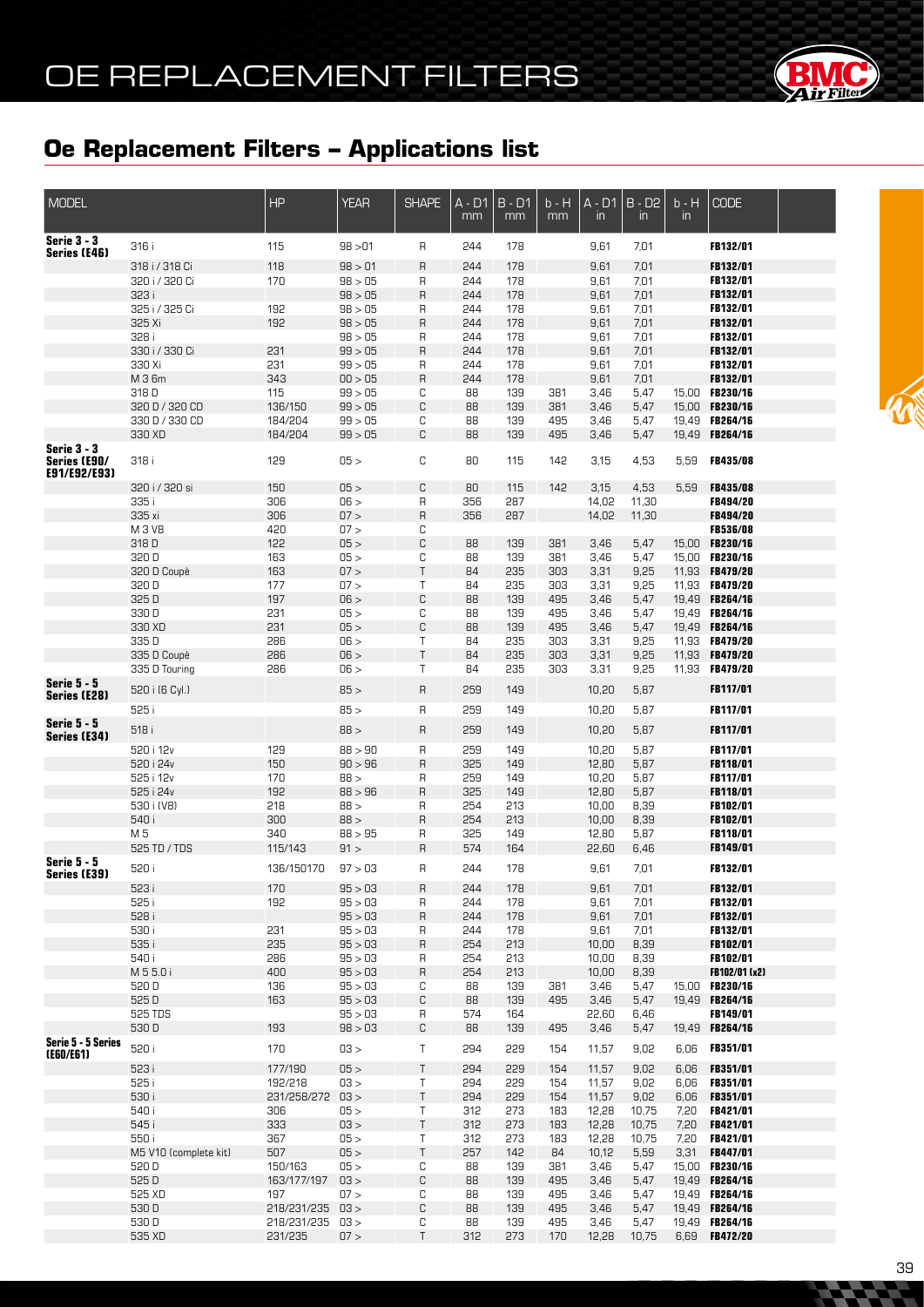| <b>MODEL</b>                    |                       | HP          | <b>YEAR</b> | <b>SHAPE</b>   | $A - D1$<br>mm | $B - D1$<br>mm | b - H<br>mm | $A - D1$<br>$\mathsf{in}$ | $B - D2$<br>$\overline{m}$ | b - H<br>in | <b>CODE</b>     |  |
|---------------------------------|-----------------------|-------------|-------------|----------------|----------------|----------------|-------------|---------------------------|----------------------------|-------------|-----------------|--|
| Serie 6 - 6<br>Series (E63)     | 630 Ci                | 258         | 04 >        | $\top$         | 294            | 229            | 154         | 11,57                     | 9,02                       | 6,06        | <b>FB351/01</b> |  |
|                                 | 645 Ci                | 333         | 04 >        | $\top$         | 312            | 273            | 183         | 12,28                     | 10,75                      | 7,20        | <b>FB421/01</b> |  |
|                                 | 650 Ci                | 367         | 05 >        | T              | 312            | 273            | 183         | 12,28                     | 10,75                      | 7,20        | <b>FB421/01</b> |  |
|                                 | M6 V10 (complete kit) | 507         | 05 >        | $\mathsf{T}$   | 257            | 142            | 84          | 10,12                     | 5,59                       | 3,31        | <b>FB447/01</b> |  |
|                                 | 635D                  | 272/286     | 05 >        | T.             | 312            | 273            | 170         | 12,28                     | 10,75                      | 6,69        | FB472/20        |  |
| <b>Serie 7 - 7</b>              |                       |             |             |                |                |                |             |                           |                            |             |                 |  |
| <b>Series (E32)</b>             | 730 i V8              |             | 86 > 94     | $\mathsf{R}$   | 254            | 213            |             | 10,00                     | 8,39                       |             | <b>FB102/01</b> |  |
|                                 | 740 i V8              |             | 86 > 94     | $\mathsf{R}$   | 254            | 213            |             | 10,00                     | 8,39                       |             | FB102/01        |  |
|                                 | 750 i                 |             | 86 > 94     | $\mathsf{R}$   | 259            | 149            |             | 10,20                     | 5,87                       |             | FB117/01 (x2)   |  |
| <b>Serie 7 - 7</b>              |                       |             |             |                |                |                |             |                           |                            |             |                 |  |
| Series (E38)                    | 728 i                 | 193         | 94 > 01     | R              | 244            | 178            |             | 9,61                      | 7,01                       |             | FB132/01        |  |
|                                 | 730 i V8              |             |             | $\mathsf{R}$   | 254            | 213            |             | 10,00                     | 8,39                       |             | <b>FB102/01</b> |  |
|                                 | 735 i                 | 238         | 94 > 01     | R              | 254            | 213            |             | 10,00                     | 8,39                       |             | FB102/01        |  |
|                                 | 740 i                 | 286         |             | $\mathsf{R}$   | 254            | 213            |             | 10,00                     | 8,39                       |             | FB102/01        |  |
|                                 | 750 i V12             | 326         | 94 > 01     | $\mathsf R$    | 284            | 150            |             | 11,18                     | 5,91                       |             | FB269/01 (x2)   |  |
|                                 | 725 TDS               |             | 94 > 01     | $\mathsf{R}$   | 574            | 164            |             | 22,60                     | 6,46                       |             | FB149/01        |  |
|                                 | 730 D                 | 193         | 98 > 01     | С              | 88             | 139            | 495         | 3,46                      | 5,47                       |             | 19,49 FB264/16  |  |
|                                 | 740 D V8              | 245         | 99 > 01     | $\mathsf{R}$   | 284            | 150            |             | 11,18                     | 5,91                       |             | FB269/01 (x2)   |  |
| Serie 7 - 7 Series<br>(E65/E66) | 730 i                 | 231         | 01 >        | R              | 294            | 182            |             | 11,57                     | 7,17                       |             | <b>FB305/01</b> |  |
|                                 | 735 i                 | 272         | 01 >        | $\mathsf{R}$   | 294            | 182            |             | 11,57                     | 7,17                       |             | <b>FB305/01</b> |  |
|                                 | 745 i                 | 333         | 01 >        | R              | 294            | 182            |             | 11,57                     | 7,17                       |             | <b>FB305/01</b> |  |
|                                 | 760 i                 | 445         | 01 >        | $\mathsf{R}$   | 294            | 182            |             | 11,57                     | 7,17                       |             | FB305/01 (x2)   |  |
|                                 | 730 D                 | 218/231     | 01 >        | С              | 88             | 139            | 495         | 3,46                      | 5,47                       |             | 19.49 FB264/16  |  |
|                                 | 740 D                 | 258         | 01 >        | C              | 88             | 139            | 495         | 3,46                      | 5,47                       |             | 19.49 FB264/16  |  |
| Serie 8 - 8                     | 840 i V8              | 286         | 93 >        | $\mathsf{R}$   | 254            | 213            |             | 10,00                     | 8,39                       |             | <b>FB102/01</b> |  |
| <b>Series (E31)</b>             | 850 i V12             | 300/326/380 | 90 >        | $\overline{R}$ | 259            | 149            |             | 10,20                     | 5,87                       |             | FB117/01 (X2)   |  |
| <b>X 3 (E83)</b>                | 2.5i                  | 192         | 04 >        | R              | 244            | 178            |             | 9,61                      | 7,01                       |             | FB132/01        |  |
|                                 | 3.0i                  | 231         | 04 >        | $\mathsf{R}$   | 244            | 178            |             | 9,61                      | 7,01                       |             | FB132/01        |  |
|                                 | 2.0 <sub>D</sub>      | 150         | 04 >        | С              | 88             | 139            | 381         | 3,46                      | 5,47                       |             | 15,00 FB230/16  |  |
|                                 | 3.0 <sub>D</sub>      | 204/218     | 04 >        | C              | 88             | 139            | 495         | 3,46                      | 5,47                       |             | 19.49 FB264/16  |  |
| <b>X 5 (E53)</b>                | 3.0 i                 | 231         | 99 >        | R              | 284            | 150            |             | 11,18                     | 5,91                       |             | <b>FB269/01</b> |  |
|                                 | 4.4 i V8              | 286         | 00 >        | $\mathsf{R}$   | 254            | 213            |             | 10,00                     | 8,39                       |             | <b>FB102/01</b> |  |
|                                 | 4.6 is V8             | 340         | 00 >        | R              | 254            | 213            |             | 10,00                     | 8,39                       |             | <b>FB102/01</b> |  |
|                                 | 3.0 <sub>D</sub>      | 184/218     | 99 >        | C              | 88             | 139            | 495         | 3,46                      | 5,47                       |             | 19.49 FB264/16  |  |
|                                 | 4.8 iS V8             | 360         | 04 >        | R              | 254            | 213            |             | 10,00                     | 8,39                       |             | <b>FB102/01</b> |  |
| <b>X 5 (E70)</b>                | 3.0 <sub>D</sub>      | 231/235     | 07 >        | C              | 88             | 139            | 495         | 3,46                      | 5,47                       |             | 19,49 FB264/16  |  |
|                                 | 3.0S                  | 286         | 07 >        | C              | 88             | 139            | 495         | 3,46                      | 5,47                       |             | 19,49 FB264/16  |  |
| <b>X 6 (E71)</b>                | 3.0 <sub>D</sub>      | 235         | 08 >        | C              | 88             | 139            | 495         | 3,46                      | 5,47                       |             | 19,49 FB264/16  |  |
| 21                              | 2.5i                  |             |             | R              | 259            | 149            |             | 10,20                     | 5,87                       |             | <b>FB117/01</b> |  |
| Z 3 (E36)                       | 1.8i                  | 115         | 99 >        | $\mathsf{R}$   | 236            | 236            |             | 9,29                      | 9,29                       |             | <b>FB121/01</b> |  |
|                                 | 1.9i                  | 116/118     | 99 >        | R              | 236            | 236            |             | 9,29                      | 9,29                       |             | <b>FB121/01</b> |  |
|                                 | 1.9 i 16v             | 140         | 99 >        | $\mathsf{R}$   | 236            | 236            |             | 9,29                      | 9,29                       |             | <b>FB121/01</b> |  |
|                                 | 2.0i                  | 150         | 99 >        | R              | 244            | 178            |             | 9,61                      | 7,01                       |             | <b>FB132/01</b> |  |
|                                 | 2.2i                  | 170         | 99 >        | $\mathsf{R}$   | 244            | 178            |             | 9,61                      | 7,01                       |             | FB132/01        |  |
|                                 | 5.R L                 | 193         | 99 >        | н              | 244            | 1/8            |             | 9,61                      | 7,01                       |             | <b>FB132/01</b> |  |
|                                 | 3.0 i                 | 231         | 99 >        | $\mathsf{R}$   | 244            | 178            |             | 9,61                      | 7,01                       |             | <b>FB132/01</b> |  |
|                                 | 3.2 i Coupè           | 321         | 99 >        | R              | 244            | 178            |             | 9,61                      | 7,01                       |             | FB132/01        |  |
| Z 4 (E85)                       | 2.2i                  | 170         | 03 >        | $\mathsf{R}$   | 244            | 178            |             | 9,61                      | 7,01                       |             | FB132/01        |  |
|                                 | 2.5i                  | 192         | 03 >        | R              | 244            | 178            |             | 9,61                      | 7,01                       |             | FB132/01        |  |
|                                 | 3.0 i                 | 231         | 03 >        | $\mathsf{R}$   | 244            | 178            |             | 9,61                      | 7,01                       |             | FB132/01        |  |
| Z4 (E85/E86)                    | 3.2M                  | 343         | 06 >        | Τ              | 294            | 229            | 154         | 11,57                     | 9,02                       | 6,06        | <b>FB351/01</b> |  |
| Z 8 (E52)                       | 5.0i                  | 400         | 00 >        | $\sf R$        | 254            | 213            |             | 10,00                     | 8,39                       |             | FB102/01 (x2)   |  |
| <b>CADILLAC</b>                 |                       |             |             |                |                |                |             |                           |                            |             |                 |  |
| <b>XLR</b>                      | 4.4 V8                |             | 07 >        | $\sf R$        | 238            | 179            |             | 9,37                      | 7,05                       |             | FB509/20 (x2)   |  |
|                                 | 4.6 V8                |             | 05 >        | $\sf R$        | 238            | 179            |             | 9,37                      | 7,05                       |             | FB509/20 (x2)   |  |
|                                 | <b>CHEVROLET</b>      |             |             |                |                |                |             |                           |                            |             |                 |  |
| <b>CAPTIVA</b>                  | 2.0 VCDi 16V          | 150         | 06 >        | Τ              | 229            | 282            | 165         | 9,02                      | 11,10                      | 6,50        | <b>FB502/20</b> |  |
| <b>CORVETTE</b>                 | 5.7 V8                |             | 97 > 04     | $\sf R$        | 403            | 200            |             | 15,87                     | 7,87                       |             | FB381/01        |  |
|                                 | 5.7 V8 Z06            |             | 01 > 04     | R              | 403            | 200            |             | 15,87                     | 7,87                       |             | <b>FB381/01</b> |  |
|                                 | 6.0 V8                |             | 05 >        | $\sf R$        | 238            | 179            |             | 9,37                      | 7,05                       |             | FB509/20 (x2)   |  |
|                                 | 7.3 V8 CZ06           | 560         | 07          |                |                |                |             |                           |                            |             | FB561/08        |  |
|                                 |                       |             |             |                |                |                |             |                           |                            |             |                 |  |
|                                 | HRYSLER               |             |             |                |                |                |             |                           |                            |             |                 |  |
| <b>300C</b>                     | 3.0 V6 CRD            | 218         | 05 >        | $\sf R$        | 211            | 221            |             | 8,31                      | 8,70                       |             | <b>FB522/20</b> |  |
| <b>CROSSFIRE</b>                | 3.2i                  | 218         | 03 >        | R              | 272            | 118            |             | 10,71                     | 4,65                       |             | FB125/01 (x2)   |  |
|                                 |                       |             |             |                |                |                |             |                           |                            |             |                 |  |



**®**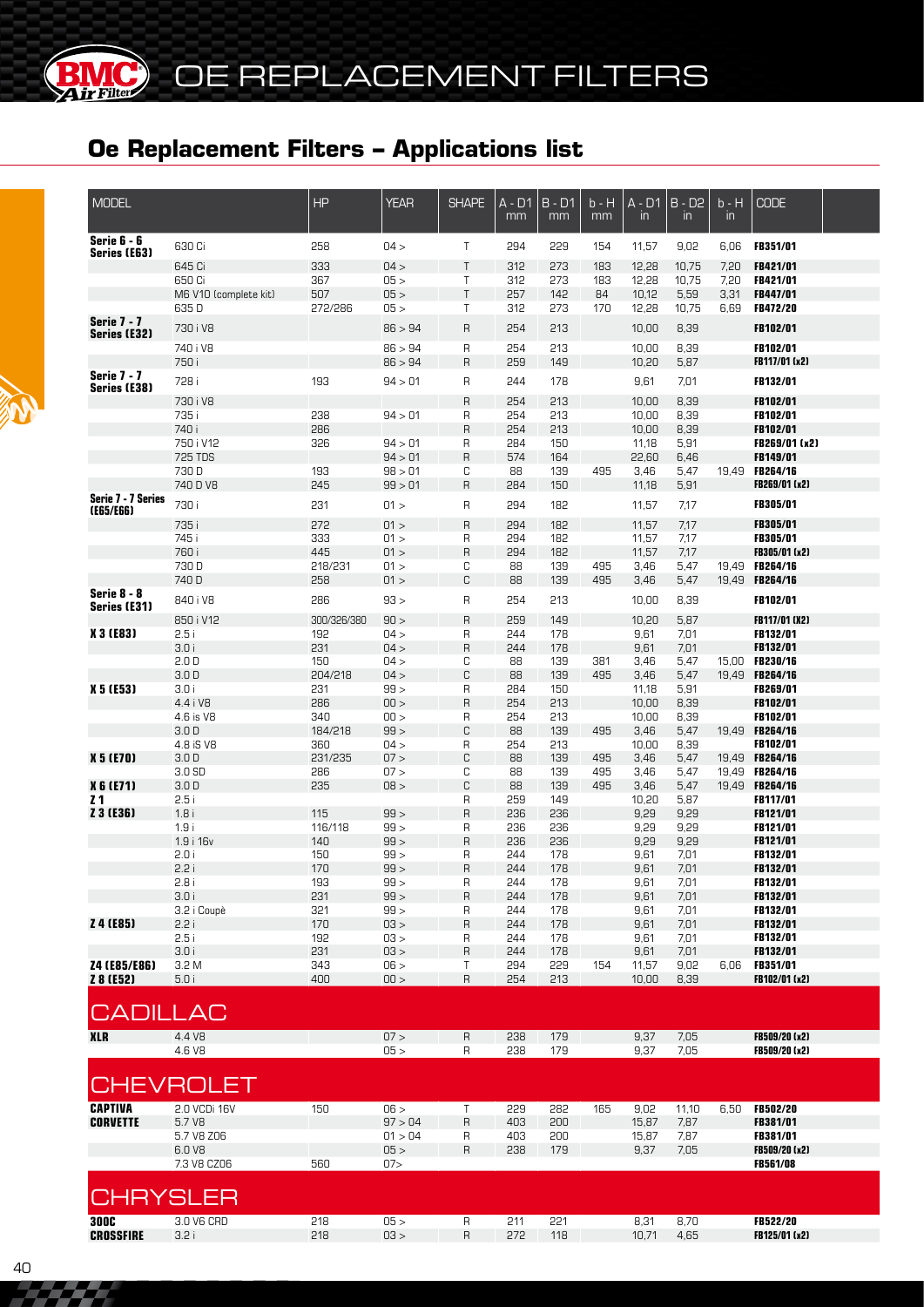

| MODEL                                         |                                      | HP                 | <b>YEAR</b>        | <b>SHAPE</b>        | $A - D1$<br>mm | $B - D1$<br>mm | $b - H$<br>mm | $A - D1$<br>in | $B - D2$<br>$\mathsf{in}$ | $b - H$<br>$\mathsf{in}$ | <b>CODE</b>                        |  |
|-----------------------------------------------|--------------------------------------|--------------------|--------------------|---------------------|----------------|----------------|---------------|----------------|---------------------------|--------------------------|------------------------------------|--|
|                                               | 3.2 SRT-6                            | 335                | 04 >               | R                   | 307            | 120            |               | 12,09          | 4,72                      |                          | FB281/01 (x2)                      |  |
| <b>NEON</b>                                   | 1.8i                                 |                    | 95 > 99            | $\overline{R}$      | 268            | 134            |               | 10,55          | 5,28                      |                          | FB170/01                           |  |
|                                               | 2.0 i                                |                    | 95 > 99            | R                   | 268            | 134            |               | 10,55          | 5,28                      |                          | FB170/01                           |  |
| <b>PT CRUISER</b>                             | 1.6 16V<br>2.0 16V                   | 116<br>141         | 00 ><br>01 >       | $\overline{R}$<br>R | 254<br>254     | 189<br>189     |               | 10,00<br>10,00 | 7,44<br>7,44              |                          | FB319/01<br>FB319/01               |  |
|                                               | 2.4i                                 | 223                | 01 >               | $\mathsf{R}$        | 254            | 189            |               | 10,00          | 7,44                      |                          | FB319/01                           |  |
|                                               | 2.4 i Turbo                          | 553                | 01 >               | R                   | 254            | 189            |               | 10,00          | 7,44                      |                          | FB319/01                           |  |
|                                               | 2.2 CRD                              | 121                | 01 >               | $\top$              | 317            | 222            | 103           | 12,48          | 8,74                      | 4,06                     | FB320/01                           |  |
| <b>VOYAGER (ES)</b><br><b>VOYAGER II (GS)</b> | 3.0 i V6<br>2.0 16V SE               | 133                | 82 > 90<br>96 > 01 | R<br>$\overline{R}$ | 268            | 134<br>134     |               | 10,55          | 5,28                      |                          | FB170/01<br>FB170/01               |  |
|                                               | 2.4 i L4                             |                    | 96 > 01            | R                   | 268<br>268     | 134            |               | 10,55<br>10,55 | 5,28<br>5,28              |                          | FB170/01                           |  |
|                                               | 3.0 i V6                             |                    | 96 > 01            | $\overline{R}$      | 268            | 134            |               | 10,55          | 5,28                      |                          | FB170/01                           |  |
|                                               | 3.3 i V6                             |                    | 96 > 01            | R                   | 268            | 134            |               | 10,55          | 5,28                      |                          | FB170/01                           |  |
|                                               | 3.8 i V6                             | 166                | 96 > 01            | $\mathsf R$         | 268            | 134            |               | 10,55          | 5,28                      |                          | <b>FB170/01</b>                    |  |
|                                               | 2.5 TD SE / LE                       | 115                | 96 > 01            | R                   | 268            | 134            |               | 10,55          | 5,28                      |                          | <b>FB170/01</b>                    |  |
| <b>CITROËN</b>                                |                                      |                    |                    |                     |                |                |               |                |                           |                          |                                    |  |
| <b>AX</b>                                     | 1.1i                                 | 60                 |                    | С                   | 91             | 125            | 162           | 3,58           | 4,92                      | 6,38                     | FB134/06                           |  |
|                                               | 1.4                                  |                    | 91 >               | $\mathbb C$         | 91             | 125            | 162           | 3,58           | 4,92                      | 6,38                     | FB134/06                           |  |
|                                               | 14 GT 1.4                            | 75                 | 91 >               | С                   | 91             | 125            | 162           | 3,58           | 4,92                      | 6,38                     | <b>FB134/06</b>                    |  |
|                                               | 14 Gti 1.4 i                         | 75/90              |                    | $\mathbb C$         | 91             | 125            | 162           | 3,58           | 4,92                      | 6,38                     | FB134/06                           |  |
| <b>BERLINGO</b>                               | 14 GT Sport 1.3<br>1.1               | 95<br>60           | 91 ><br>96 >       | С<br>C              | 74<br>91       | 111<br>125     | 243<br>162    | 2,91<br>3,58   | 4,37<br>4,92              | 9,57<br>6,38             | FB146/06<br><b>FB134/06</b>        |  |
|                                               | 1.8i                                 | 90                 |                    | R                   | 300            | 102            |               | 11,81          | 4,02                      |                          | FB142/01                           |  |
|                                               | $2.0$ HDI                            | 90                 | 99 >               | $\top$              | 271            | 200            | 110           | 10,67          | 7,87                      | 4,33                     | FB276/01                           |  |
|                                               | 1.6 HDI                              | 75/90/109          | 08 >               | R                   | 317            | 114            |               | 12,48          | 4,49                      |                          | FB314/01                           |  |
| <b>BERLINGO (MF)</b>                          | 1.6 HDI                              | 75/90              | 05 >               | $\overline{R}$      | 317            | 114            |               | 12,48          | 4,49                      |                          | FB314/01                           |  |
| BX                                            | 14 (TU3 A)                           | 75<br>90           | 91 ><br>87 >       | С<br>$\overline{R}$ | 91             | 125<br>155     | 162           | 3,58           | 4,92                      | 6,38                     | <b>FB134/06</b><br>FB175/01        |  |
|                                               | 16<br>16 Kat                         | 85                 |                    | R                   | 327<br>327     | 155            |               | 12,87<br>12,87 | 6,10<br>6,10              |                          | <b>FB175/01</b>                    |  |
|                                               | 19                                   | 105                | 87 >               | $\overline{R}$      | 327            | 155            |               | 12,87          | 6,10                      |                          | FB175/01                           |  |
|                                               | 19 Kat                               | 102                |                    | R                   | 327            | 155            |               | 12,87          | 6,10                      |                          | <b>FB175/01</b>                    |  |
|                                               | 19 GTI, GTI 16V                      |                    |                    | $\overline{R}$      | 327            | 155            |               | 12,87          | 6,10                      |                          | FB175/01                           |  |
|                                               | 19 D<br>19 TD                        | 69<br>90           | 87 >               | R<br>$\overline{R}$ | 327            | 155            |               | 12,87          | 6,10                      |                          | FB175/01                           |  |
| C <sub>1</sub>                                | 1.0                                  | 68                 | 05 >               | R                   | 327<br>258     | 155<br>116     |               | 12,87<br>10,16 | 6,10<br>4,57              |                          | FB175/01<br>FB225/04               |  |
|                                               | 1.4 HDI                              | 54                 | 05 >               | $\overline{R}$      | 289            | 139            |               | 11,38          | 5,47                      |                          | <b>FB309/20</b>                    |  |
| C <sub>2</sub>                                | 1.1                                  | 60                 | 03 >               | R                   | 335            | 101            |               | 13,19          | 3,98                      |                          | FB315/20                           |  |
|                                               | 1.4                                  | 75                 | 03 >               | $\mathsf{R}$        | 335            | 101            |               | 13,19          | 3,98                      |                          | FB315/20                           |  |
|                                               | 1.4 VTR                              | $75\,$             | 03 >               | R                   | 335            | 101            |               | 13,19          | 3,98                      |                          | FB315/20                           |  |
|                                               | 1.6 VTR<br>1.6 16V VTS               | 110<br>123         | 03 ><br>04 >       | $\mathsf{R}$<br>R   | 335<br>335     | 101<br>101     |               | 13,19<br>13,19 | 3,98<br>3,98              |                          | FB315/20<br>FB315/20               |  |
|                                               | 1.4 HDI                              | $70$               | 03 >               | $\mathsf{R}$        | 289            | 139            |               | 11,38          | 5,47                      |                          | FB309/20                           |  |
|                                               | 1.6 HDI                              | 109                | 05 >               | R                   | 317            | 114            |               | 12,48          | 4,49                      |                          | FB314/01                           |  |
| C <sub>3</sub>                                | 1.1 BV                               | 61                 | 02 >               | $\overline{R}$      | 335            | 101            |               | 13,19          | 3,98                      |                          | FB315/20                           |  |
|                                               | 1.4 BV                               | 75                 | 02 >               | R.                  | 335            | 101            |               | 13,19          | 3,98                      |                          | <b>FB315/20</b>                    |  |
|                                               | 1.4 16V / X-TR<br>1.6 16V            | 90<br>110          | 02 ><br>02 >       | R<br>R              | 335<br>335     | 101<br>101     |               | 13,19<br>13,19 | 3,98<br>3,98              |                          | <b>FB315/20</b><br><b>FB315/20</b> |  |
|                                               | 1.4 HDi 8V                           | 68                 | 02 >               | $\mathsf{R}$        | 289            | 139            |               | 11,38          | 5,47                      |                          | <b>FB309/20</b>                    |  |
|                                               | 1.4 HDi 16V / X-TR                   | 92                 | < 50               | R                   | 317            | 114            |               | 12,48          | 4,49                      |                          | <b>FB314/01</b>                    |  |
|                                               | 1.6 HDI 16V                          | 90/109             | 02 >               | $\mathsf{R}$        | 317            | 114            |               | 12,48          | 4,49                      |                          | FB314/01                           |  |
| <b>C 3 PLURIEL</b>                            | 1.4<br>1.6 16V                       | 75<br>110          | < 50<br>03 >       | R<br>R              | 335<br>335     | 101<br>101     |               | 13,19<br>13,19 | 3,98<br>3,98              |                          | <b>FB315/20</b><br>FB315/20        |  |
| <b>C4/C4 COUPE/</b><br><b>PICASSO / GRAN</b>  | 1.4 16V                              | 88                 | 04 >               | R                   | 354            | 101            |               | 13,94          | 3,98                      |                          | <b>FB460/01</b>                    |  |
| <b>PICASSO</b>                                |                                      |                    |                    |                     |                |                |               |                |                           |                          |                                    |  |
|                                               | 1.6 16V<br>2.0 16V                   | 109                | 04 >               | $\overline{R}$      | 422            | 94             |               | 16,61          | 3,70                      |                          | FB480/20                           |  |
|                                               | 2.0 16V Coupè                        | 136/177<br>136/177 | 04 ><br>04 >       | R<br>$\mathsf{R}$   | 245<br>245     | 167<br>167     |               | 9,65<br>9,65   | 6,57<br>6,57              |                          | <b>FB100/01</b><br>FB100/01        |  |
|                                               | 2.0 16V Picasso                      | 140                | 07 >               | R                   | 245            | 167            |               | 9,65           | 6,57                      |                          | <b>FB100/01</b>                    |  |
|                                               | 1.6 16V HDi                          | 90                 | 04 >               | $\mathsf{R}$        | 317            | 114            |               | 12,48          | 4,49                      |                          | <b>FB314/01</b>                    |  |
|                                               | 1.6 16V HDi FAP                      | 109                | 04 >               | R                   | 317            | 114            |               | 12,48          | 4,49                      |                          | <b>FB314/01</b>                    |  |
|                                               | $2.0$ HDI                            | 136                | 04 >               | $\mathsf{R}$        | 245            | 167            |               | 9,65           | 6,57                      |                          | FB100/01                           |  |
| C 5                                           | 1.8 16V SX<br>2.0 16v SX / Exclusive | 115<br>137         | 01 ><br>01 >       | R<br>$\overline{R}$ | 327<br>327     | 155<br>155     |               | 12,87<br>12,87 | 6,10<br>6,10              |                          | <b>FB175/01</b><br>FB175/01        |  |
|                                               | 2.0 16v Break                        | 137                | 01 >               | R                   | 327            | 155            |               | 12,87          | 6,10                      |                          | <b>FB175/01</b>                    |  |
|                                               | 3.0 V6 24v Exclusive                 | 210                | 01 >               | $\sf R$             | 327            | 155            |               | 12,87          | 6,10                      |                          | FB175/01                           |  |
|                                               | 3.0 V6 24v Break                     | 210                | 01 >               | R                   | 327            | 155            |               | 12,87          | 6,10                      |                          | <b>FB175/01</b>                    |  |
|                                               | $1.6$ HDI                            | 109                | 04 >               | R                   | 132            | 248            |               | 5,20           | 9,76                      |                          | <b>FB532/20</b>                    |  |
|                                               | 1.6 HDI Break<br>2.0 HDi SX / Break  | 109<br>110         | 04 ><br>01 >       | R<br>$\mathsf{R}$   | 132<br>327     | 248<br>155     |               | 5,20<br>12,87  | 9,76<br>6,10              |                          | <b>FB532/20</b><br><b>FB175/01</b> |  |
|                                               | 2.2 HDi SX / Break                   | 136                | 01 >               | R                   | 327            | 155            |               | 12,87          | 6,10                      |                          | <b>FB175/01</b>                    |  |

**Contract Contract Contract**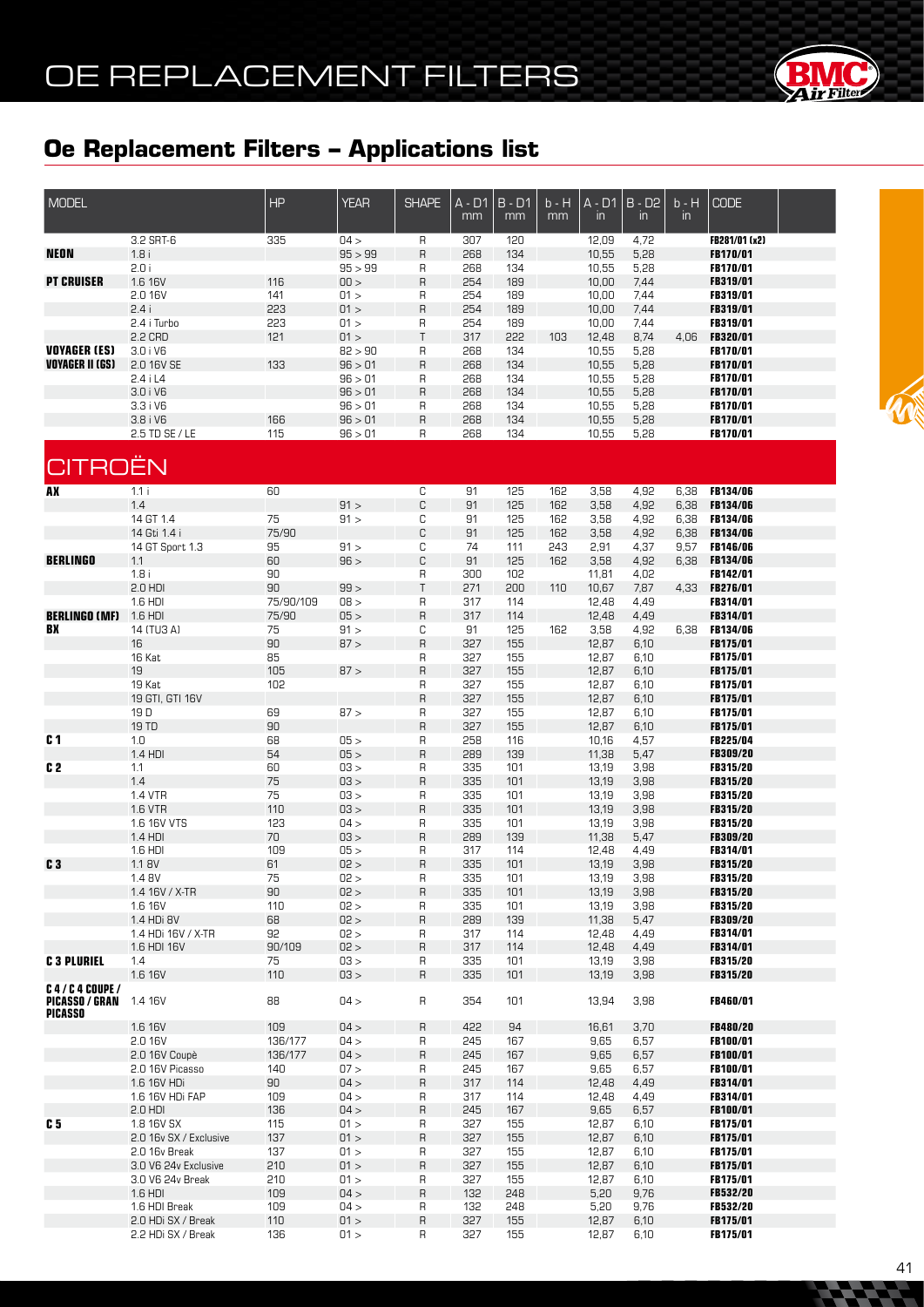**BMC** 

(BR

| <b>MODEL</b>                      |                    | HP          | <b>YEAR</b>  | <b>SHAPE</b> | $A - D1$<br>mm | $B - D1$<br>mm | b - H<br>mm | $A - D1$<br>$\mathsf{in}$ | $B - D2$<br>$\mathsf{in}$ | $b - H$<br>$\mathsf{in}$ | <b>CODE</b>                 |  |
|-----------------------------------|--------------------|-------------|--------------|--------------|----------------|----------------|-------------|---------------------------|---------------------------|--------------------------|-----------------------------|--|
|                                   | $2.0$ HDI          | 135         | 04 >         | R            | 319            | 150            |             | 12,56                     | 5,91                      |                          | FB293/04                    |  |
| C <sub>8</sub>                    | 2.0 i              | 136/140     | 02 >         | R            | 327            | 155            |             | 12,87                     | 6,10                      |                          | FB175/01                    |  |
|                                   | 2.2i               | 158         | 02 >         | R            | 327            | 155            |             | 12,87                     | 6,10                      |                          | FB175/01                    |  |
|                                   | 3.0 V6             | 204         | 02 >         | R            | 327            | 155            |             | 12,87                     | 6,10                      |                          | FB175/01                    |  |
|                                   | $2.0$ HDI          | 107         | 02 >         | $\sf R$      | 327            | 155            |             | 12,87                     | 6,10                      |                          | FB175/01                    |  |
|                                   | 2.2 HDI            | 128         | 02 >         | R            | 327            | 155            |             | 12,87                     | 6,10                      |                          | FB175/01                    |  |
| C <sub>15</sub><br><b>EVASION</b> | 1.4                | 121         | 91 ><br>95 > | С            | 91             | 125<br>155     | 162         | 3,58                      | 4,92                      | 6,38                     | <b>FB134/06</b><br>FB175/01 |  |
|                                   | 2.0 i<br>2.0 i 16V | 132         |              | R<br>$\sf R$ | 327<br>327     | 155            |             | 12,87                     | 6,10                      |                          | FB175/01                    |  |
|                                   | 2.0 i Turbo        | 147         | 95 >         | R            | 327            | 155            |             | 12,87<br>12,87            | 6,10<br>6,10              |                          | <b>FB175/01</b>             |  |
|                                   | 1.9 TD             | 90          | 95 >         | $\sf R$      | 327            | 155            |             | 12,87                     | 6,10                      |                          | FB175/01                    |  |
|                                   | 2.0 TD             |             | 95 >         | R            | 327            | 155            |             | 12,87                     | 6,10                      |                          | <b>FB175/01</b>             |  |
|                                   | $2.0$ HDI          | 110         | 00 >         | R            | 327            | 155            |             | 12,87                     | 6,10                      |                          | FB175/01                    |  |
|                                   | 2.1 TD             | 110         | 95 >         | R            | 327            | 155            |             | 12,87                     | 6,10                      |                          | <b>FB175/01</b>             |  |
| <b>JUMPY</b>                      | 1.6i               |             |              | $\sf R$      | 327            | 155            |             | 12,87                     | 6,10                      |                          | FB175/01                    |  |
|                                   | 1.6 HDI            | 90          | 07 >         | R            | 132            | 248            |             | 5,20                      | 9,76                      |                          | <b>FB532/20</b>             |  |
|                                   | 1.9D               |             |              | R            | 327            | 155            |             | 12,87                     | 6,10                      |                          | FB175/01                    |  |
|                                   | 1.9 TD             |             |              | R            | 327            | 155            |             | 12,87                     | 6,10                      |                          | FB175/01                    |  |
|                                   | $2.0$ HDi          |             |              | R            | 327            | 155            |             | 12,87                     | 6,10                      |                          | FB175/01                    |  |
| <b>SAXO</b>                       | 1.1i               | 60          | 97 >         | С            | 91             | 125            | 162         | 3,58                      | 4,92                      | 6,38                     | <b>FB134/06</b>             |  |
|                                   | 1.6i               | 90          | 97 > 01      | C            | 91             | 125            | 162         | 3,58                      | 4,92                      | 6,38                     | <b>FB134/06</b>             |  |
|                                   | 1.6 VTS 16V        | 120         | 98 >         | R            | 306            | 111            |             | 12,05                     | 4,37                      |                          | FB212/01                    |  |
|                                   | 1.6 i 16V          | 120         | 99 >         | С            | 91             | 125            | 162         | 3,58                      | 4,92                      | 6,38                     | <b>FB134/06</b>             |  |
| <b>VISA</b>                       | 1.6 GTI            | 105         | 84 >         | С            | 74             | 111            | 243         | 2,91                      | 4,37                      | 9,57                     | <b>FB146/06</b>             |  |
|                                   | 1.9 GTI            |             | 87 >         | $\sf R$      | 327            | 155            |             | 12,87                     | 6,10                      |                          | FB175/01                    |  |
| <b>XANTIA</b>                     | 1.6i               | 88          | $-58$        | R            | 300            | 102            |             | 11,81                     | 4,02                      |                          | FB142/01                    |  |
|                                   | 1.8i               | 90/101      | 93 >         | $\sf R$      | 300            | 102            |             | 11,81                     | 4,02                      |                          | FB142/01                    |  |
|                                   | 1.8 i 16v          | 112         | 97 >         | Τ            | 320            | 173            | 119         | 12,60                     | 6,81                      | 4,69                     | <b>FB253/01</b>             |  |
|                                   | 2.0i               | 121         | 93 >         | $\sf R$      | 300            | 102            |             | 11,81                     | 4,02                      |                          | FB142/01                    |  |
|                                   | 2.0 i 16V          |             | 95 >         | R            | 327            | 155            |             | 12,87                     | 6,10                      |                          | FB175/01                    |  |
|                                   | 2.0 i 16V          | 152         | 93 >         | С            | 74             | 111            | 243         | 2,91                      | 4,37                      | 9,57                     | <b>FB146/06</b>             |  |
|                                   | 2.0 i Turbo Aktiva | 147         |              | R            | 327            | 155            |             | 12,87                     | 6,10                      |                          | <b>FB175/01</b>             |  |
|                                   | 3.0 V6 (ES9J4)     | 190         | 97 >         | R            | 327            | 155            |             | 12,87                     | 6,10                      |                          | FB175/01                    |  |
|                                   | 1.9D               | 68          | 98 >         | R            | 327            | 155            |             | 12,87                     | 6,10                      |                          | FB175/01                    |  |
|                                   | 1.9D               | 71          | 99 >         | Τ            | 271            | 200            | 110         | 10,67                     | 7,87                      | 4,33                     | FB276/01<br><b>FB175/01</b> |  |
|                                   | 1.9 TD<br>2.0 HDi  | 90<br>109   | 93 >         | R            | 327<br>327     | 155<br>155     |             | 12,87                     | 6,10                      |                          | FB175/01                    |  |
|                                   | 2.1 TD             | 109         |              | $\sf R$<br>R | 327            | 155            |             | 12,87<br>12,87            | 6,10<br>6,10              |                          | <b>FB175/01</b>             |  |
| <b>XSARA</b>                      | 1.4i               | 75          | 00 >         | $\sf B$      | 205            | 169            |             | 8,07                      | 6,65                      |                          | FB188/01                    |  |
|                                   | 1.6i               | 90          | 98 >         | R            | 300            | 102            |             | 11,81                     | 4,02                      |                          | FB142/01                    |  |
|                                   | 1.6i               | 90          |              | С            | 91             | 125            | 162         | 3,58                      | 4,92                      | 6,38                     | <b>FB134/06</b>             |  |
|                                   | 1.6 i 16V          | 109         | 00 >         | $\sf R$      | 205            | 169            |             | 8,07                      | 6,65                      |                          | <b>FB188/01</b>             |  |
|                                   | 1.8i               | 90/101      |              | $\sf R$      | 300            | 102            |             | 11,81                     | 4,02                      |                          | FB142/01                    |  |
|                                   | 1.8 i 16V          | 112         | 97 >         | Τ            | 320            | 173            | 119         | 12,60                     | 6,81                      | 4,69                     | <b>FB253/01</b>             |  |
|                                   | 2.0 i 16v          | 137         | 99 >         | Τ            | 320            | 173            | 119         | 12,60                     | 6,81                      | 4,69                     | FB253/01                    |  |
|                                   | 2.0 i 16V          | 136         | 00 >         | $\sf R$      | 205            | 169            |             | 8,07                      | 6,65                      |                          | FB188/01                    |  |
|                                   | 3.0 V6             |             |              | R            | 327            | 155            |             | 12,87                     | 6,10                      |                          | FB175/01                    |  |
|                                   | 1.9D               | 71          | 99 >         | T            | 271            | 200            | 110         | 10,67                     | 7,87                      | 4,33                     | FB276/01                    |  |
|                                   | 1.9 <sub>D</sub>   | $70$        | 00 >         | $\mathsf R$  | 205            | 169            |             | 8,07                      | 6,65                      |                          | FB188/01                    |  |
|                                   | 1.9 TD             | 90          | >98          | С            | 74             | 111            | 243         | 2,91                      | 4,37                      | 9,57                     | FB146/06                    |  |
|                                   | $2.0$ HDI          | 90          | 99 >         | $\sf T$      | 271            | 200            | 110         | 10,67                     | 7,87                      | 4,33                     | FB276/01                    |  |
|                                   | $2.0$ HDI          | 90          |              | R            | 205            | 169            |             | 8,07                      | 6,65                      |                          | FB188/01                    |  |
| <b>XSARA PICASSO</b> 1.6 i        |                    | 95          | 00 >         | $\sf R$      | 205            | 169            |             | 8,07                      | 6,65                      |                          | FB188/01                    |  |
|                                   | 1.6 16V            | 109         | 05 >         | R            | 422            | 94             |             | 16,61                     | 3,70                      |                          | FB480/20                    |  |
|                                   | 1.8 i 16V          | 116         | 00 >         | $\mathsf{R}$ | 205            | 169            |             | 8,07                      | 6,65                      |                          | FB188/01                    |  |
|                                   | 2.0 i 16V          | 130         | 100 >        | R            | 205            | 169            |             | 8,07                      | 6,65                      |                          | FB188/01                    |  |
|                                   | 1.6 16V HDi        | 90/109      | 04 >         | $\mathsf{R}$ | 317            | 114            |             | 12,48                     | 4,49                      |                          | FB314/01                    |  |
|                                   | $2.0$ HDI          | 90          | 100 >        | R            | 205            | 169            |             | 8,07                      | 6,65                      |                          | FB188/01                    |  |
| <b>ZX</b>                         | 1.4i               | 75          |              | С            | 91             | 125            | 162         | 3,58                      | 4,92                      | 6,38                     | FB134/06                    |  |
|                                   | 1.580 cc           |             | 9/91 >       | С            | 91             | 125            | 162         | 3,58                      | 4,92                      | 6,38                     | <b>FB134/06</b>             |  |
|                                   | 1.8i               | 101         |              | $\sf R$      | 300            | 102            |             | 11,81                     | 4,02                      |                          | FB142/01                    |  |
|                                   | 1.8 16V            |             | 97 >         | Τ            | 320            | 173            | 119         | 12,60                     | 6,81                      | 4,69                     | <b>FB253/01</b>             |  |
|                                   | 1.9 i 16V          | 120/130/150 | 92 >         | C            | 74             | 111            | 243         | 2,91                      | 4,37                      | 9,57                     | <b>FB146/06</b>             |  |
|                                   | 2.0 i              | 121         |              | R            | 300            | 102            |             | 11,81                     | 4,02                      |                          | FB142/01                    |  |
|                                   | 2.0 i 16V          |             | 93 >         | $\mathsf R$  | 300            | 102            |             | 11,81                     | 4,02                      |                          | FB142/01                    |  |
|                                   | 2.0 i 16V          |             |              | С            | 74             | 111            | 243         | 2,91                      | 4,37                      | 9,57                     | <b>FB146/06</b>             |  |
|                                   | 1.9 TD             |             | 92 >         | C            | 74             | 111            | 243         | 2,91                      | 4,37                      | 9,57                     | <b>FB146/06</b>             |  |
| <b>DACIA</b>                      |                    |             |              |              |                |                |             |                           |                           |                          |                             |  |
| <b>LOGAN</b>                      | 1.6 16V            | 105         | 06 >         | $\top$       | 177            | 142            | 90          | 6,97                      | 5,59                      | 3,54                     | FB218/01                    |  |
|                                   | $1.5$ d $Ci$       | 65/68       | 05 >         | $\sf R$      | 375            | 83             |             | 14,76                     | 3,27                      |                          | FB313/20                    |  |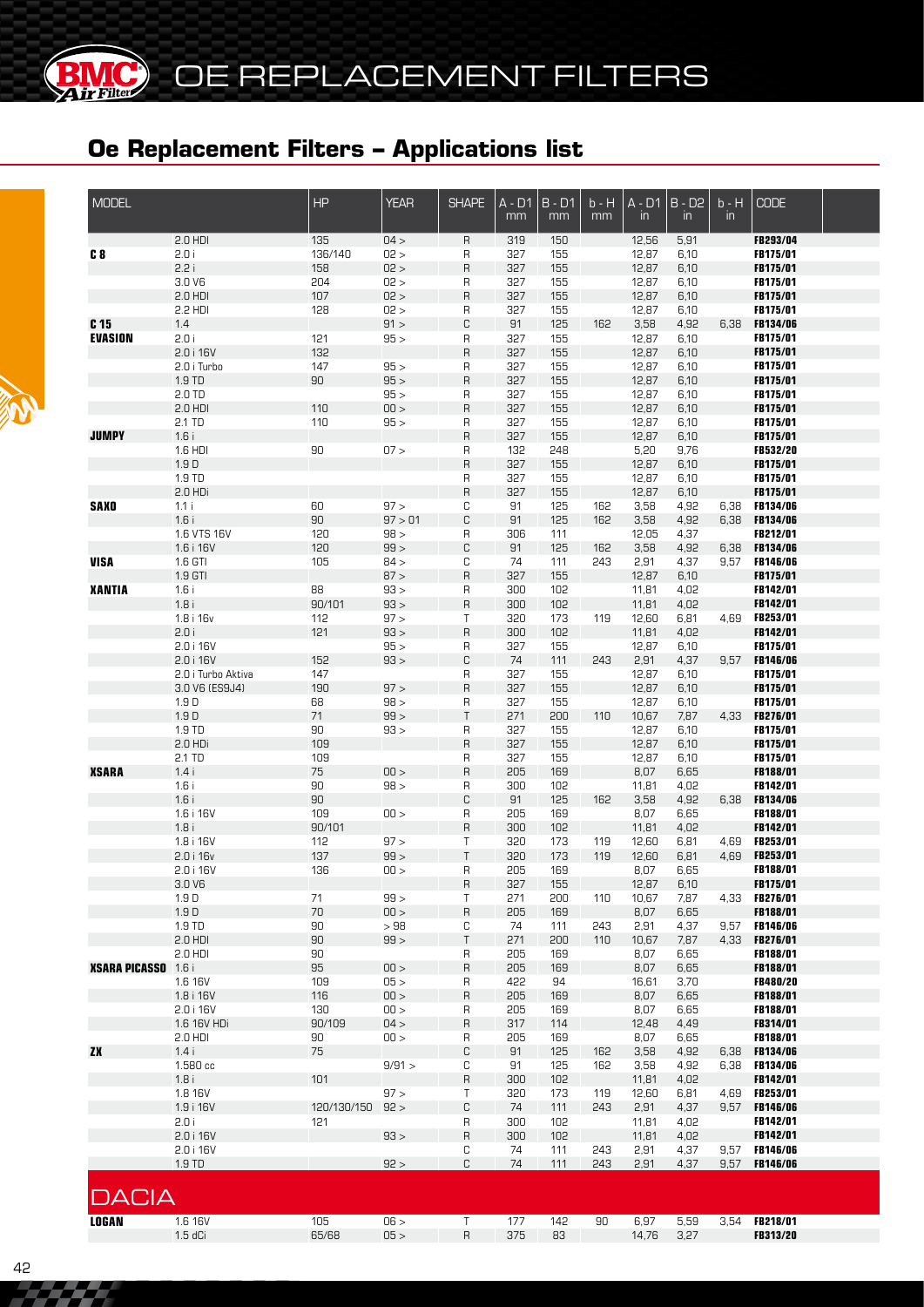

| <b>MODEL</b>                           |                               | HP           | <b>YEAR</b>        | <b>SHAPE</b>   | A - D1<br>mm | $B - D1$<br>mm | b - H<br>mm | $A - D1$<br>in | $B - D2$<br>$\mathsf{in}$ | $b - H$<br>$\mathsf{I}$ | <b>CODE</b>                        |  |
|----------------------------------------|-------------------------------|--------------|--------------------|----------------|--------------|----------------|-------------|----------------|---------------------------|-------------------------|------------------------------------|--|
|                                        |                               |              |                    |                |              |                |             |                |                           |                         |                                    |  |
| <b>DAEWOO</b>                          |                               |              |                    |                |              |                |             |                |                           |                         |                                    |  |
| <b>LANOS</b>                           | 1,4 Li SE                     | 75           | 97 >               | R              | 203          | 192            |             | 7,99           | 7,56                      |                         | FB227/04                           |  |
|                                        | 1.5i<br>1.6 Li 16v SX         | 86<br>106    | 97 ><br>97 >       | R<br>R         | 203<br>203   | 192<br>192     |             | 7,99<br>7,99   | 7,56<br>7,56              |                         | FB227/04<br><b>FB227/04</b>        |  |
| <b>MATIZ</b>                           | 800 i S                       | 51           | 98 >               | $\overline{R}$ | 203          | 192            |             | 7,99           | 7,56                      |                         | FB227/04                           |  |
|                                        | 800 i SE                      | 51           | 98 >               | R              | 203          | 192            |             | 7,99           | 7,56                      |                         | FB227/04                           |  |
| <b>WINSTORM</b>                        | 1000 i SE<br>2.0 VCDi 16V     | 63<br>150    | 98 ><br>06 >       | R<br>Т         | 203<br>229   | 192<br>282     | 165         | 7,99<br>9,02   | 7,56<br>11,10             | 6,50                    | FB227/04<br>FB502/20               |  |
|                                        |                               |              |                    |                |              |                |             |                |                           |                         |                                    |  |
| DAIHATSU                               |                               |              |                    |                |              |                |             |                |                           |                         |                                    |  |
| <b>SIRION</b>                          | 1.0i                          | 70           | 05 >               | R              | 258          | 116            |             | 10,16          | 4,57                      |                         | FB225/04                           |  |
| DDGE<br>$\Box$                         |                               |              |                    |                |              |                |             |                |                           |                         |                                    |  |
| <b>VIPER</b>                           | 8.0 V10                       | 450          | 92 > 02            | R              | 308          | 134            |             | 12,13          | 5,28                      |                         | FB272/01 (x2)                      |  |
|                                        | 8.3 V10                       |              | 03 >               | C              | 130          | 158            | 204         | 5,12           | 6,22                      | 8,03                    | FB380/08 (x2)                      |  |
| <b>FERRARI</b>                         |                               |              |                    |                |              |                |             |                |                           |                         |                                    |  |
| 355                                    |                               | 380          |                    | R              | 319          | 194            |             | 12,56          | 7,64                      |                         | FB129/03 (x2)                      |  |
| <b>360 MODENA</b>                      |                               | 400          | 99 >               | R              | 283          | 194            |             | 11,14          | 7,64                      |                         | FB208/03 (x2)                      |  |
| 456<br><b>550 MARANELLO</b>            |                               | 442<br>485   | 95 >               | R<br>R         | 319<br>319   | 194<br>194     |             | 12,56<br>12,56 | 7,64<br>7,64              |                         | FB129/03 (x2)<br>FB129/03 (x2)     |  |
| <b>575 MARANELLO</b>                   |                               | 515          | 96 >               | R              | 346          | 194            |             | 13,62          | 7,64                      |                         | FB347/03 (x2)                      |  |
| <b>612 SCAGLIETTI</b>                  | DAL TELAIO N° 66101           | 540          | 06 >               | R              | 339          | 191            |             | 13,35          | 7,52                      |                         | FB487/20 (x2)                      |  |
| <b>F430</b><br><b>F599 GTB</b>         |                               | 490          | 05 >               | R              | 283          | 194            |             | 11,14          | 7,64                      |                         | FB443/03 (x2)                      |  |
| <b>FIORANO</b>                         |                               | 620          | 06 >               | R              | 339          | 191            |             | 13,35          | 7,52                      |                         | FB487/20 (x2)                      |  |
| <b>FIAT</b>                            |                               |              |                    |                |              |                |             |                |                           |                         |                                    |  |
| 500                                    | 1.4 16V                       | 100          | 07 >               | R              | 319          | 150            |             | 12,56          | 5,91                      |                         | FB293/04                           |  |
|                                        | 1.3 16V Multijet<br>ABARTH    | 75<br>135    | 07 ><br>08 >       | R<br>R         | 374<br>239   | 87<br>111      |             | 14,72<br>9,41  | 3,43<br>4,37              |                         | <b>FB359/20</b><br><b>FB540/20</b> |  |
| 600 (187)                              | 0.9                           | 40           |                    | R              | 224          | 134            |             | 8,82           | 5,28                      |                         | <b>FB164/01</b>                    |  |
|                                        | 1.1                           | 55           | 98 > 01            | R              | 234          | 86             |             | 9,21           | 3,39                      |                         | <b>FB113/01</b>                    |  |
|                                        | 1.1 (Euro 3)                  | 54           | 01 >               | C              | 242          | 290            | 65<br>250   | 9,53           | 11,42                     | 2,56                    | <b>FB288/06</b>                    |  |
| <b>BARCHETTA</b><br><b>BRAVA (182)</b> | 1.8<br>1.2 16V                | 130<br>80    | 94 ><br>00 > 01    | С<br>R         | 103<br>245   | 141<br>167     |             | 4,06<br>9,65   | 5,55<br>6,57              | 9,84                    | <b>FB154/06</b><br>FB100/01        |  |
|                                        | 1.2 16V                       | 82           | 98 > 00            | R              | 245          | 167            |             | 9,65           | 6,57                      |                         | <b>FB100/01</b>                    |  |
|                                        | 1.4                           | 75           | 95 > 01            | R              | 245          | 167            |             | 9,65           | 6,57                      |                         | <b>FB100/01</b>                    |  |
|                                        | 1.4 12V<br>1.6 16V            | 80<br>90/103 | 95 > 01<br>96 > 01 | R<br>R         | 245<br>245   | 167<br>167     |             | 9,65<br>9,65   | 6,57<br>6,57              |                         | <b>FB100/01</b><br>FB100/01        |  |
|                                        | 1.6 16V Aut.                  | 90/103       | 96 > 01            | R              | 245          | 167            |             | 9,65           | 6,57                      |                         | FB100/01                           |  |
|                                        | 1.8 16V GT                    | 113          | 95 > 01            | R              | 245          | 167            |             | 9,65           | 6,57                      |                         | FB100/01                           |  |
|                                        | 1.9 <sub>D</sub>              | 65           | 95 > 01            | R              | 245          | 167            |             | 9,65           | 6,57                      |                         | FB100/01                           |  |
|                                        | 1.9 TD 75 S<br>1.9 TD 100 S   | 75<br>100    | 96 > 01<br>97 >    | R<br>R         | 245<br>245   | 167<br>167     |             | 9,65<br>9,65   | 6,57<br>6,57              |                         | FB100/01<br><b>FB100/01</b>        |  |
|                                        | 1.9 JTD 100                   | 100          | 00 > 01            | R              | 245          | 167            |             | 9,65           | 6,57                      |                         | FB100/01                           |  |
|                                        | 1.9 JTD 105                   | 105          | 98 > 01            | R              | 245          | 167            |             | 9,65           | 6,57                      |                         | FB100/01                           |  |
| <b>BRAVO (182)</b>                     | 1.2 16V                       | 80           | 00 > 01            | R              | 245          | 167            |             | 9,65           | 6,57                      |                         | FB100/01                           |  |
|                                        | 1.2 16V<br>1.4 12V            | 82<br>75/80  | 98 > 00<br>95 > 01 | R<br>R         | 245<br>245   | 167<br>167     |             | 9,65<br>9,65   | 6,57<br>6,57              |                         | FB100/01<br>FB100/01               |  |
|                                        | 1.6 16V                       | 90/103       | 95 > 01            | R              | 245          | 167            |             | 9,65           | 6,57                      |                         | FB100/01                           |  |
|                                        | 1.8 16V GT                    | 113          | 95 > 01            | R              | 245          | 167            |             | 9,65           | 6,57                      |                         | FB100/01                           |  |
|                                        | 2.0 20V HGT                   | 147          | 95 > 98            | R              | 245          | 167            |             | 9,65           | 6,57                      |                         | FB100/01                           |  |
|                                        | 2.0 20V HGT                   | 155<br>65    | 98 > 01<br>95 > 01 | R              | 245          | 167<br>167     |             | 9,65<br>9,65   | 6,57<br>6,57              |                         | FB100/01<br><b>FB100/01</b>        |  |
|                                        | 1.9 <sub>D</sub><br>1.9 TD 75 | 75           | 96 > 01            | R<br>R         | 245<br>245   | 167            |             | 9,65           | 6,57                      |                         | FB100/01                           |  |
|                                        | 1.9 TD 100                    | 100          | 96 > 01            | R              | 245          | 167            |             | 9,65           | 6,57                      |                         | FB100/01                           |  |
|                                        | 1.9 JTD 105                   | 105          | 98 > 01            | R              | 245          | 167            |             | 9,65           | 6,57                      |                         | FB100/01                           |  |
| <b>BRAVO II</b>                        | 1.4 16V                       | 95           | 07 >               | R              | 319          | 150            |             | 12,56          | 5,91                      |                         | FB293/04                           |  |
|                                        | 1.4 T-Jet<br>1.4 T-Jet        | 120<br>150   | 07 ><br>07 >       | С<br>С         | 95<br>95     | 144<br>144     | 260<br>260  | 3,74<br>3,74   | 5,67<br>5,67              |                         | FB543/08<br><b>FB543/08</b>        |  |
|                                        | 1.6 Multijet                  | 105/120      | 07 >               | С              | 95           | 144            | 260         | 3,74           | 5,67                      |                         | FB543/08                           |  |
|                                        | 1.9 Multijet                  | 120/150      | 07 >               | R              | 271          | 170            |             | 10,67          | 6,69                      |                         | FB291/01                           |  |
|                                        | 2.0 Multijet                  | 165          | 08 >               | С              | 95           | 144            | 260         | 3,74           | 5,67                      |                         | <b>FB543/08</b>                    |  |
| <b>CINQUECENTO</b><br>(170)            | 1.1 i Sporting                | 55           | 94 >               | R              | 234          | 86             |             | 9,21           | 3,39                      |                         | FB113/01                           |  |

**Province**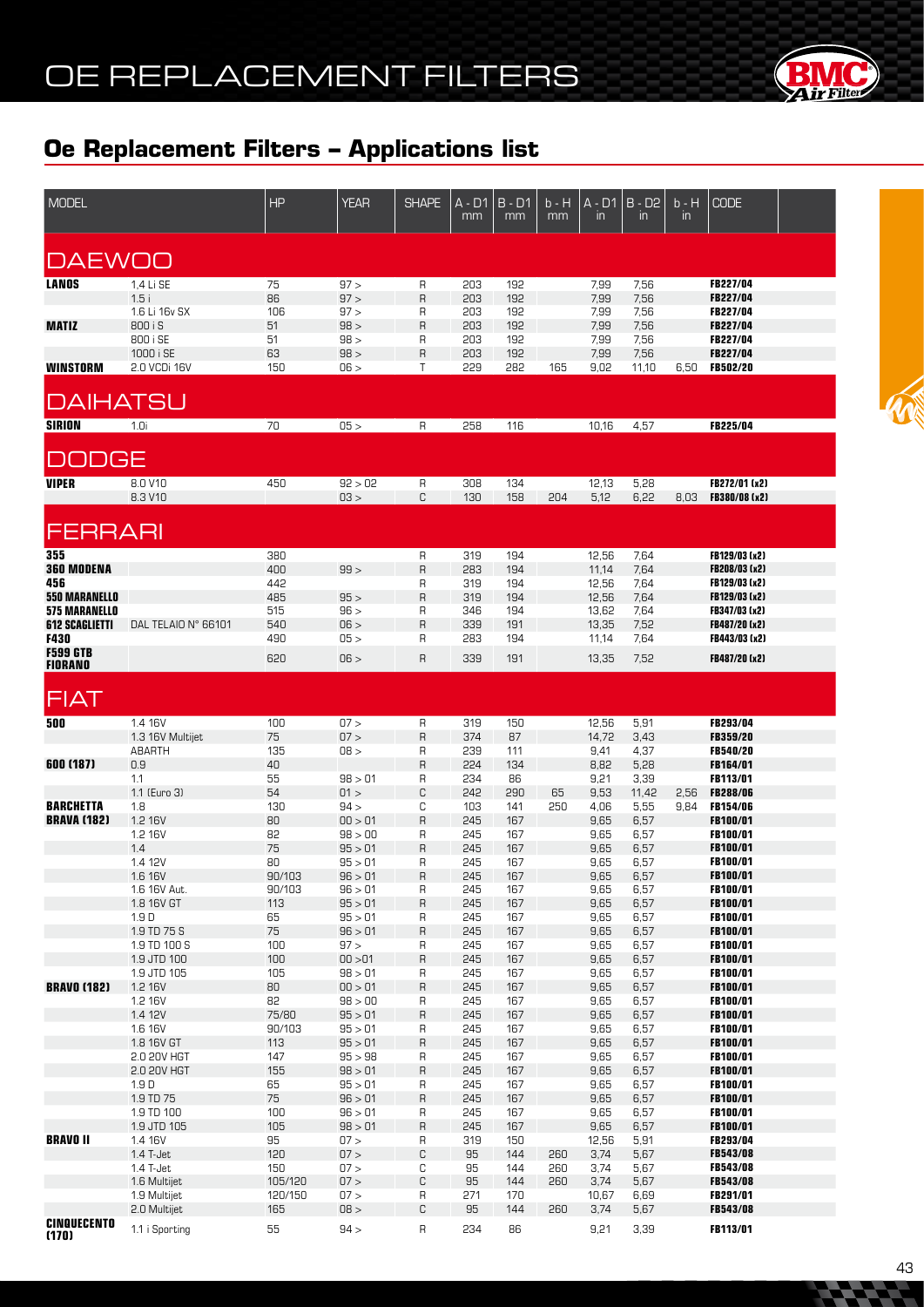**BMC** 

| <b>MODEL</b>           |                                    | <b>HP</b>      | <b>YEAR</b>        | <b>SHAPE</b> | $\overline{A}$ - $\overline{D1}$<br>mm | $B - D1$<br>mm | $b - H$<br>mm | $\overline{A - D1}$<br>$\mathsf{in}$ | $B - D2$<br>in | $b - H$<br>in | <b>CODE</b>                       |  |
|------------------------|------------------------------------|----------------|--------------------|--------------|----------------------------------------|----------------|---------------|--------------------------------------|----------------|---------------|-----------------------------------|--|
|                        | 700                                | 31             | 92 >               | R            | 224                                    | 134            |               | 8,82                                 | 5,28           |               | FB164/01                          |  |
|                        | 700 ED                             | 31             | 92 >               | R            | 224                                    | 134            |               | 8,82                                 | 5,28           |               | FB164/01                          |  |
|                        | 900                                | 41             | 92 >               | R            | 224                                    | 134            |               | 8,82                                 | 5,28           |               | <b>FB164/01</b>                   |  |
| <b>COUPE'</b>          | 1.8 16V<br>2.0 16V                 | 130<br>140     | 97 >               | R<br>R       | 244<br>244                             | 178<br>178     |               | 9,61<br>9,61                         | 7,01<br>7,01   |               | FB181/01<br>FB181/01              |  |
|                        | 2.0 16V Turbo                      | 190            |                    | R            | 244                                    | 178            |               | 9,61                                 | 7,01           |               | <b>FB181/01</b>                   |  |
|                        | 2.0 20 V / Turbo                   | 147/220        | 97 >               | R            | 244                                    | 178            |               | 9,61                                 | 7,01           |               | FB181/01                          |  |
| <b>CROMA II (194)</b>  | 2.2 MPI 16V                        | 147            | 05 >               | R            | 323                                    | 249            |               | 12,72                                | 9,80           |               | FB352/01                          |  |
|                        | 1.9 Multijet                       | 120/150        | 05 >               | $\sf R$      | 323                                    | 249            |               | 12,72                                | 9,80           |               | FB352/01                          |  |
| <b>IDEA</b>            | 1.2 16V                            | 80             | 04 >               | R            | 319                                    | 150            |               | 12,56                                | 5,91           |               | FB293/04                          |  |
|                        | 1.4                                | 77             | 05 >               | R            | 319                                    | 150            |               | 12,56                                | 5,91           |               | FB293/04                          |  |
|                        | 1.4 16V                            | 95<br>70       | 04 ><br>04 >       | R<br>R       | 319<br>374                             | 150<br>87      |               | 12,56<br>14,72                       | 5,91           |               | FB293/04<br>FB359/20              |  |
|                        | 1.3 Multijet<br>1.9 Multijet       | 101            | 04 >               | C            | 68                                     | 105            | 271           | 2,68                                 | 3,43<br>4,13   | 10,67         | <b>FB221/06</b>                   |  |
| <b>MAREA</b>           | 1.2 16V                            | 82             | 98                 | R            | 245                                    | 167            |               | 9,65                                 | 6,57           |               | FB100/01                          |  |
|                        | 1.4 12V                            | 80             | 96                 | R            | 245                                    | 167            |               | 9,65                                 | 6,57           |               | FB100/01                          |  |
|                        | 1.6 16 V                           | 103            | 97 >               | R            | 245                                    | 167            |               | 9,65                                 | 6,57           |               | FB100/01                          |  |
|                        | 1.8 16V                            | 113            | 97 >               | R            | 245                                    | 167            |               | 9,65                                 | 6,57           |               | FB100/01                          |  |
|                        | 2.0 20V HLX                        | 147            | 96 > 99            | R            | 245                                    | 167            |               | 9,65                                 | 6,57           |               | FB100/01                          |  |
|                        | 2.0 20V HLX                        | 150/154<br>100 | 99 > 01<br>97 >    | R<br>R       | 245<br>245                             | 167<br>167     |               | 9,65<br>9,65                         | 6,57           |               | FB100/01                          |  |
|                        | 1.9 TD 100<br>1.9 JTD              | 105            | 99 > 01            | R            | 245                                    | 167            |               | 9,65                                 | 6,57<br>6,57   |               | FB100/01<br>FB100/01              |  |
|                        | 1.9 JTD                            | 110            | 01 >               | R            | 245                                    | 167            |               | 9,65                                 | 6,57           |               | FB100/01                          |  |
|                        | 2.4 TD 125                         | 124            | 97 >               | R            | 245                                    | 167            |               | 9,65                                 | 6,57           |               | FB100/01                          |  |
|                        | 2.4 JTD                            | 130            | 96 >               | R            | 245                                    | 167            |               | 9,65                                 | 6,57           |               | FB100/01                          |  |
|                        | 1.2 16V WEEKEND                    | 82             | 98                 | R            | 245                                    | 167            |               | 9,65                                 | 6,57           |               | FB100/01                          |  |
|                        | 1.4 12V WEEKEND                    | 80             | 96                 | R            | 245                                    | 167            |               | 9,65                                 | 6,57           |               | FB100/01                          |  |
|                        | 1.6 16V WEEKEND<br>1.8 16V WEEKEND | 103<br>113     | 96 ><br>96 >       | R<br>R       | 245<br>245                             | 167<br>167     |               | 9,65<br>9,65                         | 6,57           |               | FB100/01<br>FB100/01              |  |
|                        | 2.0 20V WEEKEND                    | 147            | 96 > 99            | R            | 245                                    | 167            |               | 9,65                                 | 6,57<br>6,57   |               | FB100/01                          |  |
|                        | 2.0 20V WEEKEND                    | 150/154        | 99 > 01            | R            | 245                                    | 167            |               | 9,65                                 | 6,57           |               | FB100/01                          |  |
|                        | 1.9 TD 75 WEEKEND                  | 75             | 96 >               | R            | 245                                    | 167            |               | 9,65                                 | 6,57           |               | <b>FB100/01</b>                   |  |
|                        | 1.9 TD 100 WEEKEND                 | 100            | 96 >               | R            | 245                                    | 167            |               | 9,65                                 | 6,57           |               | <b>FB100/01</b>                   |  |
|                        | 2.4 TD 125 WEEKEND                 | 124            | 96 > 99            | R            | 245                                    | 167            |               | 9,65                                 | 6,57           |               | <b>FB100/01</b>                   |  |
|                        | 1.9 JTD WEEKEND                    | 105            | 99 > 01            | R            | 245                                    | 167            |               | 9,65                                 | 6,57           |               | <b>FB100/01</b>                   |  |
|                        | 1.9 JTD WEEKEND                    | 110            | 01 >               | R            | 245                                    | 167            |               | 9,65                                 | 6,57           |               | <b>FB100/01</b>                   |  |
| <b>MARENGO</b>         | 2.4 JTD WEEKEND<br>1.9 Diesel      | 130<br>54      | 96 ><br>92 >       | $\sf R$<br>R | 245<br>240                             | 167<br>131     |               | 9,65<br>9,45                         | 6,57<br>5,16   |               | FB100/01<br><b>FB123/04</b>       |  |
|                        | 1.9 TD Van                         | 75             | 93 >               | $\sf R$      | 240                                    | 131            |               | 9,45                                 | 5,16           |               | FB123/04                          |  |
| <b>MULTIPLA</b>        | 100 16V                            | 136            | 98 >               | R            | 230                                    | 190            |               | 9,06                                 | 7,48           |               | <b>FB235/01</b>                   |  |
|                        | 100 16V Bipower SX                 | 92             | 98 >               | $\sf R$      | 230                                    | 190            |               | 9,06                                 | 7,48           |               | FB235/01                          |  |
|                        | 105 JTD                            | 109            | 98 >               | R            | 230                                    | 190            |               | 9,06                                 | 7,48           |               | FB235/01                          |  |
|                        | 110 JTD                            | 110            | 00 >               | $\sf R$      | 230                                    | 190            |               | 9,06                                 | 7,48           |               | FB235/01                          |  |
| <b>PANDA I (141A)</b>  | 650<br>750                         | 34             | 86 > 03<br>86 > 97 | R<br>R       | 224<br>175                             | 134<br>90      |               | 8,82<br>6,89                         | 5,28<br>3,54   |               | FB164/01<br>FB453/01              |  |
|                        | 1000                               |                | 85 > 94            | R            | 175                                    | 90             |               | 6,89                                 | 3,54           |               | FB453/01                          |  |
|                        | 1000 4x4                           |                | 85 > 94            | R            | 175                                    | 90             |               | 6,89                                 | 3,54           |               | FB453/01                          |  |
|                        | 1100                               |                | 91 > 99            | R            | 175                                    | 90             |               | 6,89                                 | 3,54           |               | FB453/01                          |  |
|                        | 1100 4x4                           |                | 91 > 99            | R            | 175                                    | 90             |               | 6,89                                 | 3,54           |               | FB453/01                          |  |
| <b>PANDA II (169A)</b> | 1.1                                | 54             | 03 >               | R            | 280                                    | 122            |               | 11,02                                | 4,80           |               | FB362/04                          |  |
|                        | 1.2                                | 60             | 03 >               | R            | 280                                    | 122            |               | 11,02                                | 4,80           |               | FB362/04                          |  |
|                        | 1.2 4X4<br>1.3 Multijet            | 60<br>69       | 03 ><br>04 >       | R<br>R       | 280<br>374                             | 122<br>87      |               | 11,02<br>14,72                       | 4,80<br>3,43   |               | FB362/04<br>FB359/20              |  |
|                        | 1.4 16V 100 HP                     | 100            | 06 >               | R            | 319                                    | 150            |               | 12,56                                | 5,91           |               | FB293/04                          |  |
| <b>PUNTO I (176)</b>   | 1.2 16V                            | 86             | 96 > 99            | R            | 140                                    | 377            |               | 5,51                                 | 14,84          |               | FB138/01                          |  |
|                        | GT 1.4 Turbo                       | 136            | 96 > 99            | R            | 140                                    | 377            |               | 5,51                                 | 14,84          |               | <b>FB138/01</b>                   |  |
|                        | 55 1.1 S / ED / SX / 6S            | 55             | 94 > 99            | R            | 234                                    | 86             |               | 9,21                                 | 3,39           |               | FB113/01                          |  |
|                        | 60 1.2 S / Cabrio                  | 60             | 94 > 99            | R            | 234                                    | 86             |               | 9,21                                 | 3,39           |               | <b>FB113/01</b>                   |  |
|                        | 75 1.2 SX / HSD / ELX              | 75             | 94 > 99            | R            | 255                                    | 104            |               | 10,04                                | 4,09           |               | FB111/01                          |  |
|                        | 75 1.7 S                           | 72             | 94 > 99            | R            | 294                                    | 157            |               | 11,57                                | 6,18           |               | FB126/04                          |  |
|                        | 75 TD 1.7 ELX<br>85 1.2            | 72<br>85       | 94 > 99<br>94 > 99 | R<br>R       | 294<br>140                             | 157<br>377     |               | 11,57<br>5,51                        | 6,18<br>14,84  |               | FB126/04<br>FB138/01              |  |
|                        | 90 1.6 Cabrio / SX / ELX           | 88             | 94 > 99            | R            | 140                                    | 377            |               | 5,51                                 | 14,84          |               | FB138/01                          |  |
| <b>PUNTO II (188)</b>  | 1.2 / SX / ELX                     | 60             | 99 >               | C            | 290                                    | 242            | 71            | 11,42                                | 9,53           | 2,80          | <b>FB222/06</b>                   |  |
|                        | 1.2 16V ELX / HLX                  | 80             | 99 >               | R            | 323                                    | 134            |               | 12,72                                | 5,28           |               | <b>FB224/01</b>                   |  |
|                        | 1.2 16V ELX Speed Gear             | 80             | 99 >               | R            | 323                                    | 134            |               | 12,72                                | 5,28           |               | <b>FB224/01</b>                   |  |
|                        | 1.2 16V Sporting                   | 80             | 99 >               | R            | 323                                    | 134            |               | 12,72                                | 5,28           |               | FB224/01                          |  |
|                        | 1.2 16V Sporting S. G.             | 80             | 99 >               | R            | 323                                    | 134            |               | 12,72                                | 5,28           |               | <b>FB224/01</b>                   |  |
|                        | 1.4 16V                            | 95             | 99 >               | R            | 319                                    | 150            |               | 12,56                                | 5,91           |               | <b>FB293/04</b>                   |  |
|                        | 1.4 16V Sporting<br>1.8 16V HGT    | 95<br>130      | 99 ><br>99 >       | R<br>С       | 319<br>68                              | 150<br>105     | 271           | 12,56<br>2,68                        | 5,91<br>4,13   |               | <b>FB293/04</b><br>10,67 FB221/06 |  |
|                        | 1.3 Multijet                       | 70             | 03 >               | R            | 374                                    | 87             |               | 14,72                                | 3,43           |               | <b>FB359/20</b>                   |  |
|                        | 1.9 D ELX                          | 60             | 99 >               | С            | 68                                     | 105            | 271           | 2,68                                 | 4,13           |               | 10,67 FB221/06                    |  |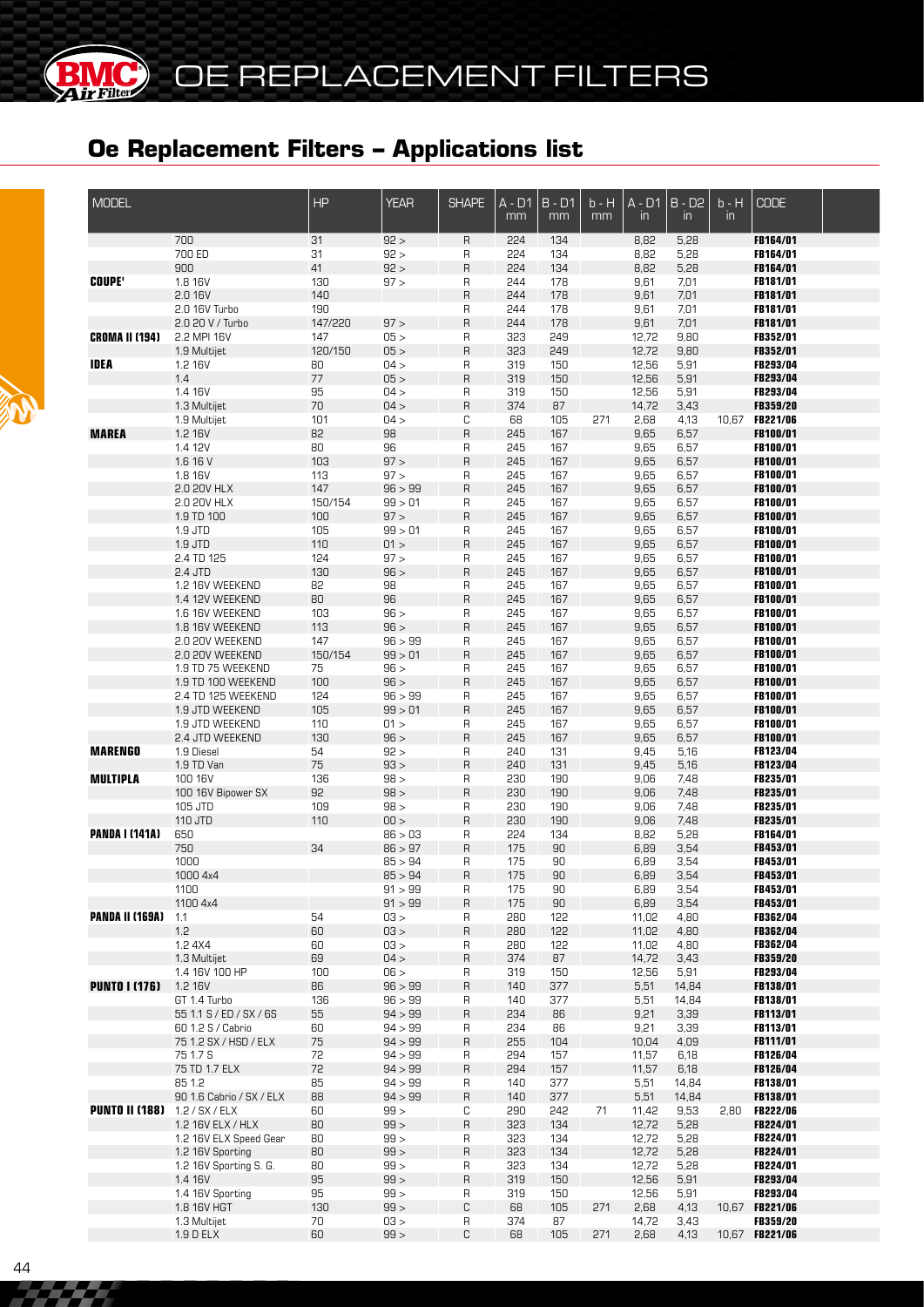

| <b>MODEL</b>                     |                                             | <b>HP</b>              | <b>YEAR</b>        | <b>SHAPE</b> | A - D1<br>mm | $B - D1$<br>mm | b - H<br>mm | $A - D1$<br>$\mathsf{in}$ | $B - D2$<br>$\mathsf{in}$ | $b - H$<br>$\mathsf{in}$ | <b>CODE</b>                        |  |
|----------------------------------|---------------------------------------------|------------------------|--------------------|--------------|--------------|----------------|-------------|---------------------------|---------------------------|--------------------------|------------------------------------|--|
|                                  | 1.9 JTD ELX / HLX                           | 80/86/101              | 99 >               | С            | 68           | 105            | 271         | 2,68                      | 4,13                      | 10,67                    | <b>FB221/06</b>                    |  |
| <b>GRANDE PUNTO</b>              | 1.2                                         | 65                     | 05 >               | R            | 278          | 97             |             | 10,94                     | 3,82                      |                          | FB455/01                           |  |
|                                  | 1.4                                         | 77                     | 05 >               | R            | 278          | 97             |             | 10,94                     | 3,82                      |                          | FB455/01                           |  |
|                                  | 1.4 16V Starjet                             | 95                     | 06 >               | R            | 319          | 150            |             | 12,56                     | 5,91                      |                          | FB293/04                           |  |
|                                  | 1.4 Turbo T-Jet                             | 120                    | 07 >               | R            | 210          | 201            |             | 8,27                      | 7,91                      |                          | FB555/01                           |  |
|                                  | 1.4 Turbo T-Jet ABARTH                      | 155                    | 07 >               | R            | 210          | 201            |             | 8,27                      | 7,91                      |                          | FB555/01                           |  |
|                                  | 1.6 Multijet                                | 120<br>75/90           | 08 ><br>05 >       | R<br>R       | 210<br>374   | 201<br>87      |             | 8,27                      | 7,91                      |                          | FB555/01<br>FB359/20               |  |
|                                  | 1.3 16V Multijet<br>1.9 16V Multijet        | 120/130                | 05 >               | R            | 211          | 203            |             | 14,72<br>8,31             | 3,43<br>7,99              |                          | FB446/03                           |  |
| <b>SCUDO (220)</b>               | 1.6i                                        | 79                     | 95 >               | R            | 327          | 155            |             | 12,87                     | 6,10                      |                          | FB175/01                           |  |
|                                  | 1.9 Diesel                                  | 69                     | 95 >               | R            | 327          | 155            |             | 12,87                     | 6,10                      |                          | FB175/01                           |  |
|                                  | 1.9 TD                                      | 92                     | 95 >               | R            | 327          | 155            |             | 12,87                     | 6,10                      |                          | FB175/01                           |  |
|                                  | 1.9 JTD                                     |                        | 95 >               | R            | 327          | 155            |             | 12,87                     | 6,10                      |                          | FB175/01                           |  |
| <b>SCUDO</b>                     | 1.6 D Multijet                              | 90                     | 07 >               | R            | 132          | 248            |             | 5,20                      | 9,76                      |                          | FB532/20                           |  |
| <b>SEDICI</b>                    | 1.9 MJT                                     | 120                    | 06 >               | R            | 184          | 170            |             | 7,24                      | 6,69                      |                          | FB463/01                           |  |
| <b>STILO</b>                     | 1.2 16V                                     |                        | 01 >               | R            | 319          | 150            |             | 12,56                     | 5,91                      |                          | FB293/04                           |  |
|                                  | 1.4 16V                                     | 95                     | 01 >               | R            | 319          | 150            |             | 12,56                     | 5,91                      |                          | FB293/04                           |  |
|                                  | 1.6 16V                                     | 103                    | 01 >               | R            | 280          | 158            |             | 11,02                     | 6,22                      |                          | FB292/04                           |  |
|                                  | 1.8 16V                                     | 133                    | 01 >               | R            | 271          | 170            |             | 10,67                     | 6,69                      |                          | FB291/01                           |  |
|                                  | 2.4 20V 5 Cyl. Abarth                       | 170                    | 01 >               | R            | 271          | 170            |             | 10,67                     | 6,69                      |                          | FB291/01                           |  |
|                                  | 1.9 JTD                                     | 80/115<br>100/120/     | 01 >               | R            | 271          | 170            |             | 10,67                     | 6,69                      |                          | FB291/01                           |  |
|                                  | 1.9 JTDm                                    | 140/150                | 01 >               | R            | 271          | 170            |             | 10,67                     | 6,69                      |                          | FB291/01                           |  |
| <b>TEMPRA</b>                    | 1.4                                         | 78                     | 85 >               | $\mathsf{R}$ | 240          | 131            |             | 9,45                      | 5,16                      |                          | FB123/04                           |  |
|                                  | $1.4$ i.e                                   | 71                     | 90 >               | $\mathsf{R}$ | 240          | 131            |             | 9,45                      | 5,16                      |                          | FB123/04                           |  |
|                                  | 1.6 i.e                                     | 90                     | 94 > 96            | R            | 240          | 131            |             | 9,45                      | 5,16                      |                          | FB123/04                           |  |
|                                  | 1.6                                         | 86                     | 90 > 93            | R            | 240          | 131            |             | 9,45                      | 5,16                      |                          | FB123/04                           |  |
|                                  | 1.6 SX                                      | 86                     | 90 > 93            | R            | 240          | 131            |             | 9,45                      | 5,16                      |                          | FB123/04                           |  |
|                                  | 1.6 Selecta                                 | 80                     | 90 > 93            | R            | 240          | 131            |             | 9,45                      | 5,16                      |                          | FB123/04                           |  |
|                                  | 1.8 i.e                                     | 90/101/103/<br>105/110 | 90 > 96            | R            | 240          | 131            |             | 9,45                      | 5,16                      |                          | FB123/04                           |  |
|                                  | 2.0 i.e / Europa                            | 117                    | 90 > 96            | R            | 240          | 131            |             | 9,45                      | 5,16                      |                          | FB123/04                           |  |
|                                  | 2.0 i.e 4X4                                 | 117                    | 90 > 96            | R            | 240          | 131            |             | 9,45                      | 5,16                      |                          | FB123/04                           |  |
|                                  | 1.9 Diesel / SX                             | 65                     | 91 > 96            | R            | 240          | 131            |             | 9,45                      | 5,16                      |                          | FB123/04                           |  |
|                                  | 1.9 Turbo Diesel                            | 80/90                  | 90 > 96            | R            | 240          | 131            |             | 9,45                      | 5,16                      |                          | FB123/04                           |  |
|                                  | 1.6 SW                                      | 86                     | 90 > 93            | R            | 240          | 131            |             | 9,45                      | 5,16                      |                          | FB123/04                           |  |
|                                  | 1.6 i.e SW                                  | 90                     | 94 > 96            | R            | 240          | 131            |             | 9,45                      | 5,16                      |                          | FB123/04                           |  |
|                                  | 1.8 i.e SW                                  | 90/101/103/            | 90 > 96            | R            | 240          | 131            |             | 9,45                      | 5,16                      |                          | FB123/04                           |  |
|                                  | 2.0 i.e SW / 4X4                            | 105/110<br>113         | 90 > 96            | R            | 240          | 131            |             | 9,45                      | 5,16                      |                          | FB123/04                           |  |
|                                  | 1.9 D SW                                    | 65                     | 91 > 96            | $\mathsf{R}$ | 240          | 131            |             | 9,45                      | 5,16                      |                          | FB123/04                           |  |
|                                  | 1.9 TD SW                                   | 80/90                  | 90 > 96            | R            | 240          | 131            |             | 9,45                      | 5,16                      |                          | FB123/04                           |  |
| <b>TIPO</b>                      | 1.1                                         | 56                     | 88 > 91            | $\mathsf{R}$ | 175          | 90             |             | 6,89                      | 3,54                      |                          | FB453/01                           |  |
|                                  | 1.4 i.e S / SX / AGT / DGT                  | 71                     | 88 > 89            | R            | 234          | 86             |             | 9,21                      | 3,39                      |                          | <b>FB113/01</b>                    |  |
|                                  | 1.4 S / SX / AGT / DGT                      | 70                     | 89 > 95            | R            | 240          | 131            |             | 9,45                      | 5,16                      |                          | FB123/04                           |  |
|                                  | 1.4 AGT / DGT / S / SX                      | 78                     | 88 > 89            | R            | 234          | 86             |             | 9,21                      | 3,39                      |                          | FB113/01                           |  |
|                                  | $1.4$ AGT / DGT                             | 78                     | 89 >               | R            | 240          | 131            |             | 9,45                      | 5,16                      |                          | FB123/04                           |  |
|                                  | $1.4$ S / SX                                | 78                     | 89 >               | R            | 240          | 131            |             | 9,45                      | 5,16                      |                          | FB123/04                           |  |
|                                  | 1.4 i.e AGT / Europa / Clip                 | 71                     | 89 >               | R            | 240          | 131            |             | 9,45                      | 5,16                      |                          | FB123/04                           |  |
|                                  | 1.6 i.e AGT / DGT<br>1.6 i.e S / SX / Suite | 80<br>80               | 88 > 93<br>88 > 93 | R<br>R       | 234<br>234   | 86<br>86       |             | 9,21<br>9,21              | 3,39<br>3,39              |                          | <b>FB113/01</b><br>FB113/01        |  |
|                                  | 1.6 i.e S / SX / Selecta SX                 | 77                     | >93                | R            | 240          | 131            |             | 9,45                      | 5,16                      |                          | FB123/04                           |  |
|                                  | 1.6 AGT / DGT                               | 86                     | 88 > 89            | R            | 234          | 86             |             | 9,21                      | 3,39                      |                          | FB113/01                           |  |
|                                  | $1.6$ S / SX / York                         | 86                     | 88 > 89            | R            | 234          | 86             |             | 9,21                      | 3,39                      |                          | <b>FB113/01</b>                    |  |
|                                  | 1.6 AGT / DGT                               | 86                     | 89 >               | R            | 234          | 86             |             | 9,21                      | 3,39                      |                          | FB113/01                           |  |
|                                  | $1.6$ S / SX / York                         | 86                     | 89 >               | R            | 234          | 86             |             | 9,21                      | 3,39                      |                          | <b>FB113/01</b>                    |  |
|                                  | 1.8 i.e 16V                                 | 90/101/103/            | 90 > 95            | R            | 240          | 131            |             | 9,45                      | 5,16                      |                          | FB123/04                           |  |
|                                  | 1.8 i.e GT                                  | 105/110/136<br>110     | 93 >               | R            | 240          | 131            |             | 9,45                      | 5,16                      |                          | FB123/04                           |  |
|                                  | 2.0 i.e 16V / Automatica                    | 142                    | 92 >               | R            | 240          | 131            |             | 9,45                      | 5,16                      |                          | FB123/04                           |  |
|                                  | 2.0 i.e GT                                  | 133                    | 90 >               | R            | 240          | 131            |             | 9,45                      | 5,16                      |                          | <b>FB123/04</b>                    |  |
|                                  | 1.7 Eco Diesel                              | 58                     | 93 >               | R            | 240          | 131            |             | 9,45                      | 5,16                      |                          | <b>FB123/04</b>                    |  |
|                                  | 1.9 Eco Diesel S                            | 65                     | 91 > 96            | R            | 240          | 131            |             | 9,45                      | 5,16                      |                          | <b>FB123/04</b>                    |  |
|                                  | 1.9 Eco Turbo Diesel GT                     | 92                     | 93 >               | R            | 240          | 131            |             | 9,45                      | 5,16                      |                          | <b>FB123/04</b>                    |  |
|                                  | 1.9 Eco TD GT SX                            | 80/90                  | 90 > 95            | R            | 240          | 131            |             | 9,45                      | 5,16                      |                          | <b>FB123/04</b>                    |  |
| <b>ULYSSE (220,179)</b> 1.8 I.E. |                                             | 99                     | 95 >               | R            | 327          | 155            |             | 12,87                     | 6,10                      |                          | <b>FB175/01</b>                    |  |
|                                  | 2.0 I.E.                                    | 121                    | 95 >               | R            | 327          | 155            |             | 12,87                     | 6,10                      |                          | <b>FB175/01</b>                    |  |
|                                  | 2.0 16V                                     | 136                    | 02 >               | R            | 327          | 155            |             | 12,87                     | 6,10                      |                          | <b>FB175/01</b>                    |  |
|                                  | 2.0 Turbo                                   | 147                    | 95 >               | R            | 327          | 155            |             | 12,87                     | 6,10                      |                          | <b>FB175/01</b>                    |  |
|                                  | 1.9 TD<br>2.0 TD                            | 90                     | 95 ><br>95 >       | R<br>R       | 327<br>327   | 155<br>155     |             | 12,87<br>12,87            | 6,10<br>6,10              |                          | <b>FB175/01</b><br><b>FB175/01</b> |  |
|                                  | 2.0 JTD                                     | 109                    | 02 >               | $\mathsf{R}$ | 327          | 155            |             | 12,87                     | 6,10                      |                          | <b>FB175/01</b>                    |  |
|                                  | 2.2 JTD                                     | 128                    | 02 >               | R            | 327          | 155            |             | 12,87                     | 6,10                      |                          | <b>FB175/01</b>                    |  |

**Second**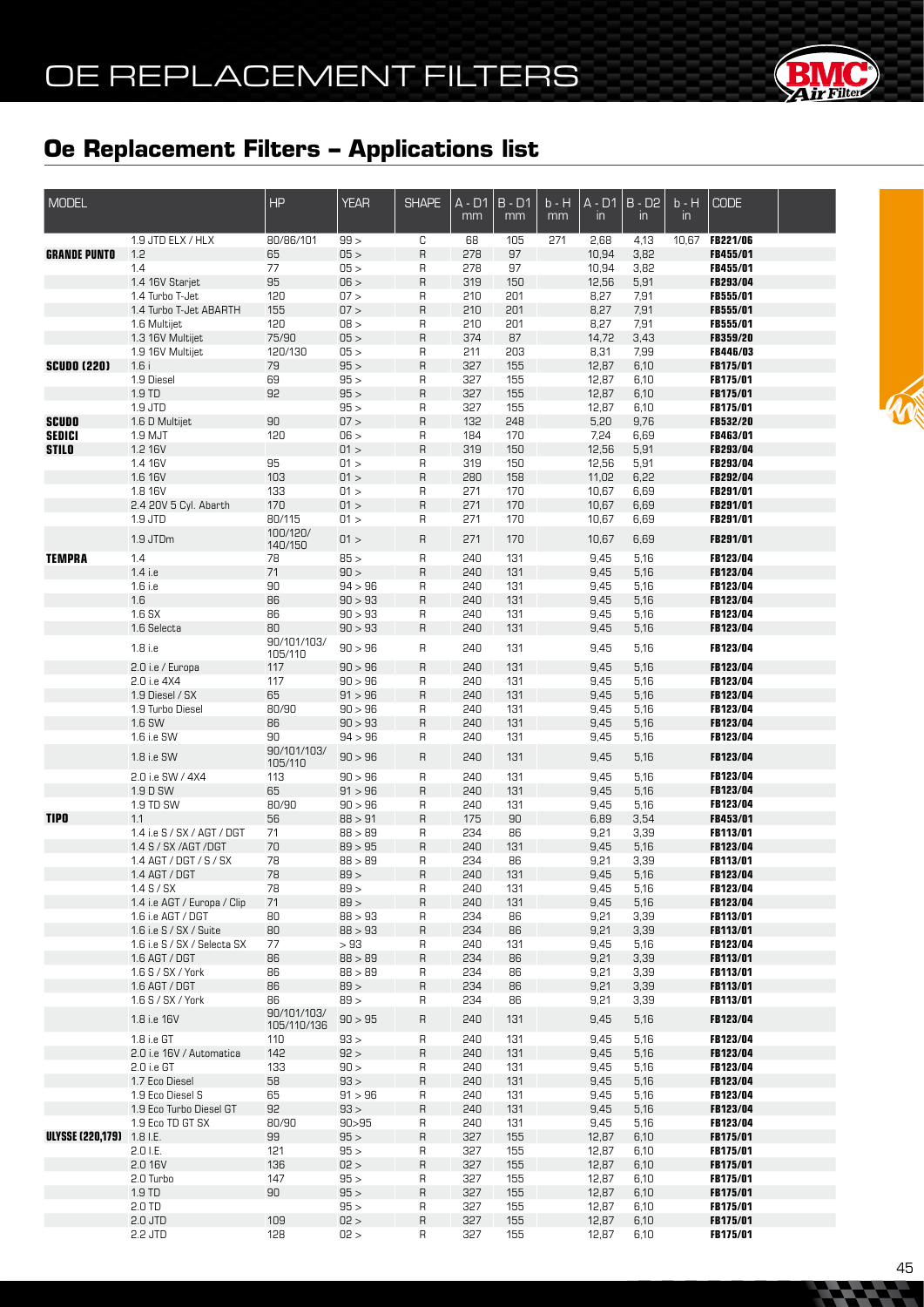**BMC** 

(BK

| <b>MODEL</b>                          |                                        | HP            | <b>YEAR</b>     | <b>SHAPE</b> | $A - D1$<br>mm | $B - D1$<br>mm | b - H<br>mm | $A - D1$<br>$\mathsf{in}$ | $B - \overline{D2}$<br>$\mathsf{in}$ | $b - H$<br>$\mathsf{in}$ | <b>CODE</b>                 |  |
|---------------------------------------|----------------------------------------|---------------|-----------------|--------------|----------------|----------------|-------------|---------------------------|--------------------------------------|--------------------------|-----------------------------|--|
| <b>UNO</b>                            | 45 900                                 | 45            | 85 > 92         | R            | 175            | 90             |             | 6,89                      | 3,54                                 |                          | FB453/01                    |  |
|                                       | 45 1000                                |               | 85 > 94         | R            | 175            | 90             |             | 6,89                      | 3,54                                 |                          | FB453/01                    |  |
|                                       | 55 1100                                |               | 86 > 94         | $\sf R$      | 175            | 90             |             | 6,89                      | 3,54                                 |                          | FB453/01                    |  |
|                                       | 70 S/SX                                | 70            |                 | R            | 234            | 86             |             | 9,21                      | 3,39                                 |                          | <b>FB113/01</b>             |  |
|                                       | 70 SELECTA                             | 70            |                 | $\sf B$      | 234            | 86             |             | 9,21                      | 3,39                                 |                          | FB113/01                    |  |
|                                       | 1.3 Turbo i.e.<br>1.4 i.e.             | 115<br>70     |                 | R<br>$\sf B$ | 246<br>234     | 161<br>86      |             | 9,69<br>9,21              | 6,34<br>3,39                         |                          | <b>FB165/04</b><br>FB113/01 |  |
|                                       | 1.4 Turbo i.e.                         | 110           |                 | R            | 246            | 161            |             | 9,69                      | 6,34                                 |                          | <b>FB165/04</b>             |  |
|                                       | 1.5 i.e.                               |               |                 | $\sf B$      | 234            | 86             |             | 9,21                      | 3,39                                 |                          | <b>FB113/01</b>             |  |
|                                       | 1.4 TD                                 | 70            | 85 > 89         | R            | 246            | 161            |             | 9,69                      | 6,34                                 |                          | FB165/04                    |  |
|                                       | 1.4 TD                                 | 70            | 89              | $\sf B$      | 294            | 157            |             | 11,57                     | 6,18                                 |                          | FB126/04                    |  |
| FORD                                  |                                        |               |                 |              |                |                |             |                           |                                      |                          |                             |  |
| <b>AEROSTAR</b>                       | 3.0i                                   |               | 86 > 97         | R            | 283            | 158            |             | 11,14                     | 6,22                                 |                          | FB151/01                    |  |
|                                       | 4.0 i                                  |               | 90 > 97         | $\sf B$      | 283            | 158            |             | 11,14                     | 6,22                                 |                          | FB151/01                    |  |
| <b>BRONCO</b>                         | 2.9                                    |               | 88 > 90         | R            | 283            | 158            |             | 11,14                     | 6,22                                 |                          | FB151/01                    |  |
|                                       | 4.0 i                                  |               | 90              | $\sf B$      | 283            | 158            |             | 11,14                     | 6,22                                 |                          | FB151/01                    |  |
| <b>CAPRI</b>                          | 2.8i                                   | 160           |                 | R            | 337            | 135            |             | 13,27                     | 5,31                                 |                          | FB122/01                    |  |
| <b>COURIER</b>                        | 1.3i                                   | 60            | 96 >            | $\sf B$      | 254            | 177            |             | 10,00                     | 6,97                                 |                          | FB101/01                    |  |
| <b>ESCORT</b>                         | 1.8 <sub>D</sub>                       | 90            | 96 ><br>85 > 90 | R<br>$\sf B$ | 254<br>337     | 177<br>135     |             | 10,00<br>13,27            | 6,97                                 |                          | <b>FB101/01</b><br>FB122/01 |  |
|                                       | 1.6 i K/KE-Jetronic<br>RS 1.6i / Turbo | 115/132       | 82 > 90         | R            | 337            | 135            |             | 13,27                     | 5,31<br>5,31                         |                          | FB122/01                    |  |
|                                       | XR3i 1.6 K/KE Jetronic                 | 105           | 82 > 90         | $\sf B$      | 337            | 135            |             | 13,27                     | 5,31                                 |                          | FB122/01                    |  |
|                                       | 1.9i                                   |               | 86 > 90         | R            | 268            | 134            |             | 10,55                     | 5,28                                 |                          | FB170/01                    |  |
| <b>EXPLORER</b>                       | 4.0 i V6                               |               | 91 > 94         | $\sf B$      | 283            | 158            |             | 11,14                     | 6,22                                 |                          | FB151/01                    |  |
| <b>FAIRMONT</b>                       | 4.0 V6                                 |               | 95 > 02         | R            | 286            | 225            |             | 11,26                     | 8,86                                 |                          | <b>FB508/20</b>             |  |
|                                       | 5.0 V8                                 |               | 91 > 02         | $\sf B$      | 286            | 225            |             | 11,26                     | 8,86                                 |                          | FB508/20                    |  |
| <b>FALCON</b>                         | 4.0 V6 XR6                             |               | 95 > 99         | R            | 286            | 225            |             | 11,26                     | 8,86                                 |                          | <b>FB508/20</b>             |  |
|                                       | 4.0 V6                                 |               | 00 > 02         | $\sf B$      | 286            | 225            |             | 11,26                     | 8,86                                 |                          | <b>FB508/20</b>             |  |
|                                       | 5.0 V8                                 |               | 91 > 02         | R            | 286            | 225            |             | 11,26                     | 8,86                                 |                          | <b>FB508/20</b>             |  |
|                                       | BA 4.0                                 | 243           | 02 > 04         | $\sf B$      | 302            | 239            |             | 11,89                     | 9,41                                 |                          | FB327/04                    |  |
|                                       | BA 4.0 Turbo                           | 320           | 02 > 04         | R            | 302            | 239            |             | 11,89                     | 9,41                                 |                          | FB327/04                    |  |
| <b>FIESTA II</b>                      | <b>XR8 32V</b>                         | 347           | 02 ><br>96 > 02 | $\mathbb C$  |                | 204            | 146         |                           | 8,03                                 | 5,75                     | FB344/21                    |  |
|                                       | 1.1i<br>1.2 16V                        | 50<br>75      | 96 > 02         | R<br>$\sf B$ | 254<br>254     | 177<br>177     |             | 10,00<br>10,00            | 6,97<br>6,97                         |                          | <b>FB101/01</b><br>FB101/01 |  |
|                                       | 1.3i                                   | 60            | 96 > 02         | R            | 254            | 177            |             | 10,00                     | 6,97                                 |                          | <b>FB101/01</b>             |  |
|                                       | 1.4 16V                                | 90            | 96 > 02         | $\sf B$      | 254            | 177            |             | 10,00                     | 6,97                                 |                          | <b>FB101/01</b>             |  |
|                                       | 1.6i                                   | 103           | 96 > 02         | R            | 254            | 177            |             | 10,00                     | 6,97                                 |                          | <b>FB101/01</b>             |  |
|                                       | 1.8 <sub>D</sub>                       | 60            | 96 > 02         | $\sf B$      | 254            | 177            |             | 10,00                     | 6,97                                 |                          | <b>FB101/01</b>             |  |
|                                       | 1.8 Di                                 | 75            | 99 > 02         | R            | 254            | 177            |             | 10,00                     | 6,97                                 |                          | FB101/01                    |  |
|                                       | 1.8 TDdi                               | 90            | 99 > 02         | $\sf B$      | 264            | 149            |             | 10,39                     | 5,87                                 |                          | <b>FB191/01</b>             |  |
| <b>FIESTA III</b>                     | 1.2 16V                                | 75            | 02 >            | R            | 217            | 167            |             | 8,54                      | 6,57                                 |                          | <b>FB297/01</b>             |  |
|                                       | 1.4 16V Zetec / Ghia                   | 80            | 02 >            | $\sf B$      | 217            | 167            |             | 8,54                      | 6,57                                 |                          | FB297/01                    |  |
|                                       | 1.6 16V                                | 100           | 02 >            | R            | 217            | 167            |             | 8,54                      | 6,57                                 |                          | <b>FB297/01</b>             |  |
|                                       | 2.0 16V ST                             | 150           | 05 >            | $\mathsf{R}$ | 188            | 165            |             | 7,40                      | 6,50                                 |                          | FB457/01                    |  |
|                                       | 1.4 Tdci Zetec / Ghia                  | 68<br>90      | 02 >            | R<br>$\top$  | 289            | 139            |             | 11,38                     | 5,47                                 |                          | <b>FB309/20</b>             |  |
| <b>FOCUS</b>                          | 1.6 Tdci<br>1.4 16V                    | 75            | 04 ><br>98 >    | R            | 199<br>264     | 171<br>149     | 130         | 7,83<br>10,39             | 6,73<br>5,87                         | 5,12                     | <b>FB475/20</b><br>FB191/01 |  |
|                                       | 1.6 16V Trend / Ghia                   | 100           | 98 >            | R            | 264            | 149            |             | 10,39                     | 5,87                                 |                          | FB191/01                    |  |
|                                       | 1.8 16V Trend / Ghia                   | 115           | 98 >            | R            | 264            | 149            |             | 10,39                     | 5,87                                 |                          | FB191/01                    |  |
|                                       | 2.0 16V Trend / Ghia                   | 130           | 98 >            | R            | 264            | 149            |             | 10,39                     | 5,87                                 |                          | FB191/01                    |  |
|                                       | 1.8 TDDI Trend / Ghia                  | 90            | 98 >            | R            | 264            | 149            |             | 10,39                     | 5,87                                 |                          | <b>FB191/01</b>             |  |
|                                       | 1.8 TDCi Zetec                         | 115           | 01 >            | R            | 264            | 149            |             | 10,39                     | 5,87                                 |                          | FB191/01                    |  |
|                                       | ST170                                  | 170           | 02 > 04         | R            | 264            | 149            |             | 10,39                     | 5,87                                 |                          | FB191/01                    |  |
| <b>FOCUS II</b> /<br><b>CABRIOLET</b> | 1.4i                                   | 80            | 04 >            | R            | 287            | 189            |             | 11,30                     | 7,44                                 |                          | FB318/01                    |  |
|                                       | 1.6i                                   | 100           | 04 >            | R            | 287            | 189            |             | 11,30                     | 7,44                                 |                          | <b>FB318/01</b>             |  |
|                                       | $1.6$ Ti                               | 115           | 04 > 07         | R            | 287            | 189            |             | 11,30                     | 7.44                                 |                          | FB318/01                    |  |
|                                       | 1.6 16V                                | 115           | 08/07 >         | С            |                |                |             |                           |                                      |                          | <b>FB559/08</b>             |  |
|                                       | 1.8i                                   | 120/125       | 03 > 07         | R            | 287            | 189            |             | 11,30                     | 7,44                                 |                          | FB318/01                    |  |
|                                       | 1.8 16V                                | 125           | 08/07 >         | С            |                |                |             |                           |                                      |                          | <b>FB559/08</b>             |  |
|                                       | 2.0i                                   | 145           | 04 > 07         | R            | 287            | 189            |             | 11,30                     | 7,44                                 |                          | FB318/01                    |  |
|                                       | 2.0 16V                                | 145           | 08/07 >         | С            |                |                |             |                           |                                      |                          | <b>FB559/08</b>             |  |
|                                       | 2.5 ST                                 | 225<br>90/109 | 05 ><br>05 > 07 | R            | 235<br>271     | 204<br>170     |             | 9,25                      | 8,03<br>6,69                         |                          | FB145/01<br><b>FB291/01</b> |  |
|                                       | 1.6 TDCi<br>1.6 TDCi                   | 110           | 08/07 >         | R<br>C       |                |                |             | 10,67                     |                                      |                          | <b>FB559/08</b>             |  |
|                                       | 1.8 TDCi                               | 115           | 05 >            | R            | 284            | 172            |             | 11,18                     | 6,77                                 |                          | <b>FB408/01</b>             |  |
|                                       | 2.0 TDCi                               | 136           | 05 > 07         | R            | 284            | 172            |             | 11,18                     | 6,77                                 |                          | FB408/01                    |  |
|                                       | 2.0 TDCi                               | 136           | 08/07 >         | С            |                |                |             |                           |                                      |                          | <b>FB559/08</b>             |  |
| <b>FOCUS C-MAX</b>                    | 1.6i                                   | 100           | 03 >            | $\sf R$      | 287            | 189            |             | 11,30                     | 7,44                                 |                          | FB318/01                    |  |
|                                       | $1.6$ Ti                               | 115           | 04 >            | R            | 287            | 189            |             | 11,30                     | 7,44                                 |                          | FB318/01                    |  |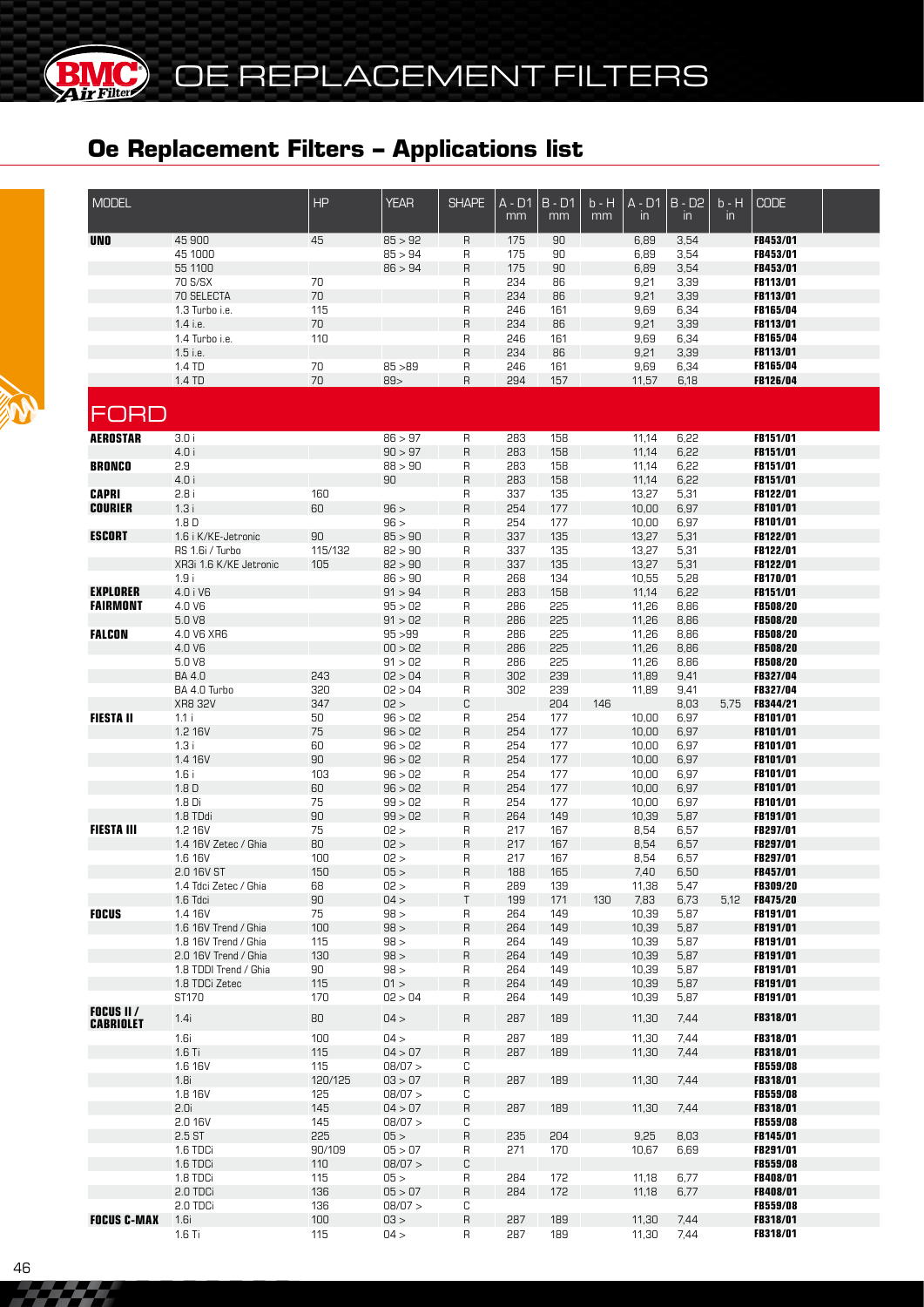

| <b>MODEL</b>           |                                | HP             | <b>YEAR</b>        | <b>SHAPE</b> | $A - D1$   | $B - D1$   | $b - H$    | $A - D1$       | $B - D2$       | $b - H$      | <b>CODE</b>                        |  |
|------------------------|--------------------------------|----------------|--------------------|--------------|------------|------------|------------|----------------|----------------|--------------|------------------------------------|--|
|                        |                                |                |                    |              | mm         | mm         | mm         | $\mathsf{in}$  | $\overline{m}$ | in           |                                    |  |
|                        | 1.6 16V                        | 115            | 07 >               | C            |            |            |            |                |                |              | FB559/08                           |  |
|                        | 1.8i                           | 120/125        | 03 > 07            | R            | 287        | 189        |            | 11,30          | 7,44           |              | <b>FB318/01</b>                    |  |
|                        | 1.8 16V<br>2.0i                | 125            | 07 >               | C            |            |            |            |                |                |              | <b>FB559/08</b>                    |  |
|                        | 2.0 16V                        | 145<br>145     | 03 > 07<br>07 >    | R<br>C       | 287        | 189        |            | 11,30          | 7,44           |              | <b>FB318/01</b><br><b>FB559/08</b> |  |
|                        | 1.6 TDCi                       | 90             | 05 > 07            | R            | 271        | 170        |            | 10,67          | 6,69           |              | FB291/01                           |  |
|                        | 1.6 TDCi                       | 109            | 03 > 07            | R            | 271        | 170        |            | 10,67          | 6,69           |              | FB291/01                           |  |
|                        | 1.6 TDCi                       | 110            | 07 >               | С            |            |            |            |                |                |              | <b>FB559/08</b>                    |  |
|                        | 1.8 TDCi                       | 115            | 05 > 03/07         | R            | 271        | 170        |            | 10,67          | 6,69           |              | FB408/01                           |  |
|                        | 2.0 TDCi                       | 136            | 03 > 03/07         | R            | 284        | 172        |            | 11,18          | 6,77           |              | FB408/01                           |  |
|                        | 2.0 TDCi                       | 136            | 07 >               | С            |            |            |            |                |                |              | <b>FB559/08</b>                    |  |
| <b>FUSION</b>          | 1.4 16V / Elegance             | 80<br>68       | 02 ><br>02 >       | R<br>R       | 217<br>289 | 167<br>139 |            | 8,54           | 6,57           |              | FB297/01<br>FB309/20               |  |
|                        | 1.4 Tdci / Elegance<br>1.6 16V | 100            | 02 >               | R            | 217        | 167        |            | 11,38<br>8,54  | 5,47<br>6,57   |              | FB297/01                           |  |
| GALAXI                 | 2.0 Trend Ghia                 | 115            | 96 > 00            | R            | 312        | 212        |            | 12,28          | 8,35           |              | FB238/01                           |  |
|                        | 2.3 Trend Ghia                 | 145            | 96 > 00            | R            | 312        | 212        |            | 12,28          | 8,35           |              | FB238/01                           |  |
|                        | 2.8V6                          | 174            | 96 > 00            | R            | 312        | 212        |            | 12,28          | 8,35           |              | FB238/01                           |  |
|                        | 1.9 TD                         | 90/110         | 96 > 00            | R            | 312        | 212        |            | 12,28          | 8,35           |              | FB238/01                           |  |
|                        | 2.3 16V / Ghia                 | 145            | 00 >               | R            | 302        | 209        |            | 11,89          | 8,23           |              | FB278/05                           |  |
|                        | 2.8 V6 Ghia                    | 204            | 00 >               | R            | 302        | 209        |            | 11,89          | 8,23           |              | FB278/05                           |  |
|                        | 1.9 Tdi / Ghia                 | 115            | 00 ><br>06 >       | R            | 302        | 209        |            | 11,89          | 8,23           |              | FB278/05                           |  |
| <b>GALAXI II</b>       | 2.0i<br>1.8 TDCi               | 145<br>101/125 | 06 >               | Τ<br>Τ       | 303<br>303 | 237<br>237 | 119<br>119 | 11,93<br>11,93 | 9,33<br>9,33   | 4,69<br>4,69 | <b>FB474/20</b><br>FB474/20        |  |
|                        | 2.0 TDCi                       | 130/140        | 06 >               | Τ            | 303        | 237        | 119        | 11,93          | 9,33           | 4,69         | <b>FB474/20</b>                    |  |
| <b>GRANADA</b>         | 2.8i                           | 160            | 77 >               | $\mathsf R$  | 254        | 213        |            | 10,00          | 8,39           |              | FB102/01                           |  |
| KA'                    | 1.3i                           | 60             | 97 > 02            | R            | 283        | 158        |            | 11,14          | 6,22           |              | FB151/01                           |  |
| <b>KUGA</b>            | 2.0 TDCi DPF                   | 136            | 08 >               | C            |            |            |            |                |                |              | <b>FB559/08</b>                    |  |
| <b>MAVERICK</b>        | 2.4i                           | 124            | 93 > 96            | R            | 282        | 168        |            | 11,10          | 6,61           |              | FB184/01                           |  |
| (UDS, UNS)             | 2.4i                           | 116/118        | 96 > 98            | $\sf R$      | 282        | 168        |            | 11,10          | 6,61           |              | <b>FB184/01</b>                    |  |
| <b>MONDEO I</b>        | 1.6 16V                        |                | 94 > 00            | R            | 396        | 148        |            | 15,59          | 5,83           |              | FB152/01                           |  |
|                        | 1.8 16V                        |                | 94 > 00            | R            | 396        | 148        |            | 15,59          | 5,83           |              | FB152/01                           |  |
|                        | 2.0 16V                        |                | 94 > 00            | R            | 396        | 148        |            | 15,59          | 5,83           |              | FB152/01                           |  |
|                        | 2.5V6                          | 170            | 93 > 00            | R            | 325        | 149        |            | 12,80          | 5,87           |              | FB118/01                           |  |
|                        | 1.8 Duratec / SW               | 92             | 00 > 01            | R            | 396        | 148        |            | 15,59          | 5,83           |              | FB152/01                           |  |
|                        | 2.0 Duratec / SW               | 107            | 00 > 01            | R            | 396        | 148        |            | 15,59          | 5,83           |              | FB152/01                           |  |
| <b>MONDEO II (B5Y)</b> | 2.5V6<br>1.8                   | 125<br>125/130 | 00 > 01<br>01 >    | R<br>R       | 325<br>339 | 149<br>142 |            | 12,80<br>13,35 | 5,87<br>5,59   |              | FB118/01<br>FB287/01               |  |
|                        | 2.0                            | 145            | 01 >               | R            | 339        | 142        |            | 13,35          | 5,59           |              | FB287/01                           |  |
|                        | 2.5V6                          | 170            | 01 >               | R            | 339        | 142        |            | 13,35          | 5,59           |              | FB287/01                           |  |
|                        | 3.0 V6 24V                     | 204            | 04 >               | R            | 339        | 142        |            | 13,35          | 5,59           |              | FB287/01                           |  |
|                        | ST 220                         | 226            | 01 >               | R            | 339        | 142        |            | 13,35          | 5,59           |              | FB287/01                           |  |
|                        | 2.0 DI / TDDI / TDCI           | 90/115/130     | 00 >               | R            | 339        | 142        |            | 13,35          | 5,59           |              | FB287/01                           |  |
|                        | 2.2 TDCi                       | 155            | 04 >               | R            | 339        | 142        |            | 13,35          | 5,59           |              | FB287/01                           |  |
| <b>MONDEO III</b>      | 2.0i 16V<br>2.5i               | 145<br>220     | 07 ><br>07 >       | T<br>R       | 303<br>235 | 237<br>204 | 119        | 11,93<br>9,25  | 9,33<br>8,03   | 4,69         | <b>FB474/20</b><br>FB145/01        |  |
|                        | 1.8 TDCi                       | 125            | 07 >               | Τ            | 303        | 237        | 119        | 11,93          | 9,33           | 4,69         | FB474/20                           |  |
|                        | 2.0 TDCi                       | 130/140        | 07 >               | T            | 303        | 237        | 119        | 11,93          | 9,33           | 4,69         | FB474/20                           |  |
| <b>MUSTANG</b>         | 2.3                            |                | 87 > 93            | R            | 200        | 179        |            | 7,87           | 7,05           |              | <b>FB511/20</b>                    |  |
|                        | 3.8 V6                         |                | 94 > 04            | С            | 83         | 165        | 187        | 3,27           | 6,50           | 7,36         | FB507/04                           |  |
|                        | 3.9 V6                         |                | 04                 | С            | 83         | 165        | 187        | 3,27           | 6,50           | 7,36         | FB507/04                           |  |
|                        | 4.0 V6                         |                | 05 >               | $\sf R$      | 260        | 241        |            | 10,24          | 9,49           |              | <b>FB506/20</b>                    |  |
|                        | 5.0 V8<br>5.0 V8               |                | 86 > 93<br>94 > 95 | R<br>С       | 286<br>83  | 225<br>165 | 187        | 11,26<br>3,27  | 8,86<br>6,50   | 7,36         | FB508/20<br>FB507/04               |  |
| <b>MUSTANG GT</b>      | 4.6 V8                         |                | 05 >               | R            | 260        | 241        |            | 10,24          | 9,49           |              | <b>FB506/20</b>                    |  |
| <b>MUSTANG SVT</b>     |                                |                |                    |              |            |            |            |                |                |              |                                    |  |
| <b>COBRA</b>           | 5.0L V8                        |                | 94 > 95            | С            | 83         | 165        | 187        | 3,27           | 6,50           | 7,36         | FB507/04                           |  |
| <b>PROBE</b>           | 2.2 i Turbo                    | 147            |                    | R            | 254        | 177        |            | 10,00          | 6,97           |              | FB101/01                           |  |
| <b>PUMA</b>            | 1.4i                           | 90             | 97 >               | $\sf R$      | 254        | 177        |            | 10,00          | 6,97           |              | FB101/01                           |  |
|                        | 1.6i                           | 103<br>125     | 97 ><br>97 >       | R            | 254<br>254 | 177        |            | 10,00          | 6,97           |              | FB101/01<br>FB101/01               |  |
| <b>RANGER</b>          | 1.7i<br>2.3                    |                | 89 > 94            | $\sf R$<br>R | 283        | 177<br>158 |            | 10,00<br>11,14 | 6,97<br>6,22   |              | FB151/01                           |  |
|                        | 2.9i                           |                | 88 > 92            | R            | 283        | 158        |            | 11,14          | 6,22           |              | FB151/01                           |  |
|                        | 3.0i                           |                | 90 > 94            | R            | 283        | 158        |            | 11,14          | 6,22           |              | FB151/01                           |  |
|                        | 4.0 i                          |                | 90 > 94            | R            | 283        | 158        |            | 11,14          | 6,22           |              | FB151/01                           |  |
|                        | 2.5D                           | 78             | 99 > 02            | R            | 250        | 201        |            | 9,84           | 7,91           |              | FB209/04                           |  |
|                        | 2.5 D 4X4                      | 78             | 99 > 02            | R            | 250        | 201        |            | 9,84           | 7,91           |              | FB209/04                           |  |
|                        | 2.5 TD                         | 84             | 02 >               | R            | 250        | 201        |            | 9,84           | 7,91           |              | FB209/04                           |  |
| <b>SCORPIO</b>         | 2.5 TD 4X4<br>2.0 i            | 84/109         | 99 ><br>85 > 94    | R<br>R       | 250<br>254 | 201<br>213 |            | 9,84<br>10,00  | 7,91<br>8,39   |              | FB209/04<br><b>FB102/01</b>        |  |
|                        | 2.4i                           |                | 85 > 94            | R            | 254        | 213        |            | 10,00          | 8,39           |              | FB102/01                           |  |
|                        | 2.8i                           | 145            | 85 > 94            | R            | 254        | 213        |            | 10,00          | 8,39           |              | FB102/01                           |  |



**CACHOOR**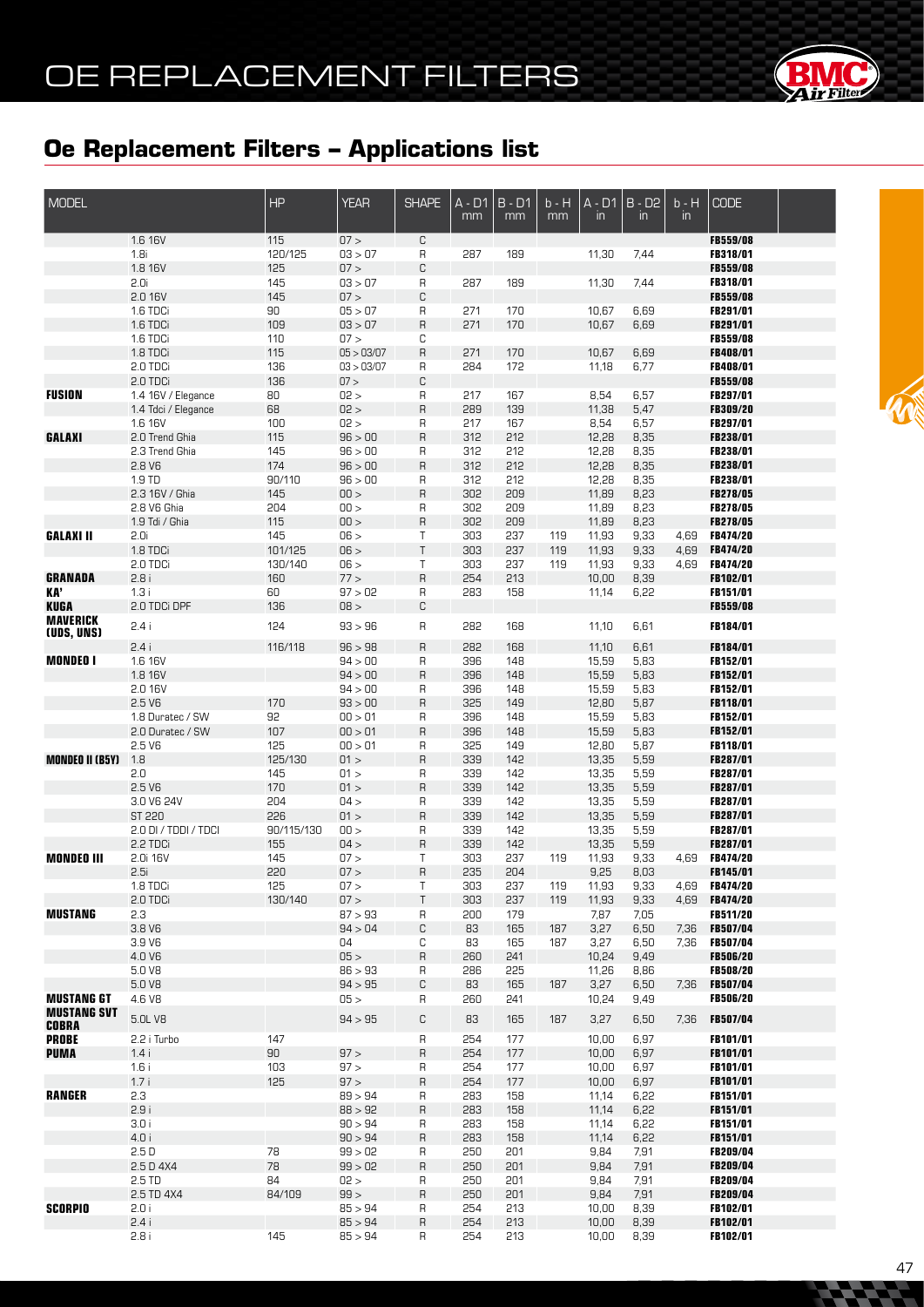**BIMC** 

| <b>MODEL</b>        |                                    | <b>HP</b>          | <b>YEAR</b>        | <b>SHAPE</b>      | A - D1<br>mm | $B - D1$<br>mm | b - H<br>mm | $A - D1$<br>$\mathsf{in}$ | $B - D2$<br>$\overline{m}$ | b - H<br>in | <b>CODE</b>                        |  |
|---------------------|------------------------------------|--------------------|--------------------|-------------------|--------------|----------------|-------------|---------------------------|----------------------------|-------------|------------------------------------|--|
|                     | 2.9i                               | 150                | 85 > 94            | R                 | 254          | 213            |             | 10,00                     | 8,39                       |             | FB102/01                           |  |
|                     | 2.9 4X4                            |                    | 85 > 94            | R                 | 254          | 213            |             | 10,00                     | 8,39                       |             | <b>FB102/01</b>                    |  |
|                     | 2.5 TD                             | 92/115             | 87 > 94            | R                 | 254          | 213            |             | 10,00                     | 8,39                       |             | FB102/01                           |  |
|                     | 2.5 TD                             | 116                | 94 >               | R                 | 254          | 213            |             | 10,00                     | 8,39                       |             | <b>FB102/01</b>                    |  |
| <b>SIERRA</b>       | $2.0$ i GT<br>2.0 i GT Ghia        | 120/125<br>120/125 | 92 ><br>92 >       | $\mathsf{R}$<br>R | 254<br>254   | 213<br>213     |             | 10,00                     | 8,39<br>8,39               |             | <b>FB102/01</b><br><b>FB102/01</b> |  |
|                     | 2.0i                               | 100/104            | 85 > 92            | $\mathsf{R}$      | 254          | 213            |             | 10,00<br>10,00            | 8,39                       |             | <b>FB102/01</b>                    |  |
|                     | $2.0$ i IS                         | 100/104            | 85 > 92            | R                 | 254          | 213            |             | 10,00                     | 8,39                       |             | FB102/01                           |  |
|                     | 2.9 i V6                           |                    | 90 >               | $\sf B$           | 254          | 213            |             | 10,00                     | 8,39                       |             | <b>FB102/01</b>                    |  |
|                     | 1.8 TD                             |                    | 89 > 92            | R                 | 254          | 213            |             | 10,00                     | 8,39                       |             | FB102/01                           |  |
|                     | 2.5 TD                             | 116                | 93 >               | $\sf B$           | 254          | 213            |             | 10,00                     | 8,39                       |             | FB102/01                           |  |
| S-MAX               | 2.0i                               | 145                | 06 >               | Τ                 | 303          | 237            | 119         | 11,93                     | 9,33                       | 4,69        | <b>FB474/20</b>                    |  |
|                     | 2.5 Turbo                          | 220                | 06 >               | $\sf B$           | 235          | 204            |             | 9,25                      | 8,03                       |             | <b>FB145/01</b>                    |  |
|                     | 1.8 TDCi                           | 125                | 06 >               | T                 | 303          | 237            | 119         | 11,93                     | 9,33                       | 4,69        | <b>FB474/20</b>                    |  |
|                     | 2.0 TDCi                           | 140                | 06 >               | T                 | 303          | 237            | 119         | 11,93                     | 9,33                       | 4,69        | FB474/20                           |  |
| <b>TAURUS</b>       | 2.5i                               |                    | 86 > 89            | R                 | 283          | 158            |             | 11,14                     | 6,22                       |             | <b>FB151/01</b>                    |  |
|                     | 3.0i<br>3.8i                       |                    | 86 > 95<br>89 > 95 | $\mathsf{R}$<br>R | 283<br>283   | 158<br>158     |             | 11,14<br>11,14            | 6,22<br>6,22               |             | <b>FB151/01</b><br><b>FB151/01</b> |  |
| <b>TEMPO</b>        | 2.3                                |                    | 85 > 91            | R                 | 200          | 179            |             | 7,87                      | 7,05                       |             | FB511/20                           |  |
|                     | 2.3 CARB                           |                    | 84 >               | R                 | 200          | 179            |             | 7,87                      | 7,05                       |             | <b>FB511/20</b>                    |  |
| <b>TERRITORY</b>    | 4.0                                |                    | 04 >               | $\mathsf{R}$      | 302          | 239            |             | 11,89                     | 9,41                       |             | FB327/04                           |  |
| <b>THUNDERBIRD</b>  | 3.8 <sub>V</sub> 6                 |                    | 88                 | R                 | 286          | 225            |             | 11,26                     | 8,86                       |             | <b>FB508/20</b>                    |  |
|                     | 5.0 V8                             |                    | 86 > 88            | $\sf B$           | 286          | 225            |             | 11,26                     | 8,86                       |             | <b>FB508/20</b>                    |  |
| <b>TRANSIT</b>      | 2.0i                               |                    | 94 >               | R                 | 325          | 149            |             | 12,80                     | 5,87                       |             | FB118/01                           |  |
|                     | 2.9i                               |                    | 91 >               | $\sf B$           | 325          | 149            |             | 12,80                     | 5,87                       |             | <b>FB118/01</b>                    |  |
|                     | 2.5 Di                             |                    | 91 >               | R                 | 325          | 149            |             | 12,80                     | 5,87                       |             | <b>FB118/01</b>                    |  |
|                     | 2.5 Di Turbo Diesel                |                    | 94 >               | $\sf B$           | 325          | 149            |             | 12,80                     | 5,87                       |             | <b>FB118/01</b>                    |  |
| <b>WINDSTAR</b>     | 3.0i                               |                    | 95 > 98            | R                 | 283          | 158            |             | 11,14                     | 6,22                       |             | FB151/01                           |  |
| OLDEN               |                                    |                    |                    |                   |              |                |             |                           |                            |             |                                    |  |
| <b>CAMIRA</b>       | 1.8 JD EFI                         |                    | 85 > 87            | R                 | 250          | 155            |             | 9,84                      | 6,10                       |             | FB308/03                           |  |
|                     | 2.0 JE EFI                         | 114                | 87 > 89            | $\sf B$           | 250          | 155            |             | 9,84                      | 6,10                       |             | <b>FB308/03</b>                    |  |
| <b>COMMODORE VE</b> | 3.6                                | 180/195            | 06 >               | T                 | 331          | 240            | 140         | 13,03                     | 9,45                       | 5,51        | FB469/04                           |  |
|                     | 6.0                                | 270                | 06 >               | $\top$            | 331          | 240            | 140         | 13,03                     | 9,45                       | 5,51        | FB469/04                           |  |
| <b>COMMODORE VL</b> | 3.0 EFI                            | 153                | 86 > 88            | R                 | 282          | 168            |             | 11,10                     | 6,61                       |             | <b>FB184/01</b>                    |  |
| <b>COMMODORE VN</b> | 3.8 <sub>V</sub> 6                 | 168                | 88 > 91            | $\mathsf{R}$      | 282          | 168            |             | 11,10                     | 6,61                       |             | <b>FB184/01</b>                    |  |
|                     | 5.0 V8 / HSV                       | 221                | 88 > 91            | R                 | 282          | 168            |             | 11,10                     | 6,61                       |             | FB184/01                           |  |
| <b>COMMODORE VP</b> | 3.8 <sub>V</sub> 6                 | 170                | 91 > 93            | $\sf B$           | 282          | 168            |             | 11,10                     | 6,61                       |             | FB184/01                           |  |
| <b>COMMODORE VR</b> | 5.0 V8 / HSV<br>3.8 <sub>V</sub> 6 | 221<br>174         | 91 > 93<br>93 > 95 | R<br>R            | 282<br>282   | 168<br>168     |             | 11,10<br>11,10            | 6,61<br>6,61               |             | <b>FB184/01</b><br><b>FB184/01</b> |  |
|                     | 5.0 V8 / HSV                       | 221                | 93 > 95            | R                 | 282          | 168            |             | 11,10                     | 6,61                       |             | <b>FB184/01</b>                    |  |
| <b>COMMODORE VS</b> | 3.8 <sub>V</sub> 6                 | 197                | 95 > 97            | R                 | 282          | 168            |             | 11,10                     | 6,61                       |             | <b>FB184/01</b>                    |  |
|                     | 5.0 V8 / HSV                       | 225                | 95 > 97            | R                 | 282          | 168            |             | 11,10                     | 6,61                       |             | FB184/01                           |  |
| <b>COMMODORE</b>    | 3.8 <sub>V</sub> 6                 | 197                | 97 > 99            | R                 | 289          | 228            |             | 11,38                     | 8,98                       |             | FB283/04                           |  |
| VT (I)              |                                    |                    |                    |                   |              |                |             |                           |                            |             |                                    |  |
|                     | 3.8 V6 S/C                         | 229                | 97 > 99            | R                 | 289          | 228            |             | 11,38                     | 8,98                       |             | FB283/04                           |  |
| <b>COMMODORE</b>    | 5.0                                | 240/261            | 97 > 99            | R                 | 289          | 228            |             | 11,38                     | 8,98                       |             | <b>FB283/04</b>                    |  |
| VT (II)             | 3.8 V6                             | 197                | 99 > 00            | R                 | 289          | 228            |             | 11,38                     | 8,98                       |             | FB283/04                           |  |
|                     | 3.8 V6 S/C                         | 229                | 99 > 00<br>99 > 00 | R                 | 289          | 228            |             | 11,38                     | 8,98                       |             | FB283/04<br>FB283/04               |  |
| <b>COMMODORE VX</b> | 5.7 V8<br>3.8 V6                   | 294<br>204         | 100 >              | R<br>R            | 289<br>289   | 228<br>228     |             | 11,38<br>11,38            | 8,98<br>8,98               |             | FB283/04                           |  |
|                     | 3.8 V6 S/C                         | 229                | 100 >              | R                 | 289          | 228            |             | 11,38                     | 8,98                       |             | <b>FB283/04</b>                    |  |
|                     | 5.7 V <sub>8</sub>                 | 302                | 100 >              | R                 | 289          | 228            |             | 11,38                     | 8,98                       |             | FB283/04                           |  |
| <b>COMMODORE VY</b> | 3.8                                | 204                | 02 >               | R                 | 289          | 228            |             | 11,38                     | 8,98                       |             | FB283/04                           |  |
|                     | 3.8 S/C                            | 229                | 02 >               | R                 | 289          | 228            |             | 11,38                     | 8,98                       |             | FB283/04                           |  |
|                     | 5.7                                | 313                | 02 >               | R                 | 289          | 228            |             | 11,38                     | 8,98                       |             | <b>FB283/04</b>                    |  |
| <b>STATESMAN VQ</b> | 3.8 V6                             | 170                | 90 > 94            | R                 | 282          | 168            |             | 11,10                     | 6,61                       |             | FB184/01                           |  |
|                     | 5.0 V8 / HP                        | 221                | 90 > 94            | R                 | 282          | 168            |             | 11,10                     | 6,61                       |             | <b>FB184/01</b>                    |  |
| <b>STATESMAN VR</b> | 3.8 <sub>V</sub> 6                 | 174                | 94 > 95            | R                 | 282          | 168            |             | 11,10                     | 6,61                       |             | FB184/01                           |  |
|                     | 5.0 V8 / HSV                       | 221                | 94 > 95            | R                 | 282          | 168            |             | 11,10                     | 6,61                       |             | <b>FB184/01</b>                    |  |
| <b>STATESMAN VS</b> | 3.8 V6                             | 197                | 95 > 99            | R                 | 282          | 168<br>168     |             | 11,10                     | 6,61                       |             | FB184/01                           |  |
| <b>STATESMAN WH</b> | 5.0 V8 / HSV<br>3.8 <sub>V</sub> 6 | 225<br>197         | 95 > 99<br>99 >    | R<br>R            | 282<br>289   | 228            |             | 11,10<br>11,38            | 6,61<br>8,98               |             | <b>FB184/01</b><br>FB283/04        |  |
|                     | 3.8 V6 S/C                         | 229                | 99 >               | R                 | 289          | 228            |             | 11,38                     | 8,98                       |             | <b>FB283/04</b>                    |  |
|                     | 5.7 V <sub>8</sub>                 | 295                | 99 >               | R                 | 289          | 228            |             | 11,38                     | 8,98                       |             | FB283/04                           |  |
|                     |                                    |                    |                    |                   |              |                |             |                           |                            |             |                                    |  |
| <b>HONDA</b>        |                                    |                    |                    |                   |              |                |             |                           |                            |             |                                    |  |
| <b>ACCORD</b>       | 1.8 LS / ES                        | 136                | 98 >               | R                 | 273          | 168            |             | 10,75                     | 6,61                       |             | FB201/04                           |  |
|                     | $2.0$ LS $/$ ES                    | 147                | 98 >               | R                 | 273          | 168            |             | 10,75                     | 6,61                       |             | FB201/04                           |  |
|                     | 2.0 Coupè ES                       | 147                | 98 >               | R                 | 273          | 168            |             | 10,75                     | 6,61                       |             | FB201/04                           |  |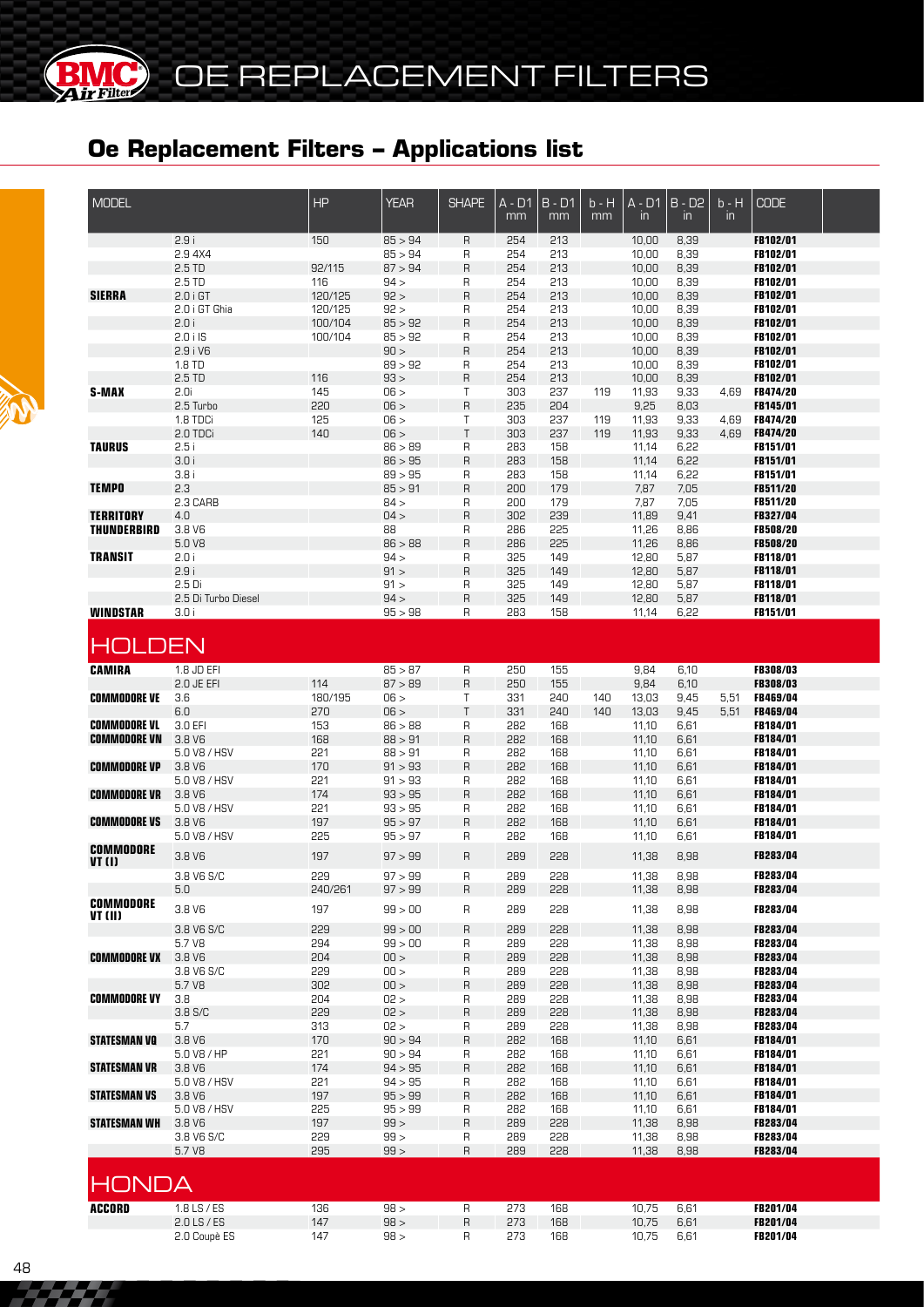# OE REPLACEMENT FILTERS



# **Oe Replacement Filters – Applications list**

| <b>MODEL</b>             |                    | HP          | <b>YEAR</b> | <b>SHAPE</b> | $A - D1$<br>mm | $B - D1$<br>mm | $b - H$<br>mm | $A - D1$<br>in | $B - D2$<br>in | $b - H$<br>$\mathsf{in}$ | <b>CODE</b>          |  |
|--------------------------|--------------------|-------------|-------------|--------------|----------------|----------------|---------------|----------------|----------------|--------------------------|----------------------|--|
|                          | 2.2 Type R         | 212         | 98 >        | R            | 273            | 168            |               | 10,75          | 6,61           |                          | FB201/04             |  |
|                          | $2.3$ LS $/$ ES    | 154         | 98 >        | R            | 273            | 168            |               | 10,75          | 6,61           |                          | FB201/04             |  |
| <b>CIVIC</b>             | 1.4                |             | 96 >        | $\mathsf R$  | 226            | 168            |               | 8,90           | 6,61           |                          | FB213/01             |  |
|                          | 1.4i               | 75          | 97 >        | R            | 226            | 168            |               | 8,90           | 6,61           |                          | FB213/01             |  |
|                          | 1.4S               | 90          | 97 >        | $\mathsf R$  | 226            | 168            |               | 8,90           | 6,61           |                          | FB213/01             |  |
|                          | 1.4 i Saloon       | 90          | 97 >        | R            | 226            | 168            |               | 8,90           | 6,61           |                          | FB213/01             |  |
|                          | 1.6 i Coupé        | 107/125     | 96 >        | R            | 226            | 168            |               | 8,90           | 6,61           |                          | FB213/01             |  |
|                          | 1.5 i 16V          |             | 89 > 91     | R            | 200            | 190            |               | 7,87           | 7,48           |                          | FB107/01             |  |
|                          | 1.5 i 16V Vei      | 90          | 94 >        | $\mathsf R$  | 200            | 190            |               | 7,87           | 7,48           |                          | <b>FB107/01</b>      |  |
|                          | 1.5 i 16V EG       | 90          | 94 >        | R            | 200            | 190            |               | 7,87           | 7,48           |                          | FB107/01             |  |
|                          | 1.5 LS V-TEC 3p    | 114         | 95 >        | $\mathsf R$  | 200            | 190            |               | 7,87           | 7,48           |                          | <b>FB107/01</b>      |  |
|                          | 1.6 Vti 3p         | 160         | 95 >        | R            | 200            | 190            |               | 7,87           | 7,48           |                          | <b>FB107/01</b>      |  |
|                          | 1.6 i 16V LS       | 113         | 94 >        | $\mathsf R$  | 200            | 190            |               | 7,87           | 7,48           |                          | FB107/01             |  |
|                          | 1.6 i V-TEC SR     | 126         | 94 >        | R            | 200            | 190            |               | 7,87           | 7,48           |                          | <b>FB107/01</b>      |  |
|                          | 1.6 16V ESI Coupé  | 125         | 94 >        | $\mathsf R$  | 200            | 190            |               | 7,87           | 7,48           |                          | FB107/01             |  |
| <b>CIVIC VIII</b>        | 1.8i               | 140         | 06 >        | Τ            | 224            | 195            | 136           | 8,82           | 7,68           | 5,35                     | <b>FB464/04</b>      |  |
|                          | 1.8i Type S        | 140         | 06 >        | $\top$       | 224            | 195            | 136           | 8,82           | 7,68           | 5,35                     | FB464/04             |  |
|                          | 2.0 Type R         | 200         | 07 >        | Τ            | 136            | 278            | 172           | 5,35           | 10,94          | 6,77                     | <b>FB488/20</b>      |  |
|                          | 2.2 i-CDTi         | 140         | 06 >        | $\top$       | 305            | 181            | 84            | 12,01          | 7,13           |                          | FB501/20             |  |
| <b>CR-V</b>              | 2.0 RVi            | 147         | 97 >        | R            | 200            | 190            |               | 7,87           | 7,48           |                          | FB107/01             |  |
|                          | 2.0 RSVi           | 147         | 97 >        | $\mathsf R$  | 200            | 190            |               | 7,87           | 7,48           |                          | FB107/01             |  |
| HR-V                     | 1.6                | 105         | 99 >        | R            | 200            | 190            |               | 7,87           | 7,48           |                          | FB107/01             |  |
|                          | 1.6 Sport          | 105         | 99 >        | $\mathsf R$  | 200            | 190            |               | 7,87           | 7,48           |                          | FB107/01             |  |
| <b>PRELUDE</b>           | 2.0                |             | 92 >        | R            | 337            | 158            |               | 13,27          | 6,22           |                          | FB199/04             |  |
|                          | 2.0i               | 133         | > 97        | $\mathsf R$  | 337            | 158            |               | 13,27          | 6,22           |                          | FB199/04             |  |
|                          | 2.2 V JEC          |             | 93 >        | R            | 337            | 158            |               | 13,27          | 6,22           |                          | FB199/04             |  |
|                          | 2.3                |             | 92 >        | $\mathsf R$  | 337            | 158            |               | 13,27          | 6,22           |                          | FB199/04             |  |
|                          | 2.3 i, 2.3 i V-TEC | 160/180     | $>97$       | $\sf R$      | 337            | 158            |               | 13,27          | 6,22           |                          | FB199/04             |  |
| <b>HYUNDAI</b>           |                    |             |             |              |                |                |               |                |                |                          |                      |  |
| <b>AVANTE HD</b>         | 1.6 16V            |             | 06 >        | R            | 188            | 197            |               | 7,40           | 7,76           |                          | <b>FB503/20</b>      |  |
|                          | 2.0 16V            | 143         | 06 >        | $\mathsf R$  | 188            | 197            |               | 7,40           | 7,76           |                          | <b>FB503/20</b>      |  |
| <b>COUPE</b>             | 1.6 16V            | 116         | 99 >        | R            | 260            | 180            |               | 10,24          | 7,09           |                          | <b>FB226/04</b>      |  |
|                          | 2.0 16V            | 138         | 99 > 01     | $\mathsf{R}$ | 260            | 180            |               | 10,24          | 7,09           |                          | FB226/04             |  |
| <b>ELANTRA HD</b>        | 1.6 16V            |             | 06 >        | R            | 188            | 197            |               | 7,40           | 7,76           |                          | <b>FB503/20</b>      |  |
|                          | 2.0 16V            | 143         | 06 >        | $\mathsf R$  | 188            | 197            |               | 7,40           | 7,76           |                          | FB503/20             |  |
| <b>GRANDEUR TG</b>       | 2.7                |             | 06 >        | R            | 204            | 237            |               | 8,03           | 9,33           |                          | <b>FB512/20</b>      |  |
| 130                      | 1.6 16V            |             | 06 >        | $\mathsf{R}$ | 188            | 197            |               | 7,40           | 7,76           |                          | FB503/20             |  |
|                          | 2.0 16V            |             | 06 >        | $\mathsf R$  | 188            | 197            |               | 7,40           | 7,76           |                          | FB503/20             |  |
| <b>LANTRA/</b>           |                    |             |             |              |                |                |               |                |                |                          |                      |  |
| <b>ELANTRA</b>           | 1.6i               | 90/114      | >95         | R            | 260            | 180            |               | 10,24          | 7,09           |                          | FB226/04             |  |
|                          | 1.8 i 16V          | 128         | 95 >        | $\sf R$      | 260            | 180            |               | 10,24          | 7,09           |                          | FB226/04             |  |
|                          | 2.0i               | 139         |             | $\mathsf{R}$ | 260            | 180            |               | 10,24          | 7,09           |                          | FB226/04             |  |
| <b>SANTA FE</b>          | 2.0 CRDi GL / GLS  | 112         | 01 >        | R            | 260            | 180            |               | 10,24          | 7,09           |                          | FB226/04             |  |
| <b>INNOCENTI</b>         |                    |             |             |              |                |                |               |                |                |                          |                      |  |
|                          |                    |             |             |              |                |                |               |                |                |                          |                      |  |
| <b>ELBA</b>              | 1.4 i.e            | 67          | 93 >        | $\sf R$      | 249            | 180            |               | 9,80           | 7,09           |                          | FB109/03             |  |
|                          | $1.6$ i.e          | $75\,$      | 93 >        | R            | 249            | 180            |               | 9,80           | 7,09           |                          | FB109/03             |  |
| <b>MILLE</b>             | 1.0i               | 48          | 94 >        | R            | 249            | 180            |               | 9,80           | 7,09           |                          | FB109/03             |  |
| <b>INFINITI</b>          | 1.4 i Clip         | 69          | 95 >        | $\mathsf R$  | 249            | 180            |               | 9,80           | 7,09           |                          | FB109/03             |  |
|                          |                    |             |             |              |                |                |               |                |                |                          |                      |  |
| <b>EX35</b>              | 3.5 <sub>V6</sub>  |             | 08 >        | R            | 182            | 169            |               | 7,17           | 6,65           |                          | FB483/20<br>FB483/20 |  |
| <b>G35</b><br><b>G37</b> | 3.5 <sub>V6</sub>  |             | 07 >        | $\mathsf R$  | 182            | 169            |               | 7,17           | 6,65           |                          | FB483/20             |  |
|                          | 3.7 V6             |             | 08 >        | R            | 182            | 169            |               | 7,17           | 6,65           |                          |                      |  |
| <b>KTM</b>               |                    |             |             |              |                |                |               |                |                |                          |                      |  |
| <b>X-BOW</b>             | 2.0 16V TFSI       | 220         | 08 >        | $\mathsf T$  | 406            | 172            | 136           | 15,98          | 6,77           |                          | 5,35 FB409/01        |  |
| <b>JAGUAR</b>            |                    |             |             |              |                |                |               |                |                |                          |                      |  |
| ΧJ                       | 2.9i               | 147/159/167 | >86         | R            | 216            | 212            |               | 8,50           | 8,35           |                          | FB104/01             |  |
|                          | 3.2i               | 199         | >86         | R            | 216            | 212            |               | 8,50           | 8,35           |                          | FB104/01             |  |
|                          | 3.6i               | 185/197/212 | >86         |              | 216            | 212            |               | 8,50           | 8,35           |                          | <b>FB104/01</b>      |  |
|                          | 4.0 i              |             |             | R            |                |                |               | 8,50           | 8,35           |                          | FB104/01             |  |
|                          |                    |             | >86         | R            | 216            | 212            |               |                |                |                          |                      |  |
|                          | 6.0 i V12          | 311         | >93         | R            | 216            | 212            |               | 8,50           | 8,35           |                          | <b>FB104/01</b>      |  |
| XJ 8                     | 3.2 i V8           | 237         | > 97        | R            | 307            | 182            |               | 12,09          | 7,17           |                          | FB112/01             |  |
|                          | 4.0 i V8           | 284         | >97         | R            | 307            | 182            |               | 12,09          | 7,17           |                          | FB112/01             |  |

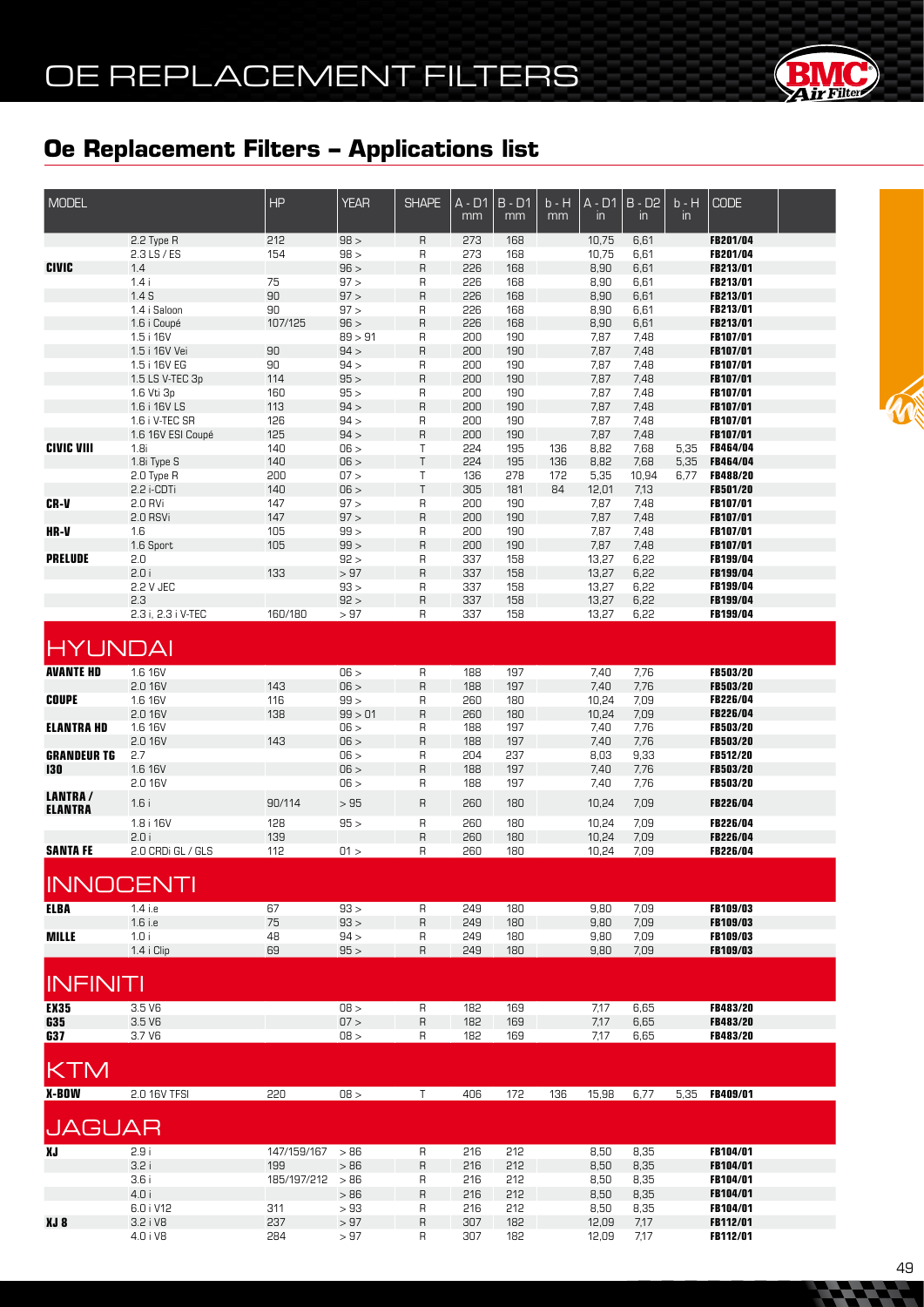

| <b>MODEL</b>             |                                              | <b>HP</b>             | <b>YEAR</b>     | <b>SHAPE</b>                      | A - D1<br>mm      | $B - D1$<br>mm    | $b - H$<br>mm | A - D1<br>$\mathsf{in}$ | $B - D2$<br>$\mathsf{in}$ | $b - H$<br>$\mathsf{in}$ | <b>CODE</b>                        |  |
|--------------------------|----------------------------------------------|-----------------------|-----------------|-----------------------------------|-------------------|-------------------|---------------|-------------------------|---------------------------|--------------------------|------------------------------------|--|
| <b>XJR</b>               | 3.6i<br>4.0i<br>4.0 i V8 Kompressor          | 320<br>363            |                 | $\mathsf{R}$<br>R<br>$\mathsf{R}$ | 216<br>216<br>307 | 212<br>212<br>182 |               | 8,50<br>8,50<br>12,09   | 8,35<br>8,35<br>7,17      |                          | FB104/01<br>FB104/01<br>FB112/01   |  |
| XK <sub>8</sub>          | 4.0 i                                        | 284                   |                 | R                                 | 307               | 182               |               | 12,09                   | 7,17                      |                          | <b>FB112/01</b>                    |  |
| XKR                      | 4.2 i<br>4.0 i Kompressor                    | 298<br>363            | 96 >            | $\sf B$<br>R                      | 307<br>307        | 182<br>182        |               | 12,09<br>12,09          | 7,17<br>7,17              |                          | FB112/01<br><b>FB112/01</b>        |  |
|                          | 4.2 i Kompressor                             | 395                   |                 | $\mathsf{R}$                      | 307               | 182               |               | 12,09                   | 7,17                      |                          | <b>FB112/01</b>                    |  |
| KIA                      |                                              |                       |                 |                                   |                   |                   |               |                         |                           |                          |                                    |  |
| <b>LOTZE</b>             | 1.8 CVVT                                     |                       | 06 >            | $\mathsf R$                       | 201               | 256               |               | 7,91                    | 10,08                     |                          | <b>FB505/20</b>                    |  |
|                          | 2.0 CVVT exc. VGT<br>2.4 CVVT                |                       | 06 ><br>06 >    | $\sf B$<br>R                      | 201<br>201        | 256<br>256        |               | 7,91<br>7,91            | 10,08<br>10,08            |                          | <b>FB505/20</b><br><b>FB505/20</b> |  |
| <b>MAGENTIS</b>          | 1.8                                          |                       | 06 >            | $\sf B$                           | 201               | 256               |               | 7,91                    | 10,08                     |                          | <b>FB505/20</b>                    |  |
|                          | 2.0<br>2.4                                   |                       | 06 ><br>06 >    | R<br>$\sf B$                      | 201<br>201        | 256<br>256        |               | 7,91<br>7,91            | 10,08<br>10,08            |                          | <b>FB505/20</b><br><b>FB505/20</b> |  |
| <b>OPTIMA</b>            | 1.8                                          |                       | 06 >            | R                                 | 201               | 256               |               | 7,91                    | 10,08                     |                          | <b>FB505/20</b>                    |  |
|                          | 2.0                                          |                       | 06 >            | $\mathsf{R}$                      | 201               | 256               |               | 7,91                    | 10,08                     |                          | <b>FB505/20</b>                    |  |
| <b>SORENTO</b>           | 2.4<br>2.4                                   | 139                   | 06 ><br>02 >    | R<br>$\mathsf{R}$                 | 201<br>297        | 256<br>236        |               | 7,91<br>11,69           | 10,08<br>9,29             |                          | <b>FB505/20</b><br><b>FB411/04</b> |  |
|                          | 3.5                                          | 194                   | 02 >            | R                                 | 297               | 236               |               | 11,69                   | 9,29                      |                          | <b>FB411/04</b>                    |  |
|                          | 2.5 CRDI                                     | 140                   | 02 >            | $\mathsf{R}$                      | 297               | 236               |               | 11,69                   | 9,29                      |                          | FB411/04                           |  |
| LADA                     |                                              |                       |                 |                                   |                   |                   |               |                         |                           |                          |                                    |  |
| <b>SAMARA</b>            | 1500                                         | 71                    | 95 >            | $\mathsf R$                       | 216               | 212               |               | 8,50                    | 8,35                      |                          | FB104/01                           |  |
| <b>NIVA</b><br>Serie 100 | 1.7i<br>All the models                       | 82                    | 00 ><br>95 >    | $\sf B$<br>R                      | 216<br>216        | 212<br>212        |               | 8,50<br>8,50            | 8,35<br>8,35              |                          | <b>FB104/01</b><br><b>FB104/01</b> |  |
| Serie 110                | All the models                               |                       | 95 >            | $\sf B$                           | 216               | 212               |               | 8,50                    | 8,35                      |                          | <b>FB104/01</b>                    |  |
| Serie 120                | All the models                               |                       | 95 >            | R                                 | 216               | 212               |               | 8,50                    | 8,35                      |                          | <b>FB104/01</b>                    |  |
|                          | <b>LAMBORGHINI</b>                           |                       |                 |                                   |                   |                   |               |                         |                           |                          |                                    |  |
| <b>GALLARDO</b>          | Coupè 5.0 V10(complete kit) 500/520          |                       | 03 >            | $\mathsf{R}$                      | 158               | 327               |               | 6,22                    | 12,87                     |                          | FB523/03                           |  |
|                          | Coupè 5.0 V10<br>Superleggera (complete kit) | 530                   | 07 >            | $\overline{R}$                    | 158               | 327               |               | 6,22                    | 12,87                     |                          | <b>FB523/03</b>                    |  |
|                          | Spider 5.0 V10(complete kit) 520             |                       | 06 >            | $\mathsf{R}$                      | 158               | 327               |               | 6,22                    | 12,87                     |                          | FB523/03                           |  |
| <b>MURCIELAGO</b>        | 6.2 V12 6m<br>6.2 V12 6m Roadster            | 580<br>580            | 01 ><br>01 >    | $\mathsf{R}$<br>R                 | 382<br>382        | 150<br>150        |               | 15,04<br>15,04          | 5,91<br>5,91              |                          | FB414/01 (x2)<br>FB414/01 (x2)     |  |
| LANCIA                   |                                              |                       |                 |                                   |                   |                   |               |                         |                           |                          |                                    |  |
| <b>DEDRA</b>             | 1.6i                                         | 70/90                 | 90 > 94         | R                                 | 234               | 86                |               | 9,21                    | 3,39                      |                          | FB113/01                           |  |
|                          | 1.6i                                         | 90                    | 94 > 96         | $\mathsf{R}$                      | 240               | 131               |               | 9,45                    | 5,16                      |                          | <b>FB123/04</b>                    |  |
|                          | 1.6 16V                                      | 103                   | 96 > 99         | R                                 | 244               | 178               |               | 9,61                    | 7,01                      |                          | <b>FB181/01</b>                    |  |
|                          | 1.8i<br>1.8 i 16V                            | 90/105/109<br>113/131 | 89>99           | R<br>R                            | 240<br>244        | 131<br>178        |               | 9,45<br>9,61            | 5,16<br>7,01              |                          | <b>FB123/04</b><br>FB181/01        |  |
|                          | 2.0 i 16V                                    | 139                   | 94 >            | $\mathsf R$                       | 244               | 178               |               | 9,61                    | 7,01                      |                          | FB181/01                           |  |
|                          | 2.0 i 8V                                     | 90/94                 | 90 ><br>90 > 94 | R                                 | 240               | 131               |               | 9,45                    | 5,16                      |                          | FB123/04                           |  |
|                          | 2.0 i HF Integrale<br>2.0 i                  | 165/169<br>113/117    | 89>99           | $\mathsf R$<br>R                  | 240<br>240        | 131<br>131        |               | 9,45<br>9,45            | 5,16<br>5,16              |                          | FB123/04<br>FB123/04               |  |
|                          | 2.0 i Turbo                                  | 162/177               | 91 > 99         | $\mathsf R$                       | 240               | 131               |               | 9,45                    | 5,16                      |                          | FB123/04                           |  |
| <b>DELTA</b>             | 1.9 TD<br>1.3                                | 90                    | 90 ><br>86 > 94 | R<br>$\sf R$                      | 240<br>300        | 131<br>168        |               | 9,45<br>11,81           | 5,16<br>6,61              |                          | FB123/04<br>FB110/03               |  |
|                          | 1.5                                          |                       | 86 > 94         | R                                 | 300               | 168               |               | 11,81                   | 6,61                      |                          | <b>FB110/03</b>                    |  |
|                          | 1.6                                          |                       | 82 > 94         | $\sf R$                           | 300               | 168               |               | 11,81                   | 6,61                      |                          | FB110/03                           |  |
|                          | 1.6 HF Turbo<br>2.0 HF Turbo Integrale       |                       | 91 ><br>91 >    | R<br>$\sf R$                      | 300<br>300        | 168<br>168        |               | 11,81<br>11,81          | 6,61<br>6,61              |                          | FB110/03<br>FB110/03               |  |
|                          | GT                                           | 90                    | 91 >            | R                                 | 300               | 168               |               | 11,81                   | 6,61                      |                          | FB110/03                           |  |
|                          | Evoluzione 16V                               |                       | 91 >            | $\mathsf{R}$                      | 300               | 168               |               | 11,81                   | 6,61                      |                          | FB110/03                           |  |
|                          | 1.9 TD<br>1.6 Carb.                          |                       | >94             | R<br>$\sf R$                      | 240<br>234        | 131<br>86         |               | 9,45<br>9,21            | 5,16<br>3,39              |                          | FB123/04<br>FB113/01               |  |
|                          | 1.6i                                         | 90                    | 93 >            | R                                 | 234               | 86                |               | 9,21                    | 3,39                      |                          | FB113/01                           |  |
|                          | 1.6 i 16V<br>1.8i                            | 103<br>105            | 96 ><br>93 >    | $\sf R$<br>R                      | 244<br>244        | 178<br>178        |               | 9,61<br>9,61            | 7,01<br>7,01              |                          | FB181/01<br>FB181/01               |  |
|                          | 1.8 i 16V                                    | 113/131               | 96 >            | $\sf B$                           | 244               | 178               |               | 9,61                    | 7,01                      |                          | FB181/01                           |  |
|                          | 2.0 i                                        | 113/139               | 93 >            | R                                 | 244               | 178               |               | 9,61                    | 7,01                      |                          | FB181/01                           |  |
|                          | 2.0 i Turbo<br>1.9 TD                        | 187/193<br>90         | 93 ><br>84 > 99 | $\sf R$<br>R                      | 244<br>240        | 178<br>131        |               | 9,61<br>9,45            | 7,01<br>5,16              |                          | FB181/01<br>FB123/04               |  |
| <b>DELTA II</b>          | 1.4 T-Jet                                    | 120/150               | 08 >            | С                                 | 95                | 144               | 260           | 3,74                    | 5,67                      |                          | FB543/08                           |  |
|                          | 1.6 Multijet                                 | 120                   | 08 >            | С                                 | 95                | 144               | 260           | 3,74                    | 5,67                      |                          | <b>FB543/08</b>                    |  |
|                          | 1.9 Multijet<br>2.0 Multijet                 | 190<br>165            | 08 ><br>08 >    | C<br>С                            | 95<br>95          | 144<br>144        | 260<br>260    | 3,74<br>3,74            | 5,67<br>5,67              |                          | FB543/08<br>FB543/08               |  |
|                          |                                              |                       |                 |                                   |                   |                   |               |                         |                           |                          |                                    |  |

777 T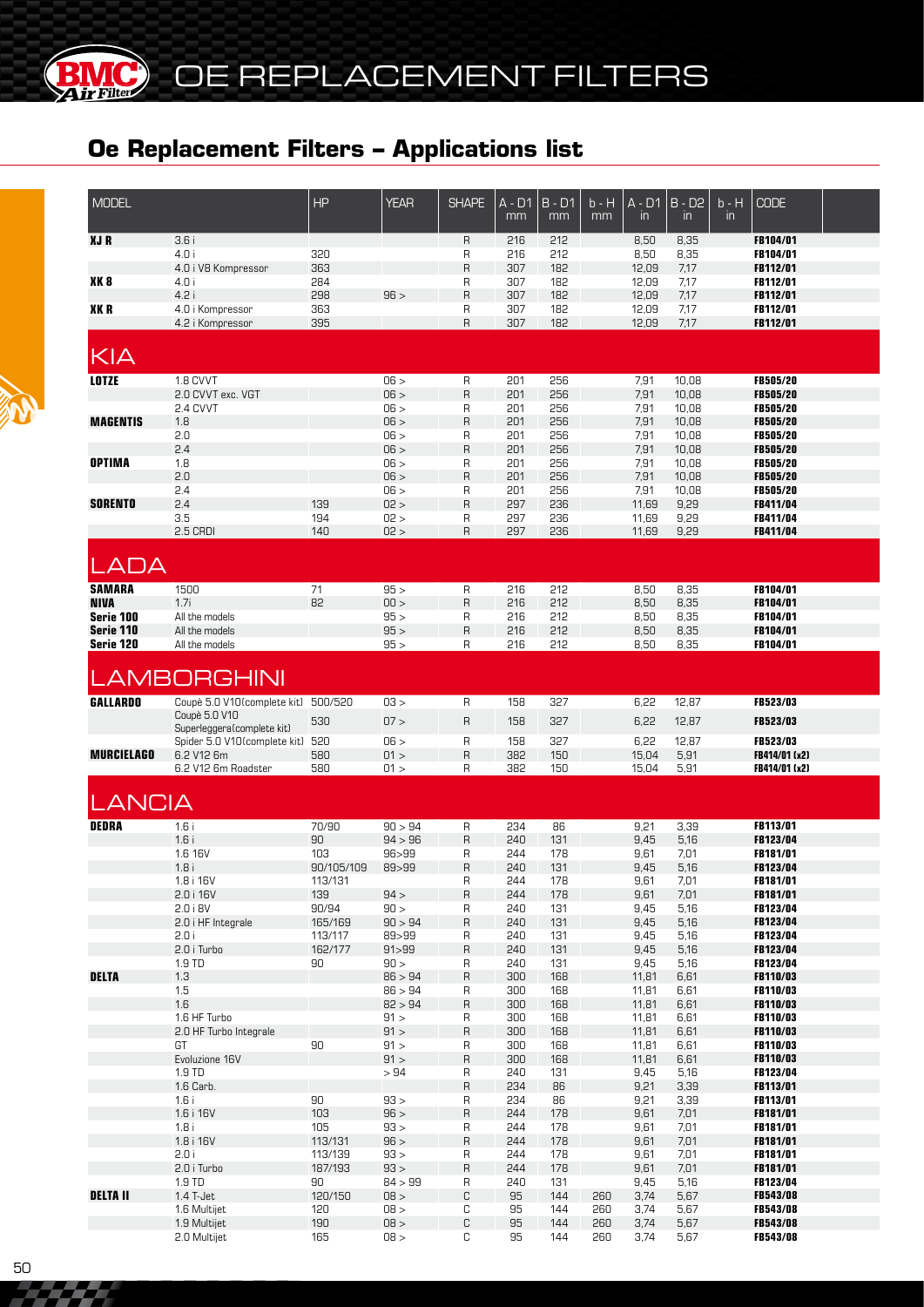# OE REPLACEMENT FILTERS



### **Oe Replacement Filters – Applications list**

| MODEL                                                |                                       | HP         | <b>YEAR</b>     | <b>SHAPE</b> | $A - D1$<br>mm | $B - D1$<br>mm | $b - H$<br>mm | $A - D1$<br>in | $B - D2$<br>in | $b - H$<br>$\mathsf{in}$ | <b>CODE</b>                 |  |
|------------------------------------------------------|---------------------------------------|------------|-----------------|--------------|----------------|----------------|---------------|----------------|----------------|--------------------------|-----------------------------|--|
| К                                                    | 2.0 i 20V LE / LS                     | 145        | 95 >            | С            | 103            | 141            | 250           | 4,06           | 5,55           | 9,84                     | <b>FB154/06</b>             |  |
|                                                      | 2.4 i 20V LE / LS                     | 175        | 95 >            | C            | 103            | 141            | 250           | 4,06           | 5,55           | 9,84                     | FB154/06                    |  |
|                                                      | 3.0 i V6 24V LX                       | 204        | 95 >            | C            | 103            | 141            | 250           | 4,06           | 5,55           | 9,84                     | FB154/06                    |  |
|                                                      | 2.4 TD LE / LS                        | 124        | 95 >            | С            | 103            | 141            | 250           | 4,06           | 5,55           | 9,84                     | FB154/06                    |  |
| <b>LYBRA</b>                                         | 1.6/ LX                               | 103        | 99 >            | C            | 103            | 141            | 250           | 4,06           | 5,55           | 9,84                     | <b>FB154/06</b>             |  |
|                                                      | 1.8 / LX                              | 131        | 99 >            | С            | 103            | 141            | 250           | 4,06           | 5,55           | 9,84                     | <b>FB154/06</b>             |  |
|                                                      | 2.0 / LX                              | 154        | 99 >            | C            | 103            | 141            | 250           | 4,06           | 5,55           | 9,84                     | FB154/06<br>FB154/06        |  |
|                                                      | 1.6 / LX SW<br>1.8 / LX SW            | 103<br>131 | 99 ><br>99 >    | С<br>C       | 103<br>103     | 141<br>141     | 250<br>250    | 4,06<br>4,06   | 5,55<br>5,55   | 9,84<br>9,84             | FB154/06                    |  |
|                                                      | 2.0 / LX SW                           | 154        | 99 >            | С            | 103            | 141            | 250           | 4,06           | 5,55           | 9,84                     | FB154/06                    |  |
|                                                      | 1.9 JTD                               | 105        | 99 >            | C            | 103            | 141            | 250           | 4,06           | 5,55           | 9,84                     | FB154/06                    |  |
|                                                      | 2.4 JTD                               | 134        | 99 >            | С            | 103            | 141            | 250           | 4,06           | 5,55           | 9,84                     | <b>FB154/06</b>             |  |
|                                                      | 1.9 JTD SW                            | 105        | 99 >            | C            | 103            | 141            | 250           | 4,06           | 5,55           | 9,84                     | FB154/06                    |  |
|                                                      | 2.4 JTD SW                            | 134        | 99 >            | С            | 103            | 141            | 250           | 4,06           | 5,55           | 9,84                     | <b>FB154/06</b>             |  |
| <b>MUSA</b>                                          | 1.3 Multijet                          | 70         | 04 >            | $\mathsf R$  | 374            | 87             |               | 14,72          | 3,43           |                          | FB359/20                    |  |
|                                                      | 1.4                                   | 70         | 04 >            | R            | 319            | 150            |               | 12,56          | 5,91           |                          | FB293/04                    |  |
|                                                      | 1.9 Multijet                          | 101        | 04 >            | C            | 68             | 105            | 271           | 2,68           | 4,13           |                          | 10,67 FB221/06              |  |
| <b>PRISMA</b>                                        | 1.3                                   |            | 83 > 86         | R            | 300            | 168            |               | 11,81          | 6,61           |                          | FB110/03                    |  |
|                                                      | 1.5                                   |            | 86 > 89         | $\mathsf R$  | 300            | 168            |               | 11,81          | 6,61           |                          | FB110/03                    |  |
|                                                      | 1.6                                   |            | 86 > 89         | R            | 300            | 168            |               | 11,81          | 6,61           |                          | FB110/03                    |  |
| <b>THESIS</b>                                        | 2.0 i.e / 4WD<br>2.0 Turbo 20V 5 Cyl. | 185        | 86 > 89         | $\mathsf R$  | 300            | 168            |               | 11,81          | 6,61           | 9,84                     | FB110/03<br><b>FB154/06</b> |  |
|                                                      | 2.4 20V 5 Cyl.                        | 170        | 02 ><br>02 >    | С<br>C       | 103<br>103     | 141<br>141     | 250<br>250    | 4,06<br>4,06   | 5,55<br>5,55   | 9,84                     | <b>FB154/06</b>             |  |
|                                                      | 3.0 V6 24V                            | 215        | 02 >            | С            | 103            | 141            | 250           | 4,06           | 5,55           | 9,84                     | <b>FB154/06</b>             |  |
| Y                                                    | 1.1                                   | 54         | 95 >            | R            | 234            | 86             |               | 9,21           | 3,39           |                          | <b>FB113/01</b>             |  |
|                                                      | $1.2$ i LE                            | 60         | 95 >            | R            | 234            | 86             |               | 9,21           | 3,39           |                          | <b>FB113/01</b>             |  |
|                                                      | $1.2$ i LX                            | 60         | 95 >            | $\mathsf R$  | 234            | 86             |               | 9,21           | 3,39           |                          | FB113/01                    |  |
|                                                      | 1.2 16V                               | 86         | 97 >            | R            | 140            | 377            |               | 5,51           | 14,84          |                          | FB138/01                    |  |
|                                                      | 1.2 8V (Euro 3)                       | 60         | 01 >            | C            | 290            | 242            | 71            | 11,42          | 9,53           | 2,80                     | <b>FB222/06</b>             |  |
|                                                      | 1.2 16V (Euro 3)                      | 80         | 01 >            | R            | 323            | 134            |               | 12,72          | 5,28           |                          | FB224/01                    |  |
|                                                      | 1.4 12V                               | 80         | 95 >            | R            | 255            | 104            |               | 10,04          | 4,09           |                          | FB111/01                    |  |
| <b>YPSILON</b>                                       | 1.2                                   | 60         | 03 >            | R            | 280            | 122            |               | 11,02          | 4,80           |                          | FB362/04                    |  |
|                                                      | 1.2 16V                               | 80         | 03 >            | $\mathsf R$  | 319            | 150            |               | 12,56          | 5,91           |                          | FB293/04                    |  |
|                                                      | 1.4 16V                               | 95<br>70   | 03 ><br>03 > 05 | R            | 319<br>374     | 150<br>87      |               | 12,56          | 5,91<br>3,43   |                          | FB293/04                    |  |
|                                                      | 1.3 Multijet<br>1.3 Multijet          | 75/90      | 06 >            | R<br>R       | 374            | 87             |               | 14,72<br>14,72 | 3,43           |                          | FB359/20<br><b>FB359/20</b> |  |
| <b>Y10</b>                                           | 1.0 Fire                              |            | 85 > 92         | $\mathsf R$  | 175            | 90             |               | 6,89           | 3,54           |                          | FB453/01                    |  |
|                                                      | 1.1 Fire                              |            | 89 > 96         | R            | 175            | 90             |               | 6,89           | 3,54           |                          | FB453/01                    |  |
|                                                      | 1.1 Fire 4WD                          |            | 89 > 96         | $\mathsf R$  | 175            | 90             |               | 6,89           | 3,54           |                          | FB453/01                    |  |
|                                                      | 1.3i                                  |            | 89 >            | R            | 244            | 178            |               | 9,61           | 7,01           |                          | FB181/01                    |  |
| Z                                                    | 2.0 i 16V                             | 132        |                 | R            | 327            | 155            |               | 12,87          | 6,10           |                          | FB175/01                    |  |
|                                                      | 2.0 i Turbo                           | 147        | 94 >            | R            | 327            | 155            |               | 12,87          | 6,10           |                          | FB175/01                    |  |
|                                                      | 2.0 JTD                               | 109        |                 | R            | 327            | 155            |               | 12,87          | 6,10           |                          | FB175/01                    |  |
|                                                      | 2.1 TD                                | 109        |                 | R            | 327            | 155            |               | 12,87          | 6,10           |                          | FB175/01                    |  |
|                                                      | <b>LAND ROVER</b>                     |            |                 |              |                |                |               |                |                |                          |                             |  |
| 90/110                                               | $2.5$ TDi                             |            | 90 > 94         | С            | 90             | 149            | 286           | 3,54           | 5,87           |                          | 11,26 FB231/07              |  |
| <b>DISCOVERY I</b>                                   | 2.5 TDi                               | 113        | >93             | С            | 90             | 149            | 286           | 3,54           | 5,87           |                          | 11,26 FB231/07              |  |
| <b>DISCOVERY III</b>                                 | 4.0 V6 (LR3)                          |            | 06 >            | R            | 292            | 224            |               | 11,50          | 8,82           |                          | FB139/01                    |  |
|                                                      | 4.4 V <sub>8</sub>                    |            | 04 > 06         | R            | 292            | 224            |               | 11,50          | 8,82           |                          | FB139/01                    |  |
|                                                      | 4.4 V8 (LR3)                          |            | 05 >            | R            | 292            | 224            |               | 11,50          | 8,82           |                          | FB139/01                    |  |
|                                                      | 2.7 TdV6                              | 190        | 04 > 07         | R            | 292            | 224            |               | 11,50          | 8,82           |                          | FB139/01                    |  |
| <b>FREELANDER</b>                                    | 2.0 TD4                               | 112        | 98 >            | С            | 88             | 139            | 381           | 3,46           | 5,47           |                          | 15.00 FB230/16              |  |
| <b>RANGE ROVER</b>                                   | 2.4 TD / TDi                          |            | >94             | С            | 90             | 149            | 286           | 3,54           | 5,87           |                          | 11,26 FB231/07              |  |
|                                                      | $2.5$ TD / TDi                        |            | >94             | C            | 90             | 149            | 286           | 3,54           | 5,87           |                          | 11,26 FB231/07              |  |
| <b>RANGE ROVER</b><br>III (LM)<br><b>RANGE ROVER</b> | 3.0 <sub>D</sub>                      | 177        | 02 >            | С            | 88             | 139            | 495           | 3,46           | 5,47           |                          | 19,49 FB264/16              |  |
| III (LP)                                             | 4.2 V8                                | 396        | 05              | R            | 595            | 224            |               | 11,50          | 8,82           |                          | <b>FB139/01</b>             |  |
|                                                      | 3.0 TD6                               | 177        | 02 >            | С            | 88             | 139            | 495           | 3,46           | 5,47           |                          | 19,49 FB264/16              |  |
| <b>RANGE ROVER</b><br><b>SPORT</b>                   | 4.2 V8                                | 390        | 05 >            | R            | 292            | 224            |               | 11,50          | 8,82           |                          | FB139/01                    |  |
|                                                      | 4.4 V8                                |            | 06 >            | R            | 292            | 224            |               | 11,50          | 8,82           |                          | FB139/01                    |  |
|                                                      | 2.7 TdV6                              | 190        | 05 > 07         | R            | 292            | 224            |               | 11,50          | 8,82           |                          | <b>FB139/01</b>             |  |
| <b>LEXUS</b>                                         |                                       |            |                 |              |                |                |               |                |                |                          |                             |  |
| <b>LX450</b>                                         | 4.5                                   |            | 96 > 98         | C            | 108            | 158            | 146           | 4,25           | 6,22           |                          | 5,75 FB390/06               |  |
| <b>LINCOLN</b>                                       |                                       |            |                 |              |                |                |               |                |                |                          |                             |  |
| <b>CONTINENTAL 5.0 V8</b>                            |                                       |            | 87              | $\mathsf{R}$ | 286            | 225            |               | 11,26          | 8,86           |                          | <b>FB508/20</b>             |  |
|                                                      |                                       |            |                 |              |                |                |               |                |                |                          |                             |  |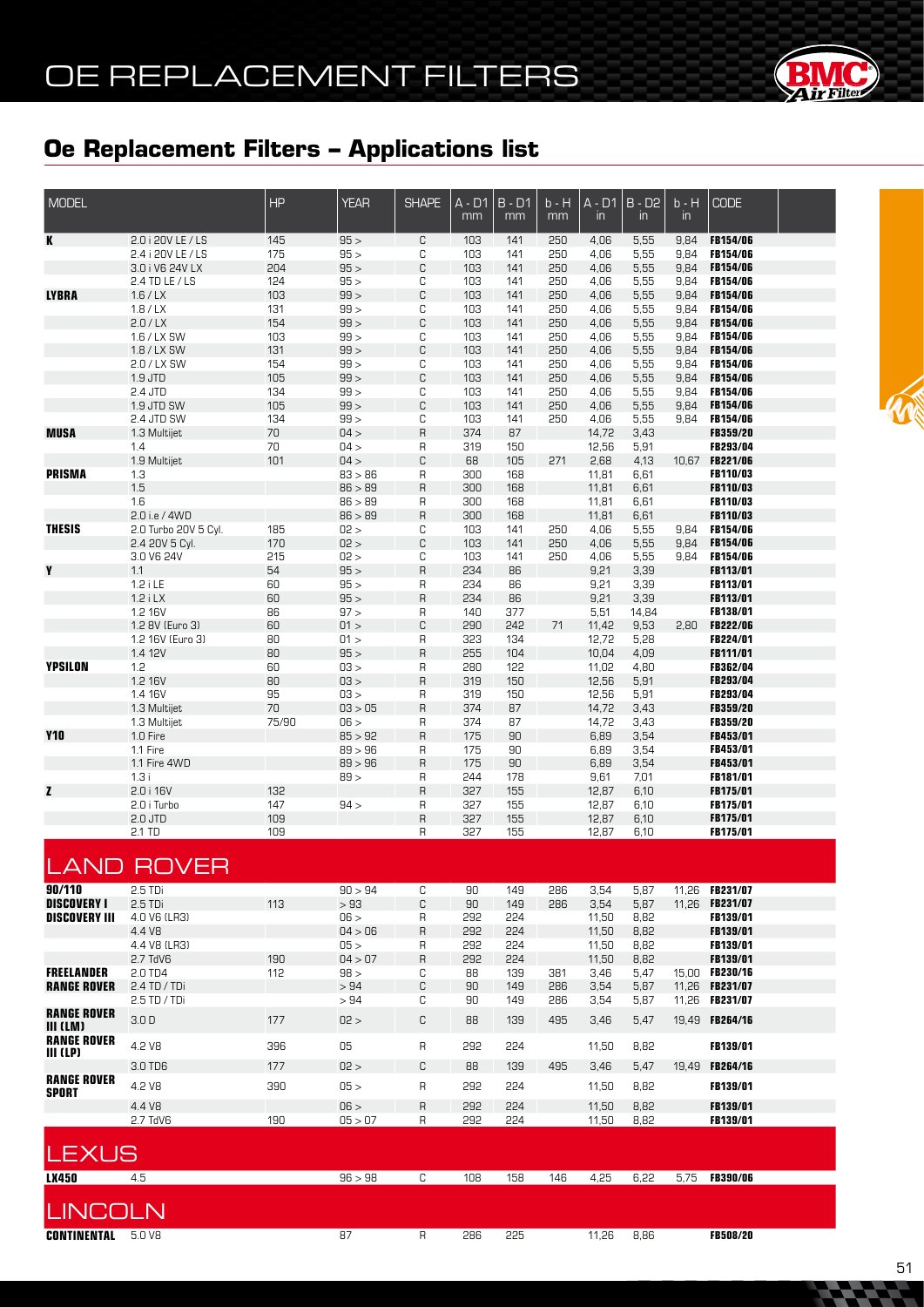OE REPLACEMENT FILTERS

# **Oe Replacement Filters – Applications list**

**BIMC** 

| <b>MODEL</b>          |                                | <b>HP</b>      | <b>YEAR</b>        | <b>SHAPE</b> | A - D1<br>mm | $B - D1$<br>mm | b - H<br>mm | A - D1<br>$\mathsf{in}$ | $B - D2$<br>$\mathsf{in}$ | $b - H$<br>$\mathsf{in}$ | <b>CODE</b>                        |  |
|-----------------------|--------------------------------|----------------|--------------------|--------------|--------------|----------------|-------------|-------------------------|---------------------------|--------------------------|------------------------------------|--|
| <b>MARK VII</b>       | 5.0 V8                         |                | 86 > 92            | $\mathsf{R}$ | 286          | 225            |             | 11,26                   | 8,86                      |                          | <b>FB508/20</b>                    |  |
| OTUS                  |                                |                |                    |              |              |                |             |                         |                           |                          |                                    |  |
| <b>ELISE</b>          | 1.8 16V                        | 120            | 95 > 00            | R            | 266          | 107            |             | 10,47                   | 4,21                      |                          | FB124/01                           |  |
|                       | 1.8 111S                       | 146            | 99 > 00            | R            | 266          | 107            |             | 10,47                   | 4,21                      |                          | FB124/01                           |  |
|                       | 1.8                            | 122            | 00 >               | R            | 266          | 107            |             | 10,47                   | 4,21                      |                          | FB124/01                           |  |
|                       | 1.8 340R                       | 177            | 00 >               | R            | 266          | 107            |             | 10,47                   | 4,21                      |                          | FB124/01                           |  |
|                       | 1.8 i (Toyota Eng.)            |                | 04 >               | R<br>R       | 290          | 150            |             | 11,42                   | 5,91                      |                          | FB307/04                           |  |
|                       | 1.8 111R<br>1.8 111S           | 192<br>160     | 04 ><br>02 >       | R            | 266<br>266   | 107<br>107     |             | 10,47<br>10,47          | 4,21<br>4,21              |                          | FB124/01<br>FB124/01               |  |
| EXIGE                 | 1.8 16V                        | 180            | 01 >               | R            | 266          | 107            |             | 10,47                   | 4,21                      |                          | <b>FB124/01</b>                    |  |
| <b>MASERATI</b>       |                                |                |                    |              |              |                |             |                         |                           |                          |                                    |  |
|                       |                                |                |                    |              |              |                |             |                         |                           |                          |                                    |  |
| <b>COUPE'</b>         | 4.2 GT 6m                      | 390            | 02 >               | C            | 106          | 155            | 219         | 4,17                    | 6,10                      | 8,62                     | FB349/12                           |  |
| <b>GRANSPORT</b>      | 4.2 Cambiocorsa                | 390            | 02 >               | C            | 106          | 155            | 219         | 4,17                    | 6,10                      | 8,62                     | <b>FB349/12</b>                    |  |
| <b>COUPE'/ SPYDER</b> | 4.2                            | 400            | 06 >               | C            | 106          | 155            | 219         | 4,17                    | 6,10                      | 8,62                     | FB349/12                           |  |
| GT 3200               | 3.2 V <sub>8</sub>             | 369            | >02                | C            | 101          | 174            | 180         | 3,98                    | 6,85                      | 7,09                     | FB422/08 (x2)                      |  |
| <b>SPIDER</b>         | 4.2 GT 6m                      | 390            | 01 >               | С            | 106          | 155            | 219         | 4,17                    | 6,10                      | 8,62                     | FB349/12                           |  |
|                       | 4.2 Cambiocorsa                | 390            | 01 >               | C            | 106          | 155            | 219         | 4,17                    | 6,10                      | 8,62                     | FB349/12                           |  |
| <b>MAYBACH</b>        |                                |                |                    |              |              |                |             |                         |                           |                          |                                    |  |
| $57$ (W240)           | 5.5 V12 (W240.078)             | 550            | 02 >               | R            | 248          | 169            |             | 9,76                    | 6,65                      |                          | FB486/20 (x2)                      |  |
|                       | S 60 V12 (W240.079)            | 612            | 05 >               | R            | 248          | 169            |             | 9,76                    | 6,65                      |                          | FB486/20 (x2)                      |  |
| 62 (W240)             | 5.5 V12 (W240.178)             | 550            | 02 >               | R            | 248          | 169            |             | 9,76                    | 6,65                      |                          | FB486/20 (x2)                      |  |
|                       | S 60 V12 (W240.179)            | 612            | 07 >               | R            | 248          | 169            |             | 9,76                    | 6,65                      |                          | FB486/20 (x2)                      |  |
| <b>MAZDA</b>          |                                |                |                    |              |              |                |             |                         |                           |                          |                                    |  |
| 323                   | 1.3i                           |                |                    | R            | 259          | 149            |             | 10,20                   | 5,87                      |                          | FB117/01                           |  |
|                       | 1.6i                           |                |                    | R            | 259          | 149            |             | 10,20                   | 5,87                      |                          | <b>FB117/01</b>                    |  |
|                       | 1.8i                           |                | 91                 | R            | 259          | 149            |             | 10,20                   | 5,87                      |                          | <b>FB117/01</b>                    |  |
|                       | 1.4i                           | 67/70          | 90 >               | R            | 259          | 149            |             | 10,20                   | 5,87                      |                          | FB117/01                           |  |
|                       | 1.6i                           | 84/86/88       | 90 >               | R            | 259          | 149            |             | 10,20                   | 5,87                      |                          | FB117/01                           |  |
|                       | 1.8 GTi                        |                | 89 >               | R            | 259          | 149            |             | 10,20                   | 5,87                      |                          | FB117/01                           |  |
|                       | 1.9i                           | 103/106/128    | 90 >               | R            | 259          | 149            |             | 10,20                   | 5,87                      |                          | FB117/01                           |  |
|                       | 1.9 i Turbo                    | 163            | 89 >               | R            | 259          | 149            |             | 10,20                   | 5,87                      |                          | FB117/01                           |  |
| 323 F/S IV (BJ) 1.4   |                                | 72             | 01 > 04            | R            | 230          | 146            |             | 9,06                    | 5,75                      |                          | FB513/20                           |  |
|                       | 1.4 16V                        | 73             | 98 > 01            | R            | 230          | 146            |             | 9,06                    | 5,75                      |                          | FB513/20                           |  |
| 626                   | 1.9i                           | 90             | 92 > 97            | R            | 257          | 163            |             | 10,12                   | 6,42                      |                          | FB328/04                           |  |
|                       | 2.0i                           | 105/115        | 92 > 97            | R            | 257          | 163            |             | 10,12                   | 6,42                      |                          | FB328/04                           |  |
|                       | 2.5i<br>1.9i                   | 163/165<br>90  | 92 > 97<br>97 >    | R<br>R       | 257<br>257   | 163<br>163     |             | 10,12<br>10,12          | 6,42<br>6,42              |                          | <b>FB328/04</b><br><b>FB328/04</b> |  |
|                       | 2.0 i                          | 115/136        | 97 >               | R            | 257          | 163            |             | 10,12                   | 6,42                      |                          | <b>FB328/04</b>                    |  |
| <b>B-SERIE</b>        | 2.2 BV 4WD                     | 92             | 99 >               | R            | 250          | 201            |             | 9,84                    | 7,91                      |                          | FB209/04                           |  |
|                       | 2.5D                           | 78/84          | 99 >               | R            | 250          | 201            |             | 9,84                    | 7,91                      |                          | <b>FB209/04</b>                    |  |
|                       | 2.5 D 4WD                      | 78/84          | 99 >               | R            | 250          | 201            |             | 9,84                    | 7,91                      |                          | <b>FB209/04</b>                    |  |
| <b>B2300</b>          | 2.3i                           |                | 94                 | R            | 283          | 158            |             | 11,14                   | 6,22                      |                          | <b>FB151/01</b>                    |  |
| <b>B3000</b>          | 3.0i                           |                | 94                 | R            | 283          | 158            |             | 11,14                   | 6,22                      |                          | <b>FB151/01</b>                    |  |
| <b>B4000</b>          | 4.0i                           |                | 94                 | R            | 283          | 158            |             | 11,14                   | 6,22                      |                          | <b>FB151/01</b>                    |  |
| <b>MAZDA 21</b>       | 1.2 16V                        | 75             | 03 > 06            | R            | 217          | 167            |             | 8,54                    | 6,57                      |                          | <b>FB297/01</b>                    |  |
|                       | 1.4 16V<br>1.6 16V             | 80<br>101      | 03 > 06            | R            | 217<br>217   | 167<br>167     |             | 8,54                    | 6,57                      |                          | <b>FB297/01</b>                    |  |
|                       | 1.4 TD                         | 68             | 03 > 06<br>03 > 06 | R<br>R       | 289          | 139            |             | 8,54<br>11,38           | 6,57<br>5,47              |                          | FB297/01<br><b>FB309/20</b>        |  |
| <b>MAZDA 2 II</b>     | 1.3 16V                        | 75/86          | 07 >               | R            | 312          | 200            |             | 12,28                   | 7,87                      |                          | FB385/04                           |  |
|                       | 1.5 16V                        | 103            | 07 >               | R            | 312          | 200            |             | 12,28                   | 7,87                      |                          | <b>FB385/04</b>                    |  |
| <b>MAZDA3</b>         | 1.4 16V                        | 84             | 04 >               | R            | 312          | 200            |             | 12,28                   | 7,87                      |                          | FB385/04                           |  |
|                       | 1.6                            | 106            | 04 >               | R            | 312          | 200            |             | 12,28                   | 7,87                      |                          | <b>FB385/04</b>                    |  |
|                       | 2.0                            | 150            | 04 >               | R            | 274          | 184            |             | 10,79                   | 7,24                      |                          | FB158/01                           |  |
|                       | 2.3                            | 154            | 04 >               | R            | 274          | 184            |             | 10,79                   | 7,24                      |                          | FB158/01                           |  |
|                       | 1.6 TD                         | 109            | 03 >               | R            | 271          | 170            |             | 10,67                   | 6,69                      |                          | FB291/01                           |  |
| <b>MAZDA 6</b>        | 1.8                            | 120            | 02 >               | R            | 320          | 175            |             | 12,60                   | 6,89                      |                          | FB383/04                           |  |
|                       | 2.0                            | 141            | 02 >               | R            | 320          | 175            |             | 12,60                   | 6,89                      |                          | FB383/04                           |  |
|                       | 2.3 Sport<br>2.0 <sub>CD</sub> | 166<br>121/136 | 02 ><br>02 >       | R<br>R       | 320<br>320   | 175<br>175     |             | 12,60<br>12,60          | 6,89<br>6,89              |                          | <b>FB383/04</b><br>FB383/04        |  |
|                       | <b>MPS</b>                     | 260            | $<$ 06             | R            | 320          | 175            |             | 12,60                   | 6,89                      |                          | <b>FB383/04</b>                    |  |
| <b>MIATA, MX5</b>     | $L4 - 1.5L$ F/I                |                | 90 > 91            | R            | 259          | 149            |             | 10,20                   | 5,87                      |                          | FB117/01                           |  |
|                       | 1.6i                           | 90/115         | 90 >               | R            | 259          | 149            |             | 10,20                   | 5,87                      |                          | <b>FB117/01</b>                    |  |
|                       | 1.6                            | 110            | 01 >               | R            | 257          | 163            |             | 10,12                   | 6,42                      |                          | <b>FB328/04</b>                    |  |
|                       |                                |                |                    |              |              |                |             |                         |                           |                          |                                    |  |

222 Z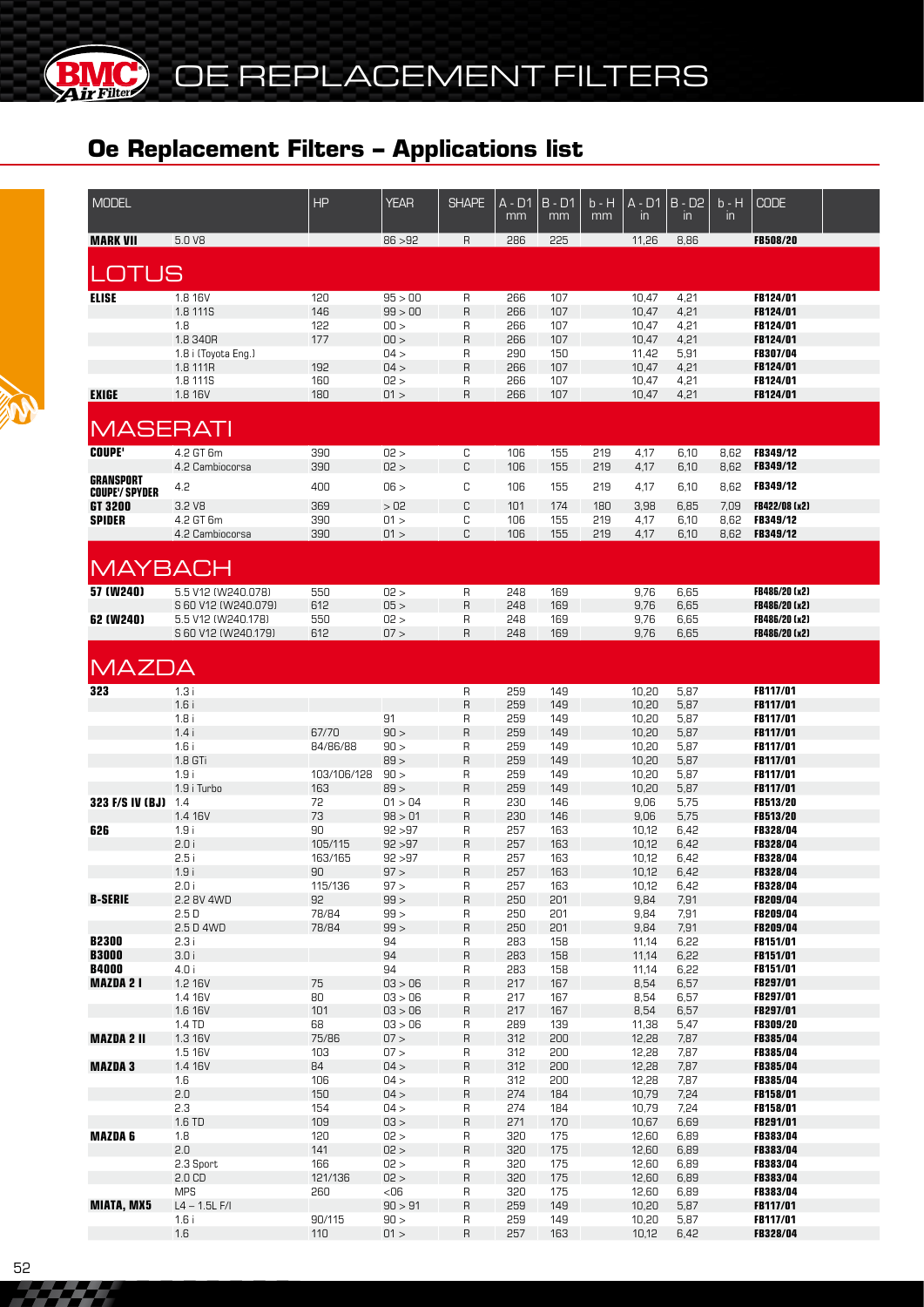

| <b>MODEL</b>                    |                        | <b>HP</b> | <b>YEAR</b> | <b>SHAPE</b> | A - D1 | <b>B-D1</b> | b - H | A - D1        | $B - D2$      | $b - H$ | <b>CODE</b>     |  |
|---------------------------------|------------------------|-----------|-------------|--------------|--------|-------------|-------|---------------|---------------|---------|-----------------|--|
|                                 |                        |           |             |              |        |             |       |               |               |         |                 |  |
|                                 |                        |           |             |              | mm     | mm          | mm    | $\mathsf{in}$ | $\mathsf{in}$ | in      |                 |  |
|                                 |                        |           |             |              |        |             |       |               |               |         |                 |  |
|                                 | $L4 - 1.6L$ F/I        |           | 91 > 93     | R            | 259    | 149         |       | 10,20         | 5,87          |         | FB117/01        |  |
|                                 | L4 - 1.6L DOHC 16V     |           | 93          | R            | 259    | 149         |       | 10,20         | 5,87          |         | <b>FB117/01</b> |  |
|                                 | $L4 - 1.6L$ F/I & DOHC |           | 90 > 91     | R            | 259    | 149         |       | 10,20         | 5,87          |         | <b>FB117/01</b> |  |
|                                 | $L4 - 1.8L$ F/I        |           | 94 > 95     | R            | 259    | 149         |       | 10,20         | 5,87          |         | <b>FB117/01</b> |  |
|                                 | L4 - 1.8L F/I 16V DOHC |           | 95 > 96     | R            | 259    | 149         |       | 10,20         | 5,87          |         | <b>FB117/01</b> |  |
|                                 | 1.8                    | 142       | 98 > 00     | R            | 257    | 163         |       | 10,12         | 6,42          |         | <b>FB328/04</b> |  |
|                                 | 1.8                    | 151       | 00 >        | R            | 257    | 163         |       | 10,12         | 6,42          |         | <b>FB328/04</b> |  |
|                                 | 1.9i                   | 131       |             | R            | 259    | 149         |       | 10,20         | 5,87          |         | <b>FB117/01</b> |  |
|                                 |                        |           |             |              |        |             |       |               |               |         |                 |  |
| <b>MX6</b>                      | 2.0i                   | 115       |             | R            | 257    | 163         |       | 10,12         | 6,42          |         | <b>FB328/04</b> |  |
|                                 | 2.5i                   | 165       |             | R            | 257    | 163         |       | 10,12         | 6,42          |         | <b>FB328/04</b> |  |
| <b>NAVAJO</b>                   | 4.0 i                  |           | 91 > 94     | R            | 283    | 158         |       | 11,14         | 6,22          |         | <b>FB151/01</b> |  |
| <b>PROTEGE</b>                  | L4 - 1.5L F/I 16V DOHC |           | 95 > 96     | R            | 259    | 149         |       | 10,20         | 5,87          |         | <b>FB117/01</b> |  |
|                                 | L4 - 1.5L F/I 16V DOHC |           | 95 > 96     | R            | 259    | 149         |       | 10,20         | 5,87          |         | <b>FB117/01</b> |  |
| <b>RX-8</b>                     | RX-8 6m                | 231       | 03 >        | R            | 373    | 227         |       | 14,68         | 8,94          |         | <b>FB379/04</b> |  |
|                                 |                        |           |             |              |        |             |       |               |               |         |                 |  |
|                                 |                        |           |             |              |        |             |       |               |               |         |                 |  |
| <b>MERCEDES</b>                 |                        |           |             |              |        |             |       |               |               |         |                 |  |
|                                 |                        |           |             |              |        |             |       |               |               |         |                 |  |
| <b>CLASSE A - A</b>             |                        |           |             |              |        |             |       |               |               |         |                 |  |
| <b>CLASS - A KLASSE</b> 140 ESP |                        | 82        | 97 > 03     | С            | 60     | 107         | 150   | 2,36          | 4,21          | 5,91    | <b>FB148/07</b> |  |
| (W168)                          |                        |           |             |              |        |             |       |               |               |         |                 |  |
|                                 | <b>160 ESP</b>         | 102       | 97 > 03     | C            | 60     | 107         | 150   | 2,36          | 4,21          | 5,91    | <b>FB148/07</b> |  |
|                                 | 190 ESP                | 125       | 97 > 03     | С            | 60     | 107         | 150   | 2,36          | 4,21          | 5,91    | <b>FB148/07</b> |  |
|                                 | <b>160 CDI</b>         | 60/75     | 97 > 03     | C            | 66     | 104         | 333   | 2,60          | 4,09          | 13,11   | FB215/13        |  |
|                                 | 170 CDI                | 90/95     | 97 > 03     | С            | 66     | 104         | 333   | 2,60          | 4,09          | 13,11   | FB215/13        |  |
| <b>CLASSE A - A</b>             |                        |           |             |              |        |             |       |               |               |         |                 |  |
| <b>CLASS - A KLASSE</b> 150     |                        | 95        | 04 >        | R            | 218    | 172         |       | 8,58          | 6,77          |         | <b>FB459/01</b> |  |
| (W 169)                         |                        |           |             |              |        |             |       |               |               |         |                 |  |
|                                 | 170                    | 115       | 04 >        | R            | 218    | 172         |       | 8,58          | 6,77          |         | <b>FB459/01</b> |  |
|                                 | 200                    | 136       | 04 >        | R            | 218    | 172         |       | 8,58          | 6,77          |         | <b>FB459/01</b> |  |
|                                 | 200 turbo              | 193       | 05 >        | R            | 218    | 172         |       | 8,58          | 6,77          |         | <b>FB459/01</b> |  |
|                                 |                        |           |             |              |        |             |       |               |               |         |                 |  |
|                                 | <b>160 CDI</b>         | 82        | 04 >        | R            | 385    | 179         |       | 15,16         | 7,05          |         | <b>FB489/20</b> |  |
|                                 | 180 CDI                | 109       | 04 >        | R            | 385    | 179         |       | 15,16         | 7,05          |         | <b>FB489/20</b> |  |
|                                 | 200 CDI                | 140       | 04 >        | R            | 385    | 179         |       | 15,16         | 7,05          |         | <b>FB489/20</b> |  |
| <b>CLASSE B - B</b>             |                        |           |             |              |        |             |       |               |               |         |                 |  |
| <b>CLASS - B KLASSE</b> 150     |                        | 95        | 04 >        | R            | 218    | 172         |       | 8,58          | 6,77          |         | <b>FB459/01</b> |  |
| (W 245)                         |                        |           |             |              |        |             |       |               |               |         |                 |  |
|                                 | 170                    | 115       | 04 >        | R            | 218    | 172         |       | 8,58          | 6,77          |         | <b>FB459/01</b> |  |
|                                 | 200                    | 136       | 04 >        | R            | 218    | 172         |       | 8,58          | 6,77          |         | <b>FB459/01</b> |  |
|                                 | 200 turbo              | 193       | 05 >        | $\mathsf{R}$ | 218    | 172         |       | 8,58          | 6,77          |         | <b>FB459/01</b> |  |
| <b>CLASSE B - B</b>             |                        |           |             |              |        |             |       |               |               |         |                 |  |
| <b>CLASS - B KLASSE</b> 180 CDI |                        | 109       | 05 >        | R            | 385    | 179         |       | 15,16         | 7,05          |         | <b>FB489/20</b> |  |
| (W 245)                         |                        |           |             |              |        |             |       |               |               |         |                 |  |
|                                 | 200 CDI                | 140       | 05 >        | R            | 385    | 179         |       | 15,16         | 7,05          |         | FB489/20        |  |
| <b>CLASSE C - C</b>             |                        |           |             |              |        |             |       |               |               |         |                 |  |
| <b>CLASS - C KLASSE</b> 180     |                        | 122       | 93 >        | R            | 292    | 224         |       | 11,50         | 8,82          |         | <b>FB139/01</b> |  |
| (W 202)                         |                        |           |             |              |        |             |       |               |               |         |                 |  |
|                                 | 200                    | 136       | 93 >        | R            | 292    | 224         |       | 11,50         | 8,82          |         | <b>FB139/01</b> |  |
|                                 |                        |           |             |              |        |             |       |               |               |         |                 |  |
|                                 | 200 Kompressor         | 192       | 94 >        | н            | 595    | 224         |       | 11,5U         | 8,82          |         | <b>FB139/01</b> |  |
|                                 | 220                    | 150       | 93 >        | R            | 292    | 224         |       | 11,50         | 8,82          |         | FB139/01        |  |
|                                 | 230                    | 150       | 95 >        | R            | 292    | 224         |       | 11,50         | 8,82          |         | <b>FB139/01</b> |  |
|                                 | 230 Kompressor         | 193       | 94 >        | R            | 292    | 224         |       | 11,50         | 8,82          |         | FB139/01        |  |
|                                 | 240                    | 170       | 94 >        | R            | 292    | 224         |       | 11,50         | 8,82          |         | FB139/01        |  |
|                                 | 280                    | 193       | 93 >        | R            | 565    | 224         |       | 11,50         | 8,82          |         | FB139/01        |  |
|                                 | 36 AMG                 | 280       |             | R            | 292    | 224         |       | 11,50         | 8,82          |         | <b>FB139/01</b> |  |
|                                 | 43 AMG                 | 306       |             | R            | 335    | 190         |       | 13,19         | 7,48          |         | FB103/01 (x2)   |  |
|                                 | 200 Diesel             | 75        | 93 > 97     | R            | 292    | 224         |       | 11,50         | 8,82          |         | <b>FB139/01</b> |  |
|                                 | 200 CDI                | 100       | 97 >        |              |        |             |       |               |               |         |                 |  |
|                                 |                        |           |             | R            | 565    | 224         |       | 11,50         | 8,82          |         | FB139/01        |  |
|                                 | 220 Diesel             | 95        | 93 > 97     | R            | 292    | 224         |       | 11,50         | 8,82          |         | <b>FB139/01</b> |  |
|                                 | 220 CDI                | 123       | 97 >        | R            | 565    | 224         |       | 11,50         | 8,82          |         | <b>FB139/01</b> |  |
|                                 | 250 D                  |           | 93 >        | $\mathsf{R}$ | 292    | 224         |       | 11,50         | 8,82          |         | <b>FB139/01</b> |  |
|                                 | 250 TD                 | 150       | 95 >        | R            | 292    | 224         |       | 11,50         | 8,82          |         | <b>FB139/01</b> |  |
| <b>CLASSE C - C</b>             |                        |           |             |              |        |             |       |               |               |         |                 |  |
| <b>CLASS - C KLASSE 180</b>     |                        | 129       | 00 >        | R            | 460    | 85          |       | 18,11         | 3,35          |         | FB260/01        |  |
| (W 203/S 203)                   |                        |           |             |              |        |             |       |               |               |         |                 |  |
|                                 | 180 Kompressor TPS     | 143       | 00 > 02     | R            | 460    | 85          |       | 18,11         | 3,35          |         | FB260/01        |  |
|                                 | 180 Kompressor         | 143       | 02 >        | С            | 77     | 107         | 249   | 3,03          | 4,21          | 9,80    | <b>FB329/16</b> |  |
|                                 | 200 Kompressor TPS     | 170       | 00 > 02     | R            | 460    | 85          |       | 18,11         | 3,35          |         | FB260/01        |  |
|                                 | 200 Kompressor         | 163/170   | 02 >        | С            | 77     | 107         | 249   | 3,03          | 4,21          | 9,80    | <b>FB329/16</b> |  |
|                                 | 230 Kompressor TPS     |           | 00 > 02     | R            | 460    |             |       |               |               |         |                 |  |
|                                 |                        | 197       |             |              |        | 85          |       | 18,11         | 3,35          |         | FB260/01        |  |
|                                 | 230 Kompressor TPS     | 193       | 02 > 05     | С            | 77     | 107         | 249   | 3,03          | 4,21          | 9,80    | FB329/16        |  |
|                                 | 230 Kompressor         | 204       | 05 >        | R            | 355    | 134         |       | 13,98         | 5,28          |         | FB262/01 (x2)   |  |
|                                 | 240 V6                 | 170       | 00 >        | R            | 355    | 134         |       | 13,98         | 5,28          |         | FB262/01 (x2)   |  |
|                                 | 280 V6                 | 231       | 05 >        | R            | 355    | 134         |       | 13,98         | 5,28          |         | FB262/01 (x2)   |  |
|                                 | 320 V6                 | 218       | 00 >        | R.           | 355    | 134         |       | 13,98         | 5,28          |         | FB262/01 (x2)   |  |

 $\blacksquare$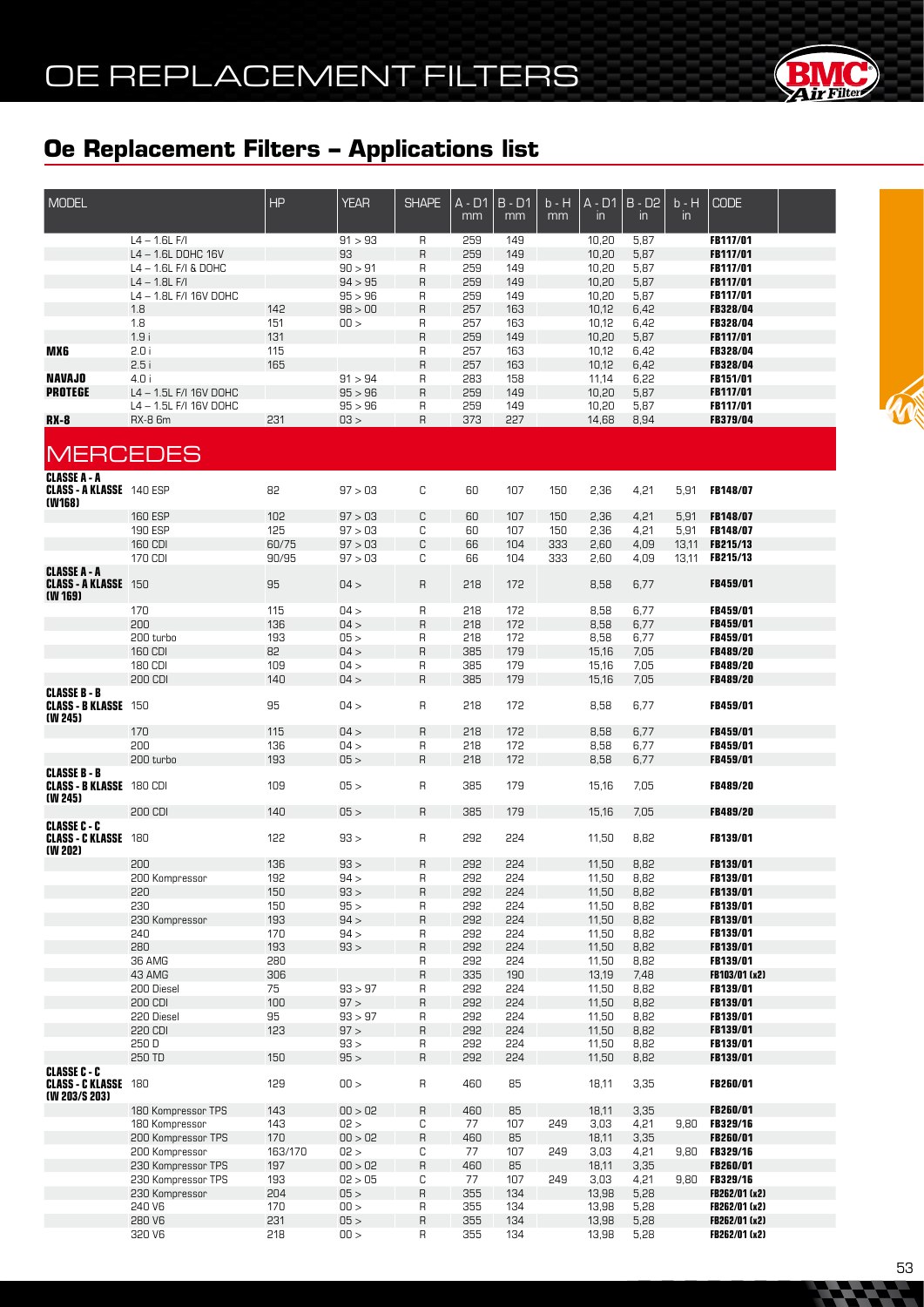| <b>MODEL</b>                                                                   |                                                 | HP             | <b>YEAR</b>        | <b>SHAPE</b>      | $A - D1$<br>mm | $B - D1$<br>mm | $b - H$<br>mm | $A - D1$<br>$\mathsf{in}$ | $B - D2$<br>$\mathsf{in}$ | $b - H$<br>$\mathsf{in}$ | <b>CODE</b>                       |  |
|--------------------------------------------------------------------------------|-------------------------------------------------|----------------|--------------------|-------------------|----------------|----------------|---------------|---------------------------|---------------------------|--------------------------|-----------------------------------|--|
|                                                                                | 350 V6                                          | 272            | 05 >               | $\mathsf{R}$      | 355            | 134            |               | 13,98                     | 5,28                      |                          | FB262/01 (x2)                     |  |
|                                                                                | 32 SW Kompressor AMG                            | 354            | 01 >               | R                 | 307            | 120            |               | 12,09                     | 4,72                      |                          | FB281/01 (x2)                     |  |
|                                                                                | 55 AMG                                          | 376            | 01 > 04            | R                 | 307            | 120            |               | 12,09                     | 4,72                      |                          | FB281/01 (x2)                     |  |
|                                                                                | 55 AMG                                          | 367            | 04 >               | R                 | 355            | 134            |               | 13,98                     | 5,28                      |                          | FB262/01 (x2)                     |  |
|                                                                                | 200 CDI                                         | 122            | 03 >               | $\overline{R}$    | 381            | 155            |               | 15,00                     | 6,10                      |                          | <b>FB258/01</b>                   |  |
|                                                                                | 220 CDI                                         | 143            | 00 >               | R                 | 381            | 155            |               | 15,00                     | 6,10                      |                          | FB258/01                          |  |
|                                                                                | 220 CDI 6m                                      | 150            | 04 >               | $\overline{R}$    | 381            | 155            |               | 15,00                     | 6,10                      |                          | FB258/01                          |  |
|                                                                                | 270 CDI                                         | 170            | 00 >               | R                 | 381            | 155            |               | 15,00                     | 6,10                      |                          | FB258/01                          |  |
|                                                                                | 30 CDI AMG<br>320 CDI (Complete Kit, 2 Filters) | 231<br>224     | 03 ><br>05 > 07    | C<br>T            | 77             | 108            | 331           | 3,03                      | 4,25                      |                          | 13,03 FB406/16<br><b>FB497/20</b> |  |
| <b>CLASSE C - C</b><br><b>CLASS - C KLASSE</b> 180 Kompressor<br>(W 204/S 204) |                                                 | 156            | 07 >               | C                 | 77             | 107            | 249           | 3,03                      | 4,21                      | 9,80                     | <b>FB329/16</b>                   |  |
|                                                                                | 200 Kompressor                                  | 184            | 07 >               | C                 | 77             | 107            | 249           | 3,03                      | 4,21                      | 9,80                     | <b>FB329/16</b>                   |  |
|                                                                                | 230 V6                                          | 204            | 07 >               | $\sf B$           | 355            | 134            |               | 13,98                     | 5,28                      |                          | FB262/01 (x2)                     |  |
|                                                                                | 280 V6                                          | 231            | 07 >               | R                 | 355            | 134            |               | 13,98                     | 5,28                      |                          | FB262/01 (x2)                     |  |
|                                                                                | 350 V6                                          | 272            | 07 >               | $\mathsf{R}$      | 355            | 134            |               | 13,98                     | 5,28                      |                          | FB262/01 (x2)                     |  |
|                                                                                | 220 CDI                                         | 170            | 07 >               | C                 | 77             | 108            | 331           | 3,03                      | 4,25                      |                          | 13,03 FB406/16                    |  |
|                                                                                | 320 CDI (Complete Kit, 2 Filters)               | 224            | 07 >               | $\top$            |                |                |               |                           |                           |                          | FB497/20                          |  |
| <b>CLASSE CLC</b><br><b>CLC CLASS</b><br><b>CLC KLASSE</b>                     | 230 V6                                          | 230            | 08 >               | R                 | 355            | 134            |               | 13,98                     | 5,28                      |                          | FB262/01 (x2)                     |  |
|                                                                                | 350 V6                                          | 272            | 08 >               | $\overline{R}$    | 355            | 134            |               | 13,98                     | 5,28                      |                          | FB262/01 (x2)                     |  |
|                                                                                | 200 CDI                                         | 122            | 08 >               | R                 | 381            | 155            |               | 15,00                     | 6,10                      |                          | <b>FB258/01</b>                   |  |
|                                                                                | <b>220 CDI</b>                                  | 150            | 08 >               | $\overline{R}$    | 381            | 155            |               | 15,00                     | 6,10                      |                          | FB258/01                          |  |
| <b>C SPORTCOUPE'</b><br>(CL 203)                                               | 180 Kompressor TPS                              | 122/143        | 01 >               | C                 | 77             | 107            | 249           | 3,03                      | 4,21                      | 9,80                     | FB329/16                          |  |
|                                                                                | 200 Kompressor TPS                              | 163/170        | 01 >               | C                 | 77             | 107            | 249           | 3,03                      | 4,21                      | 9,80                     | FB329/16                          |  |
|                                                                                | 230 Kompressor TPS                              | 192            | 01 >               | C                 | 77             | 107            | 249           | 3,03                      | 4,21                      | 9,80                     | <b>FB329/16</b>                   |  |
|                                                                                | 320 V6                                          | 204/218        | 01 >               | $\overline{R}$    | 355            | 134            |               | 13,98                     | 5,28                      |                          | FB262/01 (x2)                     |  |
|                                                                                | 350 V6                                          | 272            | 07 >               | R                 | 355            | 134            |               | 13,98                     | 5,28                      |                          | FB262/01 (x2)                     |  |
|                                                                                | <b>200 CDI</b>                                  | 116/122        | 01 >               | $\overline{R}$    | 381            | 155            |               | 15,00                     | 6,10                      |                          | <b>FB258/01</b>                   |  |
|                                                                                | 220 CDI                                         | 143/150<br>231 | 01 ><br>02 >       | R<br>C            | 381<br>77      | 155            |               | 15,00                     | 6,10<br>4,25              |                          | <b>FB258/01</b>                   |  |
| <b>CLASSE E - E</b><br><b>CLASS - E KLASSE</b> 200<br>(W 210)                  | 30 CDI AMG                                      | 136            | 95 > 00            | R                 | 335            | 108<br>190     | 331           | 3,03<br>13,19             | 7,48                      |                          | 13,03 FB406/16<br><b>FB103/01</b> |  |
|                                                                                | 200                                             | 136            | 00 >               | $\overline{R}$    | 335            | 190            |               | 13,19                     | 7,48                      |                          | FB103/01                          |  |
|                                                                                | 200 Kompressor                                  | 186            | 97 > 02            | R                 | 335            | 190            |               | 13,19                     | 7,48                      |                          | FB103/01                          |  |
|                                                                                | 230                                             | 150            | 95 > 00            | $\overline{R}$    | 335            | 190            |               | 13,19                     | 7,48                      |                          | FB103/01                          |  |
|                                                                                | 240 (V6)                                        | 170            | 95 > 00            | R                 | 335            | 190            |               | 13,19                     | 7,48                      |                          | <b>FB103/01</b>                   |  |
|                                                                                | 240 (V6) / SW                                   | 170            | 00 >               | $\mathsf{R}$      | 315            | 190            |               | 12,40                     | 7,48                      |                          | <b>FB271/01</b>                   |  |
|                                                                                | 280 / 280 (V6)                                  | 193            | 96 > 00            | R                 | 335            | 190            |               | 13,19                     | 7,48                      |                          | <b>FB103/01</b>                   |  |
|                                                                                | 280 (V6) / SW                                   | 204            | 00 > 02            | R                 | 315            | 190            |               | 12,40                     | 7,48                      |                          | <b>FB271/01</b>                   |  |
|                                                                                | 320 / 320 (V6)                                  |                | 95 > 00            | R                 | 335            | 190            |               | 13,19                     | 7,48                      |                          | FB103/01                          |  |
|                                                                                | 320 (V6) / SW                                   | 224            | 00 > 02            | R                 | 315            | 190            |               | 12,40                     | 7,48                      |                          | FB271/01                          |  |
|                                                                                | 420                                             | 279            | 96 > 00            | R                 | 335            | 190            |               | 13,19                     | 7,48                      |                          | FB103/01                          |  |
|                                                                                | 430                                             | 279            | 100 >              | R                 | 335            | 190            |               | 13,19                     | 7,48                      |                          | <b>FB103/01</b>                   |  |
|                                                                                | 36 AMG                                          |                | 96 > 00            | R                 | 335            | 190            |               | 13,19                     | 7,48                      |                          | <b>FB103/01</b>                   |  |
|                                                                                | 55 AMG                                          |                | 96 > 00            | $\mathsf{R}$      | 335            | 190            |               | 13,19                     | 7,48                      |                          | FB103/01 (x2)                     |  |
|                                                                                | 55 AMG                                          |                | 00 >               | R                 | 335            | 190            |               | 13,19                     | 7,48                      |                          | FB103/01 (x2)                     |  |
|                                                                                | 200 D                                           | 88             | 96 > 02            | $\mathsf{R}$      | 335            | 190            |               | 13,19                     | 7,48                      |                          | FB103/01                          |  |
|                                                                                | 200 CDI                                         | 102            | 95 > 00            | R                 | 335            | 190            |               | 13,19                     | 7,48                      |                          | FB103/01                          |  |
|                                                                                | 200 CDI (V4)                                    | 115            | 00 >               | $\mathsf{R}$      | 381            | 155            |               | 15,00                     | 6,10                      |                          | FB258/01                          |  |
|                                                                                | 220 D                                           | 95             | 95 > 00            | R                 | 335            | 190            |               | 13,19                     | 7,48                      |                          | FB103/01                          |  |
|                                                                                | 220 CDI                                         | 125            | 95 > 00            | R                 | 335            | 190            |               | 13,19                     | 7,48                      |                          | FB103/01                          |  |
|                                                                                | 220 CDI (V4)                                    | 143            | 00 >               | R                 | 381            | 155            |               | 15,00                     | 6,10                      |                          | FB258/01                          |  |
|                                                                                | 250 D<br>250 TD                                 | 113<br>150     | 95 > 99<br>97 > 99 | $\overline{R}$    | 335<br>335     | 190<br>190     |               | 13,19<br>13,19            | 7,48<br>7,48              |                          | FB103/01<br>FB103/01              |  |
|                                                                                | 270 CDI (V5)                                    | 170            | 100 >              | R<br>$\mathsf{R}$ | 381            | 155            |               | 15,00                     | 6,10                      |                          | FB258/01                          |  |
|                                                                                | 290 TD                                          | 129            | 96 > 00            | R                 | 335            | 190            |               | 13,19                     | 7,48                      |                          | <b>FB103/01</b>                   |  |
|                                                                                | 300 D                                           |                | 95 > 00            | R                 | 335            | 190            |               | 13,19                     | 7,48                      |                          | FB103/01                          |  |
|                                                                                | 300 TD                                          |                | 95 > 00            | R                 | 335            | 190            |               | 13,19                     | 7,48                      |                          | <b>FB103/01</b>                   |  |
|                                                                                | 320 CDI (V6)                                    | 197            | 00 >               | $\mathsf{R}$      | 381            | 155            |               | 15,00                     | 6,10                      |                          | FB258/01                          |  |
| <b>CLASSE E - E</b><br>(W 211/S 211)                                           | <b>CLASS - E KLASSE</b> 200 Kompressor TPS 6m   | 163/170/184    | 02 >               | С                 | 77             | 107            | 249           | 3,03                      | 4,21                      | 9,80                     | <b>FB329/16</b>                   |  |
|                                                                                | 230 (V6)                                        | 204            | 07 >               | $\overline{R}$    | 355            | 134            |               | 13,98                     | 5,28                      |                          | FB262/01 (x2)                     |  |
|                                                                                | 240 (V6)                                        | 177            | 02 >               | R                 | 355            | 134            |               | 13,98                     | 5,28                      |                          | FB262/01 (x2)                     |  |
|                                                                                | 280 (V6)                                        | 231            | 05 >               | $\mathsf{R}$      | 355            | 134            |               | 13,98                     | 5,28                      |                          | FB262/01 (x2)                     |  |
|                                                                                | 320 (V6)                                        | 224            | 02 >               | R                 | 355            | 134            |               | 13,98                     | 5,28                      |                          | FB262/01 (x2)                     |  |
|                                                                                | 350 (V6)                                        | 272/292        | 02 >               | $\mathsf{R}$      | 355            | 134            |               | 13,98                     | 5,28                      |                          | FB262/01 (x2)                     |  |



**BMC** 

222 Z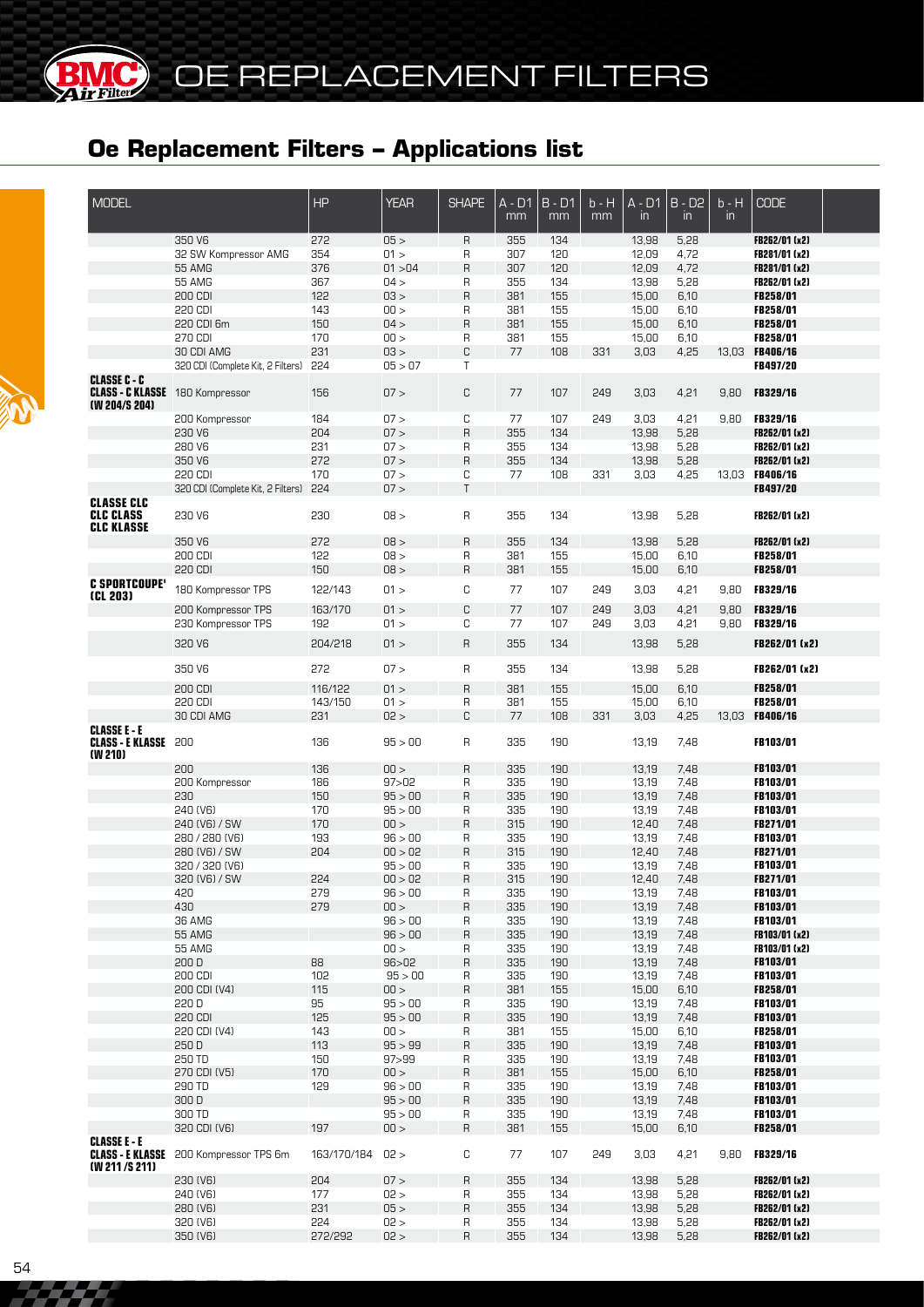

| <b>MODEL</b>                                                        |                                       | <b>HP</b> | <b>YEAR</b> | <b>SHAPE</b> | $A - D1$ | $B - D1$ | b - H | A - D1        | $B - D2$ | $b - H$ | <b>CODE</b>     |  |
|---------------------------------------------------------------------|---------------------------------------|-----------|-------------|--------------|----------|----------|-------|---------------|----------|---------|-----------------|--|
|                                                                     |                                       |           |             |              | mm       | mm       | mm    | $\mathsf{in}$ | in       | in.     |                 |  |
|                                                                     |                                       |           |             |              |          |          |       |               |          |         |                 |  |
|                                                                     | 500 (V8)                              | 306/388   | 02 >        | R            | 355      | 134      |       | 13,98         | 5,28     |         | FB262/01 (x2)   |  |
|                                                                     | 55 AMG Kompressor Speedshift          | 476       | 02 >        | R            | 355      | 134      |       | 13,98         | 5,28     |         | FB262/01 (x2)   |  |
|                                                                     | 63 AMG                                | 514       | 06 >        | R            | 308      | 154      |       | 12,13         | 6,06     |         | FB521/20 (x2)   |  |
|                                                                     | 200 CDI                               | 122       | 02 >        | C            | 77       | 108      | 425   | 3,03          | 4,25     |         | 16,73 FB357/16  |  |
|                                                                     | 220 CDI                               | 150       | 02 >        | С            | 77       | 108      | 425   | 3,03          | 4,25     |         | 16,73 FB357/16  |  |
|                                                                     | 270 CDI 6m                            | 177       | 02 >        | C            | 77       | 108      | 425   | 3,03          | 4,25     |         | 16,73 FB357/16  |  |
|                                                                     | 280 CDI DPF                           | 177       | 02 >        | С            | 77       | 108      | 425   |               | 4,25     |         | 16,73 FB357/16  |  |
|                                                                     |                                       |           |             | T            |          |          |       | 3,03          |          |         |                 |  |
|                                                                     | 280 CDI (Complete Kit, 2 Filters)     | 190       | 05 >        |              |          |          |       |               |          |         | <b>FB497/20</b> |  |
|                                                                     | 320 CDI                               | 204       | 02 > 05     | С            | 77       | 108      | 425   | 3,03          | 4,25     |         | 16.73 FB357/16  |  |
|                                                                     | 320 CDI (Complete Kit, 2 Filters) 224 |           | 05 >        | $\mathsf{T}$ |          |          |       |               |          |         | <b>FB497/20</b> |  |
|                                                                     | 400 CDI (V8)                          |           | 02 >        | С            | 77       | 108      | 425   | 3,03          | 4,25     |         | 16,73 FB357/16  |  |
| <b>CLASSE G - G</b><br>CLASS - G KLASSE 320 GE V6<br>(W461/463)     |                                       | 215       | 97 >        | R            | 355      | 134      |       | 13,98         | 5,28     |         | FB262/01 (x2)   |  |
|                                                                     | 500 GE V8                             | 296       | 98 >        | R            | 355      | 134      |       | 13,98         | 5,28     |         | FB262/01 (x2)   |  |
|                                                                     | 55 AMG (V8)                           | 354       | 99 >        | R            | 355      | 134      |       | 13,98         | 5,28     |         | FB262/01 (x2)   |  |
|                                                                     | 300 GD Diesel                         | 177       |             | R            | 335      | 190      |       | 13,19         | 7,48     |         | <b>FB103/01</b> |  |
|                                                                     |                                       |           |             | T            |          |          |       |               |          |         |                 |  |
|                                                                     | 320 CDI (Complete Kit, 2 Filters) 224 |           | 06 >        |              |          |          |       |               |          |         | <b>FB497/20</b> |  |
| <b>CLASSE GL - GL</b><br><b>CLASS - GL</b><br><b>KLASSE (X 164)</b> | 450                                   | 340       | 06 >        | R            | 355      | 134      |       | 13,98         | 5,28     |         | FB262/01 (x2)   |  |
|                                                                     | 500                                   | 388       | 06 >        | $\sf B$      | 355      | 134      |       | 13,98         | 5,28     |         | FB262/01 (x2)   |  |
|                                                                     | 320 CDI (Complete Kit, 2 Filters)     | 224       | 06 >        | T            |          |          |       |               |          |         | <b>FB497/20</b> |  |
| <b>CLASSE M - M</b><br><b>CLASS - M KLASSE 230</b>                  |                                       |           | 99 >        | R            | 293      | 224      |       | 11,54         | 8,82     |         | <b>FB261/01</b> |  |
| (W163)                                                              |                                       |           |             |              |          |          |       |               |          |         |                 |  |
|                                                                     | 320 (V6)                              | 218       | 99 >        | R            | 293      | 224      |       | 11,54         | 8,82     |         | <b>FB261/01</b> |  |
|                                                                     | 350 (V6)                              | 245       | 99 >        | R            | 293      | 224      |       | 11,54         | 8,82     |         | <b>FB261/01</b> |  |
|                                                                     | 430 (V8)                              | 272       | 99 >        | R            | 293      | 224      |       | 11,54         | 8,82     |         | FB261/01        |  |
|                                                                     | 500 (V8)                              |           | 99 >        | R            | 293      | 224      |       | 11,54         | 8,82     |         | <b>FB261/01</b> |  |
|                                                                     | 55 AMG (V8)                           | 347       | 99 >        | R            | 293      | 224      |       | 11,54         | 8,82     |         | <b>FB261/01</b> |  |
|                                                                     | 270 CDI (V5)                          | 163       | 99 >        | $\mathsf{R}$ | 381      | 155      |       | 15,00         | 6,10     |         | FB258/01        |  |
|                                                                     | 400 CDI (V8)                          | 250       | 99 >        | R            | 293      | 224      |       | 11,54         | 8,82     |         | FB261/01        |  |
| <b>CLASSE M - M</b>                                                 |                                       |           |             |              |          |          |       |               |          |         |                 |  |
| <b>CLASS - M KLASSE 350</b><br>(W 164)                              |                                       | 272       | 05 >        | R            | 355      | 134      |       | 13,98         | 5,28     |         | FB262/01 (x2)   |  |
|                                                                     | 500                                   | 306/388   | 05 >        | R            | 355      | 134      |       | 13,98         | 5,28     |         | FB262/01 (x2)   |  |
|                                                                     | 63 AMG                                | 510       | 06 >        | R            | 308      | 154      |       | 12,13         | 6,06     |         | FB521/20 (x2)   |  |
|                                                                     | 280 CDI (Complete Kit, 2 Filters) 190 |           | 05 >        | Τ            |          |          |       |               |          |         | FB497/20        |  |
|                                                                     | 320 CDI (Complete Kit, 2 Filters) 224 |           | 05 >        | T.           |          |          |       |               |          |         | <b>FB497/20</b> |  |
| <b>CLASSE R - R</b>                                                 |                                       |           |             |              |          |          |       |               |          |         |                 |  |
| <b>CLASS - R KLASSE 280</b><br>(W 251)                              |                                       | 231       | 07 >        | R            | 355      | 134      |       | 13,98         | 5,28     |         | FB262/01 (x2)   |  |
|                                                                     | 350                                   | 272       | 06 >        | R            | 355      | 134      |       | 13,98         | 5,28     |         | FB262/01 (x2)   |  |
|                                                                     | 500                                   | 306/388   | 05 >        | R            | 355      | 134      |       | 13,98         | 5,28     |         | FB262/01 (x2)   |  |
|                                                                     | 63 AMG                                | 510       | 06 >        | R            | 308      | 154      |       | 12,13         | 6,06     |         | FB521/20 (x2)   |  |
|                                                                     |                                       |           |             |              |          |          |       |               |          |         |                 |  |
|                                                                     | 280 CDI (Complete Kit, 2 Filters) 190 |           | 06 >        | Τ<br>T       |          |          |       |               |          |         | <b>FB497/20</b> |  |
|                                                                     | 320 CDI (Complete Kit, 2 Filters) 224 |           | 06 >        |              |          |          |       |               |          |         | FB497/20        |  |
| <b>CLASSE S - S</b><br><b>CLASS - S KLASSE</b> 280<br>(W 220)       |                                       | 204       | 98 > 05     | R            | 355      | 134      |       | 13,98         | 5,28     |         | FB262/01 (x2)   |  |
|                                                                     | 320 (V6)                              | 224       | 98 > 05     | R            | 355      | 134      |       | 13,98         | 5,28     |         | FB262/01 (x2)   |  |
|                                                                     | 350 (V6)                              | 245       | 02 > 05     | R            | 355      | 134      |       | 13,98         | 5,28     |         | FB262/01 (x2)   |  |
|                                                                     | 430 (V8)                              | 279       | 98 > 05     | R            | 355      | 134      |       | 13,98         | 5,28     |         | FB262/01 (x2)   |  |
|                                                                     | 500 (V8)                              | 306       | 98 > 05     | R            | 355      | 134      |       | 13,98         | 5,28     |         | FB262/01 (x2)   |  |
|                                                                     | 55 AMG (V8)                           | 360       | 99 > 05     | R            | 355      | 134      |       | 13,98         | 5,28     |         | FB262/01 (x2)   |  |
|                                                                     |                                       |           |             |              |          |          |       |               |          |         |                 |  |
|                                                                     | 600 V12                               | 500       | 02 > 05     | R            | 248      | 169      |       | 9,76          | 6,65     |         | FB486/20 (x2)   |  |
|                                                                     | 65 AMG                                | 612       | 03 > 05     | R            | 248      | 169      |       | 9,76          | 6,65     |         | FB486/20 (x2)   |  |
|                                                                     | 320 CDI (V6)                          | 194       | 99 >        | R            | 381      | 155      |       | 15,00         | 6,10     |         | <b>FB258/01</b> |  |
|                                                                     | 400 CDI (V8)                          | 250       | 99 >        | R            | 257      | 535      |       | 10,12         | 9,13     |         | FB267/01 (x2)   |  |
| <b>CLASSE S - S</b><br><b>CLASS - S KLASSE 350</b><br>(W 221)       |                                       | 272       | 05 >        | R            | 355      | 134      |       | 13,98         | 5,28     |         | FB262/01 (x2)   |  |
|                                                                     | 450                                   | 340       | 05 >        | R            | 355      | 134      |       | 13,98         | 5,28     |         | FB262/01 (x2)   |  |
|                                                                     | 500                                   | 387       | 05 >        | R            | 355      | 134      |       | 13,98         | 5,28     |         | FB262/01 (x2)   |  |
|                                                                     | 600 V12                               | 517       | 06 >        | R            | 248      | 169      |       | 9,76          | 6,65     |         | FB486/20 (x2)   |  |
|                                                                     |                                       |           |             |              |          |          |       |               |          |         |                 |  |
|                                                                     | 63 AMG                                | 525       | 06 >        | R            | 308      | 154      |       | 12,13         | 6,06     |         | FB521/20 (x2)   |  |
|                                                                     | 65 AMG                                | 612       | 06 >        | R            | 248      | 169      |       | 9,76          | 6,65     |         | FB486/20 (x2)   |  |
|                                                                     | 320 CDI (Complete Kit, 2 Filters)     | 235       | 06 >        | Τ            |          |          |       |               |          |         | <b>FB497/20</b> |  |
| <b>CLASSE V - V</b><br><b>CLASS - V KLASSE</b> V200 CDI<br>(638/2)  |                                       | 102       |             | R            | 315      | 275      |       | 12,40         | 10,83    |         | <b>FB277/01</b> |  |
|                                                                     | <b>V220 CDI</b>                       | 122/125   | 99 > 03     | R            | 315      | 275      |       | 12,40         | 10,83    |         | FB277/01        |  |
|                                                                     |                                       |           |             |              |          |          |       |               |          |         |                 |  |
| <b>CL (C 215)</b>                                                   | 500                                   | 306       | 99 >        | $\mathsf{R}$ | 355      | 134      |       | 13,98         | 5,28     |         | FB262/01 (x2)   |  |

**Card**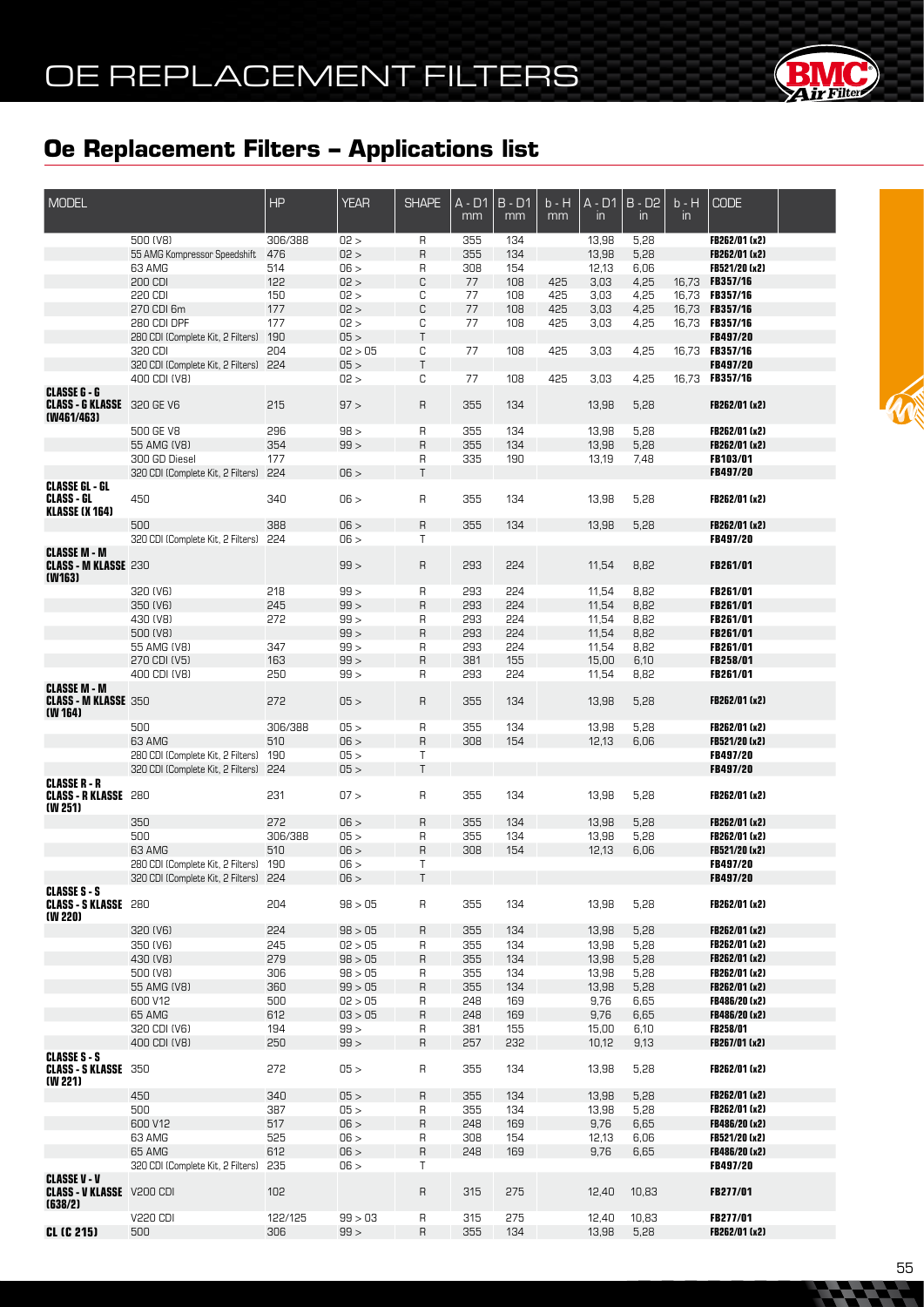**BIMC** 

| <b>MODEL</b>                                     |                                   | <b>HP</b>          | <b>YEAR</b>        | <b>SHAPE</b>   | A - D1<br>mm | $B - D1$<br>mm | $b - H$<br>mm | A - D1<br>$\mathsf{in}$ | <b>B-D2</b><br>$\mathsf{in}$ | $b - H$<br>$\mathsf{in}$ | <b>CODE</b>                    |  |
|--------------------------------------------------|-----------------------------------|--------------------|--------------------|----------------|--------------|----------------|---------------|-------------------------|------------------------------|--------------------------|--------------------------------|--|
|                                                  | 55 AMG                            | 360                | 99 > 06            | R              | 355          | 134            |               | 13,98                   | 5,28                         |                          | FB262/01 (x2)                  |  |
|                                                  | 600 V12                           | 500                | 02 > 06            | $\sf B$        | 248          | 169            |               | 9,76                    | 6,65                         |                          | FB486/20 (x2)                  |  |
|                                                  | 65 AMG                            | 612                | 03 > 06            | R              | 248          | 169            |               | 9,76                    | 6,65                         |                          | FB486/20 (x2)                  |  |
| <b>CL (C 216)</b>                                | 500                               | 388                | 06 >               | $\sf B$        | 355          | 134            |               | 13,98                   | 5,28                         |                          | FB262/01 (x2)                  |  |
|                                                  | 600 V12                           | 517                | 06 >               | R              | 248          | 169            |               | 9,76                    | 6,65                         |                          | FB486/20 (x2)                  |  |
|                                                  | 63 AMG                            | 525                | 06 >               | $\mathsf{R}$   | 308          | 154            |               | 12,13                   | 6,06                         |                          | FB521/20 (x2)                  |  |
|                                                  | 65 AMG                            | 612                | 07 >               | R              | 248          | 169            |               | 9,76                    | 6,65                         |                          | FB486/20 (x2)                  |  |
| <b>CLK (C208)</b>                                | 200                               | 136                | 97 >               | $\sf B$        | 292          | 224            |               | 11,50                   | 8,82                         |                          | FB139/01                       |  |
|                                                  | 200 Kompressor                    | 163                | 97 >               | R              | 292          | 224            |               | 11,50                   | 8,82                         |                          | FB139/01                       |  |
|                                                  | 230 Kompressor                    | 197                | 97 >               | $\mathsf{R}$   | 292          | 224            |               | 11,50                   | 8,82                         |                          | FB139/01                       |  |
|                                                  | 320                               | 224                | 97 >               | $\mathsf R$    | 292          | 224            |               | 11,50                   | 8,82                         |                          | FB139/01                       |  |
|                                                  | 430                               | 279                |                    | $\mathsf{R}$   | 335          | 190            |               | 13,19                   | 7,48                         |                          | FB103/01 (x2)                  |  |
|                                                  | 55 AMG                            | 347                |                    | R              | 335          | 190            |               | 13,19                   | 7,48                         |                          | FB103/01 (x2)                  |  |
| <b>CLK (C 209/A 209)</b><br><b>COUPE'/CABRIO</b> | 200 Kompressor TPS 6m             | 163/170/184        | 02 >               | C              | 77           | 107            | 249           | 3,03                    | 4,21                         | 9.80                     | <b>FB329/16</b>                |  |
|                                                  | 240 V6 6m                         | 170                | 02 >               | $\mathsf R$    | 355          | 134            |               | 13,98                   | 5,28                         |                          | FB262/01 (x2)                  |  |
|                                                  | 280 V6 6m                         | 231                | 05 >               | $\sf B$        | 355          | 134            |               | 13,98                   | 5,28                         |                          | FB262/01 (x2)                  |  |
|                                                  | 320 V6 automatica                 | 218                | 02 >               | R              | 355          | 134            |               | 13,98                   | 5,28                         |                          | FB262/01 (x2)                  |  |
|                                                  | 350                               | 272                | 05 >               | $\sf B$        | 355          | 134            |               | 13,98                   | 5,28                         |                          | FB262/01 (x2)                  |  |
|                                                  | 500 V8 automatica                 | 306                | 02 >               | $\mathsf R$    | 355          | 134            |               | 13,98                   | 5,28                         |                          | FB262/01 (x2)                  |  |
|                                                  | <b>55 AMG</b>                     | 360                | 02 >               | $\mathsf{R}$   | 355          | 134            |               | 13,98                   | 5,28                         |                          | FB262/01 (x2)                  |  |
|                                                  | 63 AMG                            | 481                | 06 >               | R              | 308          | 154            |               | 12,13                   | 6,06                         |                          | FB521/20 (x2)                  |  |
|                                                  | 220 CDI                           | 150                | 05 >               | $\sf B$        | 381          | 155            |               | 15,00                   | 6,10                         |                          | FB258/01                       |  |
|                                                  |                                   | 224                | 05 >               | T              |              |                |               |                         |                              |                          | FB497/20                       |  |
| <b>CLS (C 219)</b>                               | 320 CDI (Complete Kit, 2 Filters) |                    | 04 >               | $\mathsf{R}$   |              |                |               |                         |                              |                          |                                |  |
|                                                  | 350<br>500                        | 272/292<br>306/388 |                    |                | 355          | 134<br>134     |               | 13,98                   | 5,28<br>5,28                 |                          | FB262/01 (x2)<br>FB262/01 (x2) |  |
|                                                  |                                   |                    | 04 >               | R              | 355          |                |               | 13,98                   |                              |                          |                                |  |
|                                                  | 63 AMG                            | 514                | 06 >               | $\sf B$        | 308          | 154            |               | 12,13                   | 6,06                         |                          | FB521/20 (x2)                  |  |
|                                                  | 320 CDI (Complete Kit, 2 Filters) | 224                | 05 >               | $\mathsf T$    |              |                |               |                         |                              |                          | FB497/20                       |  |
| <b>SL (R129)</b>                                 | 280 (V6)                          | 204                | 98 > 01            | $\mathsf{R}$   | 355          | 134            |               | 13,98                   | 5,28                         |                          | FB262/01 (x2)                  |  |
|                                                  | 320 (V6)                          | 224                | 98 > 01            | R              | 355          | 134            |               | 13,98                   | 5,28                         |                          | FB262/01 (x2)                  |  |
|                                                  | 350 (V6)                          | 245                | 98 > 01            | $\overline{R}$ | 355          | 134            |               | 13,98                   | 5,28                         |                          | FB262/01 (x2)                  |  |
|                                                  | 500 (V8)                          | 306                | 98 > 01            | R              | 355          | 134            |               | 13,98                   | 5,28                         |                          | FB262/01 (x2)                  |  |
|                                                  | <b>55 AMG</b>                     | 354                | 00 > 01            | $\mathsf{R}$   | 355          | 134            |               | 13,98                   | 5,28                         |                          | FB262/01 (x2)                  |  |
| <b>SL (R230)</b>                                 | 280 V6                            | 231                | 08 >               | R              | 355          | 134            |               | 13,98                   | 5,28                         |                          | FB262/01 (x2)                  |  |
|                                                  | 350 V6                            | 245/272/316        | 03 >               | $\mathsf{R}$   | 355          | 134            |               | 13,98                   | 5,28                         |                          | FB262/01 (x2)                  |  |
|                                                  | 500 V8                            | 306/388            | 01 >               | R              | 355          | 134            |               | 13,98                   | 5,28                         |                          | FB262/01 (x2)                  |  |
|                                                  | 600 V12                           | 500                | 03 > 06            | $\mathsf{R}$   | 248          | 169            |               | 9,76                    | 6,65                         |                          | FB486/20 (x2)                  |  |
|                                                  | 600 V12                           | 517                | 06 >               | $\mathsf{R}$   | 248          | 169            |               | 9,76                    | 6,65                         |                          | FB486/20 (x2)                  |  |
|                                                  | 65 AMG                            | 612                | 04 >               | $\sf B$        | 248          | 169            |               | 9,76                    | 6,65                         |                          | FB486/20 (x2)                  |  |
| <b>SLK (R 170)</b>                               | 200                               | 136                | 96 >               | $\mathsf{R}$   | 292          | 224            |               | 11,50                   | 8,82                         |                          | <b>FB139/01</b>                |  |
|                                                  | 200 Kompressor                    | 192                | 96 >               | $\sf B$        | 235          | 204            |               | 9,25                    | 8,03                         |                          | <b>FB145/01</b>                |  |
|                                                  | 220                               |                    | 96 >               | $\mathsf R$    | 235          | 204            |               | 9,25                    | 8,03                         |                          | FB145/01                       |  |
|                                                  | 230                               |                    | 96 >               | $\sf B$        | 235          | 204            |               | 9,25                    | 8,03                         |                          | FB145/01                       |  |
|                                                  | 260 V6                            |                    | 96 >               | $\mathsf R$    | 235          | 204            |               | 9,25                    | 8,03                         |                          | FB145/01                       |  |
|                                                  | 32 AMG                            | 354                | 01 >               | $\sf B$        | 307          | 120            |               | 12,09                   | 4,72                         |                          | FB281/01 (x2)                  |  |
| <b>SLK (R 171)</b>                               | 200 Kompressor                    | 163                | 04 >               | C              | 77           | 107            | 249           | 3,03                    | 4,21                         | 9.80                     | <b>FB329/16</b>                |  |
|                                                  | 280 V6                            | 231                | 04 >               | $\overline{R}$ | 355          | 134            |               | 13,98                   | 5,28                         |                          | FB262/01 (x2)                  |  |
|                                                  | 350 V6                            | 272/305            | 04 >               | R              | 355          | 134            |               | 13,98                   | 5,28                         |                          | FB262/01 (x2)                  |  |
|                                                  | 55 AMG                            | 360                | 04 >               | $\sf R$        | 355          | 134            |               | 13,98                   | 5,28                         |                          | FB262/01 (x2)                  |  |
| <b>SPRINTER</b>                                  | 2.3                               | 143                |                    | R              | 315          | 275            |               | 12,40                   | 10,83                        |                          | <b>FB277/01</b>                |  |
|                                                  | 2.2 CDI                           | 82/129             |                    | $\mathsf{R}$   | 315          | 275            |               | 12,40                   | 10,83                        |                          | <b>FB277/01</b>                |  |
|                                                  | 2.3 Diesel                        | 72/80/82           |                    | R              | 315          | 275            |               | 12,40                   | 10,83                        |                          | <b>FB277/01</b>                |  |
|                                                  | 2.3 TD                            | 102                |                    | $\mathsf R$    | 315          | 275            |               | 12,40                   | 10,83                        |                          | FB277/01                       |  |
|                                                  | 2.7 CDI                           | 156                |                    | R              | 315          | 275            |               | 12,40                   | 10,83                        |                          | <b>FB277/01</b>                |  |
|                                                  | 2.9 TD                            | 120                |                    | $\mathsf R$    | 315          | 275            |               | 12,40                   | 10,83                        |                          | FB277/01                       |  |
| <b>VITO (638)</b>                                | 108 CDI                           | 82                 | 99 > 03            | R              | 315          | 275            |               | 12,40                   | 10,83                        |                          | FB277/01                       |  |
|                                                  | 110 CDI                           | 102                | 99 > 03            | $\sf R$        | 315          | 275            |               | 12,40                   | 10,83                        |                          | FB277/01                       |  |
|                                                  | 112 CDI                           | 122                | 99 > 03            | R              | 315          | 275            |               | 12,40                   | 10,83                        |                          | FB277/01                       |  |
|                                                  |                                   |                    |                    |                |              |                |               |                         |                              |                          |                                |  |
| <b>MERCURY</b>                                   |                                   |                    |                    |                |              |                |               |                         |                              |                          |                                |  |
| <b>CAPRI</b>                                     | 5.0 V8                            |                    | 86                 | R              | 286          | 225            |               | 11,26                   | 8,86                         |                          | <b>FB508/20</b>                |  |
|                                                  |                                   |                    | 88                 |                |              |                |               |                         |                              |                          | <b>FB508/20</b>                |  |
| <b>COUGAR</b>                                    | 3.8 V6                            |                    |                    | $\mathsf{R}$   | 286          | 225            |               | 11,26                   | 8,86                         |                          |                                |  |
| <b>TOPAZ</b>                                     | 5.0 V8<br>2.3                     |                    | 86 > 88<br>85 > 91 | R              | 286          | 225            |               | 11,26                   | 8,86                         |                          | <b>FB508/20</b>                |  |
|                                                  |                                   |                    |                    | $\sf R$        | 200          | 179            |               | 7,87                    | 7,05                         |                          | <b>FB511/20</b>                |  |
|                                                  | 2.3 CARB                          |                    | 84 > 86            | R              | 200          | 179            |               | 7,87                    | 7,05                         |                          | <b>FB511/20</b>                |  |
| MG                                               |                                   |                    |                    |                |              |                |               |                         |                              |                          |                                |  |
| <b>MG</b>                                        | MGF 1.8 16V                       |                    | 96 >               | $\mathsf R$    | 266          | 107            |               | 10,47                   | 4,21                         |                          | FB124/01                       |  |
|                                                  | MGF 1.8 i                         |                    | 95 > 01            | $\sf R$        | 396          | 148            |               | 15,59                   | 5,83                         |                          | <b>FB152/01</b>                |  |
|                                                  | ZR 105                            | 103                | 01 >               | R              | 266          | 107            |               | 10,47                   | 4,21                         |                          | FB124/01                       |  |
|                                                  | ZR 120                            | 117                | 01 >               | $\mathsf R$    | 266          | 107            |               | 10,47                   | 4,21                         |                          | FB124/01                       |  |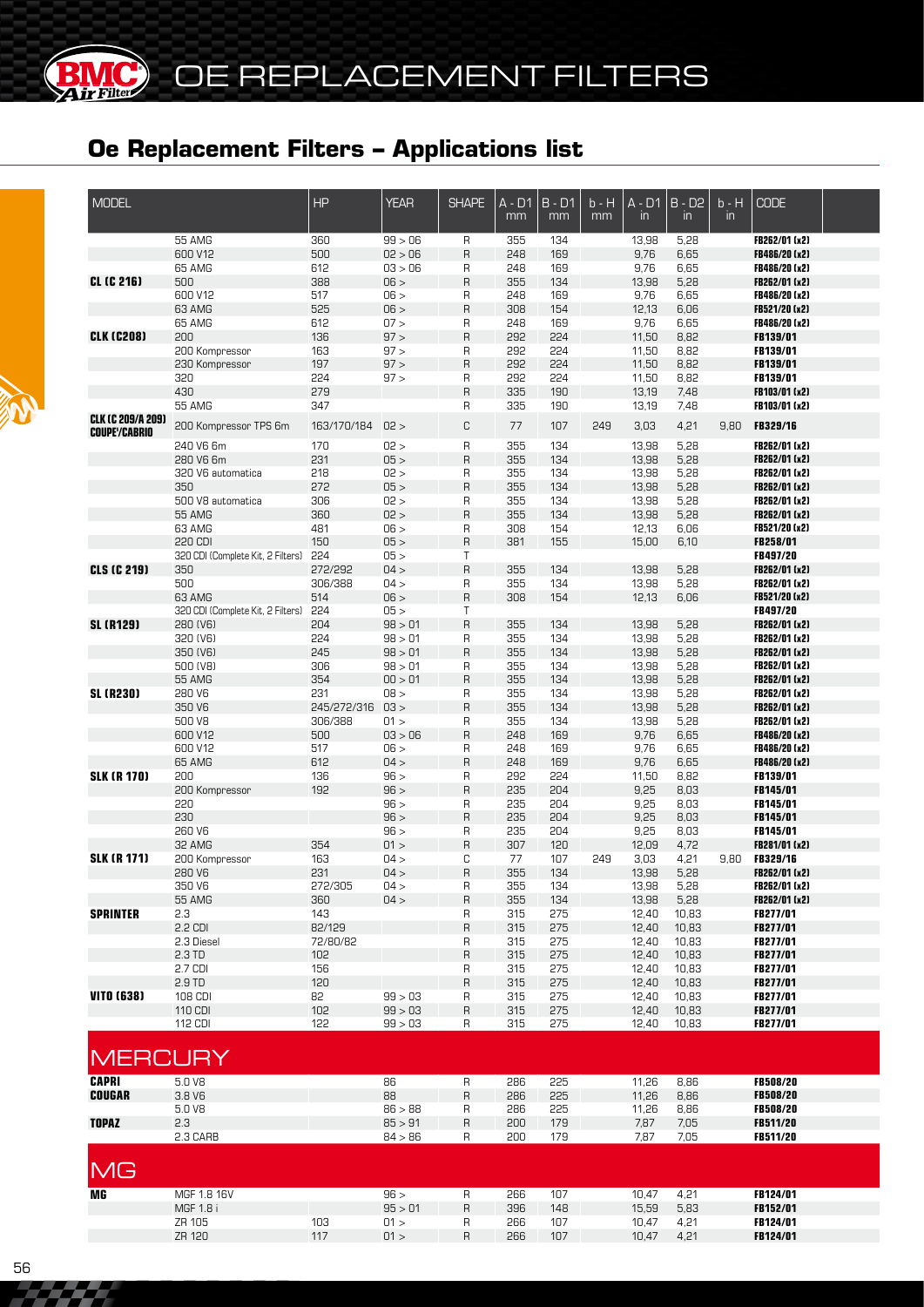

| <b>MODEL</b>                      |                                                     | <b>HP</b>             | <b>YEAR</b>        | <b>SHAPE</b> | A - D1<br>mm | $B - D1$<br>mm | $b - H$<br>$\overline{mm}$ | A - D1<br>$\mathsf{in}$ | $B - D2$<br>$\mathsf{in}$ | b - H<br>$\mathsf{in}$ | <b>CODE</b>                        |  |
|-----------------------------------|-----------------------------------------------------|-----------------------|--------------------|--------------|--------------|----------------|----------------------------|-------------------------|---------------------------|------------------------|------------------------------------|--|
|                                   | ZR 160                                              | 160                   | 01 >               | R            | 266          | 107            |                            | 10,47                   | 4,21                      |                        | FB124/01                           |  |
| <b>MINI</b>                       |                                                     |                       |                    |              |              |                |                            |                         |                           |                        |                                    |  |
| <b>MINI (R50/</b><br>R52/R53)     | 1.6 One                                             | 90                    | 01 >               | R            | 217          | 167            |                            | 8,54                    | 6,57                      |                        | FB297/01                           |  |
|                                   | 1.6 One (manual gear)                               | 90                    | 04 >               | T            | 215          | 165            | 115                        | 8,46                    | 6,50                      | 4,53                   | <b>FB404/20</b>                    |  |
|                                   | 1.6 Cooper                                          | 115                   | 01 > 04            | R            | 217          | 167            |                            | 8,54                    | 6,57                      |                        | FB297/01                           |  |
|                                   | 1.6 Cooper (manual gear)<br>1.6 Cooper              | 116<br>115/125        | 04 ><br>04 >       | Τ<br>Τ       | 215<br>215   | 165<br>165     | 115<br>115                 | 8,46<br>8,46            | 6,50<br>6,50              | 4,53<br>4,53           | <b>FB404/20</b><br><b>FB404/20</b> |  |
|                                   | 1.6 Cooper S                                        | 163                   | 01 >               | R            | 282          | 168            |                            | 11,10                   | 6,61                      |                        | <b>FB345/01</b>                    |  |
|                                   | 1.6 Cooper S                                        | 170                   | 05 >               | R            | 282          | 168            |                            | 11,10                   | 6,61                      |                        | FB345/01                           |  |
|                                   | 1.4 D One                                           | 75/88                 | 03 >               | R            | 217          | 167            |                            | 8,54                    | 6,57                      |                        | FB297/01                           |  |
| <b>MINI II (R56) /</b><br>CLUBMAN | 1.6 One                                             | 95                    | 07 >               | R            | 496          | 83             |                            | 19,53                   | 3,27                      |                        | <b>FB485/20</b>                    |  |
|                                   | 1.6 Cooper                                          | 120                   | 06 >               | R            | 496          | 83             |                            | 19,53                   | 3,27                      |                        | FB485/20                           |  |
|                                   | 1.6 Cooper S                                        | 174                   | 06 >               | R            | 366          | 147            |                            | 14,41                   | 5,79                      |                        | <b>FB484/08</b>                    |  |
|                                   | 1.6 D DPF Cooper                                    | 110                   | 06 >               | R            | 132          | 248            |                            | 5,20                    | 9,76                      |                        | <b>FB532/20</b>                    |  |
| <b>MITSUBISHI</b>                 |                                                     |                       |                    |              |              |                |                            |                         |                           |                        |                                    |  |
| <b>3000 GT</b>                    | 3.0 V6                                              |                       | 91 > 99            | R            | 225          | 225            |                            | 8,86                    | 8,86                      |                        | FB210/03                           |  |
|                                   | 3.0 V6 F/I & Twin Turbo<br>3.0 V6 24V DOHC T. Turbo |                       | 91 > 92<br>93 > 96 | R<br>R       | 225<br>225   | 225<br>225     |                            | 8,86<br>8,86            | 8,86<br>8,86              |                        | FB210/03<br>FB210/03               |  |
| <b>CARISMA</b>                    | 1.6i                                                | 90/95                 |                    | R            | 344          | 169            |                            | 13,54                   | 6,65                      |                        | FB119/01                           |  |
|                                   | 1.8i                                                | 115                   |                    | R            | 344          | 169            |                            | 13,54                   | 6,65                      |                        | <b>FB119/01</b>                    |  |
|                                   | 1.8 GDI<br>1.9 TD                                   | 122/125<br>90/102/115 |                    | R<br>R       | 344<br>344   | 169<br>169     |                            | 13,54<br>13,54          | 6,65<br>6,65              |                        | <b>FB119/01</b><br>FB119/01        |  |
| <b>COLT</b>                       | 1.3                                                 | 75                    | 92 >               | R            | 213          | 205            |                            | 8,39                    | 8,07                      |                        | <b>FB193/01</b>                    |  |
|                                   | 1.6i                                                | 113                   | 92 >               | R            | 213          | 205            |                            | 8,39                    | 8,07                      |                        | <b>FB193/01</b>                    |  |
|                                   | 1.6 GLXi 16v<br>1.8 i 16v                           | 136<br>140            | 92 ><br>92 >       | R<br>R       | 213<br>213   | 205<br>205     |                            | 8,39<br>8,39            | 8,07<br>8,07              |                        | <b>FB193/01</b><br>FB193/01        |  |
| <b>COLT VI/CZ3/</b>               |                                                     |                       |                    |              |              |                |                            |                         |                           |                        |                                    |  |
| <b>CZC/CZT</b>                    | 1.1<br>1.3                                          | 75<br>95              | 04 ><br>04 >       | R<br>R       | 249<br>249   | 115<br>115     |                            | 9,80<br>9,80            | 4,53<br>4,53              |                        | <b>FB458/20</b><br>FB458/20        |  |
|                                   | 1.5                                                 | 109                   | 04 >               | R            | 249          | 115            |                            | 9,80                    | 4,53                      |                        | FB458/20                           |  |
| <b>DIAMANTE</b>                   | $V6 - 3.0$ SOHC                                     |                       | 94 > 96            | R            | 225          | 225            |                            | 8,86                    | 8,86                      |                        | FB210/03                           |  |
|                                   | V6-3.0 24V DOHC                                     |                       | 94 > 95            | R            | 225          | 225            |                            | 8,86                    | 8,86                      |                        | FB210/03                           |  |
| <b>GALANT IV</b>                  | V6-3.0 SOCH, DOHC<br>2.0i                           | 136                   | 92 > 93<br>96 > 00 | R<br>R       | 225<br>250   | 225<br>201     |                            | 8,86<br>9,84            | 8,86<br>7,91              |                        | FB210/03<br>FB209/04               |  |
|                                   | 2.5i                                                | 163                   | 96 > 00            | R            | 250          | 201            |                            | 9,84                    | 7,91                      |                        | FB209/04                           |  |
|                                   | 2.5i                                                | 160                   | 00 > 03            | R            | 250          | 201            |                            | 9,84                    | 7,91                      |                        | <b>FB209/04</b>                    |  |
| GALOPPER                          | 2.4 GDI<br>3.0i                                     | 150<br>141            | 99 > 00            | R<br>R       | 250<br>225   | 201<br>225     |                            | 9,84<br>8,86            | 7,91<br>8,86              |                        | <b>FB209/04</b><br><b>FB210/03</b> |  |
| GTO & DIAMANTE                    | 3.0                                                 |                       | 90 >               | R            | 225          | 225            |                            | 8,86                    | 8,86                      |                        | <b>FB210/03</b>                    |  |
| <b>L200</b>                       | 2.5 TDI                                             | 99                    | 97 >               | C            | 90           | 140            | 195                        | 3,54                    | 5,51                      | 7,68                   | <b>FB228/07</b>                    |  |
| <b>LANCER</b>                     | 1.3i<br>1.6i                                        | 75<br>113             | 92 ><br>92 >       | R<br>R       | 213<br>213   | 205<br>205     |                            | 8,39<br>8,39            | 8,07<br>8,07              |                        | <b>FB193/01</b><br>FB193/01        |  |
|                                   | 1.8i                                                | 140                   | 92 >               | R            | 213          | 205            |                            | 8,39                    | 8,07                      |                        | FB193/01                           |  |
|                                   | 1.3 16V                                             | 82                    | 03 >               | R            | 213          | 205            |                            | 8,39                    | 8,07                      |                        | FB193/01                           |  |
|                                   | 1.6 16V<br>2.0 16V                                  | 98<br>135             | 03 ><br>03 >       | R<br>R       | 213<br>213   | 205<br>205     |                            | 8,39<br>8,39            | 8,07<br>8,07              |                        | <b>FB193/01</b><br>FB193/01        |  |
| <b>LANCER</b>                     | EVO <sub>1</sub>                                    | 250                   | 92                 | R            | 213          | 205            |                            | 8,39                    | 8,07                      |                        | FB193/01                           |  |
| <b>EVOLUTION</b>                  |                                                     |                       |                    |              |              |                |                            |                         |                           |                        |                                    |  |
|                                   | EVO II<br>EVO III                                   | 260<br>270            | 93 > 94<br>95      | R<br>R       | 213<br>213   | 205<br>205     |                            | 8,39<br>8,39            | 8,07<br>8,07              |                        | FB193/01<br>FB193/01               |  |
|                                   | EVO IV                                              | 280                   | 96 > 97            | R            | 213          | 205            |                            | 8,39                    | 8,07                      |                        | FB193/01                           |  |
|                                   | EVO V                                               | 280                   | 98                 | R            | 213          | 205            |                            | 8,39                    | 8,07                      |                        | FB193/01                           |  |
|                                   | EVO VI<br>EVO VII                                   | 280<br>280            | 99 > 00<br>01 > 02 | R<br>R       | 213<br>213   | 205<br>205     |                            | 8,39<br>8,39            | 8,07<br>8,07              |                        | FB193/01<br>FB193/01               |  |
|                                   | EVO VIII                                            | 280                   | 03 > 04            | R            | 213          | 205            |                            | 8,39                    | 8,07                      |                        | FB193/01                           |  |
|                                   | EVO IX                                              | 280                   | 05 > 07            | R            | 213          | 205            |                            | 8,39                    | 8,07                      |                        | <b>FB193/01</b>                    |  |
| <b>MAGNA TE/TF</b>                | EVO X<br>2.4                                        | 295<br>141            | 08 ><br>96 > 97    | R<br>R       | 273<br>353   | 185<br>213     |                            | 10,75<br>13,90          | 7,28<br>8,39              |                        | FB539/20<br><b>FB330/01</b>        |  |
|                                   | 3.0                                                 | 188                   | 97 > 98            | R            | 353          | 213            |                            | 13,90                   | 8,39                      |                        | <b>FB330/01</b>                    |  |
|                                   | 3.5                                                 | 197                   | 97 > 98            | R            | 353          | 213            |                            | 13,90                   | 8,39                      |                        | <b>FB330/01</b>                    |  |
| <b>MAGNATH</b>                    | 3.0                                                 | 188                   | 99 > 00            | R            | 353          | 213            |                            | 13,90                   | 8,39                      |                        | <b>FB330/01</b>                    |  |
| <b>MAGNATJ</b>                    | 3.5<br>3.0                                          | 197<br>188            | 99 > 00<br>01 >    | R<br>R       | 353<br>353   | 213<br>213     |                            | 13,90<br>13,90          | 8,39<br>8,39              |                        | <b>FB330/01</b><br><b>FB330/01</b> |  |
|                                   | 3.5                                                 | 201                   | 01 >               | R            | 353          | 213            |                            | 13,90                   | 8,39                      |                        | <b>FB330/01</b>                    |  |
|                                   | 3.5                                                 | 218                   | 01 >               | R            | 353          | 213            |                            | 13,90                   | 8,39                      |                        | <b>FB330/01</b>                    |  |
| <b>MIGHTY MAX</b>                 | 2.4i<br>3.0i                                        |                       | 91 > 95<br>91 > 94 | R<br>R       | 225<br>225   | 225<br>225     |                            | 8,86<br>8,86            | 8,86<br>8,86              |                        | <b>FB210/03</b><br>FB210/03        |  |
|                                   |                                                     |                       |                    |              |              |                |                            |                         |                           |                        |                                    |  |

 $\blacksquare$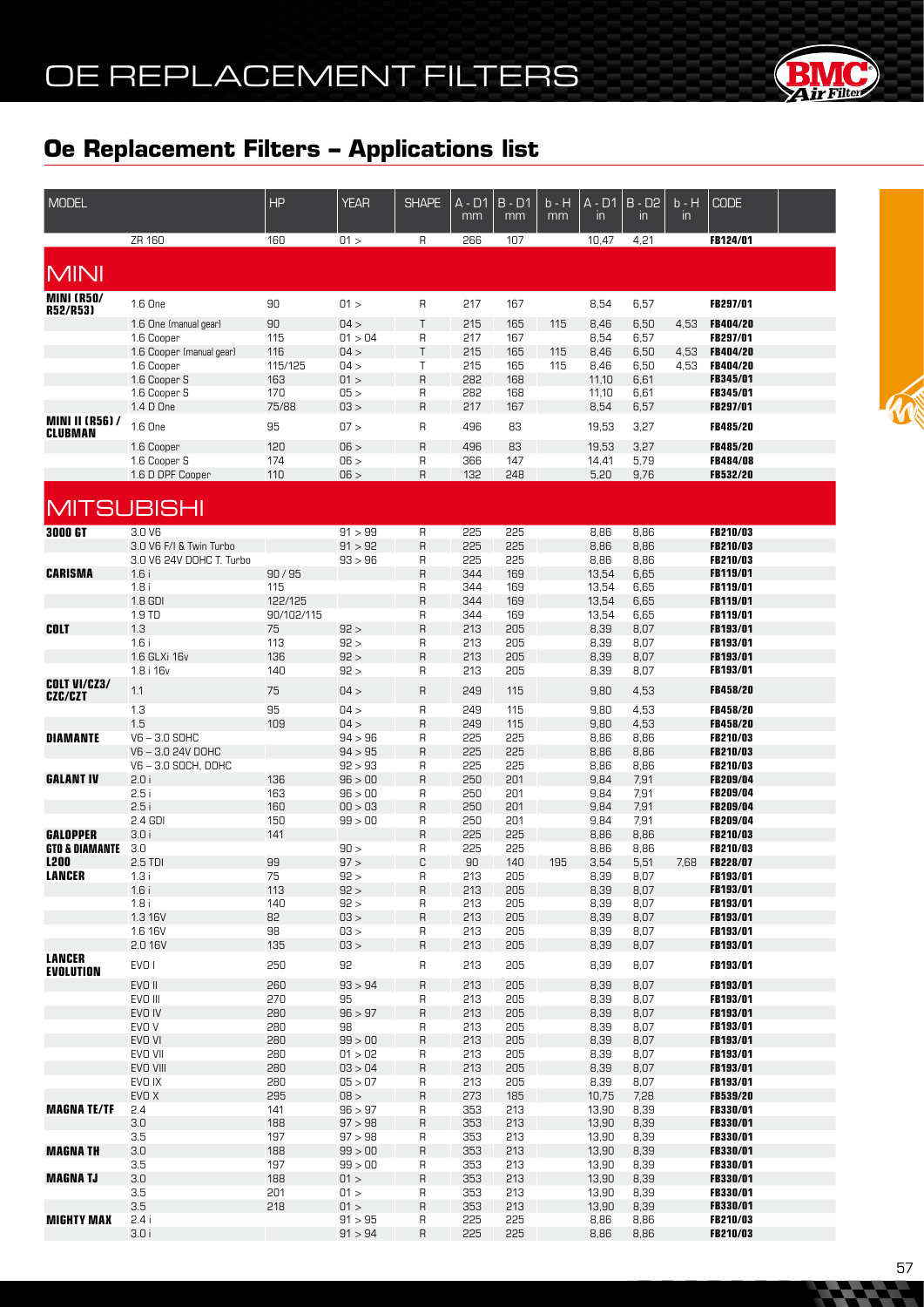**MC** 

| <b>MODEL</b>                         |                             | HP          | <b>YEAR</b> | <b>SHAPE</b> | A - D1<br>mm | $B - D1$<br>mm | b - H<br>mm | $A - D1$<br>in | $B - \overline{D2}$<br>$\mathsf{in}$ | $b - H$<br>in | <b>CODE</b>     |  |
|--------------------------------------|-----------------------------|-------------|-------------|--------------|--------------|----------------|-------------|----------------|--------------------------------------|---------------|-----------------|--|
| <b>MIRAGE</b>                        | 1.5 12v SOHC                |             | 96 >        |              | 213          | 205            |             | 8,39           | 8,07                                 |               | FB193/01        |  |
|                                      |                             |             | 93 > 95     | R            |              |                |             |                |                                      |               |                 |  |
|                                      | 1.5                         |             |             | R            | 213          | 205            |             | 8,39           | 8,07                                 |               | FB193/01        |  |
|                                      | 1.8                         |             | 93 > 95     | R            | 213          | 205            |             | 8,39           | 8,07                                 |               | FB193/01        |  |
|                                      | 1.8 F i 16v SOHC            |             | 95 > 96     | R            | 213          | 205            |             | 8,39           | 8,07                                 |               | FB193/01        |  |
| <b>MONTERO</b>                       | 3.0 i V6                    |             | 92 > 95     | R            | 225          | 225            |             | 8,86           | 8,86                                 |               | FB210/03        |  |
| <b>MONTERO SPORT</b>                 | 2.4i                        |             | 97 > 99     | $\sf B$      | 225          | 225            |             | 8,86           | 8,86                                 |               | FB210/03        |  |
|                                      | 3.0i                        |             | 97 > 99     | R            | 225          | 225            |             | 8,86           | 8,86                                 |               | FB210/03        |  |
| <b>OUTLANDER</b>                     | 2.0                         | 136         | 03 >        | R            | 213          | 205            |             | 8,39           | 8,07                                 |               | FB193/01        |  |
|                                      | 2.4                         | 160         | $-50$       | R            | 213          | 205            |             | 8,39           | 8,07                                 |               | FB193/01        |  |
| <b>PAJERO</b>                        | 3.0 V6                      | 150/181     | 90 > 94     | $\sf B$      | 225          | 225            |             | 8,86           | 8,86                                 |               | FB210/03        |  |
|                                      | 3.0 V6                      |             | 97 > 04     | R            | 225          | 225            |             | 8,86           | 8,86                                 |               | FB210/03        |  |
|                                      | 3.5i                        | 208         | 91 >        | R            | 225          | 225            |             | 8,86           | 8,86                                 |               | FB210/03        |  |
| <b>PAJERO MINI</b>                   | 660 Turbo                   |             |             | R            | 206          | 164            |             | 8,11           | 6,46                                 |               | FB108/01        |  |
| <b>PAJERO SPORT</b>                  | 3.0 V6                      | 177         |             | $\mathsf{R}$ | 225          | 225            |             | 8,86           | 8,86                                 |               | FB210/03        |  |
| <b>PICKUP</b>                        | $L4 - 2.4$ F/I              |             | 91 > 95     | R            | 225          | 225            |             | 8,86           | 8,86                                 |               | FB210/03        |  |
|                                      | 3.0 L V6                    |             | 91 > 95     | $\sf B$      | 225          | 225            |             | 8,86           | 8,86                                 |               | FB210/03        |  |
| <b>SHOGUN</b>                        | 3.0 i V6                    |             | 92 >        | R            | 225          | 225            |             | 8,86           | 8,86                                 |               | FB210/03        |  |
| <b>SIGMA</b>                         | 3.0i                        | 170         | 90 >        | $\sf B$      | 225          | 225            |             | 8,86           | 8,86                                 |               | <b>FB210/03</b> |  |
|                                      | 3.0 i 24V                   | 205         | 90 >        | R            | 225          | 225            |             | 8,86           | 8,86                                 |               | <b>FB210/03</b> |  |
|                                      |                             |             |             |              |              |                |             |                |                                      |               |                 |  |
| <b>SPACE GEAR</b>                    | 2.0i                        | 113         | 95 >        | $\sf R$      | 225          | 225            |             | 8,86           | 8,86                                 |               | <b>FB210/03</b> |  |
|                                      | 2.4i                        | 132         | 95 >        | R            | 225          | 225            |             | 8,86           | 8,86                                 |               | <b>FB210/03</b> |  |
| <b>SPACE RUNNER</b><br>(N50)         | 2.0 i                       | 136         | 99 >        | R            | 250          | 201            |             | 9,84           | 7,91                                 |               | FB209/04        |  |
|                                      | 2.4 GDI                     | 150         | 99          | R            | 250          | 201            |             | 9,84           | 7,91                                 |               | FB209/04        |  |
| <b>SPACE STAR</b>                    | 1.3i                        | 86          |             | $\sf R$      | 344          | 169            |             | 13,54          | 6,65                                 |               | FB119/01        |  |
|                                      | 1.8i                        | 122         |             | R            | 344          | 169            |             | 13,54          | 6,65                                 |               | <b>FB119/01</b> |  |
| <b>SPACE VAGON</b>                   |                             |             |             |              |              |                |             |                |                                      |               |                 |  |
| (N5_W)                               | 2.0i                        | 133         | 02 >        | R            | 250          | 201            |             | 9,84           | 7,91                                 |               | FB209/04        |  |
|                                      | 2.4 GDI                     | 147/150     | 98 >        | R            | 250          | 201            |             | 9,84           | 7,91                                 |               | FB209/04        |  |
| <b>VERADA KE/KF</b>                  | 2.4                         | 141         | 96 > 99     | R            | 353          | 213            |             | 13,90          | 8,39                                 |               | <b>FB330/01</b> |  |
|                                      | 3.0                         | 187         | 96 > 99     | R            | 353          | 213            |             | 13,90          | 8,39                                 |               | <b>FB330/01</b> |  |
|                                      | 3.5                         | 197         | 96 > 99     | $\sf B$      | 353          | 213            |             | 13,90          | 8,39                                 |               | <b>FB330/01</b> |  |
| <b>VERADA KH</b>                     | 3.5                         | 197         | 99 > 00     | R            | 353          | 213            |             | 13,90          | 8,39                                 |               | <b>FB330/01</b> |  |
| <b>VERADA KJ</b>                     | 3.5                         | 201         | 00 >        | $\mathsf{R}$ | 353          | 213            |             | 13,90          | 8,39                                 |               | <b>FB330/01</b> |  |
|                                      |                             |             |             |              |              |                |             |                |                                      |               |                 |  |
| <b>NISSAN</b>                        |                             |             |             |              |              |                |             |                |                                      |               |                 |  |
| <b>100 NX</b>                        | 1.6i                        | 90/102      | 94 >        | R            | 226          | 168            |             | 8,90           | 6,61                                 |               | FB213/01        |  |
|                                      | 2.0 16V                     | 143         | 93 >        | R            | 282          | 168            |             | 11,10          | 6,61                                 |               | FB184/01        |  |
| <b>200 SX</b>                        | 1.6 16V DOHC                |             | 95 > 96     | R            | 282          | 168            |             | 11,10          | 6,61                                 |               | FB184/01        |  |
|                                      | 1.8 Turbo                   | 169         | 88 > 93     | $\sf B$      | 282          | 168            |             | 11,10          | 6,61                                 |               | FB184/01        |  |
|                                      | 2.0 Turbo                   | 200         | 93 > 99     | R            | 282          | 168            |             | 11,10          | 6,61                                 |               | <b>FB184/01</b> |  |
|                                      | 2.0 16V DOHC                | 160         | 93 > 99     | $\sf B$      | 282          | 168            |             | 11,10          | 6,61                                 |               | FB184/01        |  |
| <b>200 SXi</b>                       | 1809                        |             | 89 >        | R            | 282          | 168            |             | 11,10          | 6,61                                 |               |                 |  |
|                                      |                             |             |             |              |              |                |             |                |                                      |               | FB184/01        |  |
| <b>240 SX</b>                        | 2.4                         |             | 89 > 92     | $\mathsf{R}$ | 282          | 168            |             | 11,10          | 6,61                                 |               | FB184/01        |  |
|                                      | 2.4 16V DOHC                |             | 93 > 96     | R            | 282          | 168            |             | 11,10          | 6,61                                 |               | FB184/01        |  |
| 300 C                                | 2960                        |             | 84 > 88     | R            | 282          | 168            |             | 11,10          | 6,61                                 |               | FB184/01        |  |
| <b>300 SX</b>                        | Targa Turbo                 |             | 98 >        | R            | 226          | 168            |             | 8,90           | 6,61                                 |               | FB213/01 (x2)   |  |
| <b>300 ZX</b>                        | 3.0 V6 / Turbo              |             | 88 > 89     | R            | 282          | 168            |             | 11,10          | 6,61                                 |               | <b>FB184/01</b> |  |
|                                      | 3.0 V6 F/I / Twin Turbo     |             | 90 > 92     | R            | 226          | 168            |             | 8,90           | 6,61                                 |               | FB213/01 (x2)   |  |
|                                      | 3.0 V6 F/I 24V DOHC         |             | 93 > 96     | $\sf R$      | 226          | 168            |             | 8,90           | 6,61                                 |               | FB213/01 (x2)   |  |
|                                      | 3.0 V6 F/I 24V DOHC T.Turbo |             | 93 > 96     | R            | 226          | 168            |             | 8,90           | 6,61                                 |               | FB213/01 (x2)   |  |
|                                      | Targa Turbo                 |             | 90 >        | R            | 226          | 168            |             | 8,90           | 6,61                                 |               | FB213/01 (x2)   |  |
| 3502/                                |                             |             |             |              |              |                |             |                |                                      |               |                 |  |
| <b>FAIRLADY Z</b>                    | 3.5 <sub>V6</sub>           | 280/300     | 03 > 06     | R            | 282          | 168            |             | 11,10          | 6,61                                 |               | FB184/01        |  |
|                                      | 3.5 V6 (complete kit)       | 315         | 07 >        | $\sf R$      | 182          | 169            |             | 7,17           | 6,65                                 |               | <b>FB483/20</b> |  |
| <b>370 Z/</b>                        |                             |             |             |              |              |                |             |                |                                      |               |                 |  |
| <b>FAIRLADY Z</b>                    | 3.7 V6                      | 337         | 09 >        | R            | 182          | 169            |             | 7,17           | 6,65                                 |               | <b>FB483/20</b> |  |
| 810                                  | All the models              |             | 80 > 82     | R            | 282          | 168            |             | 11,10          | 6,61                                 |               | <b>FB184/01</b> |  |
| ALMERA I (N15)                       | 1.4i                        | 75          | 96 > 01     | R            | 226          | 168            |             | 8,90           | 6,61                                 |               | <b>FB213/01</b> |  |
|                                      | 1.6i                        | 90          | 96 > 01     | R            | 226          | 168            |             | 8,90           | 6,61                                 |               | FB213/01        |  |
|                                      | 2.0i                        | 143         | 96 > 00     | R            | 282          | 168            |             | 11,10          | 6,61                                 |               | <b>FB184/01</b> |  |
|                                      | 2.0 Diesel                  | 75          | 95 > 00     | R            | 282          | 168            |             | 11,10          | 6,61                                 |               | FB184/01        |  |
|                                      |                             | 90/98       | 00 >        |              |              | 168            |             |                |                                      |               |                 |  |
| ALMERA II (N16)                      | 1.5i                        |             |             | R            | 282          |                |             | 11,10          | 6,61                                 |               | <b>FB184/01</b> |  |
|                                      | 1.8i                        | 114/116     | 100 >       | R            | 282          | 168            |             | 11,10          | 6,61                                 |               | <b>FB184/01</b> |  |
|                                      | 2.0 i                       | 136         | 01 >        | R            | 282          | 168            |             | 11,10          | 6,61                                 |               | <b>FB184/01</b> |  |
|                                      | $1.5 dC$ i                  | 82          | 01 >        | R            | 375          | 83             |             | 14,76          | 3,27                                 |               | <b>FB313/20</b> |  |
|                                      | 2.2 DCI                     | 110/112/136 | 00 >        | R            | 282          | 168            |             | 11,10          | 6,61                                 |               | <b>FB184/01</b> |  |
| <b>ALMERA II</b><br><b>HATCHBACK</b> | 1.5i                        | 90/98       | 00 >        | R            | 282          | 168            |             | 11,10          | 6,61                                 |               | <b>FB184/01</b> |  |
| (N16)                                |                             |             |             |              |              |                |             |                |                                      |               |                 |  |
|                                      | 1.8i                        | 114/116     | 100 >       | R            | 282          | 168            |             | 11,10          | 6,61                                 |               | <b>FB184/01</b> |  |
|                                      | 2.0 i                       | 136         | 01 >        | $\mathsf{R}$ | 282          | 168            |             | 11,10          | 6,61                                 |               | FB184/01        |  |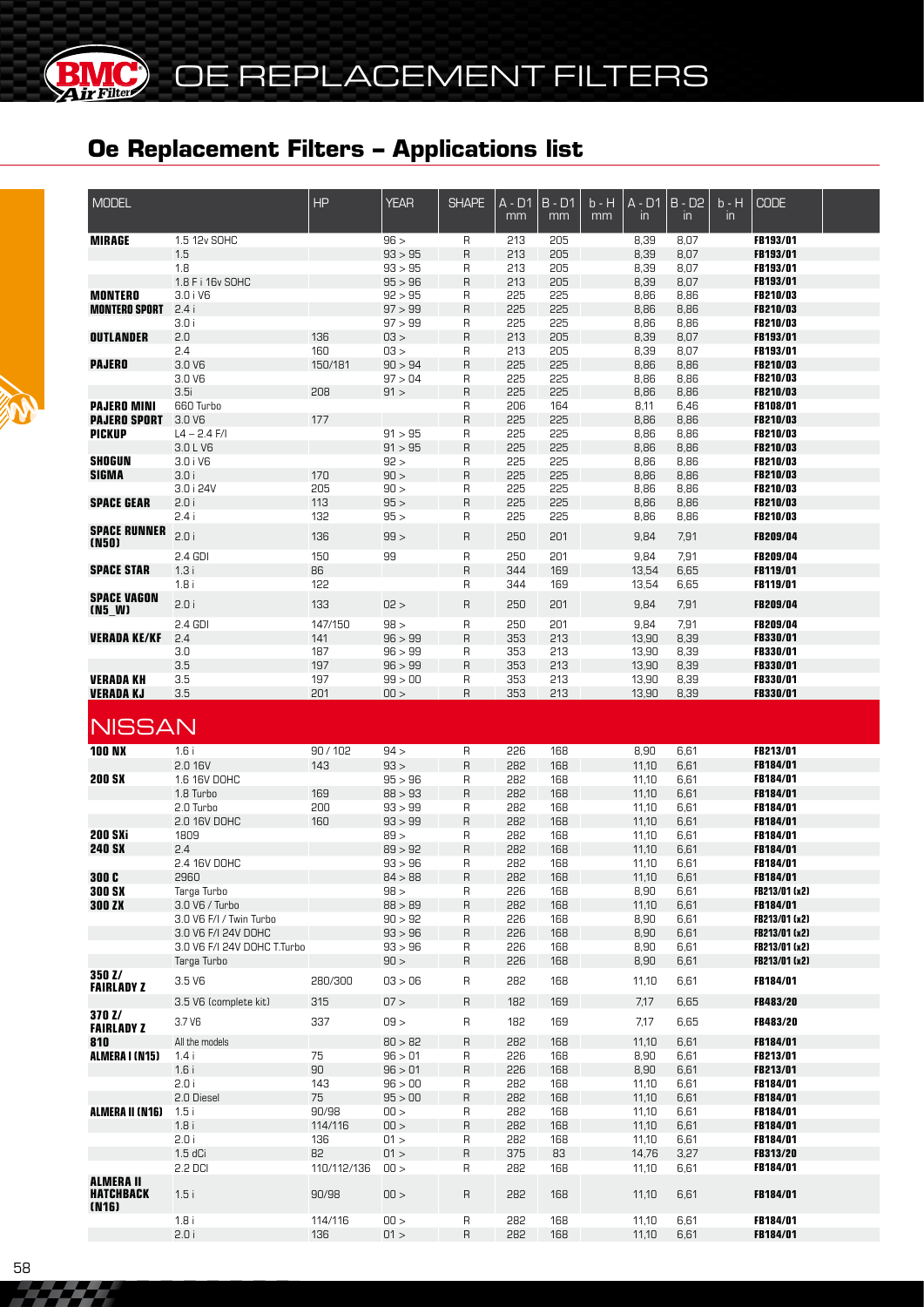

| MODEL                                          |                                                  | <b>HP</b>           | <b>YEAR</b>        | <b>SHAPE</b>        | A - D1<br>mm | $B - D1$<br>mm | b - H<br>mm | $A - D1$<br>$\mathsf{in}$ | $B - D2$<br>in | $b - H$<br>$\mathsf{in}$ | <b>CODE</b>                 |  |
|------------------------------------------------|--------------------------------------------------|---------------------|--------------------|---------------------|--------------|----------------|-------------|---------------------------|----------------|--------------------------|-----------------------------|--|
|                                                | 2.2 DCI                                          | 110/112/136         | 00 >               | R                   | 282          | 168            |             | 11,10                     | 6,61           |                          | FB184/01                    |  |
| <b>ALMERA TINO</b>                             | 1.5i                                             | 90                  | 01 >               | $\mathsf{R}$        | 282          | 168            |             | 11,10                     | 6,61           |                          | FB184/01                    |  |
| (V10)                                          | 1.8i                                             | 114/116             | 00 >               | $\mathsf R$         | 282          | 168            |             | 11,10                     | 6,61           |                          | FB184/01                    |  |
|                                                | 2.0 i                                            | 136                 | 00 >               | $\mathsf R$         | 282          | 168            |             | 11,10                     | 6,61           |                          | FB184/01                    |  |
|                                                | $1.5$ dCi                                        | 82                  | 01 >               | R                   | 375          | 83             |             | 14,76                     | 3,27           |                          | <b>FB313/20</b>             |  |
|                                                | 2.2 DCI                                          | 110/112/136         | 00 >               | $\mathsf R$         | 282          | 168            |             | 11,10                     | 6,61           |                          | FB184/01                    |  |
| <b>ALTIMA</b>                                  | 2.4 16V DOHC                                     |                     | 93 > 96            | R                   | 282          | 168            |             | 11,10                     | 6,61           |                          | <b>FB184/01</b>             |  |
| <b>AVENDIR</b>                                 | 1998 cc 16V DOHC                                 |                     | 90 >               | $\mathsf{R}$        | 282          | 168            |             | 11,10                     | 6,61           |                          | FB184/01                    |  |
| <b>AXXESS</b>                                  | 2.4<br>2.4 VAN                                   |                     | 90<br>90           | R<br>$\mathsf R$    | 282<br>282   | 168<br>168     |             | 11,10<br>11,10            | 6,61<br>6,61   |                          | <b>FB184/01</b><br>FB184/01 |  |
| <b>BLUBIRD</b>                                 | 1.8 DOHC                                         |                     | 84 > 87            | R                   | 282          | 168            |             | 11,10                     | 6,61           |                          | <b>FB184/01</b>             |  |
|                                                | 1.8 DOHC Turbo                                   |                     | 84 > 87            | R                   | 282          | 168            |             | 11,10                     | 6,61           |                          | FB184/01                    |  |
|                                                | 1.8 DOHC                                         |                     | 89 >               | R                   | 282          | 168            |             | 11,10                     | 6,61           |                          | <b>FB184/01</b>             |  |
|                                                | 1.8 DOHC Turbo 4WD                               |                     | 89 >               | $\mathsf R$         | 282          | 168            |             | 11,10                     | 6,61           |                          | FB184/01                    |  |
|                                                | 2.0                                              |                     | 87 >               | R                   | 282          | 168            |             | 11,10                     | 6,61           |                          | <b>FB184/01</b>             |  |
|                                                | 2.0 Diesel                                       | 67                  | 80 > 87            | $\mathsf R$         | 282          | 168            |             | 11,10                     | 6,61           |                          | FB184/01                    |  |
| <b>CEDRIC GLORIA</b> 2.0 DOHC                  | 2.0 TD                                           | 81                  | 87 >               | R<br>$\overline{R}$ | 282<br>282   | 168<br>168     |             | 11,10<br>11,10            | 6,61<br>6,61   |                          | <b>FB184/01</b><br>FB184/01 |  |
|                                                | $2.0$ i / Turbo                                  |                     | 87 >               | R                   | 282          | 168            |             | 11,10                     | 6,61           |                          | FB184/01                    |  |
|                                                | 2.8i                                             |                     | 85 >               | $\mathsf R$         | 282          | 168            |             | 11,10                     | 6,61           |                          | FB184/01                    |  |
|                                                | 3.0 i / Turbo                                    |                     | 85 > 87            | R                   | 282          | 168            |             | 11,10                     | 6,61           |                          | <b>FB184/01</b>             |  |
| <b>CHERRY</b>                                  | 1.7 Diesel                                       |                     | 86 >               | $\overline{R}$      | 282          | 168            |             | 11,10                     | 6,61           |                          | FB184/01                    |  |
| <b>KUBISTAR</b>                                | 1.6 16V                                          | 95<br>128           | 03 >               | Т                   | 177<br>282   | 142            | 90          | 6,97                      | 5,59           | 3,54                     | <b>FB218/01</b>             |  |
| <b>LAUREL</b>                                  | 2.4 lnj.<br>3.0 lnj. C32                         |                     | 85 > 87<br>85 >    | $\mathsf{R}$<br>R   | 282          | 168<br>168     |             | 11,10<br>11,10            | 6,61<br>6,61   |                          | FB184/01<br><b>FB184/01</b> |  |
|                                                | 2.0 Diesel                                       |                     |                    | $\mathsf R$         | 282          | 168            |             | 11,10                     | 6,61           |                          | FB184/01                    |  |
|                                                | 2.8 Diesel                                       | 84/90               | 81 > 89            | R                   | 282          | 168            |             | 11,10                     | 6,61           |                          | <b>FB184/01</b>             |  |
| <b>MAXIMA QX</b><br>(A32, A33)                 | All the models                                   |                     | 82 > 85            | $\mathsf{R}$        | 282          | 168            |             | 11,10                     | 6,61           |                          | FB184/01                    |  |
|                                                | 2.0 i                                            | 140                 | 95 > 00            | $\mathsf R$         | 282          | 168            |             | 11,10                     | 6,61           |                          | FB184/01                    |  |
|                                                | 2.0 V6 24V                                       | 140                 | 00 >               | $\mathsf R$         | 282          | 168            |             | 11,10                     | 6,61           |                          | FB184/01                    |  |
|                                                | 3.0 V6                                           | 193                 | 89 > 00            | R                   | 282          | 168            |             | 11,10                     | 6,61           |                          | FB184/01                    |  |
|                                                | 3.0 V6 24V DOHC                                  | 200                 | 95 >               | R                   | 282          | 168            |             | 11,10                     | 6,61           |                          | FB184/01                    |  |
|                                                | 3.0 V6 18V / 24V SOHC                            |                     | 93 > 95            | R                   | 282          | 168            |             | 11,10                     | 6,61           |                          | FB184/01                    |  |
| <b>MICRA II</b>                                | 1.0 i 16v                                        |                     | 92 >               | $\overline{R}$      | 169          | 155            |             | 6,65                      | 6,10           |                          | FB233/01                    |  |
| <b>MICRA III (K12)</b> 1.0                     | 1.3 i 16v                                        | 65                  | 92 ><br>03 >       | R<br>$\mathsf{R}$   | 169<br>169   | 155<br>155     |             | 6,65<br>6,65              | 6,10<br>6,10   |                          | FB233/01<br>FB233/01        |  |
|                                                | 1.2                                              | 65/80               | 03 >               | R                   | 169          | 155            |             | 6,65                      | 6,10           |                          | FB233/01                    |  |
|                                                | 1.4                                              | 88                  | 03 >               | $\overline{R}$      | 169          | 155            |             | 6,65                      | 6,10           |                          | FB233/01                    |  |
|                                                | $1.4 C + C$                                      | 88                  | 05 >               | R                   | 169          | 155            |             | 6,65                      | 6,10           |                          | FB233/01                    |  |
|                                                | 1.6 160 SR C+C                                   | 110                 | 05 >               | $\mathsf{R}$        | 169          | 155            |             | 6,65                      | 6,10           |                          | FB233/01                    |  |
| <b>MARCH</b>                                   | $1.5$ dCi<br>1.0                                 | 65/82               | 03 >               | R<br>$\mathsf{R}$   | 238          | 140<br>155     |             | 9,37                      | 5,51           |                          | FB432/01<br>FB233/01        |  |
|                                                | 1.3                                              |                     |                    | R                   | 169<br>169   | 155            |             | 6,65<br>6,65              | 6,10<br>6,10   |                          | FB233/01                    |  |
| <b>MURANO (250)</b> 3.5 V6                     |                                                  | 234                 | 04 >               | R                   | 282          | 168            |             | 11,10                     | 6,61           |                          | FB184/01                    |  |
| <b>NOTE (E11)</b>                              | 1.4                                              | 88                  | U6 >               | R                   | 169          | 155            |             | 6,65                      | 6,10           |                          | FB233/01                    |  |
|                                                | 1.6                                              | 110                 | 06 >               | $\mathsf{R}$        | 169          | 155            |             | 6,65                      | 6,10           |                          | FB233/01                    |  |
| <b>PATHFINDER</b>                              | 3.3i                                             | 150/170             | 97 > 04            | R                   | 282          | 168            |             | 11,10                     | 6,61           |                          | FB184/01                    |  |
| (R50)                                          | 3.5i                                             | 220                 | 00 > 04            | R                   | 282          | 168            |             | 11,10                     | 6,61           |                          | FB184/01                    |  |
| <b>PATROL GR I</b>                             |                                                  |                     |                    |                     |              |                |             |                           |                |                          |                             |  |
| (Y6O)                                          | 2.0 Diesel                                       |                     | 93 >               | R                   | 282          | 168            |             | 11,10                     | 6,61           |                          | FB184/01                    |  |
|                                                | 4.2 6 Cyl.                                       | 165                 | 88 > 97            | $\mathsf{R}$        | 282          | 168            |             | 11,10                     | 6,61           |                          | FB184/01                    |  |
| <b>PATROL GR II</b><br><b>PICKUP</b>           | 2.8 TD S / SE<br>2.4i                            | 130<br>120          | 97 > 00<br>98 >    | С<br>$\sf R$        | 90<br>282    | 140<br>168     |             | 3,54<br>11,10             | 5,51<br>6,61   |                          | FB229/07<br>FB184/01        |  |
|                                                | 3.0 <sub>V</sub> 6                               |                     | 90 > 98            | R                   | 282          | 168            |             | 11,10                     | 6,61           |                          | FB184/01                    |  |
| <b>PRAIRIE</b>                                 | 2.0 4WD                                          |                     | 86 > 89            | R                   | 282          | 168            |             | 11,10                     | 6,61           |                          | FB184/01                    |  |
| <b>PRIMASTAR</b>                               | 2.0 16V                                          | 120                 | 03 >               | Τ                   | 177          | 142            | 90          | 6,97                      | 5,59           | 3,54                     | <b>FB218/01</b>             |  |
|                                                | 1.9 dC <sub>i</sub>                              | 82                  | 02 >               | $\mathsf R$         | 316          | 102            |             | 12,44                     | 4,02           |                          | FB275/01                    |  |
|                                                | $1.9 dC$ i                                       | 100                 | 02 >               | R                   | 316          | 102            |             | 12,44                     | 4,02           |                          | FB275/01                    |  |
| <b>PRIMERAI</b>                                | 2.0 i<br>PRIMERA II (P10) 1.6 i Multi Point Inj. | 90                  | 89 > 92<br>90 > 96 | $\mathsf{R}$<br>R   | 282<br>226   | 168<br>168     |             | 11,10<br>8,90             | 6,61<br>6,61   |                          | FB184/01<br>FB213/01        |  |
|                                                | 2.0 <sub>GT</sub>                                | 150                 | 90 > 96            | R                   | 282          | 168            |             | 11,10                     | 6,61           |                          | FB184/01                    |  |
|                                                | $2.0$ SGX                                        | 115/125             | 90 > 96            | R                   | 282          | 168            |             | 11,10                     | 6,61           |                          | FB184/01                    |  |
|                                                | 2.0 Diesel                                       | 75                  | 90 > 96            | $\mathsf{R}$        | 282          | 168            |             | 11,10                     | 6,61           |                          | FB184/01                    |  |
| <b>PRIMERA II</b><br><b>HATCHBACK</b><br>(P10) | 2.0i                                             | 115/125             | 90 > 96            | R                   | 282          | 168            |             | 11,10                     | 6,61           |                          | FB184/01                    |  |
| <b>PRIMERA III (P11)</b> 1.6 i                 |                                                  | 90/100              | 96 > 02            | $\mathsf{R}$        | 226          | 168            |             | 8,90                      | 6,61           |                          | FB213/01                    |  |
|                                                | 1.8i                                             | 114                 | 99 > 01            | R                   | 282          | 168            |             | 11,10                     | 6,61           |                          | FB184/01                    |  |
|                                                | 2.0 i 16V SE                                     | 115/130/<br>140/150 | 96 > 02            | R                   | 282          | 168            |             | 11,10                     | 6,61           |                          | FB184/01                    |  |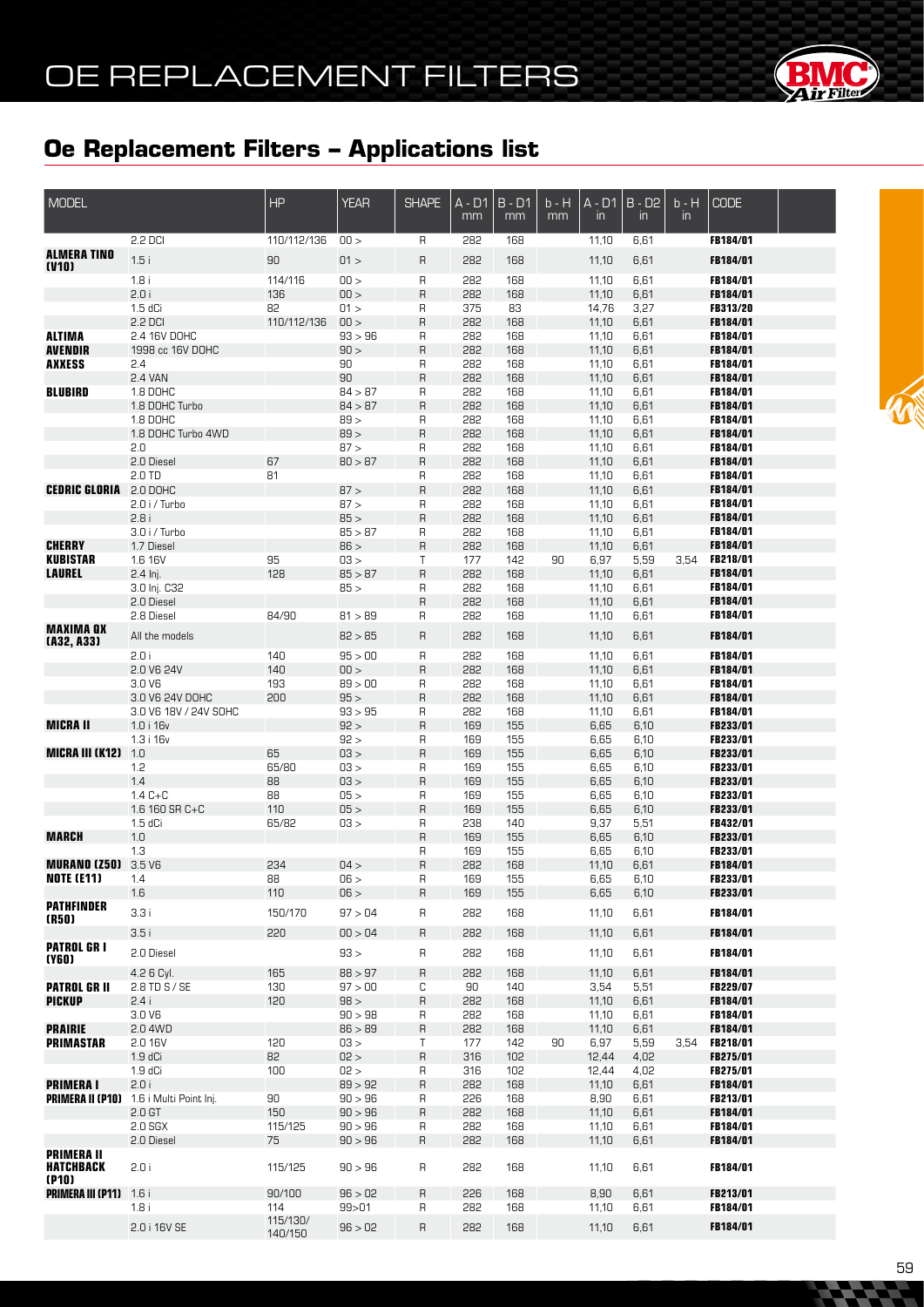| <b>MODEL</b>                                              |                             | <b>HP</b>           | <b>YEAR</b>  | <b>SHAPE</b> | A - D1<br>mm | $B - D1$<br>mm | $b - H$<br>mm | $A - D1$<br>in. | $B - D2$<br>$\mathsf{in}$ | $b - H$<br>$\mathsf{in}$ | <b>CODE</b>                 |  |
|-----------------------------------------------------------|-----------------------------|---------------------|--------------|--------------|--------------|----------------|---------------|-----------------|---------------------------|--------------------------|-----------------------------|--|
|                                                           | 2.0 TD                      | 90                  | 96 > 02      | R            | 282          | 168            |               | 11,10           | 6,61                      |                          | FB184/01                    |  |
| <b>PRIMERA III</b><br><b>HATCHBACK</b>                    | 1.8i                        | 114                 | 99 > 02      | $\sf R$      | 282          | 168            |               | 11,10           | 6,61                      |                          | <b>FB184/01</b>             |  |
| (P11)                                                     |                             | 115/130/            |              |              |              |                |               |                 |                           |                          |                             |  |
|                                                           | 2.0 i                       | 140/150             | 96 > 02      | R            | 282          | 168            |               | 11,10           | 6,61                      |                          | FB184/01                    |  |
| <b>PRIMERA III</b>                                        | 2.0 TD                      | 90                  | 96 > 02      | R            | 282          | 168            |               | 11,10           | 6,61                      |                          | <b>FB184/01</b>             |  |
| <b>TRAVELLER</b><br>(WP11)                                | 1.8i                        | 114                 | 99 > 01      | R            | 282          | 168            |               | 11,10           | 6,61                      |                          | FB184/01                    |  |
|                                                           | 2.0 i 16V SE                | 115/130/<br>140/150 | 96 > 02      | $\mathsf{R}$ | 282          | 168            |               | 11,10           | 6,61                      |                          | <b>FB184/01</b>             |  |
|                                                           | 2.0 TD                      | 90                  | 96 > 02      | R            | 282          | 168            |               | 11,10           | 6,61                      |                          | FB184/01                    |  |
| <b>PRIMERA IV</b><br>(P12)                                | 1.6i                        | 106                 | 02 >         | $\mathsf{R}$ | 282          | 168            |               | 11,10           | 6,61                      |                          | FB184/01                    |  |
|                                                           | 1.8i<br>2.0 i               | 115<br>140          | 02 ><br>02 > | R<br>$\sf R$ | 282<br>282   | 168<br>168     |               | 11,10           | 6,61<br>6,61              |                          | FB184/01<br><b>FB184/01</b> |  |
|                                                           |                             |                     |              |              |              |                |               | 11,10           |                           |                          |                             |  |
|                                                           | 2.2 dCi                     | 139                 | 03 >         | $\sf R$      | 282          | 168            |               | 11,10           | 6,61                      |                          | <b>FB184/01</b>             |  |
|                                                           | $2.2$ Di                    | 126                 | 02 >         | $\sf R$      | 282          | 168            |               | 11,10           | 6,61                      |                          | <b>FB184/01</b>             |  |
| <b>PRIMERA IV</b><br><b>HATCHBACK</b><br>(P12)            | 1.6i                        | 106                 | 02 >         | R            | 282          | 168            |               | 11,10           | 6,61                      |                          | <b>FB184/01</b>             |  |
|                                                           | 1.8i                        | 115                 | 02 >         | $\sf R$      | 282          | 168            |               | 11,10           | 6,61                      |                          | <b>FB184/01</b>             |  |
|                                                           | 2.0i                        | 140                 | 02 >         | R            | 282          | 168            |               | 11,10           | 6,61                      |                          | <b>FB184/01</b>             |  |
|                                                           | 2.2 dCi                     | 139                 | 03 >         | $\sf R$      | 282          | 168            |               | 11,10           | 6,61                      |                          | FB184/01                    |  |
|                                                           | 2.2 Di                      | 126                 | 02 >         | R            | 282          | 168            |               | 11,10           | 6,61                      |                          | <b>FB184/01</b>             |  |
| <b>PRIMERA IV</b><br><b>STATION WAGON</b><br>(WP12)       | 1.8i                        | 115                 | 02 >         | R            | 282          | 168            |               | 11,10           | 6,61                      |                          | <b>FB184/01</b>             |  |
|                                                           | 2.0i                        | 140                 | 02 >         | R            | 282          | 168            |               | 11,10           | 6,61                      |                          | <b>FB184/01</b>             |  |
|                                                           | 2.2 dCi                     | 139                 | 03 >         | $\sf R$      | 282          | 168            |               | 11,10           | 6,61                      |                          | <b>FB184/01</b>             |  |
| <b>PULSAR</b>                                             | 1.6                         |                     | 86 > 87      | R            | 282          | 168            |               | 11,10           | 6,61                      |                          | <b>FB184/01</b>             |  |
|                                                           | 1.8                         |                     | 88 > 90      | $\sf R$      | 282          | 168            |               | 11,10           | 6,61                      |                          | <b>FB184/01</b>             |  |
|                                                           | 1.8                         | 114                 | 01 >         | R            | 282          | 168            |               | 11,10           | 6,61                      |                          | <b>FB184/01</b>             |  |
| <b>SENTRA</b>                                             | 1.5 16V DOHC                |                     | 95           | $\sf R$      | 282          | 168            |               | 11,10           | 6,61                      |                          | <b>FB184/01</b>             |  |
|                                                           | 1.6 DOHC                    |                     | 96           | R            | 282          |                |               |                 | 6,61                      |                          |                             |  |
|                                                           |                             |                     |              |              |              | 168            |               | 11,10           |                           |                          | <b>FB184/01</b>             |  |
|                                                           | 1.6 16V DOHC                |                     | 93 > 94      | $\sf R$      | 282          | 168            |               | 11,10           | 6,61                      |                          | <b>FB184/01</b>             |  |
|                                                           | 1.8 / 2.0 / 2.0 16 V        | 97                  | 88 >         | R            | 282          | 168            |               | 11,10           | 6,61                      |                          | <b>FB184/01</b>             |  |
| <b>SERENA (C23M)</b>                                      | 1.6i                        |                     | 93 >         | $\sf R$      | 282          | 168            |               | 11,10           | 6,61                      |                          | <b>FB184/01</b>             |  |
|                                                           | 2.0i                        | 126                 | 92 >         | R            | 282          | 168            |               | 11,10           | 6,61                      |                          | <b>FB184/01</b>             |  |
|                                                           | 2.0 <sub>D</sub>            | 67                  | 92 >         | $\sf R$      | 282          | 168            |               | 11,10           | 6,61                      |                          | FB184/01                    |  |
|                                                           | 2.3D                        | 75                  | 95 >         | $\mathsf{R}$ | 282          | 168            |               | 11,10           | 6,61                      |                          | <b>FB184/01</b>             |  |
| <b>SKYLINE</b>                                            | 2.5 V6(complete kit)        | 225                 | 06 >         | $\sf R$      | 182          | 169            |               | 7,17            | 6,65                      |                          | <b>FB483/20</b>             |  |
|                                                           | 3.5 V6(complete kit)        | 315                 | 06 >         | R            | 182          | 169            |               | 7,17            | 6,65                      |                          | <b>FB483/20</b>             |  |
|                                                           | GT-R(complete kit)          | 480                 | 08 >         | $\sf R$      | 166          | 189            |               | 6,54            | 7,44                      |                          | <b>FB538/20</b>             |  |
|                                                           | GT-R Premium (complete kit) | 480                 | 08 >         | R            | 166          | 189            |               | 6,54            | 7,44                      |                          | <b>FB538/20</b>             |  |
|                                                           | GT-R Limited (complete kit) | 480                 | 08 >         | $\sf R$      | 166          | 189            |               | 6,54            | 7,44                      |                          | FB538/20                    |  |
| SILVIA (S12)                                              | 2.0i                        | 145                 | 84 > 88      | R            | 282          | 168            |               | 11,10           | 6,61                      |                          | <b>FB184/01</b>             |  |
|                                                           | 2.0 Turbo                   |                     |              | $\sf R$      | 282          | 168            |               | 11,10           | 6,61                      |                          | FB184/01                    |  |
| <b>STANZA FX</b>                                          | 2.4                         |                     | 90 > 92      | $\sf R$      | 282          | 168            |               | 11,10           | 6,61                      |                          | <b>FB184/01</b>             |  |
| <b>SUNNY II (N13)</b>                                     | 1.5 Inj. / 4WD GA15E        |                     | 87 >         | $\sf R$      | 282          | 168            |               | 11,10           | 6,61                      |                          | <b>FB184/01</b>             |  |
|                                                           | 1.5 Turbo / 1.5 WD          |                     | 85 >         | R            | 282          | 168            |               | 11,10           | 6,61                      |                          | <b>FB184/01</b>             |  |
|                                                           | 1.6 Turbo                   | 110                 | 87 > 88      | $\sf R$      | 282          | 168            |               | 11,10           | 6,61                      |                          | <b>FB184/01</b>             |  |
|                                                           | 1.6 DOHC                    |                     | 86 >         | R            | 282          | 168            |               | 11,10           | 6,61                      |                          | FB184/01                    |  |
|                                                           | 1.8 i 16V GT                | 125                 | 89 > 91      | $\sf R$      | 282          | 168            |               | 11,10           | 6,61                      |                          | <b>FB184/01</b>             |  |
|                                                           | 1.7 <sub>D</sub>            | 54                  | 86 > 89      | R            | 282          | 168            |               | 11,10           | 6,61                      |                          | <b>FB184/01</b>             |  |
| SUNNY III (N14)                                           | 1.4 INJ.,                   | 75                  | 93 >         | $\sf R$      | 226          | 168            |               | 8,90            | 6,61                      |                          | FB213/01                    |  |
|                                                           | 1.6 INJ.                    | 90                  | 93 >         | R            | 226          | 168            |               | 8,90            | 6,61                      |                          | <b>FB213/01</b>             |  |
|                                                           | 2.0 16V                     | 143                 | 90 > 95      | $\mathsf{R}$ | 282          | 168            |               | 11,10           | 6,61                      |                          | FB184/01                    |  |
|                                                           | 2.0 i Turbo GTI-R           | 220                 | 90 > 95      | R            | 282          | 168            |               | 11,10           | 6,61                      |                          | FB184/01                    |  |
|                                                           | 2.0 <sub>D</sub>            | 75                  | 90 > 95      | $\mathsf{R}$ | 282          | 168            |               | 11,10           | 6,61                      |                          | FB184/01                    |  |
| <b>SUNNY III HAT-</b><br><b>CHBACK (N14)</b>              | 2.0 16V                     | 143                 | 90 > 95      | R            | 282          | 168            |               | 11,10           | 6,61                      |                          | FB184/01                    |  |
|                                                           | 2.0 i Turbo GTI-R           | 220                 | 90 > 95      | $\mathsf{R}$ | 282          | 168            |               | 11,10           | 6,61                      |                          | FB184/01                    |  |
|                                                           | 2.0 <sub>D</sub>            | 75                  | 90 > 95      | R            | 282          | 168            |               | 11,10           | 6,61                      |                          | FB184/01                    |  |
| <b>SUNNY III TRAVE-</b><br>LLER (Y10)<br><b>TERRANO I</b> | 2.0 <sub>D</sub>            | 75                  | 90 > 95      | R            | 282          | 168            |               | 11,10           | 6,61                      |                          | FB184/01                    |  |
| (WD21)                                                    | 2.4                         |                     | 93 >         | R            | 282          | 168            |               | 11,10           | 6,61                      |                          | FB184/01                    |  |
|                                                           | 3.0i                        | 148                 | 90 > 95      | R            | 282          | 168            |               | 11,10           | 6,61                      |                          | FB184/01                    |  |
| TERRANO II (R2O)                                          | 2.4i                        | 116/118/124         | 93 > 02      | R            | 282          | 168            |               | 11,10           | 6,61                      |                          | FB184/01                    |  |
| <b>X-TRAIL (T30)</b>                                      | 2.0i                        | 140                 | 01 >         | $\mathsf{R}$ | 282          | 168            |               | 11,10           | 6,61                      |                          | FB184/01                    |  |
|                                                           | 2.5i                        | 165                 | 03 >         | R            | 282          | 168            |               | 11,10           | 6,61                      |                          | FB184/01                    |  |



**BMC** 

(BK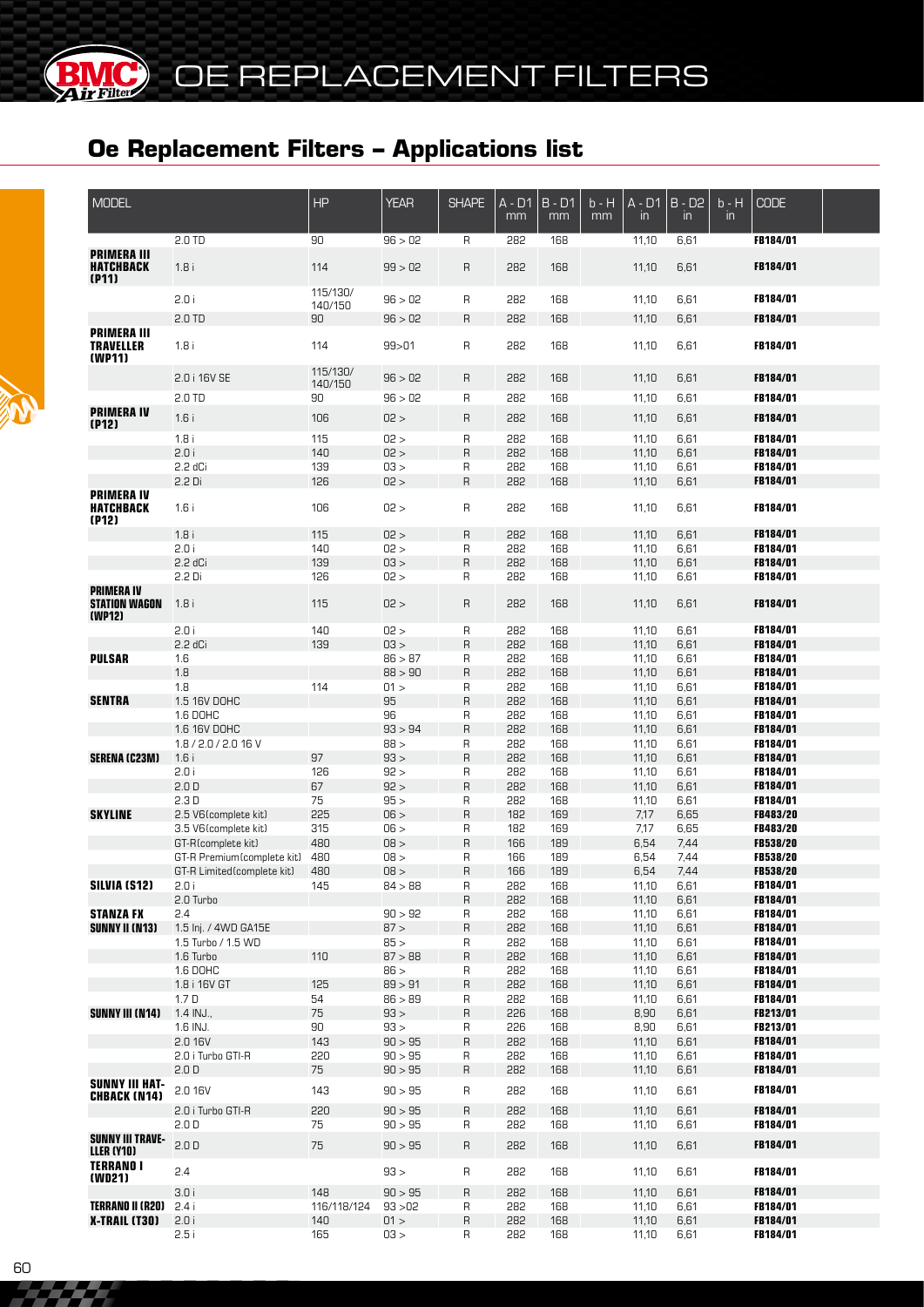

| <b>MODEL</b>                     |                                                       | HP                 | <b>YEAR</b>        | <b>SHAPE</b> | A - D1<br>mm | $B - D1$<br>mm | b - H<br>mm | $A - D1$<br>$\mathsf{in}$ | $B - D2$<br>in | $b - H$<br>in. | <b>CODE</b>                        |  |
|----------------------------------|-------------------------------------------------------|--------------------|--------------------|--------------|--------------|----------------|-------------|---------------------------|----------------|----------------|------------------------------------|--|
|                                  | 2.2 dCi                                               | 136                | 03 >               | R            | 282          | 168            |             | 11,10                     | 6,61           |                | FB184/01                           |  |
| <b>OPEL</b>                      |                                                       |                    |                    |              |              |                |             |                           |                |                |                                    |  |
| <b>ASCONA B</b>                  | 2.0                                                   | 110                |                    | R            | 337          | 135            |             | 13,27                     | 5,31           |                | FB122/01                           |  |
|                                  | $2.4i$ 400                                            | 144                |                    | R            | 337          | 135            |             | 13,27                     | 5,31           |                | FB122/01                           |  |
| <b>ASCONA C</b><br><b>ASTRAI</b> | $2.4i$ 400<br>1.4i                                    | 144<br>82          | 81 > 86<br>91 > 98 | R<br>R       | 337<br>308   | 135<br>230     |             | 13,27<br>12,13            | 5,31<br>9,06   |                | <b>FB122/01</b><br>FB106/01        |  |
|                                  | 1.6i                                                  | 71/75/100          | 91 > 98            | R            | 308          | 230            |             | 12,13                     | 9,06           |                | FB106/01                           |  |
|                                  | 1.8i                                                  | 90                 | 91 > 98            | R            | 308          | 230            |             | 12,13                     | 9,06           |                | <b>FB106/01</b>                    |  |
|                                  | 2.0 i                                                 | 115                | 91 > 98            | R            | 308          | 230            |             | 12,13                     | 9,06           |                | FB106/01                           |  |
|                                  | 2.0 i 16V / Gsi<br>1.7 Diesel                         | 136/150<br>57/60   | 91 > 98<br>91 > 98 | R<br>R       | 308<br>308   | 230<br>230     |             | 12,13<br>12,13            | 9,06<br>9,06   |                | <b>FB106/01</b><br>FB106/01        |  |
|                                  | 1.7 Turbo Diesel                                      | 82                 | 91 > 98            | R            | 282          | 168            |             | 11,10                     | 6,61           |                | <b>FB184/01</b>                    |  |
|                                  | 1.8i                                                  | 90                 | 93 > 98            | R            | 308          | 230            |             | 12,13                     | 9,06           |                | <b>FB106/01</b>                    |  |
|                                  | 1.8 i 16V                                             | 125                | 93 > 98            | R            | 308          | 230            |             | 12,13                     | 9,06           |                | <b>FB106/01</b>                    |  |
|                                  | 1.7 Turbo Diesel                                      | 68                 | 94 > 98            | R            | 308          | 230            |             | 12,13                     | 9,06           |                | <b>FB106/01</b>                    |  |
| <b>ASTRA II</b>                  | 1.2i<br>1.4 16V Club / Sport / CDX                    | 65<br>90           | 98 ><br>98 >       | R<br>R       | 296<br>296   | 233<br>233     |             | 11,65<br>11,65            | 9,17<br>9,17   |                | <b>FB217/01</b><br><b>FB217/01</b> |  |
|                                  | 1.4 16V Club / CDX / SW                               | 90                 | 98 >               | R            | 296          | 233            |             | 11,65                     | 9,17           |                | FB217/01                           |  |
|                                  | 1.6 16V Club / Sport / CDX                            | 75/85/101          | 98 >               | R            | 296          | 233            |             | 11,65                     | 9,17           |                | FB217/01                           |  |
|                                  | 1.6 16V Club / CDX / SW                               | 75/85/101          | 98 >               | R            | 296          | 233            |             | 11,65                     | 9,17           |                | FB217/01                           |  |
|                                  | 1.8 16V Club / Sport / CDX<br>1.8 16y Club / CDX / SW | 115/125<br>115/125 | 98 ><br>98 >       | R<br>R       | 296<br>296   | 233<br>233     |             | 11,65<br>11,65            | 9,17<br>9,17   |                | FB217/01<br><b>FB217/01</b>        |  |
|                                  | 2.0 Sport / CDX                                       | 136                | 98 >               | R            | 296          | 233            |             | 11,65                     | 9,17           |                | FB217/01                           |  |
|                                  | 2.0 Sport / CDX / SW                                  | 136                | 98 >               | R            | 296          | 233            |             | 11,65                     | 9,17           |                | FB217/01                           |  |
|                                  | 1.7 TD Club                                           | 68                 | 98 >               | R            | 296          | 233            |             | 11,65                     | 9,17           |                | <b>FB217/01</b>                    |  |
|                                  | 1.7 DTi<br>1.7 TD Club / SW                           | 75<br>68           | 98 ><br>98 >       | R<br>R       | 296<br>296   | 233<br>233     |             | 11,65<br>11,65            | 9,17<br>9,17   |                | <b>FB217/01</b><br>FB217/01        |  |
|                                  | 1.7 Dti SW                                            | 75                 | 98 >               | R            | 296          | 233            |             | 11,65                     | 9,17           |                | <b>FB217/01</b>                    |  |
|                                  | 1.7 CDTI 16V                                          | 80                 | 98 >               | R            | 296          | 233            |             | 11,65                     | 9,17           |                | <b>FB217/01</b>                    |  |
|                                  | 2.0 Di Club CDX                                       | 82                 | 98 >               | R            | 296          | 233            |             | 11,65                     | 9,17           |                | FB217/01                           |  |
|                                  | 2.0 Di Club / Sport / CDX / SW<br>2.0 DTI             | 82<br>101          | 98 ><br>98 >       | R<br>R       | 296<br>296   | 233<br>233     |             | 11,65<br>11,65            | 9,17<br>9,17   |                | <b>FB217/01</b><br>FB217/01        |  |
| <b>ASTRA III</b>                 | 1.4 16V                                               | 90                 | 04 >               | R            | 296          | 233            |             | 11,65                     | 9,17           |                | FB217/01                           |  |
|                                  | 1.6 16V                                               | 103                | 04 >               | R            | 296          | 233            |             | 11,65                     | 9,17           |                | FB217/01                           |  |
|                                  | 1.6 16V Turbo                                         | 180                | 07 >               | R            | 292          | 224            |             | 11,50                     | 8,82           |                | <b>FB139/01</b>                    |  |
|                                  | 1.8 16V<br>2.0 16V Turbo                              | 125/140<br>170     | 05 ><br>04 >       | R            | 296          | 233<br>233     |             | 11,65                     | 9,17<br>9,17   |                | FB217/01<br><b>FB217/01</b>        |  |
|                                  | 1.3 CDTI 16V                                          | 90                 | 05 >               | R<br>R       | 296<br>296   | 233            |             | 11,65<br>11,65            | 9,17           |                | FB217/01                           |  |
|                                  | 1.7 CDTI 16V                                          | 80/101             | 04 >               | R            | 296          | 233            |             | 11,65                     | 9,17           |                | <b>FB217/01</b>                    |  |
|                                  | 1.9 CDTI 16V                                          | 120/150            | 04 >               | R            | 292          | 224            |             | 11,50                     | 8,82           |                | FB139/01                           |  |
| <b>ASTRA III GTC</b>             | 1.4 16V                                               | 90<br>105          | 05 ><br>05 >       | R<br>R       | 296          | 233<br>233     |             | 11,65                     | 9,17           |                | FB217/01<br>FB217/01               |  |
|                                  | 1.6 16V<br>1.6 16V Turbo                              | 180                | 07 >               | R            | 296<br>595   | 224            |             | 11,65<br>11,50            | 9,17<br>8,82   |                | FB139/01                           |  |
|                                  | 1.8 16V                                               | 125/140            | 05 >               | R            | 296          | 233            |             | 11,65                     | 9,17           |                | FB217/01                           |  |
|                                  | 2.0 16V Turbo                                         | 170                | 05 >               | R            | 296          | 233            |             | 11,65                     | 9,17           |                | FB217/01                           |  |
|                                  | 2.0i Turbo OPC                                        | 240<br>90          | 06 >               | R            | 296          | 233<br>233     |             | 11,65                     | 9,17           |                | FB217/01                           |  |
|                                  | 1.3 CDTI 16V<br>1.7 CDTI 16V                          | 80/101             | 05 ><br>05 >       | R<br>R       | 296<br>296   | 233            |             | 11,65<br>11,65            | 9,17<br>9,17   |                | FB217/01<br>FB217/01               |  |
|                                  | 1.9 CDTI 16V                                          | 120/150            | 05 >               | R            | 292          | 224            |             | 11,50                     | 8,82           |                | <b>FB139/01</b>                    |  |
| <b>ASTRA COUPE'</b>              | 1.8 16V                                               | 115/125            | 00 >               | R            | 296          | 233            |             | 11,65                     | 9,17           |                | FB217/01                           |  |
|                                  | 2.0 16V<br>2.0 16V Turbo                              | 136<br>190         | 00 ><br>00 >       | R            | 296<br>296   | 233<br>233     |             | 11,65                     | 9,17<br>9,17   |                | <b>FB217/01</b>                    |  |
| <b>CALIBRA</b>                   | 2.0i                                                  | 115                | 90 >               | R<br>R       | 287          | 184            |             | 11,65<br>11,30            | 7,24           |                | <b>FB217/01</b><br><b>FB166/01</b> |  |
|                                  | 2.0 i 16V                                             | 136/150            | 90 >               | $\sf R$      | 287          | 184            |             | 11,30                     | 7,24           |                | FB166/01                           |  |
|                                  | 2.0 i 16V                                             | 136/150            | 91 >               | R            | 287          | 184            |             | 11,30                     | 7,24           |                | FB166/01                           |  |
|                                  | 2.0i4X4                                               | 115                | 90 >               | R            | 287          | 184<br>184     |             | 11,30                     | 7,24           |                | FB166/01<br>FB166/01               |  |
|                                  | 2.0 i 16V 4X4<br>2.0 i 16V Turbo 4X4                  | 136/150<br>204     | 90 ><br>91 >       | R<br>R       | 287<br>287   | 184            |             | 11,30<br>11,30            | 7,24<br>7,24   |                | FB166/01                           |  |
|                                  | 2.5 i V6                                              | 170                | 93 >               | R            | 287          | 184            |             | 11,30                     | 7,24           |                | FB166/01                           |  |
| <b>COMBO</b>                     | 1.2i                                                  | 45                 | 93 >               | R            | 206          | 164            |             | 8,11                      | 6,46           |                | FB108/01                           |  |
|                                  | 1.4 i                                                 | 60                 | 93 ><br>93 >       | R            | 206          | 164            |             | 8,11                      | 6,46           |                | <b>FB108/01</b>                    |  |
| <b>CORSA A</b>                   | 1.7 Diesel<br>1.5 <sub>D</sub>                        | 60<br>50           | 87 > 93            | R<br>R       | 206<br>282   | 164<br>168     |             | 8,11<br>11,10             | 6,46<br>6,61   |                | FB108/01<br><b>FB184/01</b>        |  |
|                                  | 1.5 TD                                                | 67                 | 87 > 93            | R            | 282          | 168            |             | 11,10                     | 6,61           |                | FB184/01                           |  |
| <b>CORSA B</b>                   | 1.0 i 3 Cyl.                                          | 55                 | 97 >               | R            | 206          | 164            |             | 8,11                      | 6,46           |                | <b>FB108/01</b>                    |  |
|                                  | 1.2                                                   | 45                 | 93 >               | R            | 206          | 164            |             | 8,11                      | 6,46           |                | FB108/01                           |  |
|                                  | 1.2i<br>1.3i                                          | 65                 | 93 >               | R.<br>R      | 206<br>282   | 164<br>168     |             | 8,11<br>11,10             | 6,46<br>6,61   |                | FB108/01<br>FB184/01               |  |
|                                  | 1.4i                                                  | 82                 | 93 >               | R            | 206          | 164            |             | 8,11                      | 6,46           |                | FB108/01                           |  |
|                                  | 1.4 SRI                                               | 90                 | 93 >               | R            | 206          | 164            |             | 8,11                      | 6,46           |                | FB108/01                           |  |
|                                  | 1.6 Gsi 16V                                           | 109                | 93 >               | R            | 206          | 164            |             | 8,11                      | 6,46           |                | FB108/01                           |  |



**CACC**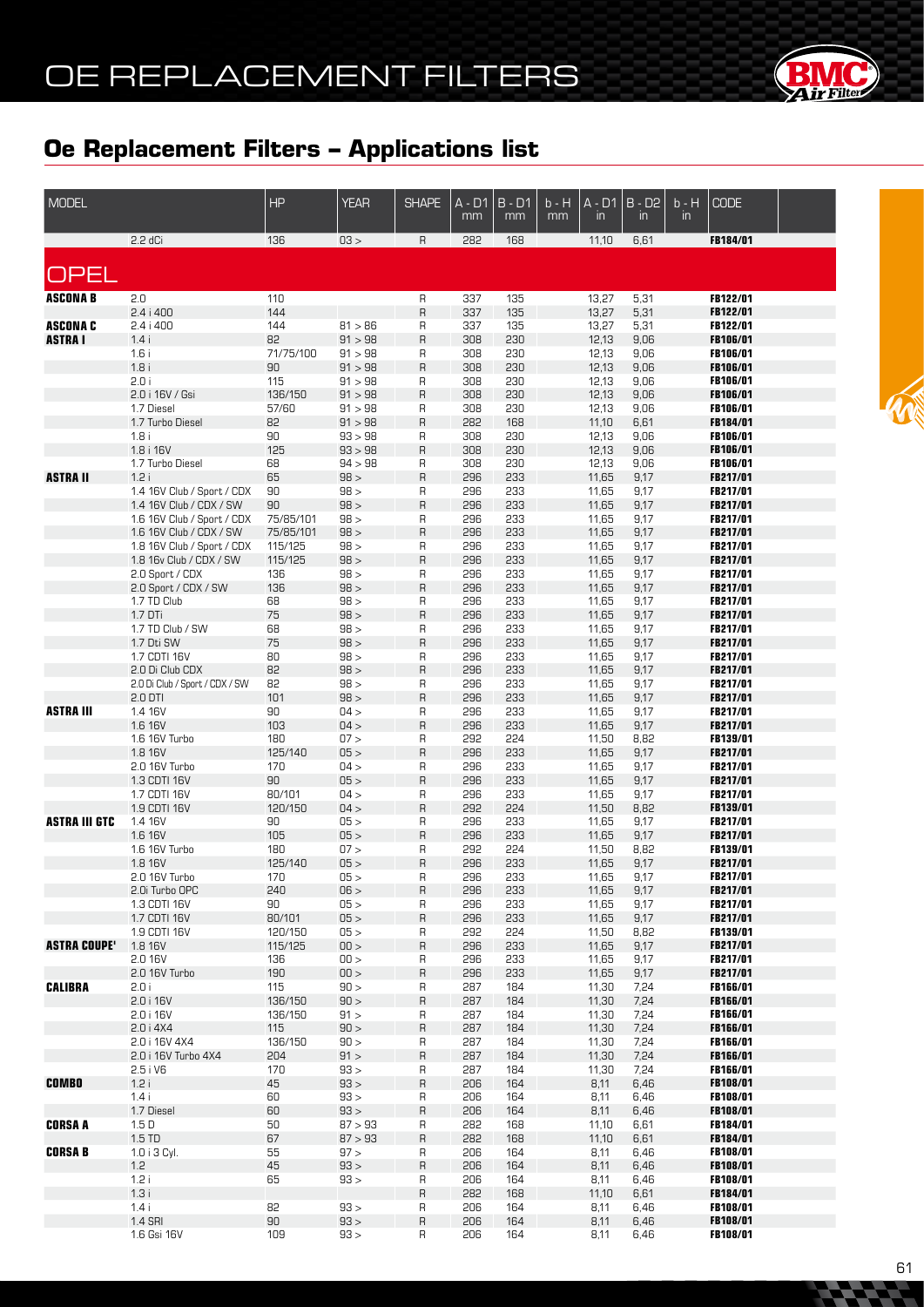**BMC** 

62

| <b>MODEL</b>    |                            | HP                  | <b>YEAR</b>     | <b>SHAPE</b> | $A - D1$   | $B - D1$   | b - H | $A - D1$       | $B - D2$      | $b - H$       | <b>CODE</b>                        |  |
|-----------------|----------------------------|---------------------|-----------------|--------------|------------|------------|-------|----------------|---------------|---------------|------------------------------------|--|
|                 |                            |                     |                 |              | mm         | mm         | mm    | $\mathsf{in}$  | $\mathsf{in}$ | $\mathsf{in}$ |                                    |  |
|                 | 1.5D                       | 50                  | 93 >            | R            | 206        | 164        |       | 8,11           | 6,46          |               | FB108/01                           |  |
|                 | 1.5 TD                     | 67                  | 93 >            | R            | 206        | 164        |       | 8,11           | 6,46          |               | FB108/01                           |  |
|                 | 1.7 <sub>D</sub>           |                     |                 | $\sf B$      | 206        | 164        |       | 8,11           | 6,46          |               | FB108/01                           |  |
|                 | 1.7 TD                     | 82                  |                 | R            | 206        | 164        |       | 8,11           | 6,46          |               | FB108/01                           |  |
| <b>CORSA C</b>  | 1.0 12V 3 Cyl.             | 58                  | 01 >            | $\mathsf{R}$ | 290        | 206        |       | 11,42          | 8,11          |               | FB290/01                           |  |
|                 | 1.2 16V                    | 75                  | 01 >            | R            | 290        | 206        |       | 11,42          | 8,11          |               | FB290/01                           |  |
|                 | 1.4 16V                    | 90                  | 01 >            | $\sf B$      | 290        | 206        |       | 11,42          | 8,11          |               | FB290/01                           |  |
|                 | 1.8 16V GSI<br>1.3 CDTI    | 125<br>70           | 01 ><br>03 >    | R<br>$\sf B$ | 290<br>290 | 206<br>206 |       | 11,42<br>11,42 | 8,11<br>8,11  |               | FB290/01<br>FB290/01               |  |
|                 | $1.7$ DI                   | 65                  | 01 >            | R            | 290        | 206        |       | 11,42          | 8,11          |               | <b>FB290/01</b>                    |  |
|                 | 1.7 DTI                    | 75                  | 01 >            | $\sf B$      | 290        | 206        |       | 11,42          | 8,11          |               | FB290/01                           |  |
|                 | 1.7 CDTI 16V               | 100                 | 01 >            | R            | 290        | 206        |       | 11,42          | 8,11          |               | <b>FB290/01</b>                    |  |
| <b>CORSAD</b>   | 1.0 12V                    | 60                  | 06 >            | $\sf B$      | 210        | 201        |       | 8,27           | 7,91          |               | <b>FB555/01</b>                    |  |
|                 | 1.2 16V                    | 80                  | 06 >            | R            | 210        | 201        |       | 8,27           | 7,91          |               | <b>FB555/01</b>                    |  |
|                 | 1.4 16V                    | 90                  | 06 >            | $\mathsf R$  | 210        | 201        |       | 8,27           | 7,91          |               | FB555/01                           |  |
|                 | 1.6 T GSI                  | 150                 | 07 >            | R            | 210        | 201        |       | 8,27           | 7,91          |               | FB555/01                           |  |
|                 | 1.6 OPC                    | 192                 | 06 >            | $\mathsf R$  | 210        | 201        |       | 8,27           | 7,91          |               | FB555/01                           |  |
|                 | 1.3 CDTI                   | 90                  | 06 >            | R            | 210        | 201        |       | 8,27           | 7,91          |               | <b>FB555/01</b>                    |  |
| <b>FRONTERA</b> | 1.7 CDTI<br>2.0 i          | 125<br>115          | 06 >            | R<br>R       | 210<br>254 | 201<br>213 |       | 8,27<br>10,00  | 7,91<br>8,39  |               | FB555/01<br>FB102/01               |  |
|                 | 2.2i                       | 136                 | >98             | $\sf B$      | 254        | 213        |       | 10,00          | 8,39          |               | FB102/01                           |  |
|                 | 2.4i                       | 125                 |                 | R            | 254        | 213        |       | 10,00          | 8,39          |               | FB102/01                           |  |
|                 | 2.3 Turbo Diesel           | 100                 |                 | $\mathsf{R}$ | 254        | 213        |       | 10,00          | 8,39          |               | FB102/01                           |  |
|                 | 2.5 Turbo Diesel           | 115                 |                 | R            | 254        | 213        |       | 10,00          | 8,39          |               | FB102/01                           |  |
|                 | 2.8 TDi                    | 113                 |                 | $\mathsf{R}$ | 254        | 213        |       | 10,00          | 8,39          |               | <b>FB102/01</b>                    |  |
| GT              | 2.0 16V Turbo              | 264                 | 07 >            | R            | 240        | 371        |       | 9,45           | 14,61         |               | <b>FB520/20</b>                    |  |
| <b>KADETT C</b> | 2.0                        | 110/115             |                 | $\sf B$      | 337        | 135        |       | 13,27          | 5,31          |               | FB122/01                           |  |
| <b>KADETTE</b>  | 1.8i                       |                     |                 | R            | 254        | 213        |       | 10,00          | 8,39          |               | FB102/01                           |  |
|                 | 1.5D                       |                     | 88 > 91         | $\sf B$      | 282        | 168        |       | 11,10          | 6,61          |               | FB184/01                           |  |
|                 | 1.5 TD<br>1.7 TD           |                     | 88 > 91<br>92 > | R<br>$\sf R$ | 282<br>282 | 168<br>168 |       | 11,10<br>11,10 | 6,61<br>6,61  |               | FB184/01<br>FB184/01               |  |
| <b>MANTA</b>    | 1.9E                       | 105                 |                 | R            | 337        | 135        |       | 13,27          | 5,31          |               | FB122/01                           |  |
|                 | 2.0 E                      | 110                 | 83              | $\sf B$      | 337        | 135        |       | 13,27          | 5,31          |               | FB122/01                           |  |
|                 | 2.0 GTE GSI                | 110                 | 82              | R            | 337        | 135        |       | 13,27          | 5,31          |               | FB122/01                           |  |
|                 | 200 i / 400 i              | 110/125/144         |                 | $\mathsf{R}$ | 337        | 135        |       | 13,27          | 5,31          |               | FB122/01                           |  |
| <b>MERIVA</b>   | 1.3 16V CDTI               | 75                  | 03 >            | R            | 290        | 206        |       | 11,42          | 8,11          |               | FB290/01                           |  |
|                 | 1.6 16V                    | 101                 | 03 >            | $\sf B$      | 290        | 206        |       | 11,42          | 8,11          |               | <b>FB290/01</b>                    |  |
|                 | 1.8 16V                    | 125                 | 03 >            | R            | 290        | 206        |       | 11,42          | 8,11          |               | <b>FB290/01</b>                    |  |
|                 | OPC                        | 180                 | 05 >            | $\sf B$      | 290        | 206        |       | 11,42          | 8,11          |               | FB290/01                           |  |
|                 | $1.7$ DTI<br>1.7 CDTI 16V  | 75<br>101/125       | 03 ><br>03 >    | R<br>$\sf B$ | 290<br>290 | 206<br>206 |       | 11,42<br>11,42 | 8,11<br>8,11  |               | <b>FB290/01</b><br><b>FB290/01</b> |  |
| <b>MOVANO</b>   | $1.9$ DTI                  | 80                  | 00 > 03         | R            | 316        | 102        |       | 12,44          | 4,02          |               | <b>FB275/01</b>                    |  |
| <b>OMEGA A</b>  | 1.8i                       | 115                 | 86 > 94         | R            | 254        | 213        |       | 10,00          | 8,39          |               | <b>FB102/01</b>                    |  |
|                 | 2.0i                       | 122                 | 86 > 94         | R            | 254        | 213        |       | 10,00          | 8,39          |               | <b>FB102/01</b>                    |  |
|                 | 2.4                        | 125                 | >94             | $\sf B$      | 254        | 213        |       | 10,00          | 8,39          |               | <b>FB102/01</b>                    |  |
|                 | 2.6                        | 150                 | >94             | R            | 254        | 213        |       | 10,00          | 8,39          |               | FB102/01                           |  |
|                 | 3.0                        | 156/177/204 86 > 94 |                 | R            | 254        | 213        |       | 10,00          | 8,39          |               | FB102/01                           |  |
|                 | 3.6 i Lotus                |                     | >94             | R            | 254        | 213        |       | 10,00          | 8,39          |               | FB102/01                           |  |
|                 | 2.3 Diesel                 | 73                  | 86 > 94         | R            | 254        | 213        |       | 10,00          | 8,39          |               | FB102/01                           |  |
| <b>OMEGAB</b>   | 2.3 TDI<br>2.0i            | 90/100<br>115/136   | 86 > 94<br>94 > | R<br>R       | 254<br>263 | 213<br>250 |       | 10,00<br>10,35 | 8,39<br>9,84  |               | FB102/01<br>FB266/01               |  |
|                 | 2.2i                       | 144                 | 94 >            | R            | 263        | 250        |       | 10,35          | 9,84          |               | <b>FB266/01</b>                    |  |
|                 | 2.5i                       | 170                 | 94 >            | R            | 263        | 250        |       | 10,35          | 9,84          |               | FB266/01                           |  |
|                 | 2.6i                       | 180                 | 94 >            | R            | 263        | 250        |       | 10,35          | 9,84          |               | FB266/01                           |  |
|                 | 3.0i                       | 210/224             | 94 >            | R            | 263        | 250        |       | 10,35          | 9,84          |               | FB266/01                           |  |
|                 | 3.2i                       | 218                 | 94 >            | R            | 263        | 250        |       | 10,35          | 9,84          |               | <b>FB266/01</b>                    |  |
|                 | 2.0 Dti                    | 100                 | 94 >            | R            | 263        | 250        |       | 10,35          | 9,84          |               | FB266/01                           |  |
|                 | 2.2 Dti                    | 120                 | 94 >            | R            | 263        | 250        |       | 10,35          | 9,84          |               | <b>FB266/01</b>                    |  |
|                 | 2.5 TD                     | 130/50              | 94 >            | R            | 263        | 250        |       | 10,35          | 9,84          |               | <b>FB266/01</b>                    |  |
| RECORD          | 1.8i<br>2.0i               | 100                 |                 | R            | 337        | 135        |       | 13,27          | 5,31          |               | <b>FB122/01</b>                    |  |
|                 | 2.2i                       | 110<br>115          |                 | R<br>R       | 337<br>337 | 135<br>135 |       | 13,27<br>13,27 | 5,31<br>5,31  |               | FB122/01<br>FB122/01               |  |
| <b>SENATOR/</b> |                            |                     |                 |              |            |            |       |                |               |               |                                    |  |
| MONZA           | 2.5i                       |                     | 81 > 87         | R            | 254        | 213        |       | 10,00          | 8,39          |               | FB102/01                           |  |
|                 | 2.6i                       |                     | 90 >            | R            | 254        | 213        |       | 10,00          | 8,39          |               | FB102/01                           |  |
|                 | 3.0                        |                     | 87 >            | R            | 254        | 213        |       | 10,00          | 8,39          |               | <b>FB102/01</b>                    |  |
|                 | 3.0 GSI                    |                     | 87 >            | R            | 254        | 213        |       | 10,00          | 8,39          |               | <b>FB102/01</b>                    |  |
|                 | 3.0 i 24V                  |                     | 87 > 89         | R            | 254        | 213        |       | 10,00          | 8,39          |               | FB102/01                           |  |
| <b>SIGNUM</b>   | 1.8 16V                    | 122                 | 03 >            | R            | 323        | 249        |       | 12,72          | 9,80          |               | <b>FB352/01</b>                    |  |
|                 | 2.0 Turbo                  | 175                 | 03 >            | R            | 323        | 249        |       | 12,72          | 9,80          |               | FB352/01                           |  |
|                 | 2.2 Direct<br>2.8 V6 turbo | 155<br>230/255      | 03 ><br>05 >    | R<br>$\sf R$ | 323<br>323 | 249<br>249 |       | 12,72<br>12,72 | 9,80<br>9,80  |               | <b>FB352/01</b><br>FB352/01        |  |
|                 | 3.2 V6                     | 211                 | 03 >            | R            | 323        | 249        |       | 12,72          | 9,80          |               | <b>FB352/01</b>                    |  |
|                 |                            |                     |                 |              |            |            |       |                |               |               |                                    |  |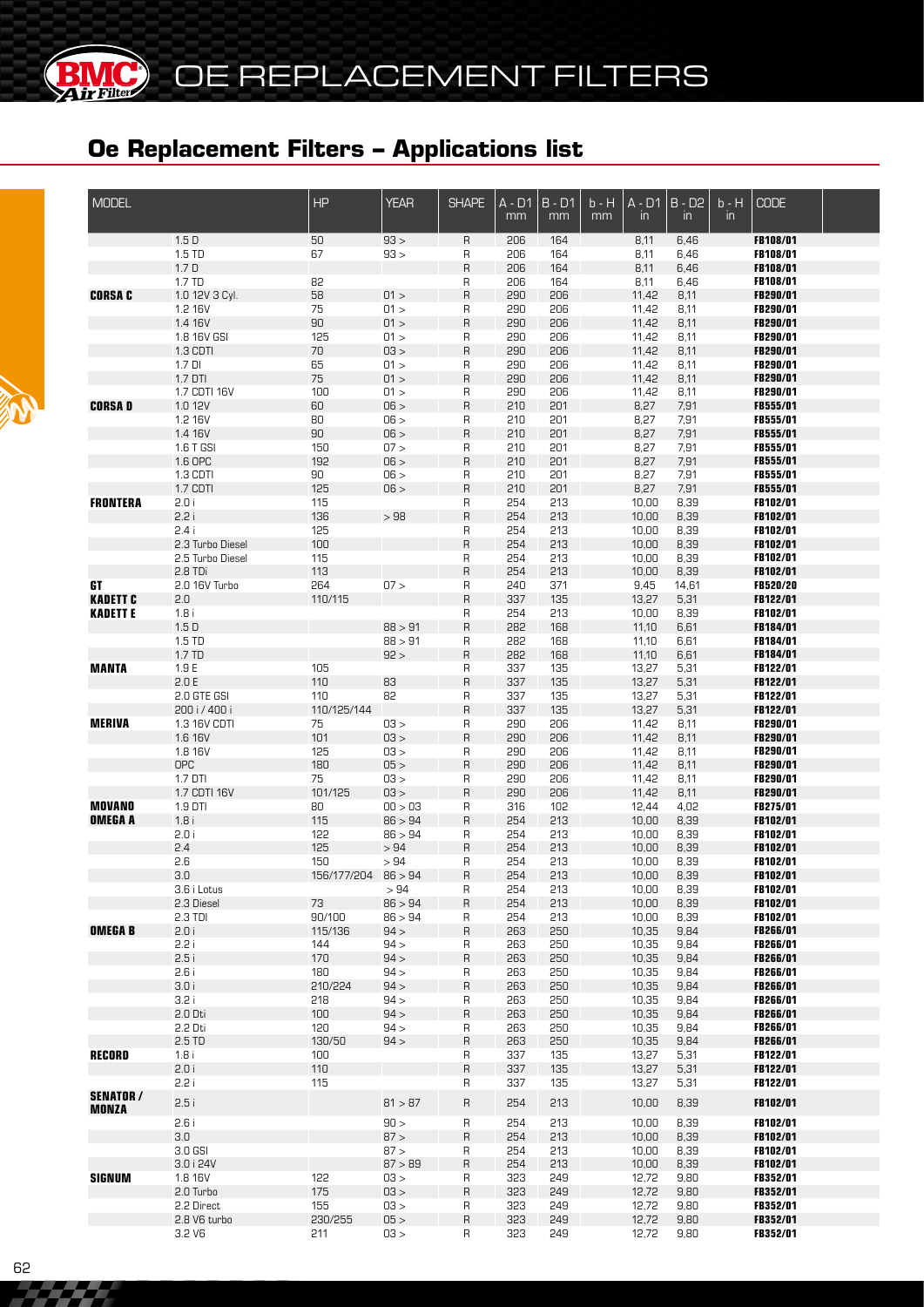

| <b>MODEL</b>          |                                   | HP               | <b>YEAR</b>    | <b>SHAPE</b>        | $A - D1$<br>mm | $B - D1$<br>mm | b - H<br>mm | $A - D1$<br>$\mathsf{in}$ | $B - D2$<br>$\mathsf{in}$ | $b - H$<br>$\overline{m}$ | <b>CODE</b>                        |  |
|-----------------------|-----------------------------------|------------------|----------------|---------------------|----------------|----------------|-------------|---------------------------|---------------------------|---------------------------|------------------------------------|--|
|                       | 1.9 CDTI                          | 120/150          | 04 >           | R                   | 323            | 249            |             | 12,72                     | 9,80                      |                           | FB352/01                           |  |
|                       | 2.0 DTI                           | 101              | 03 >           | R                   | 323            | 249            |             | 12,72                     | 9,80                      |                           | FB352/01                           |  |
|                       | 2.2 DTI                           | 125              | 03 >           | $\mathsf{R}$        | 323            | 249            |             | 12,72                     | 9,80                      |                           | <b>FB352/01</b>                    |  |
|                       | 3.0 CDTI V6                       | 177              | 03 >           | R                   | 323            | 249            |             | 12,72                     | 9,80                      |                           | <b>FB352/01</b>                    |  |
| <b>SPEEDSTER</b>      | 2.0 turbo<br>2.2 i 16V            | 200<br>147       | 03 >           | $\mathsf R$<br>R    | 296<br>338     | 233<br>204     |             | 11,65<br>13,31            | 9,17<br>8,03              |                           | <b>FB217/01</b><br><b>FB147/01</b> |  |
| <b>TIGRA</b>          | 1.4 16V                           | 90               | 94 >           | $\mathsf{R}$        | 206            | 164            |             | 8,11                      | 6,46                      |                           | <b>FB108/01</b>                    |  |
|                       | 1.6 16V                           | 106              | 94 >           | R                   | 206            | 164            |             | 8,11                      | 6,46                      |                           | FB108/01                           |  |
| <b>TIGRA TWIN TOP</b> | 1.4i                              | 90               | 04 >           | $\mathsf{R}$        | 290            | 206            |             | 11,42                     | 8,11                      |                           | FB290/01                           |  |
|                       | 1.8i                              | 125              | 04 >           | R                   | 290            | 206            |             | 11,42                     | 8,11                      |                           | FB290/01                           |  |
|                       | 1.3 CDTi                          | 69               | 04 >           | $\mathsf{R}$        | 290            | 206            |             | 11,42                     | 8,11                      |                           | <b>FB290/01</b>                    |  |
| <b>VECTRA A</b>       | 1.6 i / Diamond                   | 71/75            | 92 >           | R                   | 287            | 184            |             | 11,30                     | 7,24                      |                           | FB166/01                           |  |
|                       | 1.8i<br>2.0 i                     | 90<br>115/130    | 89 ><br>88 >   | $\overline{R}$<br>R | 287<br>287     | 184<br>184     |             | 11,30<br>11,30            | 7,24<br>7,24              |                           | FB166/01<br>FB166/01               |  |
|                       | 2.0 i 16V                         | 136/150          | 89 > 95        | $\mathsf{R}$        | 287            | 184            |             | 11,30                     | 7,24                      |                           | FB166/01                           |  |
|                       | 2.0 i Turbo                       | 204              | >95            | R                   | 287            | 184            |             | 11,30                     | 7,24                      |                           | FB166/01                           |  |
|                       | 2.5 i V6                          | 170              | 93 > 95        | $\overline{R}$      | 287            | 184            |             | 11,30                     | 7,24                      |                           | FB166/01                           |  |
|                       | 1.7 Diesel                        | 57               | 88 >           | R                   | 287            | 184            |             | 11,30                     | 7,24                      |                           | FB166/01                           |  |
|                       | 1.7 TD Diamond GL                 | 57               | 92 >           | $\mathsf{R}$        | 282            | 168            |             | 11,10                     | 6,61                      |                           | FB184/01                           |  |
| <b>VECTRAB</b>        | 1.6 i 16V<br>1.6 i 8V             | 100<br>75        | 95 >           | R<br>$\mathsf R$    | 338            | 204            |             | 13,31                     | 8,03                      |                           | FB147/01<br>FB147/01               |  |
|                       | 1.8 i 16V                         | 115              | 95 ><br>95 >   | R                   | 338<br>338     | 204<br>204     |             | 13,31<br>13,31            | 8,03<br>8,03              |                           | <b>FB147/01</b>                    |  |
|                       | 2.0 i 16V                         | 138              | 95 >           | $\mathsf R$         | 338            | 204            |             | 13,31                     | 8,03                      |                           | FB147/01                           |  |
|                       | 2.5 i V6 24V                      | 170              | 95 >           | R                   | 338            | 204            |             | 13,31                     | 8,03                      |                           | FB147/01                           |  |
|                       | 2.6 i V6 24V                      | 170              | 95 >           | $\mathsf R$         | 338            | 204            |             | 13,31                     | 8,03                      |                           | FB147/01                           |  |
| <b>VECTRA C</b>       | 1.6 16V                           | 105              | 06 >           | R                   | 323            | 249            |             | 12,72                     | 9,80                      |                           | FB352/01                           |  |
|                       | 1.8 16V                           | 122              | 02 >           | $\sf R$             | 323            | 249            |             | 12,72                     | 9,80                      |                           | FB352/01                           |  |
|                       | 2.0 Turbo<br>2.2 16V              | 175<br>147       | 03 ><br>02 >   | R<br>$\overline{R}$ | 323<br>323     | 249<br>249     |             | 12,72<br>12,72            | 9,80<br>9,80              |                           | FB352/01<br>FB352/01               |  |
|                       | 2.8 V6                            | 230/255/280      | 04 >           | R                   | 323            | 249            |             | 12,72                     | 9,80                      |                           | <b>FB352/01</b>                    |  |
|                       | 3.2 V6 GTS                        | 211              | 02 >           | $\mathsf{R}$        | 323            | 249            |             | 12,72                     | 9,80                      |                           | FB352/01                           |  |
|                       | 1.9 CDTI                          | 120/150          | 04 >           | R                   | 323            | 249            |             | 12,72                     | 9,80                      |                           | <b>FB352/01</b>                    |  |
|                       | $2.0$ DTI                         | 101              | 02 >           | $\overline{R}$      | 323            | 249            |             | 12,72                     | 9,80                      |                           | <b>FB352/01</b>                    |  |
|                       | 2.2 DTI                           | 125              | 02 >           | R                   | 323            | 249            |             | 12,72                     | 9,80                      |                           | <b>FB352/01</b>                    |  |
| <b>VIVARO</b>         | 3.0 CDTI<br>2.0 16V               | 177/184<br>120   | 05 ><br>01 >   | $\mathsf{R}$<br>Τ   | 323<br>177     | 249<br>142     | 90          | 12,72<br>6,97             | 9,80<br>5,59              |                           | <b>FB352/01</b><br><b>FB218/01</b> |  |
|                       | $1.9$ DI                          | 80               | 01 > 04        | $\mathsf{R}$        | 316            | 102            |             | 12,44                     | 4,02                      |                           | FB275/01                           |  |
|                       | 1.9 CDTI/DTI                      | 82/101           | 01             | R                   | 316            | 102            |             | 12,44                     | 4,02                      |                           | <b>FB275/01</b>                    |  |
| <b>ZAFIRA</b>         | 1.6 16V CDX                       | 101              | 99 >           | $\mathsf{R}$        | 296            | 233            |             | 11,65                     | 9,17                      |                           | FB217/01                           |  |
|                       | 1.6 ecoM                          | 97               | 03 >           | R                   | 296            | 233            |             | 11,65                     | 9,17                      |                           | <b>FB217/01</b>                    |  |
|                       | 1.8 16V CDX                       | 115              | 99 >           | $\overline{R}$      | 296            | 233            |             | 11,65                     | 9,17                      |                           | FB217/01                           |  |
|                       | 2.0 i OPC<br>$2.0$ DTI            | 192<br>101       | 00 >           | R<br>$\mathsf R$    | 296<br>296     | 233<br>233     |             | 11,65<br>11,65            | 9,17<br>9,17              |                           | <b>FB217/01</b><br>FB217/01        |  |
|                       | 2.2 DTI                           | 125              | 02 >           | R                   | 296            | 233            |             | 11,65                     | 9,17                      |                           | FB217/01                           |  |
| <b>ZAFIRA II</b>      | 1.6i                              | 105              | 05 >           | $\mathsf{R}$        | 296            | 233            |             | 11,65                     | 9,17                      |                           | FB217/01                           |  |
|                       | 1.8i                              | 140              | 05 >           | R                   | 296            | 233            |             | 11,65                     | 9,17                      |                           | FB217/01                           |  |
|                       | 2.0i Turbo                        | 200              | 05 >           | R                   | 296            | 233            |             | 11,65                     | 9,17                      |                           | FB217/01                           |  |
|                       | 2.0i Turbo OPC                    | 240              | 06 >           | R                   | 296            | 233            |             | 11,65                     | 9,17                      |                           | FB217/01                           |  |
|                       | 1.9 CDTI                          | 101/120/150 99 > |                | R                   | 292            | 224            |             | 11,50                     | 8,82                      |                           | FB139/01                           |  |
| <b>PEUGEOT</b>        |                                   |                  |                |                     |                |                |             |                           |                           |                           |                                    |  |
| 1007                  | 1.4i                              | 73               | 05 >           | R                   | 335            | 101            |             | 13,19                     | 3,98                      |                           | FB315/20                           |  |
|                       | 1.6 16V                           | 109              | 05 >           | $\mathsf{R}$        | 335            | 101            |             | 13,19                     | 3,98                      |                           | <b>FB315/20</b>                    |  |
|                       | 1.4 HDI                           | 68               | 05 >           | R                   | 289            | 139            |             | 11,38                     | 5,47                      |                           | <b>FB309/20</b>                    |  |
| 106                   | 1.6 HDI<br>$1.0$ XN               | 109              | 07 ><br>96 >   | $\mathsf{R}$<br>С   | 317<br>91      | 114<br>125     | 162         | 12,48<br>3,58             | 4,49<br>4,92              | 6,38                      | FB314/01<br><b>FB134/06</b>        |  |
|                       | 1.1 XN, XR, XT                    |                  | 96 >           | C                   | 91             | 125            | 162         | 3,58                      | 4,92                      | 6,38                      | <b>FB134/06</b>                    |  |
|                       | 1.1i                              | 60               |                | С                   | 91             | 125            | 162         | 3,58                      | 4,92                      | 6,38                      | <b>FB134/06</b>                    |  |
|                       | 1.1 i Cat.                        | 45               |                | $\mathbb C$         | 91             | 125            | 162         | 3,58                      | 4,92                      | 6,38                      | <b>FB134/06</b>                    |  |
|                       | 1300 Rally                        |                  | 94 >           | R                   | 297            | 89             |             | 11,69                     | 3,50                      |                           | FB182/01                           |  |
|                       | 1360 XR, XT, Xsi                  |                  | 91 >           | C                   | 91             | 125            | 162         | 3,58                      | 4,92                      | 6,38                      | <b>FB134/06</b>                    |  |
|                       | 1.4 i<br>1.6i                     | 75/94<br>89/104  |                | С<br>С              | 91<br>91       | 125<br>125     | 162<br>162  | 3,58<br>3,58              | 4,92<br>4,92              | 6,38<br>6,38              | <b>FB134/06</b><br><b>FB134/06</b> |  |
|                       | 1.6 i 16V                         | 116              |                | R                   | 306            | 111            |             | 12,05                     | 4,37                      |                           | FB212/01                           |  |
|                       | 1.6 Gti                           |                  | 96 >           | $\mathsf R$         | 306            | 111            |             | 12,05                     | 4,37                      |                           | FB212/01                           |  |
|                       | 1.4 Diesel                        | 50               | 93 >           | R                   | 327            | 155            |             | 12,87                     | 6,10                      |                           | FB175/01                           |  |
| 107                   | 1.0 12V                           | 68               | 05 >           | $\sf R$             | 258            | 116            |             | 10,16                     | 4,57                      |                           | FB225/04                           |  |
|                       | $1.4$ HDI                         | 54               | 05 >           | R                   | 289            | 139            |             | 11,38                     | 5,47                      |                           | FB309/20                           |  |
| 205                   | <b>1.1 CAT</b><br>1.580 16V Turbo | 60               | 6/92 ><br>84 > | С<br>С              | 91<br>74       | 125<br>111     | 162<br>243  | 3,58<br>2,91              | 4,92<br>4,37              | 6,38<br>9,57              | <b>FB134/06</b><br><b>FB146/06</b> |  |
|                       | 1.3 Rally                         | 100              | 84 >           | С                   | 74             | 111            | 243         | 2,91                      | 4,37                      | 9,57                      | <b>FB146/06</b>                    |  |
|                       | 1.6 Rally                         |                  | 84 >           | С                   | 74             | 111            | 243         | 2,91                      | 4,37                      | 9,57                      | <b>FB146/06</b>                    |  |

**CACHOOR**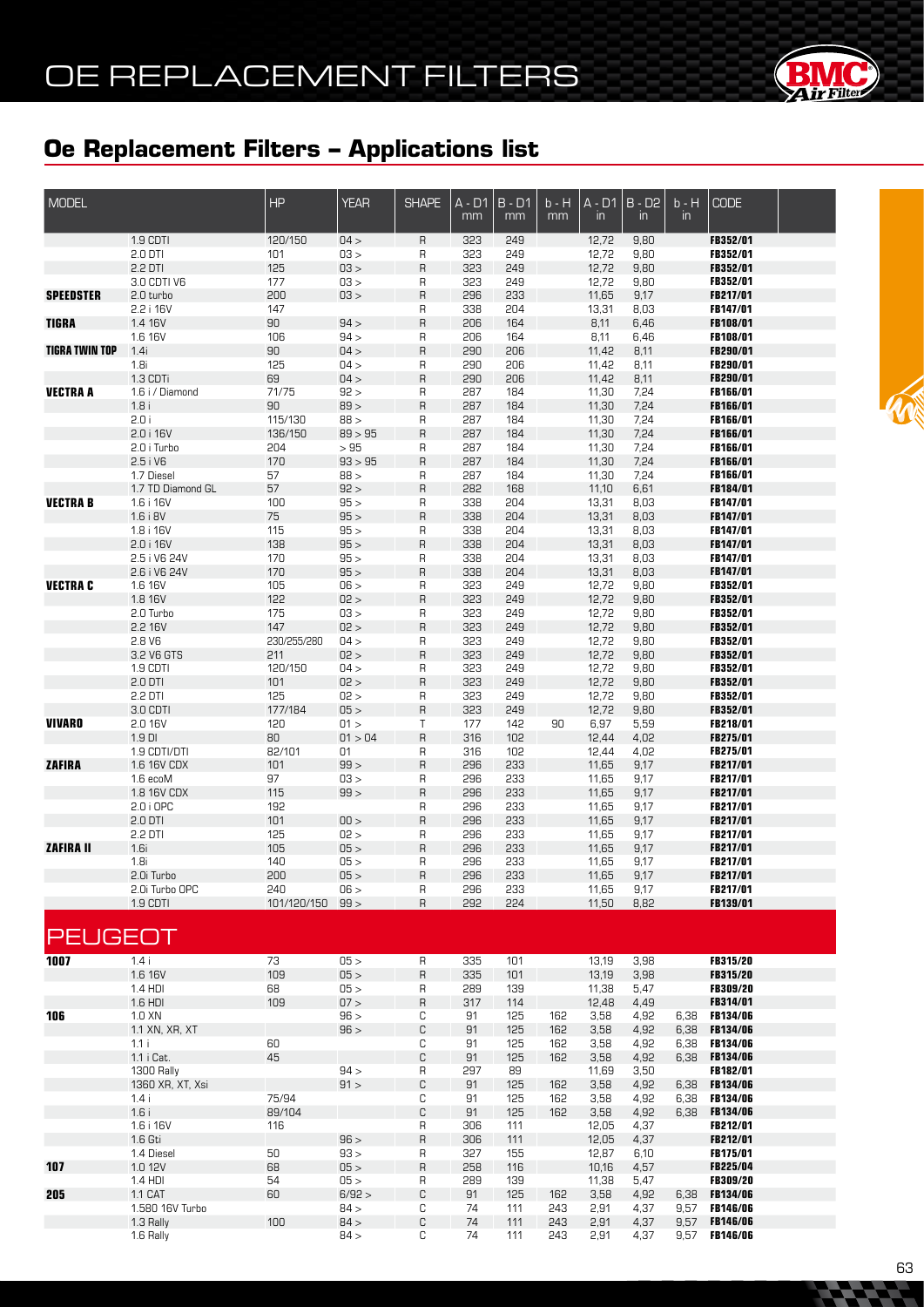| <b>MODEL</b> |                                               | <b>HP</b>            | <b>YEAR</b>     | <b>SHAPE</b>   | $A - D1$<br>mm | $B - D1$<br>mm | b - H<br>mm | $A - D1$<br>$\mathsf{in}$ | $B - D2$<br>$\mathsf{in}$ | $b - H$<br>in | <b>CODE</b>                        |  |
|--------------|-----------------------------------------------|----------------------|-----------------|----------------|----------------|----------------|-------------|---------------------------|---------------------------|---------------|------------------------------------|--|
|              | 1.6 CTI                                       |                      | 85 >            | C              | 74             | 111            | 243         | 2,91                      | 4,37                      | 9,57          | <b>FB146/06</b>                    |  |
|              | 1.6i                                          | 102                  | 83 >            | С              | 74             | 111            | 243         | 2,91                      | 4,37                      | 9,57          | <b>FB146/06</b>                    |  |
|              | 1.6 GTI<br>1.9i                               | 115<br>105           | 83 ><br>87 >    | C<br>С         | 74<br>74       | 111<br>111     | 243<br>243  | 2,91                      | 4,37                      | 9,57<br>9,57  | <b>FB146/06</b><br><b>FB146/06</b> |  |
|              | 1.9 CTI                                       | 102                  | 87 >            | C              | 74             | 111            | 243         | 2,91<br>2,91              | 4,37<br>4,37              | 9,57          | <b>FB146/06</b>                    |  |
|              | 1.9 GTI                                       | 128                  | 87 >            | С              | 74             | 111            | 243         | 2,91                      | 4,37                      | 9,57          | <b>FB146/06</b>                    |  |
|              | 1.7 Diesel Van                                |                      | 85 >            | С              | 74             | 111            | 243         | 2,91                      | 4,37                      | 9,57          | <b>FB146/06</b>                    |  |
| 206          | $1.1$ XR $/$ XT                               | 60                   | 98 >            | R              | 205            | 169            |             | 8,07                      | 6,65                      |               | FB188/01                           |  |
|              | 1.4 XR / XT / XS                              | 75                   | 98 >            | R              | 205            | 169            |             | 8,07                      | 6,65                      |               | FB188/01                           |  |
|              | 1.4 16V<br>1.6 XS 16V                         | 88<br>90             | 03 ><br>98 >    | R<br>$\sf R$   | 354<br>205     | 101<br>169     |             | 13,94<br>8,07             | 3,98<br>6,65              |               | FB460/01<br>FB188/01               |  |
|              | 1.6 16V                                       | 110                  | 01 >            | R              | 205            | 169            |             | 8,07                      | 6,65                      |               | FB188/01                           |  |
|              | 1.6 16V Euro IV                               | 109                  | 04 >            | R              | 422            | 94             |             | 16,61                     | 3,70                      |               | FB480/20                           |  |
|              | 2.0 GTI 16V                                   | 137                  | 99 >            | R              | 205            | 169            |             | 8,07                      | 6,65                      |               | FB188/01                           |  |
|              | 2.0 16V                                       | 180                  | 99 >            | $\sf R$        | 205            | 169            |             | 8,07                      | 6,65                      |               | FB188/01                           |  |
|              | 2.0 16V RC                                    | 180                  | 04 >            | R              | 245            | 167            |             | 9,65                      | 6,57                      |               | FB100/01                           |  |
|              | 1.4 HDi XR / XT<br>1.6 HDi 16V                | 68<br>110            | 01 ><br>98 >    | R<br>R         | 289<br>317     | 139<br>114     |             | 11,38<br>12,48            | 5,47<br>4,49              |               | <b>FB309/20</b><br>FB314/01        |  |
|              | <b>1.9 XRD</b>                                | 70                   | 98 >            | R              | 205            | 169            |             | 8,07                      | 6,65                      |               | FB188/01                           |  |
|              | 1.9 XTD                                       | 70                   | 98 >            | R              | 205            | 169            |             | 8,07                      | 6,65                      |               | FB188/01                           |  |
|              | $2.0$ HDi                                     | 90                   | 99 >            | R              | 205            | 169            |             | 8,07                      | 6,65                      |               | FB188/01                           |  |
| 207          | 1.4 16V VTi                                   | 95                   | 06 >            | R              | 335            | 101            |             | 13,19                     | 3,98                      |               | <b>FB315/20</b>                    |  |
|              | 1.6 16V<br>1.6 16V VTi                        | 109<br>120           | 06 ><br>06 >    | $\sf R$<br>R   | 335<br>496     | 101<br>83      |             | 13,19<br>19,53            | 3,98<br>3,27              |               | <b>FB315/20</b><br>FB485/20        |  |
|              | 1.6 THP Feline                                | 150                  | 06 >            | R              | 366            | 147            |             | 14,41                     | 5,79                      |               | FB484/08                           |  |
|              | 1.6 16V RC                                    | 174                  | 07 >            | R              | 366            | 147            |             | 14,41                     | 5,79                      |               | FB484/08                           |  |
|              | 1.4 Hdi 70                                    | 69                   | 06 >            | $\sf R$        | 289            | 139            |             | 11,38                     | 5,47                      |               | <b>FB309/20</b>                    |  |
|              | 1.6 Hdi 90                                    | 90                   | 06 >            | R              | 317            | 114            |             | 12,48                     | 4,49                      |               | FB314/01                           |  |
|              | 1.6 Hdi 110 FAP                               | 109                  | 06 >            | R              | 317            | 114            |             | 12,48                     | 4,49                      |               | FB314/01                           |  |
| 306          | 1.1i<br>1.4 i / Carb.                         | 60<br>75             | 93 >            | С<br>C         | 91<br>91       | 125<br>125     | 162<br>162  | 3,58<br>3,58              | 4,92<br>4,92              | 6,38<br>6,38  | <b>FB134/06</b><br><b>FB134/06</b> |  |
|              | 1.6i                                          | 89                   | 93 >            | C              | 91             | 125            | 162         | 3,58                      | 4,92                      | 6,38          | <b>FB134/06</b>                    |  |
|              | 1.8i                                          | 101                  | 94 >            | R              | 300            | 102            |             | 11,81                     | 4,02                      |               | <b>FB142/01</b>                    |  |
|              | 1.8 i 16v                                     | 110                  |                 | Τ              | 320            | 173            | 119         | 12,60                     | 6,81                      | 4,69          | <b>FB253/01</b>                    |  |
|              | 2.0i                                          | 121                  | 94 >            | R              | 300            | 102            |             | 11,81                     | 4,02                      |               | FB142/01                           |  |
|              | 2.0 i 16v                                     | 132<br>150/163       | 99 ><br>95 > 99 | Τ<br>С         | 320<br>74      | 173            | 119<br>243  | 12,60                     | 6,81                      | 4,69          | <b>FB253/01</b>                    |  |
|              | 2.0 i 16v<br>1.9 TD                           | 90                   | >98             | С              | 74             | 111<br>111     | 243         | 2,91<br>2,91              | 4,37<br>4,37              | 9,57<br>9,57  | <b>FB146/06</b><br><b>FB146/06</b> |  |
|              | 1.9 TD                                        | 90                   | 98 >            | С              | 74             | 111            | 213         | 2,91                      | 4,37                      | 8,39          | <b>FB220/06</b>                    |  |
|              | 2.0 HDi                                       | 90                   | 99 >            | Τ              | 271            | 200            | 110         | 10,67                     | 7,87                      | 4,33          | <b>FB276/01</b>                    |  |
| 307          | 1.4 XR                                        | 75                   | 01 >            | $\sf R$        | 245            | 167            |             | 9,65                      | 6,57                      |               | FB100/01                           |  |
|              | 1.4 16V                                       | 88                   | 03 >            | R              | 354            | 101            |             | 13,94                     | 3,98                      |               | FB460/01                           |  |
|              | 1.6 16V XR / XS / XT / XSI<br>1.6 16V Euro IV | 110<br>109           | 01 > 05<br>05 > | R<br>R         | 245<br>422     | 167<br>94      |             | 9,65<br>16,61             | 6,57<br>3,70              |               | FB100/01<br><b>FB480/20</b>        |  |
|              | 2.0 16V XS / XT / XSI                         | 138                  | 01 > 05         | $\overline{R}$ | 245            | 167            |             | 9,65                      | 6,57                      |               | FB100/01                           |  |
|              | 2.0 Break                                     | 136                  | 02 > 05         | R              | 245            | 167            |             | 9,65                      | 6,57                      |               | FB100/01                           |  |
|              | 2.0 16V CC                                    | 136/177              | 03 > 05         | R              | 245            | 167            |             | 9,65                      | 6,57                      |               | FB100/01                           |  |
|              | 2.0 16V SW                                    | 140                  | 02 > 05         | R              | 245            | 167            |             | 9,65                      | 6,57                      |               | <b>FB100/01</b>                    |  |
|              | 2.0 16V<br>2.0 16V Break                      | 136/140<br>140/177   | 05 ><br>05      | R<br>R         | 245<br>245     | 167<br>167     |             | 9,65<br>9,65              | 6,57<br>6,57              |               | FB100/01<br>FB100/01               |  |
|              | 2.0 16V CC                                    | 140                  | 05              | R              | 245            | 167            |             | 9,65                      | 6,57                      |               | FB100/01                           |  |
|              | 2.0 16V SW                                    | 140                  | 05              | R              | 245            | 167            |             | 9,65                      | 6,57                      |               | FB100/01                           |  |
|              | 1.4 HDi XR                                    | 70                   | 01 >            | R              | 289            | 139            |             | 11,38                     | 5,47                      |               | <b>FB309/20</b>                    |  |
|              | $1.6$ HDI                                     | 110                  | 01 >            | R              | 289            | 139            |             | 11,38                     | 5,47                      |               | <b>FB309/20</b>                    |  |
|              | $1.6$ HDI<br>2.0 HDi XR / XS / XT / XSI       | 90/110<br>90/110/136 | 04 ><br>01 >    | R<br>R         | 317<br>245     | 114<br>167     |             | 12,48<br>9,65             | 4,49<br>6,57              |               | FB314/01<br>FB100/01               |  |
| 308          | 1.4 16V                                       | 95                   | 07 >            | R              | 496            | 83             |             | 19,53                     | 3,27                      |               | FB485/20                           |  |
|              | 1.6 16V                                       | 120                  | 07 >            | R              | 496            | 83             |             | 19,53                     | 3,27                      |               | <b>FB485/20</b>                    |  |
|              | 1.6 16V                                       | 150/174              | 08 >            | R              | 366            | 147            |             | 14,41                     | 5,79                      |               | <b>FB484/08</b>                    |  |
|              | $1.6$ HDI                                     | 90/110               | 04 >            | R              | 317            | 114            |             | 12,48                     | 4,49                      |               | <b>FB314/01</b>                    |  |
|              | $2.0$ HDi                                     | 136                  | 07 >            | R              | 245            | 167            |             | 9,65                      | 6,57                      |               | FB100/01                           |  |
| 309          | 1.6 i / Sri / Xsi<br>$1.9$ GTi                |                      | 86 ><br>86 >    | С<br>С         | 74<br>74       | 111<br>111     | 243<br>243  | 2,91<br>2,91              | 4,37<br>4,37              | 9,57<br>9,57  | <b>FB146/06</b><br><b>FB146/06</b> |  |
|              | 1.8 i                                         | 101                  |                 | R              | 300            | 102            |             | 11,81                     | 4,02                      |               | <b>FB142/01</b>                    |  |
|              | SRD Turbo 1769 cc                             |                      | 89 >            | R              | 327            | 155            |             | 12,87                     | 6,10                      |               | FB175/01                           |  |
| 405          | 1.4 i                                         | 75                   | 91 >            | С              | 91             | 125            | 162         | 3,58                      | 4,92                      | 6,38          | <b>FB134/06</b>                    |  |
|              | 1.6i                                          | 89                   |                 | R              | 327            | 155            |             | 12,87                     | 6,10                      |               | <b>FB175/01</b>                    |  |
|              | 1.8i                                          | 101                  | 92 >            | R              | 300            | 102            |             | 11,81                     | 4,02                      |               | <b>FB142/01</b>                    |  |
|              | 1.9i<br>1.9 Mi 16                             |                      |                 | R<br>R         | 327<br>327     | 155<br>155     |             | 12,87<br>12,87            | 6,10<br>6,10              |               | <b>FB175/01</b><br><b>FB175/01</b> |  |
|              | 2.0 i                                         | 121                  |                 | R              | 300            | 102            |             | 11,81                     | 4,02                      |               | FB142/01                           |  |
|              | 2.0 M16                                       | 152                  | 93 >            | С              | 74             | 111            | 243         | 2,91                      | 4,37                      |               | 9,57 FB146/06                      |  |
|              | 2.0 T16 Turbo                                 | 196                  |                 | C              | 74             | 111            | 243         | 2,91                      | 4,37                      |               | 9,57 FB146/06                      |  |

**BIMC** 

22. Z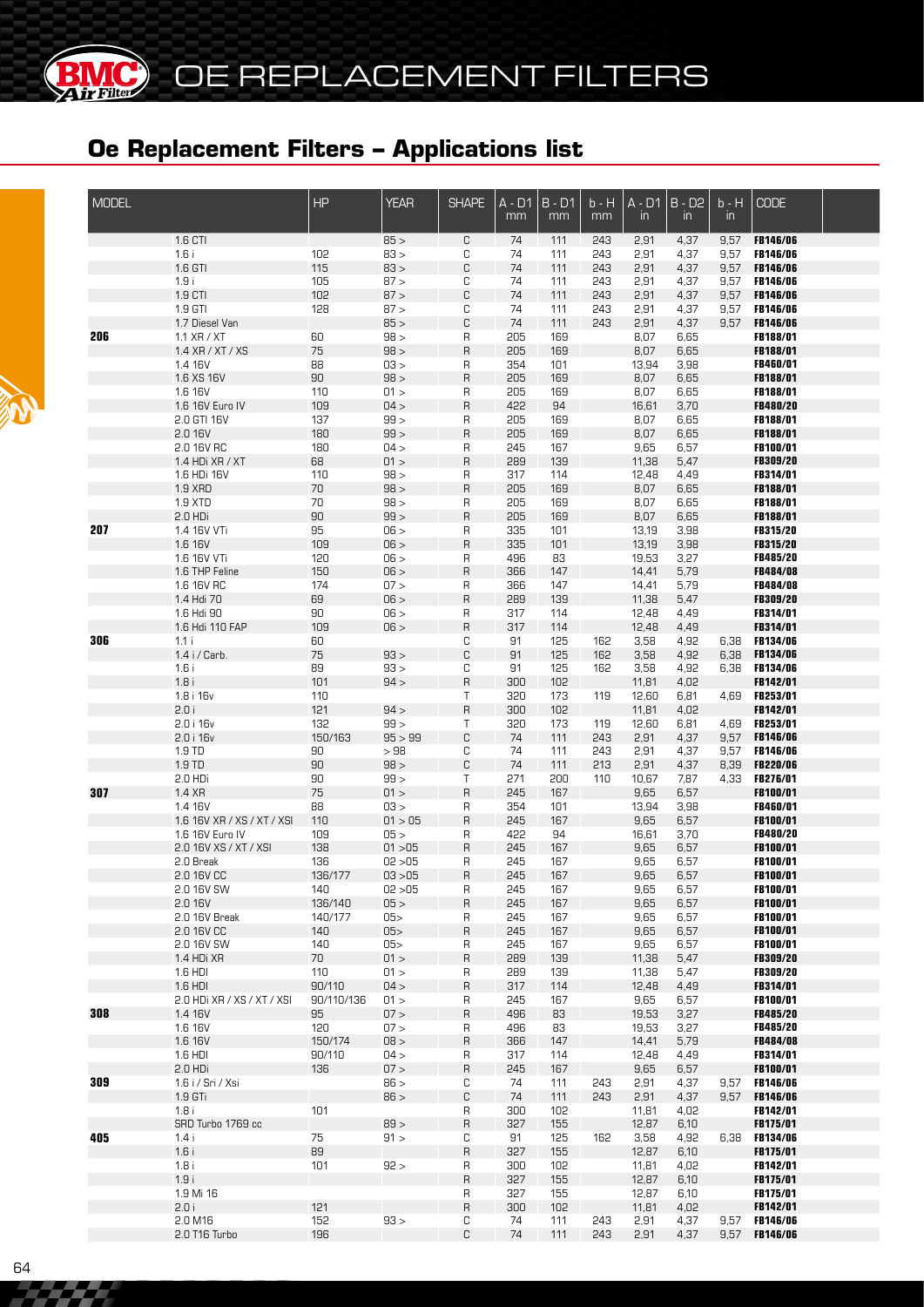

| <b>MODEL</b>                           |                             | <b>HP</b>  | <b>YEAR</b>        | <b>SHAPE</b>        | A - D1     | $B - D1$   | b - H   | $A - D1$       | $B - D2$      | $b - H$       | <b>CODE</b>                        |  |
|----------------------------------------|-----------------------------|------------|--------------------|---------------------|------------|------------|---------|----------------|---------------|---------------|------------------------------------|--|
|                                        |                             |            |                    |                     | mm         | mm         | mm      | $\mathsf{in}$  | $\mathsf{in}$ | $\mathsf{in}$ |                                    |  |
|                                        | 1.9 Diesel                  | 68         |                    | R                   | 327        | 155        |         | 12,87          | 6,10          |               | FB175/01                           |  |
|                                        | 1.9 TD                      | 90         |                    | $\overline{R}$      | 327        | 155        |         | 12,87          | 6,10          |               | FB175/01                           |  |
| <b>406/406 COUPE</b>                   | 1.6i<br>$1.7$ SL            | 90<br>112  | 95 >               | R<br>$\overline{R}$ | 300<br>300 | 102<br>102 |         | 11,81<br>11,81 | 4,02<br>4,02  |               | <b>FB142/01</b><br>FB142/01        |  |
|                                        | 1.7 ST                      | 112        | 95 >               | R                   | 327        | 155        |         | 12,87          | 6,10          |               | FB175/01                           |  |
|                                        | 1.8i                        | 110        |                    | $\mathsf{R}$        | 327        | 155        |         | 12,87          | 6,10          |               | FB175/01                           |  |
|                                        | 1.8 i 16v                   | 112        | 96 >               | R                   | 327        | 155        |         | 12,87          | 6,10          |               | FB175/01                           |  |
|                                        | 1.8 i 16v                   | 112        | 97 >               | $\mathsf{T}$        | 320        | 173        | 119     | 12,60          | 6,81          | 4.69          | FB253/01                           |  |
|                                        | 2.0i                        | 132        |                    | R                   | 327        | 155        |         | 12,87          | 6,10          |               | FB175/01                           |  |
|                                        | 2.0 i Turbo<br>2.0 SV / 16v | 147<br>135 | 95 >               | $\mathsf{R}$<br>R   | 327<br>327 | 155        |         | 12,87          | 6,10          |               | <b>FB175/01</b>                    |  |
|                                        | 2.0 Coupè 16v               | 137        | 97 >               | $\overline{R}$      | 327        | 155<br>155 |         | 12,87<br>12,87 | 6,10<br>6,10  |               | <b>FB175/01</b><br>FB175/01        |  |
|                                        | 2.2 16V                     | 160        | 02 >               | R                   | 327        | 155        |         | 12,87          | 6,10          |               | FB175/01                           |  |
|                                        | 3.0 24v Coupè               | 210        | 95 >               | $\mathsf{R}$        | 327        | 155        |         | 12,87          | 6,10          |               | <b>FB175/01</b>                    |  |
|                                        | 1.9 D SL / ST / SV          | 92         | 95 >               | R                   | 327        | 155        |         | 12,87          | 6,10          |               | <b>FB175/01</b>                    |  |
|                                        | 1.9 TD                      | 90         | 96                 | $\mathsf{R}$        | 327        | 155        |         | 12,87          | 6,10          |               | FB175/01                           |  |
|                                        | 2.0 SV Diesel               | 110        | 95 >               | R                   | 327        | 155        |         | 12,87          | 6,10          |               | <b>FB175/01</b>                    |  |
|                                        | 2.0 HDi<br>2.2 HDi FAP 6m   | 110<br>136 | 00 ><br>99 >       | $\mathsf{T}$<br>R   | 271<br>327 | 200<br>155 | 110     | 10,67          | 7,87          | 4,33<br>0,00  | <b>FB276/01</b><br><b>FB175/01</b> |  |
|                                        | 2.1 TD                      | 109        |                    | $\overline{R}$      | 327        | 155        |         | 12,87<br>12,87 | 6,10<br>6,10  |               | FB175/01                           |  |
| 407                                    | 1.6 HDI FAP                 | 109        | 04 >               | R                   | 132        | 248        |         | 5,20           | 9,76          |               | <b>FB532/20</b>                    |  |
|                                        | 1.6 HDI FAP SW              | 109        | 04 >               | $\overline{R}$      | 132        | 248        |         | 5,20           | 9,76          |               | FB532/20                           |  |
|                                        | 2.0 HDI                     | 135        | 04 >               | R                   | 319        | 150        |         | 12,56          | 5,91          |               | FB293/04                           |  |
| 607                                    | 2.2i                        | 158        |                    | $\overline{R}$      | 327        | 155        |         | 12,87          | 6,10          |               | FB175/01                           |  |
|                                        | 3.0 V6                      | 210        | 00 >               | R                   | 327        | 155        |         | 12,87          | 6,10          |               | FB175/01                           |  |
| 806                                    | 2.2 HDI FAP<br>2.0i         | 136<br>121 | 00 ><br>94 >       | $\overline{R}$<br>R | 327<br>327 | 155<br>155 |         | 12,87          | 6,10<br>6,10  |               | FB175/01<br>FB175/01               |  |
|                                        | 2.0 i 16V                   | 132        | 94 >               | $\overline{R}$      | 327        | 155        |         | 12,87<br>12,87 | 6,10          |               | FB175/01                           |  |
|                                        | 2.0 i Turbo                 | 147        | 94 >               | R                   | 327        | 155        |         | 12,87          | 6,10          |               | FB175/01                           |  |
|                                        | 1.9 TD                      | 92         | 95 >               | $\overline{R}$      | 327        | 155        |         | 12,87          | 6,10          |               | FB175/01                           |  |
|                                        | 2.0 TDI                     |            | 95 >               | R                   | 327        | 155        |         | 12,87          | 6,10          |               | FB175/01                           |  |
|                                        | 2.0 HDI                     | 110        | 00 >               | $\overline{R}$      | 327        | 155        |         | 12,87          | 6,10          |               | FB175/01                           |  |
|                                        | 2.0 HDI 16V FAP             | 110        | 02 >               | R                   | 327        | 155        |         | 12,87          | 6,10          |               | FB175/01                           |  |
|                                        | 2.1 TD<br>2.2 HDI 16V FAP   | 109<br>130 | 96 ><br>02 >       | $\overline{R}$<br>R | 327<br>327 | 155<br>155 |         | 12,87<br>12,87 | 6,10<br>6,10  |               | FB175/01<br>FB175/01               |  |
| <b>EXPERT</b>                          | 1.6i                        | 79         | 96 >               | $\overline{R}$      | 327        | 155        |         | 12,87          | 6,10          |               | FB175/01                           |  |
|                                        | 1.6 TD                      | 69         | 96 >               | R                   | 327        | 155        |         | 12,87          | 6,10          |               | FB175/01                           |  |
|                                        | 1.6 HDI                     | 90         | 07 >               | $\overline{R}$      | 132        | 248        |         | 5,20           | 9,76          |               | FB532/20                           |  |
|                                        | 1.9 <sub>D</sub>            | 69         | 96 >               | R                   | 327        | 155        |         | 12,87          | 6,10          |               | FB175/01                           |  |
|                                        | 2.0 HDI                     |            |                    | $\overline{R}$      | 327        | 155        |         | 12,87          | 6,10          |               | FB175/01                           |  |
| <b>PARTNER-</b><br><b>COMBISPACE -</b> | 1.1i                        | 60         | 97 >               | C                   | 91         | 125        | 162     | 3,58           | 4,92          | 6,38          | <b>FB134/06</b>                    |  |
| <b>FURGONATO</b>                       |                             |            |                    |                     |            |            |         |                |               |               |                                    |  |
|                                        | $2.0$ HDI                   | 90         |                    | $\mathsf{T}$        | 271        | 200        | 110     | 10,67          | 7,87          | 4,33          | <b>FB276/01</b>                    |  |
|                                        | 1.6 Hdi                     | 75/90      | 06 >               | R                   | 317        | 114        |         | 12,48          | 4,49          |               | FB314/01                           |  |
| <b>RANCH</b>                           | 1.6 HDI                     | 75/90/110  | 08 >               | R                   | 317        | 114        |         | 12,48          | 4,49          |               | <b>FB314/01</b>                    |  |
|                                        |                             |            |                    |                     |            |            |         |                |               |               |                                    |  |
| <b>PONTIAC</b>                         |                             |            |                    |                     |            |            |         |                |               |               |                                    |  |
| <b>SOLSTICE</b>                        | 2.0                         |            | 07 >               | R                   | 240        |            | 371 371 | 9,45           | 14,61         |               | <b>FB520/20</b>                    |  |
|                                        |                             |            |                    |                     |            |            |         |                |               |               |                                    |  |
| <b>PORSCHE</b>                         |                             |            |                    |                     |            |            |         |                |               |               |                                    |  |
|                                        |                             |            |                    |                     |            |            |         |                |               |               |                                    |  |
| 911                                    |                             |            | 66 > 76            | С                   | 90         | 140        | 220     | 3,54           | 5,51          | 8,66          | <b>FB232/07</b>                    |  |
|                                        | 3.0i                        | 180/204    | 78 > 81            | $\sf R$             | 396        | 180        |         | 15,59          | 7,09          |               | FB298/01                           |  |
|                                        | 3.2 i                       |            | 84 >               | R                   | 234        | 233        |         | 9,21           | 9,17          |               | <b>FB286/08</b>                    |  |
| 914                                    | 3.3 Turbo                   |            | 77 > 93<br>66 > 76 | $\sf R$<br>С        | 344<br>90  | 210<br>140 | 220     | 13,54<br>3,54  | 8,27<br>5,51  | 8,66          | <b>FB437/08</b><br><b>FB232/07</b> |  |
|                                        | 1.7                         |            |                    | $\sf R$             | 216        | 212        |         | 8,50           | 8,35          |               | <b>FB104/01</b>                    |  |
|                                        | 1.8                         |            |                    | R                   | 216        | 212        |         | 8,50           | 8,35          |               | <b>FB104/01</b>                    |  |
|                                        | 2.0 4 Cyl.                  |            | 70 > 77            | R                   | 216        | 212        |         | 8,50           | 8,35          |               | FB104/01                           |  |
| 924                                    | 2.0i                        | 125        | 76 > 81            | R                   | 216        | 212        |         | 8,50           | 8,35          |               | <b>FB104/01</b>                    |  |
|                                        | Turbo                       |            | 79 >               | $\sf R$             | 216        | 212        |         | 8,50           | 8,35          |               | <b>FB104/01</b>                    |  |
| 928                                    | 4.5<br>4.7                  |            | 77 > 95            | R                   | 515        | 158        |         | 20,28          | 6,22          |               | <b>FB442/08</b>                    |  |
| 933                                    |                             |            | 77 > 95<br>66 > 76 | $\sf R$<br>С        | 515<br>90  | 158<br>140 | 220     | 20,28<br>3,54  | 6,22<br>5,51  | 8,66          | <b>FB442/08</b><br><b>FB232/07</b> |  |
| $911 - 964$                            | 3.6                         |            | 89 >               | $\sf R$             | 249        | 243        |         | 9,80           | 9,57          |               | <b>FB197/08</b>                    |  |
| 911 - 993 C.                           | 3.6                         |            | 94 >               | R                   | 325        | 240        |         | 12,80          | 9,45          |               | <b>FB136/04</b>                    |  |
| 911 - 993 Turbo                        | 3.6                         |            | 94 >               | $\sf R$             | 325        | 240        |         | 12,80          | 9,45          |               | FB136/04                           |  |
| $911 - 996$                            | 3.6                         |            | 97 >               | Τ                   | 528        | 171        | 128     | 20,79          | 6,73          | 5,04          | FB156/01                           |  |
| 911 - 996 GT2<br>Coupè                 | 3.6                         | 462        |                    | $\mathsf{R}$        | 522        | 178        |         | 20,55          | 7,01          |               | FB195/01                           |  |
| 911 - 996 GT3                          |                             |            | 99 >               | $\mathsf{R}$        | 522        | 178        |         | 20,55          | 7,01          |               | FB195/01                           |  |

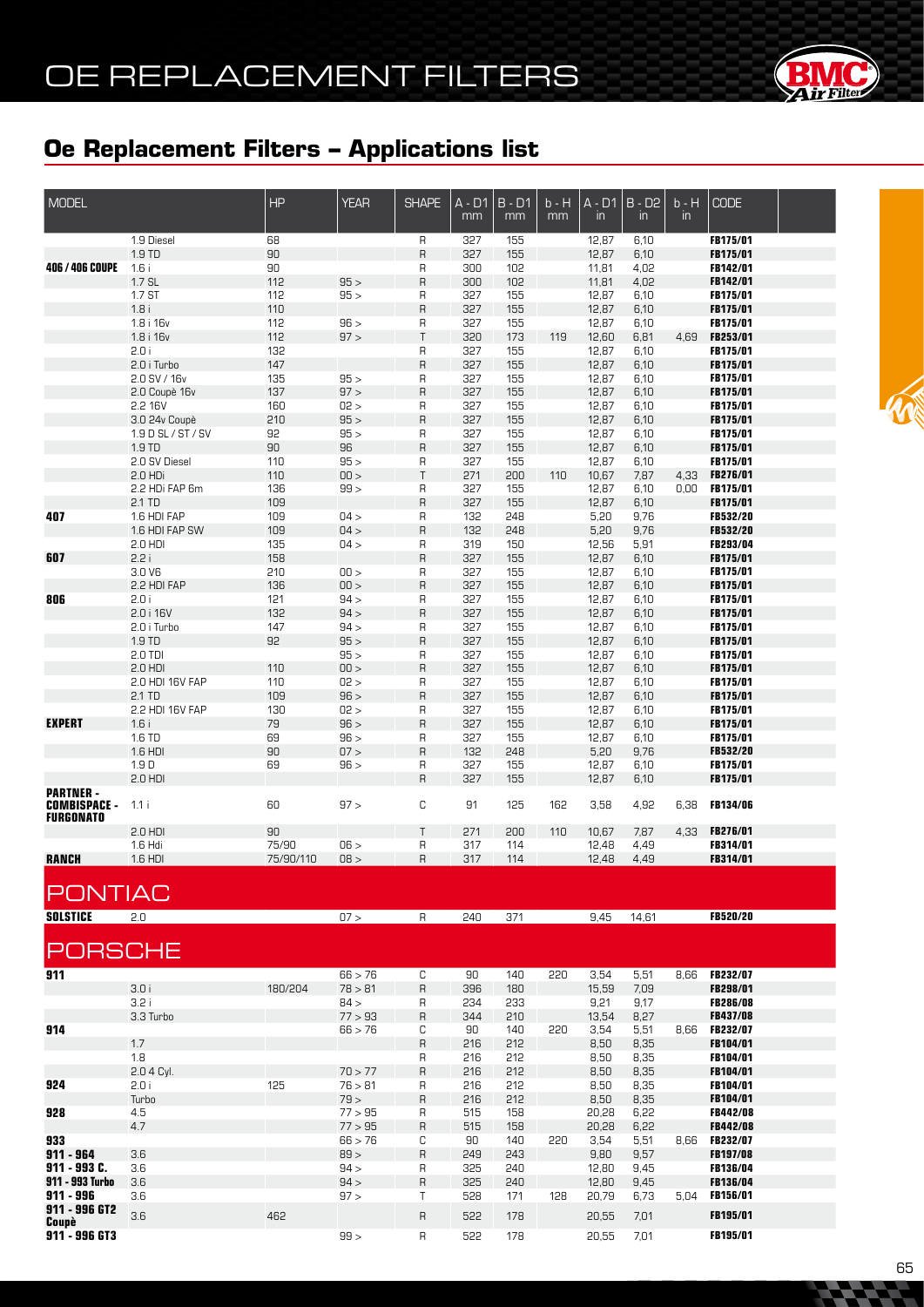| <b>MODEL</b>                                |                                | <b>HP</b>   | <b>YEAR</b>     | <b>SHAPE</b>   | A - D1<br>mm | $B - D1$<br>mm | b - H<br>mm | A - D1<br>$\mathsf{in}$ | $B - D2$<br>$\overline{m}$ | $b - H$<br>$\mathsf{in}$ | <b>CODE</b>               |  |
|---------------------------------------------|--------------------------------|-------------|-----------------|----------------|--------------|----------------|-------------|-------------------------|----------------------------|--------------------------|---------------------------|--|
| 911 - 996 TURBO                             | 3.6                            | 420         | 99 >            | $\mathsf{R}$   | 522          | 178            |             | 20,55                   | 7,01                       |                          | FB195/01                  |  |
| 911-997 Carrera                             | 3.6                            | 325         | 04 > 10/08      | T              | 528          | 171            | 128         | 20,79                   | 6,73                       | 5,04                     | FB156/01                  |  |
| 911 Facelift TARGA-<br><b>COUPE'-CABRIO</b> | 3.6 Carrera                    | 345         | 10/08           | C              | 122          | 163            |             | 4,80                    | 6,42                       |                          | FB550/08 (x2)             |  |
|                                             | 3.6 Carrera 4                  | 345         | 10/08           | C              | 122          | 163            |             | 4,80                    | 6,42                       |                          | FB550/08 (x2)             |  |
|                                             | 3.8 Carrera S                  | 385         | 10/08           | C              | 122          | 163            |             | 4,80                    | 6,42                       |                          | FB550/08 (x2)             |  |
|                                             | 3.8 Carrera 4S                 | 385         | 10/08           | С              | 122          | 163            |             | 4,80                    | 6,42                       |                          | FB550/08 (x2)             |  |
| 911-997                                     | 3.8                            | 355         | 04 > 10/08      | T              | 528          | 171            | 128         | 20,79                   | 6,73                       | 5,04                     | FB156/01                  |  |
| Carrera S                                   |                                |             |                 |                |              |                |             |                         |                            |                          |                           |  |
| 911-997 GT2<br>(X51)                        | 3.6 (complete kit)             | 530         | 07 >            | $\mathsf{R}$   | 245          | 150            |             | 9,65                    | 5,91                       |                          | FB468/20                  |  |
| 911-997 GT3                                 | 3.6                            | 415         | 06 >            | $\overline{R}$ | 522          | 178            |             | 20,55                   | 7,01                       |                          | <b>FB195/01</b>           |  |
| 911-997 Turbo                               | 3.6                            | 480         | 06 >            | R              | 631          | 187            |             | 24,84                   | 7,36                       |                          | FB473/04                  |  |
| <b>BOXSTER</b>                              | 2.5                            |             | 96 > 99         | $\overline{R}$ | 244          | 178            |             | 9,61                    | 7,01                       |                          | FB140/01                  |  |
|                                             | 2.7                            |             | 99 > 04         | R              | 244          | 178            |             | 9,61                    | 7,01                       |                          | FB140/01                  |  |
| <b>BOXSTER S</b>                            | 3.2 S (6m)                     | 252         | 00 > 04         | $\overline{R}$ | 244          | 178            |             | 9,61                    | 7,01                       |                          | FB140/01                  |  |
| <b>BOXSTER - 987</b>                        | 2.7                            | 240         | 04 >            | С              | 87           | 197            | 305         | 3,43                    | 7,76                       | 12,01                    | FB416/16                  |  |
| <b>BOXSTER S - 987</b>                      | 3.2 <sub>S</sub>               | 280         | 04 >            | C              | 87           | 197            | 305         | 3,43                    | 7,76                       | 12,01                    | <b>FB416/16</b>           |  |
| <b>CARRERA GT</b>                           | 5.7 V10(complete kit)          | 605         |                 | T              | 459          | 185            | 120         | 18,07                   | 7,28                       | 4,72                     | FB420/01                  |  |
| <b>CAYMAN</b><br><b>CAYMAN S</b>            | 2.7<br>3.4 S (6M)              | 245<br>295  | 06 ><br>05 >    | C<br>C         | 87<br>87     | 197<br>197     | 305<br>305  | 3,43<br>3,43            | 7,76<br>7,76               | 12,01<br>12,01           | FB416/16<br>FB416/16      |  |
| <b>CAYENNE</b>                              | 3.2                            | 250         | 03 > 07         | $\mathsf{R}$   | 386          | 185            |             | 15,20                   | 7,28                       |                          | <b>FB335/01</b>           |  |
|                                             | 3.6                            | 290         | 07 >            | R              | 386          | 185            |             | 15,20                   | 7,28                       |                          | <b>FB335/01</b>           |  |
|                                             | 4.5 TIPTRONIC S                | 340         | 03 > 07         | $\overline{R}$ | 386          | 185            |             | 15,20                   | 7,28                       |                          | FB335/01 (x2)             |  |
|                                             | 4.5 TURBO TIPTRONIC            | 450         | 03 > 07         | R              | 386          | 185            |             | 15,20                   | 7,28                       |                          | FB335/01 (x2)             |  |
|                                             | 4.5 TURBO S                    | 521         | 06 > 07         | $\mathsf{R}$   | 386          | 185            |             | 15,20                   | 7,28                       |                          | FB335/01 (x2)             |  |
|                                             | 4.8 S                          | 385         | 07 >            | R              | 386          | 185            |             | 15,20                   | 7,28                       |                          | FB335/01 (x2)             |  |
|                                             | 4.8 TURBO S                    | 500         | 07 >            | $\mathsf{R}$   | 386          | 185            |             | 15,20                   | 7,28                       |                          | FB335/01 (x2)             |  |
| <b>RENAULT</b>                              |                                |             |                 |                |              |                |             |                         |                            |                          |                           |  |
| <b>ALPINE</b>                               | V6 GT Turbo                    | 185/200     |                 | C              | 82           | 119            | 254         | 3,23                    | 4,69                       | 10.00                    | <b>FB198/07</b>           |  |
| <b>CABRIOLET</b>                            | 1.4 16V SI                     | 95          | 97 >            | T              | 177          | 142            | 90          | 6,97                    | 5,59                       | 3,54                     | FB218/01                  |  |
| <b>CLIO</b>                                 | 1.6 16V SI<br>1.2 RN / RL / RT | 110<br>55   | 97 ><br>90 > 96 | T<br>C         | 177<br>210   | 142<br>255     | 90<br>61    | 6,97<br>8,27            | 5,59<br>10,04              | 3,54<br>2,40             | FB218/01<br>FB180/07      |  |
|                                             | 1.2i                           |             | 96 >            | C              | 73           | 108            | 178         | 2,87                    | 4,25                       | 7.01                     | FB183/07                  |  |
|                                             | $1.4$ RN / RT                  | 75          | 90 >            | C              | 210          | 255            | 61          | 8,27                    | 10,04                      | 2,40                     | FB180/07                  |  |
|                                             | 1.7 F <sub>2N</sub>            | 92          |                 | C              | 91           | 125            | 180         | 3,58                    | 4,92                       | 7.09                     | <b>FB200/06</b>           |  |
|                                             | 1.8 Rsi / Rxi / RT             |             | 93 >            | C              | 91           | 125            | 180         | 3,58                    | 4,92                       | 7,09                     | <b>FB200/06</b>           |  |
|                                             | 1.8 16V e Williams             | 135/150     | 91 >            | С              | 164          | 212            | 108         | 6,46                    | 8,35                       | 4,25                     | <b>FB135/06</b>           |  |
|                                             | 2.0 i 16V                      | 150         | >98             | C              | 164          | 212            | 108         | 6,46                    | 8,35                       | 4,25                     | <b>FB135/06</b>           |  |
|                                             | 1.9 Diesel                     | 64          | 91 >            | C              | 91           | 125            | 180         | 3,58                    | 4,92                       | 7,09                     | <b>FB200/06</b>           |  |
| <b>CLIO II</b>                              | 1.2i                           |             | 98 >            | C              | 73           | 108            | 178         | 2,87                    | 4,25                       | 7,01                     | <b>FB183/07</b>           |  |
|                                             | 1.2 16V<br>1.4 16V             | 75<br>95    | 01 ><br>99 >    | R<br>T         | 186<br>177   | 77<br>142      |             | 7,32<br>6,97            | 3,03<br>5,59               | 3,54                     | FB274/01<br>FB218/01      |  |
|                                             | 1.6 16V                        | 110         | 98 >            | T              | 177          | 142            | 90<br>90    | 6,97                    | 5,59                       | 3,54                     | <b>FB218/01</b>           |  |
|                                             | 2.0 16V RS                     | 172         | 00 > 01         | C              | 91           | 125            | 250         | 3,58                    | 4,92                       | 9,84                     | FB243/06                  |  |
|                                             | 2.0 16V RS                     | 172         | 01 > 03         | $\top$         | 277          | 201            | 105         | 10,91                   | 7,91                       | 4,13                     | <b>FB295/01</b>           |  |
|                                             | 2.0 16V RS                     | 182         | 03 >            | T              | 277          | 201            | 105         | 10,91                   | 7,91                       | 4,13                     | <b>FB295/01</b>           |  |
|                                             | 3.0 V6 Sport                   | 230         | 01 >            | $\sf R$        | 230          | 190            |             | 9,06                    | 7,48                       |                          | <b>FB235/01</b>           |  |
|                                             | 1.5 Dci                        | 80          | 01 >            | $\mathsf{R}$   | 375          | 83             |             | 14,76                   | 3,27                       |                          | FB313/20                  |  |
|                                             | 1.9 Dci                        | 100         | 100 >           | R              | 316          | 102            |             | 12,44                   | 4,02                       |                          | FB275/01                  |  |
|                                             | 1.9 Dti                        | 80          | 98 >            | $\sf R$        | 316          | 102            |             | 12,44                   | 4,02                       |                          | FB275/01                  |  |
| <b>CLIO III</b>                             | 1.2 16V<br>1.4 16V             | 75<br>98    | 05 ><br>05 >    | R<br>$\sf R$   | 238<br>238   | 140<br>140     |             | 9,37<br>9,37            | 5,51<br>5,51               |                          | FB432/01<br>FB432/01      |  |
|                                             | 1.6 16V                        | 110         | 05 >            | R              | 238          | 140            |             | 9,37                    | 5,51                       |                          | FB432/01                  |  |
|                                             | 2.0 16V RS                     | 200         | 06 >            | $\sf R$        | 238          | 140            |             | 9,37                    | 5,51                       |                          | FB432/01                  |  |
|                                             | 2.0 16V R27                    | 200         | 06 >            | R              | 238          | 140            |             | 9,37                    | 5,51                       |                          | FB432/01                  |  |
|                                             | $1.5 dC$ i                     | 68/82/106   | 05 >            | $\sf R$        | 238          | 140            |             | 9,37                    | 5,51                       |                          | FB432/01                  |  |
| COACH                                       | 1.4 16V SI                     | 95          | 96 >            | Τ              | 177          | 142            | 90          | 6,97                    | 5,59                       |                          | 3.54 FB218/01             |  |
|                                             | 1.6 16V SI                     | 110         | 96 >            | $\mathsf T$    | 177          | 142            | 90          | 6,97                    | 5,59                       | 3,54                     | FB218/01                  |  |
|                                             | 1.9 Dti                        | 100         | 99 >            | С              | 91           | 125            | 268         | 3,58                    | 4,92                       |                          | 10,55 FB192/06            |  |
|                                             | 1.9 Dci                        | 110         | 00 >            | $\sf R$        | 316          | 102            |             | 12,44                   | 4,02                       |                          | FB275/01                  |  |
| <b>ESPACE II</b>                            | 2.9i                           | 150         | >98             | С<br>Τ         | 82           | 119            | 254<br>90   | 3,23                    | 4,69                       |                          | 10,00 FB198/07            |  |
| <b>ESPACE III</b>                           | 2.0 i 16V<br>1.9 Dti           | 140<br>98   | 98 ><br>99 >    | R              | 177<br>316   | 142<br>102     |             | 6,97<br>12,44           | 5,59<br>4,02               |                          | 3,54 FB218/01<br>FB275/01 |  |
|                                             | 1.9 Dci                        | 107         |                 | $\sf R$        | 316          | 102            |             | 12,44                   | 4,02                       |                          | FB275/01                  |  |
|                                             | 2.0 TD                         |             | 98 >            | R              | 283          | 124            |             | 11,14                   | 4,88                       |                          | <b>FB265/01</b>           |  |
|                                             | 2.2 TD                         | 115         | 97 >            | $\sf R$        | 283          | 124            |             | 11,14                   | 4,88                       |                          | FB265/01                  |  |
| <b>GRAND SCENIC</b>                         | 2.0                            | 163         | 04 >            | Τ              | 241          | 241            | 188         | 9,49                    | 9,49                       | 7,40                     | <b>FB333/01</b>           |  |
|                                             | 1.9 dCi                        | 110/120/131 | 04 >            | Τ              | 241          | 241            | 188         | 9,49                    | 9,49                       | 7,40                     | <b>FB333/01</b>           |  |
| <b>KANGOO</b>                               | 1.2i                           | 60          |                 | С              | 73           | 108            | 178         | 2,87                    | 4,25                       | 7.01                     | <b>FB183/07</b>           |  |
|                                             | 1.6 i 16V                      | 95          | 01 >            | $\top$         | 177          | 142            | 90          | 6,97                    | 5,59                       |                          | 3,54 FB218/01             |  |



**®**

 $r$ Filter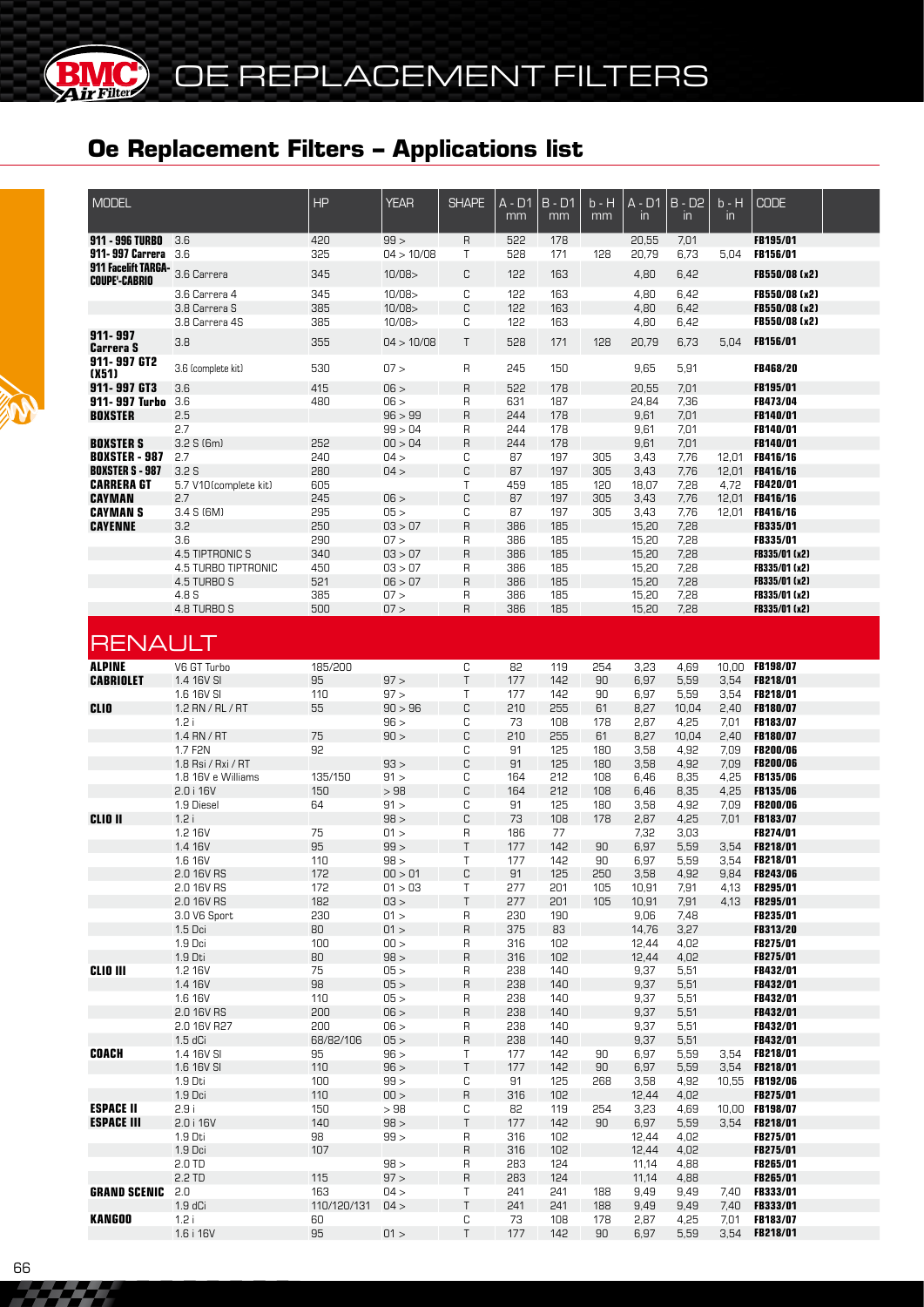

| <b>MODEL</b>     |                                       | <b>HP</b>     | <b>YEAR</b>  | <b>SHAPE</b>     | $A - D1$<br>mm | $B - D1$<br>mm | b - H<br>mm | $A - D1$<br>$\overline{m}$ | $B - D2$<br>$\overline{m}$ | $b - H$<br>$\overline{m}$ | <b>CODE</b>                        |  |
|------------------|---------------------------------------|---------------|--------------|------------------|----------------|----------------|-------------|----------------------------|----------------------------|---------------------------|------------------------------------|--|
|                  | 1.5 Dci                               | 65/82         | 01 >         | R                | 375            | 83             |             | 14,76                      | 3,27                       |                           | FB313/20                           |  |
|                  | 1.9 Dti                               | 80            |              | R                | 316            | 102            |             | 12,44                      | 4,02                       |                           | FB275/01                           |  |
| <b>LAGUNAI</b>   | 1.6 16V                               | 110           | 99 >         | Τ                | 177            | 142            | 90          | 6,97                       | 5,59                       | 3,54                      | FB218/01                           |  |
|                  | 1.8 i 16V                             | 120           |              | $\top$           | 177            | 142            | 90          | 6,97                       | 5,59                       | 3,54                      | FB218/01                           |  |
|                  | 2.0 i 16V                             | 139           | 98 >         | Τ                | 177            | 142            | 90          | 6,97                       | 5,59                       | 3,54                      | FB218/01                           |  |
|                  | 1.9 DTi                               | 100           | 97 >         | $\mathbb C$      | 91             | 125            | 268         | 3,58                       | 4,92                       | 10,55                     | <b>FB192/06</b>                    |  |
|                  | 1.9 Dti                               | 98            | 99 ><br>97 > | R<br>$\mathsf R$ | 316            | 102<br>124     |             | 12,44<br>11,14             | 4,02                       |                           | FB275/01                           |  |
| <b>LAGUNA II</b> | 2.2 TD<br>1.6i                        | 115<br>110    | 01 >         | Τ                | 283<br>177     | 142            | 90          | 6,97                       | 4,88<br>5,59               | 3,54                      | FB265/01<br>FB218/01               |  |
|                  | 1.8i                                  | 120           | 01 >         | $\sf T$          | 177            | 142            | 90          | 6,97                       | 5,59                       | 3,54                      | FB218/01                           |  |
|                  | 2.0 i 16V                             | 135           | 01 > 05      | Τ                | 177            | 142            | 90          | 6,97                       | 5,59                       | 3,54                      | FB218/01                           |  |
|                  | 2.0 16V GT Turbo                      | 170/205       | 05 >         | $\mathsf R$      | 230            | 190            |             | 9,06                       | 7,48                       |                           | FB235/01                           |  |
|                  | 3.0 V6                                | 207           | 00 >         | R                | 230            | 190            |             | 9,06                       | 7,48                       |                           | FB235/01                           |  |
|                  | 1.9 Dci                               | 100           | 01 >         | $\mathsf R$      | 230            | 190            |             | 9,06                       | 7,48                       |                           | FB235/01                           |  |
|                  | 1.9 Dci                               | 110/130       | 05 >         | R                | 230            | 190            |             | 9,06                       | 7,48                       |                           | FB235/01                           |  |
|                  | 2.2 Dci 16V                           | 134/150       | 00 >         | $\mathsf R$      | 230            | 190            |             | 9,06                       | 7,48                       |                           | FB235/01                           |  |
|                  | 2.2 Dci 16V FAP                       | 139           | 04 >         | R                | 230            | 190            |             | 9,06                       | 7,48                       |                           | FB235/01                           |  |
| <b>MASTER II</b> | $1.9$ DTI                             | 80            | 00 > 03      | $\mathsf{R}$     | 316            | 102            |             | 12,44                      | 4,02                       |                           | FB275/01                           |  |
| MÉGANE           | 1.4i                                  | 70            | 96 >         | С                | 210            | 255            | 61          | 8,27                       | 10,04                      | 2,40                      | <b>FB180/07</b>                    |  |
|                  | 1.4 16V RTE / RXE / RXT               | 95            | 96 >         | Τ                | 177            | 142            | 90          | 6,97                       | 5,59                       | 3,54                      | FB218/01                           |  |
|                  | 1.6 (K7 M)                            |               | 97           | С                | 91             | 125            | 216         | 3,58                       | 4,92                       | 8,50                      | FB153/06                           |  |
|                  | 1.6 16V RXE / RXT                     | 110           | 96 >         | Τ                | 177            | 142            | 90          | 6,97                       | 5,59                       | 3,54                      | FB218/01                           |  |
|                  | 2.0i                                  | 113           | 95 >         | С                | 90             | 140            | 128         | 3,54                       | 5,51                       | 5,04                      | <b>FB179/07</b>                    |  |
|                  | 2.0 i 16V                             | 140           |              | $\mathbb C$      | 90             | 140            | 128         | 3,54                       | 5,51                       | 5,04                      | FB179/07                           |  |
|                  | 2.0 i 16V                             | 147/150       |              | С                | 164            | 212            | 108         | 6,46                       | 8,35                       | 4,25                      | <b>FB135/06</b>                    |  |
|                  | Coupe 21 Bv                           | 115           |              | $\mathbb C$      | 90             | 140            | 128         | 3,54                       | 5,51                       | 5,04                      | <b>FB179/07</b>                    |  |
|                  | 1.9D                                  | 65            | 99 >         | С                | 91             | 125            | 268         | 3,58                       | 4,92                       | 10,55                     | <b>FB192/06</b>                    |  |
|                  | 1.9 <sub>D</sub><br>1.9 TD            | 64            | 95 ><br>97   | $\mathbb C$<br>С | 90<br>91       | 140<br>125     | 128<br>268  | 3,54<br>3,58               | 5,51                       | 5,04                      | FB179/07<br><b>FB192/06</b>        |  |
|                  | 1.9 Dci                               | 110           | 00 >         | $\sf R$          | 316            | 102            |             | 12,44                      | 4,92<br>4,02               | 10,55                     | FB275/01                           |  |
|                  | 1.9 Dti                               | 98            | >98          | С                | 91             | 125            | 268         | 3,58                       | 4,92                       |                           | 10,55 FB192/06                     |  |
|                  | 1.9 Dti                               | 98            | 99 >         | $\sf R$          | 316            | 102            |             | 12,44                      | 4,02                       |                           | FB275/01                           |  |
| <b>MÉGANE II</b> | 1.4 16V                               | 98            | 02 >         | Τ                | 173            | 173            | 97          | 6,81                       | 6,81                       | 3,82                      | FB334/01                           |  |
|                  | 1.6 16V                               | 113           | 02 >         | $\top$           | 241            | 241            | 188         | 9,49                       | 9,49                       | 7,40                      | FB333/01                           |  |
|                  | 2.0 16V                               | 136           | 02 >         | Τ                | 241            | 241            | 188         | 9,49                       | 9,49                       | 7,40                      | <b>FB333/01</b>                    |  |
|                  | 2.0 16V COUPE'-CABRIOLET              | 136           | 03 >         | $\top$           | 241            | 241            | 188         | 9,49                       | 9,49                       | 7,40                      | FB333/01                           |  |
|                  | 2.0 16V STATION WAGON                 | 135           | 03 >         | Τ                | 241            | 241            | 188         | 9,49                       | 9,49                       | 7,40                      | <b>FB333/01</b>                    |  |
|                  | 2.0 16V TURBO GT                      | 165           | 04 >         | Τ                | 241            | 241            | 188         | 9,49                       | 9,49                       | 7,40                      | <b>FB333/01</b>                    |  |
|                  | 2.0 16V TURBO GT COUPE'-<br>CABRIOLET | 165           | 04 >         | T                | 241            | 241            | 188         | 9,49                       | 9,49                       | 7,40                      | FB333/01                           |  |
|                  | 2.0 16V RS TURBO (Megane<br>Sport)    | 225           | 03 >         | Τ                | 241            | 241            | 188         | 9,49                       | 9,49                       | 7,40                      | FB333/01                           |  |
|                  | 2.0 16V RS TURBO R26                  | 230           | 07 >         | Τ                | 241            | 241            | 188         | 9,49                       | 9,49                       | 7,40                      | FB333/01                           |  |
|                  | 1.5 DCI                               | 82/86/101/106 | 02 >         | Τ                | 241            | 241            | 188         | 9,49                       | 9,49                       | 7,40                      | FB333/01                           |  |
|                  | 1.9 DCI                               | 120           | 02 >         | Τ                | 241            | 241            | 188         | 9,49                       | 9,49                       | 7,40                      | <b>FB333/01</b>                    |  |
|                  | 1.9 DCI COUPE'-CABRIOLET              | 120           | 03 >         | Τ                | 241            | 241            | 188         | 9,49                       | 9,49                       | 7,40                      | FB333/01                           |  |
|                  | 1.9 DCI STATION WAGON                 | 120           | 03 >         | Τ                | 241            | 241            | 188         | 9,49                       | 9,49                       | 7,40                      | <b>FB333/01</b>                    |  |
|                  | 1.9 DCI                               | 92/110/131    | 04 >         | $\sf T$          | 241            | 241            | 188         | 9,49                       | 9,49                       | 7,40                      | FB333/01                           |  |
|                  | 1.9 DCI COUPE'-CABRIOLET              | 92/110/131    | 05 >         | Τ                | 241            | 241            | 188         | 9,49                       | 9,49                       | 7,40                      | FB333/01                           |  |
|                  | 1.9 DCI STATION WAGON                 | 92/110/131    | 04 >         | Τ                | 241            | 241            | 188         | 9,49                       | 9,49                       | 7,40                      | FB333/01                           |  |
|                  | 1.9 DCI FAP                           | 130           | 05 >         | Τ                | 241            | 241            | 188         | 9,49                       | 9,49                       | 7,40                      | FB333/01                           |  |
|                  | 2.0 DCI                               | 150           | 05 >         | $\sf T$          | 241            | 241            | 188         | 9,49                       | 9,49                       | 7,40                      | FB333/01                           |  |
|                  | 2.0 DCI                               | 173           | 07 >         | Τ                | 241            | 241            | 188         | 9,49                       | 9,49                       | 7,40                      | FB333/01                           |  |
|                  | 2.0 DCI STATION WAGON                 | 150           | 05 >         | $\sf T$          | 241            | 241            | 188         | 9,49                       | 9,49                       | 7,40                      | FB333/01                           |  |
| <b>MODUS</b>     | 1.4i                                  | 98            | 04 >         | R                | 238            | 140            |             | 9,37                       | 5,51                       |                           | FB432/01                           |  |
|                  | 1.6i                                  | 88/112        | 04 >         | $\sf R$          | 238            | 140            |             | 9,37                       | 5,51                       |                           | FB432/01                           |  |
|                  | $1.5$ dCi                             | 65/82/106     | 04 >         | R                | 238            | 140            |             | 9,37                       | 5,51                       |                           | <b>FB432/01</b>                    |  |
| R 5              | GT Turbo                              |               |              | С                | 91             | 125            | 236         | 3,58                       | 4,92                       | 9,29                      | <b>FB157/06</b>                    |  |
|                  | 1.7 Carb.                             | 90            |              | С                | 210            | 255            | 61          | 8,27                       | 10,04                      | 2,40                      | FB180/07                           |  |
|                  | $1.7 \ln i$ .                         | 94            |              | $\mathbb C$      | 82             | 119            | 254         | 3,23                       | 4,69                       |                           | 10,00 FB198/07                     |  |
|                  | Mid Engined                           | 535           | 83 >         | R                | 268            | 134            |             | 10,55                      | 5,28                       |                           | FB170/01                           |  |
| R <sub>9</sub>   | 1.7<br>1.7 [B37E, C37E]               | 80<br>94      |              | С<br>С           | 210<br>82      | 255<br>119     | 61<br>254   | 8,27<br>3,23               | 10,04                      | 2,40                      | <b>FB180/07</b><br><b>FB198/07</b> |  |
| R 11             | 1.7                                   | 80            |              | $\mathbb C$      | 210            | 255            | 61          | 8,27                       | 4,69<br>10,04              | 10,00<br>2,40             | FB180/07                           |  |
|                  | 1.7                                   | 94            |              | С                | 82             | 119            | 254         | 3,23                       | 4,69                       | 10,00                     | <b>FB198/07</b>                    |  |
| R 19             | 1.4i                                  | 75            | 89 >         | $\mathbb C$      | 82             | 119            | 254         | 3,23                       | 4,69                       |                           | 10,00 FB198/07                     |  |
|                  | 1.7                                   | 73/76/96      |              | С                | 210            | 255            | 61          | 8,27                       | 10,04                      | 2,40                      | <b>FB180/07</b>                    |  |
|                  | 1.7i                                  | 90/95         |              | $\mathbb C$      | 82             | 119            | 254         | 3,23                       | 4,69                       | 10,00                     | <b>FB198/07</b>                    |  |
|                  | 1.7 GTX, TXE                          | 92            | 89 >         | С                | 210            | 255            | 61          | 8,27                       | 10,04                      | 2,40                      | FB180/07                           |  |
|                  | 1.7 GTS, TSE                          |               | 89 >         | $\mathbb C$      | 210            | 255            | 61          | 8,27                       | 10,04                      | 2,40                      | FB180/07                           |  |
|                  | 1.7 GTX, TXE Inj.                     |               | 89 >         | С                | 82             | 119            | 254         | 3,23                       | 4,69                       | 10,00                     | <b>FB198/07</b>                    |  |
|                  | 1.8                                   | 73/88         | 92 >         | $\mathbb C$      | 210            | 255            | 61          | 8,27                       | 10,04                      | 2,40                      | FB180/07                           |  |
|                  | 1.8i                                  | 88/90/95      | 92 >         | С                | 90             | 140            | 128         | 3,54                       | 5,51                       | 5,04                      | FB179/07                           |  |



Ca Ca

**Second**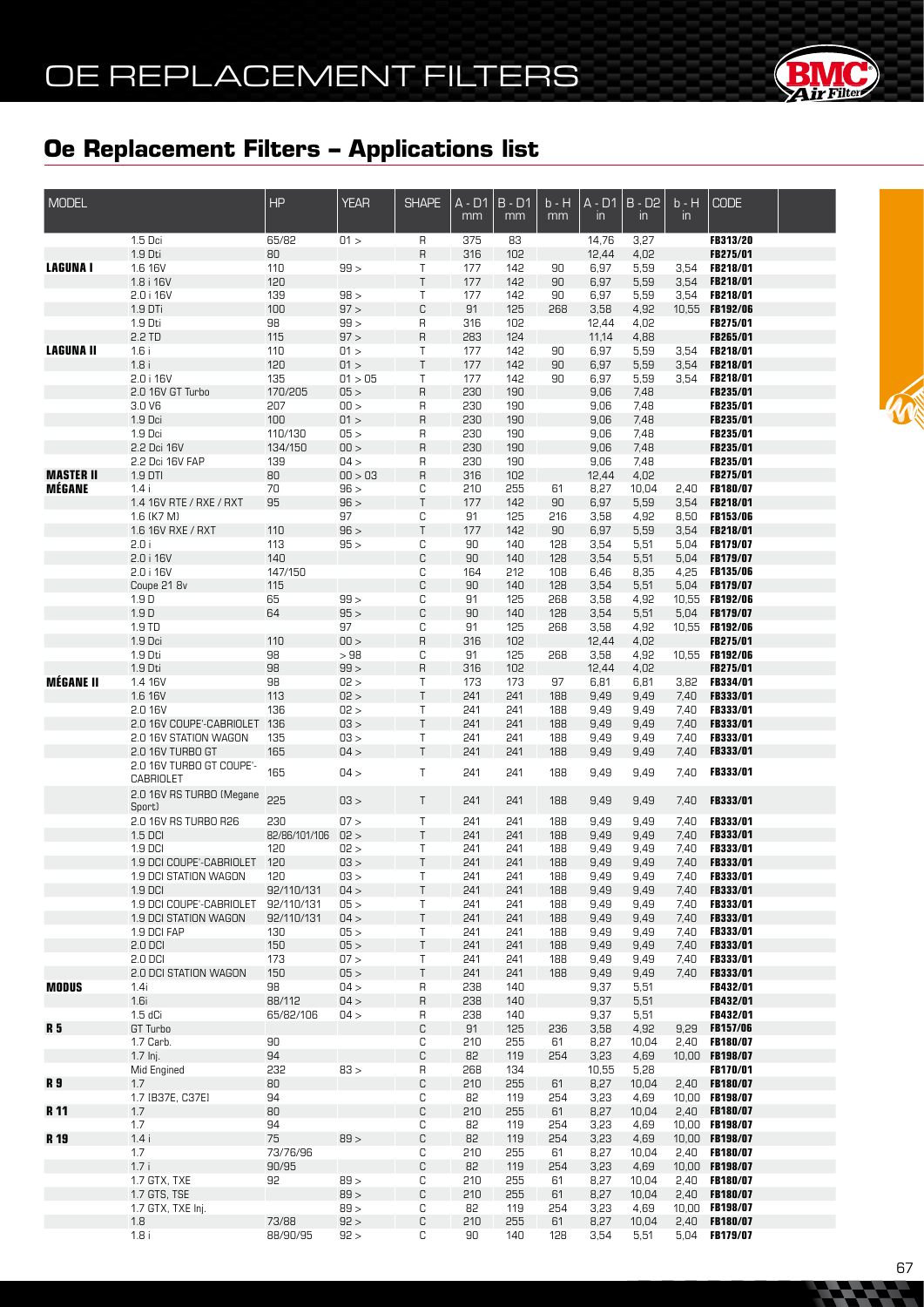**MC** 

| <b>MODEL</b>     |                            | <b>HP</b>           | <b>YEAR</b>     | <b>SHAPE</b> | A - D1<br>mm | $B - D1$<br>mm | b - H<br>mm | $A - D1$<br>$\mathsf{in}$ | $B - D2$<br>$\mathsf{in}$ | $b - H$<br>in | <b>CODE</b>                        |  |
|------------------|----------------------------|---------------------|-----------------|--------------|--------------|----------------|-------------|---------------------------|---------------------------|---------------|------------------------------------|--|
|                  | 1.8 16V                    | 135                 | 89 >            | C            | 90           | 140            | 128         | 3,54                      | 5,51                      | 5,04          | <b>FB179/07</b>                    |  |
|                  | 1.9 Diesel                 | 64                  | 91 >            | C            | 90           | 140            | 128         | 3,54                      | 5,51                      | 5,04          | FB179/07                           |  |
|                  | 1.9 TD<br>1.9 GTD, TD, TDE |                     | 97 ><br>91 >    | C<br>С       | 91<br>90     | 125<br>140     | 268<br>128  | 3,58<br>3,54              | 4,92<br>5,51              | 5,04          | 10,55 FB192/06<br>FB179/07         |  |
| R 21             | 1.7 TL / GTL               |                     | 86 >            | C            | 210          | 255            | 61          | 8,27                      | 10,04                     | 2,40          | FB180/07                           |  |
|                  | 1.7 RS / GTS / TS          |                     | 86 > 88         | С            | 210          | 255            | 61          | 8,27                      | 10,04                     |               | 2,40 FB180/07                      |  |
|                  | 1.7 Inj. RS / GTS / TS     |                     | 86 >            | C            | 82           | 119            | 254         | 3,23                      | 4,69                      |               | 10,00 FB198/07                     |  |
|                  | 1.7 RS / GTS / TS          |                     | 89 >            | С            | 90           | 140            | 128         | 3,54                      | 5,51                      |               | 5,04 FB179/07                      |  |
|                  | 2.0 Turbo Inj.             |                     | 88 >            | C            | 82           | 119            | 254         | 3,23                      | 4,69                      |               | 10,00 FB198/07                     |  |
| R 25             | 2.5 Turbo                  | 181                 |                 | С            | 82           | 119            | 254         | 3,23                      | 4,69                      |               | 10,00 FB198/07                     |  |
|                  | 2.5 i Turbo                | 181/205             |                 | C            | 82           | 119            | 254         | 3,23                      | 4,69                      |               | 10,00 FB198/07                     |  |
|                  | 2.7i<br>2.8i               |                     | 85 ><br>85 >    | С<br>C       | 82<br>82     | 119            | 254         | 3,23<br>3,23              | 4,69                      |               | 10,00 FB198/07<br>10,00 FB198/07   |  |
|                  | 2.9i                       |                     | 85 >            | С            | 82           | 119<br>119     | 254<br>254  | 3,23                      | 4,69<br>4,69              |               | 10,00 FB198/07                     |  |
| <b>RAPID</b>     | 1.4i                       | 75                  | 91 >            | C            | 210          | 255            | 61          | 8,27                      | 10,04                     | 2,40          | FB180/07                           |  |
|                  | 1.6D                       | 64                  | 91 >            | С            | 91           | 125            | 180         | 3,58                      | 4,92                      |               | 7,09 FB200/06                      |  |
| <b>SAFRANE</b>   | 2.2 TD                     | 115                 | 97 >            | R            | 283          | 124            |             | 11,14                     | 4,88                      |               | FB265/01                           |  |
| <b>SCENIC</b>    | 1.4i                       | 75                  | >99             | С            | 210          | 255            | 61          | 8,27                      | 10,04                     | 2,40          | <b>FB180/07</b>                    |  |
|                  | 1.4 16V                    | 95                  | 99 >            | T            | 177          | 142            | 90          | 6,97                      | 5,59                      | 3,54          | FB218/01                           |  |
|                  | 1.6 16V SI                 | 110                 | 96 >            | T            | 177          | 142            | 90          | 6,97                      | 5,59                      | 3,54          | <b>FB218/01</b>                    |  |
|                  | 2.0i                       | 114                 | >99             | C            | 90           | 140            | 128         | 3,54                      | 5,51                      | 5,04          | FB179/07                           |  |
|                  | 2.0 i 16V                  | 138                 | 99 >            | Τ            | 177          | 142            | 90          | 6,97                      | 5,59                      | 3,54          | <b>FB218/01</b>                    |  |
|                  | 1.9 TD<br>1.9 Dti          | 95<br>98            | >99<br>>99      | C<br>С       | 91<br>91     | 125<br>125     | 268<br>268  | 3,58<br>3,58              | 4,92<br>4,92              |               | 10,55 FB192/06<br>10,55 FB192/06   |  |
|                  | 1.9 Dti                    | 100                 | 99 >            | C            | 91           | 125            | 268         | 3,58                      | 4,92                      |               | 10,55 FB192/06                     |  |
|                  | 1.9 Dci                    | 110                 | 00 >            | R            | 316          | 102            |             | 12,44                     | 4,02                      |               | FB275/01                           |  |
| <b>SCENIC II</b> | 1.4 16V                    | 98                  | C3 >            | T            | 173          | 173            | 97          | 6,81                      | 6,81                      | 3,82          | FB334/01                           |  |
|                  | 1.6 16V                    | 113                 | 03 >            | T            | 241          | 241            | 188         | 9,49                      | 9,49                      | 7,40          | <b>FB333/01</b>                    |  |
|                  | 1.6 16V (G.P.L.)           | 105                 | 07 >            | T            | 173          | 173            | 97          | 6,81                      | 6,81                      | 3,82          | <b>FB334/01</b>                    |  |
|                  | 2.0 16V                    | 135                 | 03 >            | Τ            | 241          | 241            | 188         | 9,49                      | 9,49                      | 7,40          | <b>FB333/01</b>                    |  |
|                  | 2.0 16V TURBO GT           | 165                 | 04 >            | T            | 241          | 241            | 188         | 9,49                      | 9,49                      | 7,40          | FB333/01                           |  |
|                  | 1.5 dCi                    | 82/86/101/106       | 03 >            | T            | 241          | 241            | 188         | 9,49                      | 9,49                      | 7,40          | <b>FB333/01</b>                    |  |
|                  | $1.9 dC$ i<br>$2.0 dC$ i   | 110/120/131<br>150  | 03 ><br>05 >    | T<br>Τ       | 241<br>241   | 241<br>241     | 188<br>188  | 9,49                      | 9,49<br>9,49              | 7,40<br>7,40  | FB333/01<br><b>FB333/01</b>        |  |
| <b>TRAFIC</b>    | 2.2i                       |                     | 97              | C            | 82           | 119            | 254         | 9,49<br>3,23              | 4,69                      |               | 10,00 FB198/07                     |  |
| <b>TRAFIC II</b> | 2.0 i 16v                  | 135                 | 01 > 05         | Τ            | 177          | 142            | 90          | 6,97                      | 5,59                      | 3,54          | <b>FB218/01</b>                    |  |
|                  | 1.9 Dci                    | 80/100              | 01 > 05         | R            | 316          | 102            |             | 12,44                     | 4,02                      |               | FB275/01                           |  |
| <b>TWINGO</b>    | 1.1i                       | 58                  |                 | С            | 73           | 108            | 178         | 2,87                      | 4,25                      | 7.01          | <b>FB183/07</b>                    |  |
|                  | 1.2i                       | 55                  | 93 > 96         | $\sf R$      | 297          | 89             |             | 11,69                     | 3,50                      |               | FB182/01                           |  |
|                  | 1.2i                       | 60                  | 96 >            | С            | 73           | 108            | 178         | 2,87                      | 4,25                      | 7.01          | <b>FB183/07</b>                    |  |
|                  | 1.2 16V                    | 75                  | 100 >           | $\sf R$      | 186          | 77             |             | 7,32                      | 3,03                      |               | FB274/01                           |  |
| <b>ROVER</b>     |                            |                     |                 |              |              |                |             |                           |                           |               |                                    |  |
| 25               | 1.4                        | 84/103              | 00 >            | R            | 266          | 107            |             | 10,47                     | 4,21                      |               | FB124/01                           |  |
|                  | 1.6                        | 109                 | 00 >            | R            | 266          | 107            |             | 10,47                     | 4,21                      |               | FB124/01                           |  |
|                  | 1.8 Stepspeed              | 117                 | 100 >           | R            | 266          | 107            |             | 10,47                     | 4,21                      |               | FB124/01                           |  |
|                  | $2.0$ TD                   | 101                 | 100 >           | R            | 266          | 107            |             | 10,47                     | 4,21                      |               | FB124/01                           |  |
| 45               | 1.4i<br>1.6i               | 84/103<br>109       |                 | R<br>R       | 272<br>272   | 118<br>118     |             | 10,71<br>10,71            | 4,65<br>4,65              |               | <b>FB125/01</b><br><b>FB125/01</b> |  |
|                  | 1.8i                       | 117                 |                 | R            | 272          | 118            |             | 10,71                     | 4,65                      |               | <b>FB125/01</b>                    |  |
|                  | 2.0 i                      | 150                 |                 | R            | 272          | 118            |             | 10,71                     | 4,65                      |               | FB125/01                           |  |
|                  | $2.0$ TD                   | 101                 |                 | R            | 272          | 118            |             | 10,71                     | 4,65                      |               | <b>FB125/01</b>                    |  |
| 75               | 2.0 CDTi                   | 116                 | 99 >            | С            | 88           | 139            | 381         | 3,46                      | 5,47                      |               | 15,00 FB230/16                     |  |
| <b>100 (XP)</b>  | 114 GSi 16V Multipoint     | 103                 | 94 > 95         | R            | 266          | 107            |             | 10,47                     | 4,21                      |               | <b>FB124/01</b>                    |  |
|                  | 114 GTi 16V Multipoint     | 103                 | 91 > 98         | R            | 266          | 107            |             | 10,47                     | 4,21                      |               | <b>FB124/01</b>                    |  |
|                  | 114 Cabriolet              | 102                 | 97 > 98         | R            | 266          | 107            |             | 10,47                     | 4,21                      |               | <b>FB124/01</b>                    |  |
| 200              | 214 i                      | 90/103              | 89 > 95         | R            | 266          | 107            |             | 10,47                     | 4,21                      |               | FB124/01                           |  |
|                  | 214 i                      | 75                  | 95 > 00         | R            | 266          | 107            |             | 10,47                     | 4,21                      |               | <b>FB124/01</b>                    |  |
|                  | 214 Si<br>216 Si           | 103<br>111          | 95 > 00<br>96 > | R<br>R       | 266<br>266   | 107<br>107     |             | 10,47<br>10,47            | 4,21<br>4,21              |               | FB124/01<br>FB124/01               |  |
|                  | 218 i VVC                  | 145                 | 96 >            | R            | 266          | 107            |             | 10,47                     | 4,21                      |               | FB124/01                           |  |
|                  | 220 i                      | 136/140             | 91 > 95         | R            | 266          | 107            |             | 10,47                     | 4,21                      |               | <b>FB124/01</b>                    |  |
|                  | 220 Turbo                  | 200                 | 93 > 95         | R            | 266          | 107            |             | 10,47                     | 4,21                      |               | FB124/01                           |  |
|                  | 220 Coupè Turbo            | 200                 | 92 > 99         | R            | 266          | 107            |             | 10,47                     | 4,21                      |               | <b>FB124/01</b>                    |  |
|                  | 220 Gti 16V                | 136/140/200 91 > 96 |                 | R            | 266          | 107            |             | 10,47                     | 4,21                      |               | FB124/01                           |  |
|                  | 220 Vi                     | 145                 | 96 >            | R            | 266          | 107            |             | 10,47                     | 4,21                      |               | <b>FB124/01</b>                    |  |
|                  | 220 SD / TD                |                     | 96 >            | R            | 272          | 118            |             | 10,71                     | 4,65                      |               | FB125/01                           |  |
| 400              | 414 Gsi/Si Cat             | 103                 | 93 > 95         | R            | 266          | 107            |             | 10,47                     | 4,21                      |               | FB124/01                           |  |
|                  | 414 Si                     | 103                 | 95 > 00         | R            | 266          | 107            |             | 10,47                     | 4,21                      |               | FB124/01                           |  |
|                  | 414 16 V                   |                     | 95 >            | R            | 272          | 118            |             | 10,71                     | 4,65                      |               | <b>FB125/01</b>                    |  |
|                  | 416 i                      |                     | 95 >            | R            | 266          | 107            |             | 10,47                     | 4,21                      |               | FB124/01                           |  |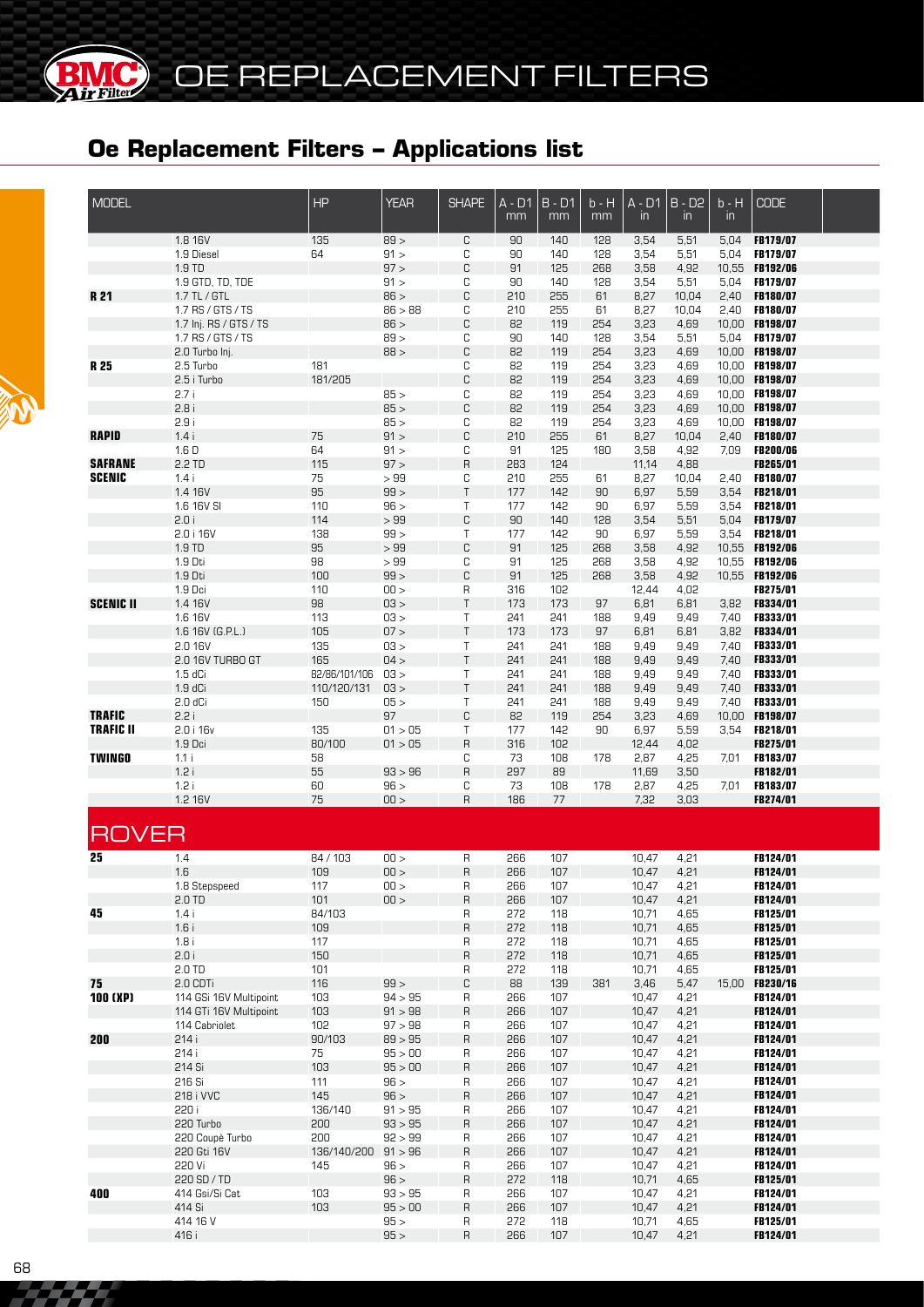

| <b>MODEL</b>                |                                        | HP             | <b>YEAR</b>     | <b>SHAPE</b> | $A - D1$   | $B - D1$   | b - H      | $A - D1$       | $B - D2$      | $b - H$      | <b>CODE</b>                        |  |
|-----------------------------|----------------------------------------|----------------|-----------------|--------------|------------|------------|------------|----------------|---------------|--------------|------------------------------------|--|
|                             |                                        |                |                 |              | mm         | mm         | mm         | $\mathsf{in}$  | in            | in           |                                    |  |
|                             |                                        |                |                 |              |            |            |            |                |               |              |                                    |  |
|                             | 416 16 V                               |                | 92 > 95         | R            | 266        | 107        |            | 10,47          | 4,21          |              | FB124/01                           |  |
|                             | 416 16 V                               |                | 95 ><br>91 > 95 | R            | 272        | 118        |            | 10,71          | 4,65          |              | FB125/01                           |  |
|                             | 420 Gsi Sport 16V<br>420 Gti, Gsi, Sli | 136/140        | 92 > 95         | R<br>R       | 266<br>266 | 107<br>107 |            | 10,47<br>10,47 | 4,21<br>4,21  |              | FB124/01<br>FB124/01               |  |
|                             | 420 Sli                                |                |                 | R            | 266        | 107        |            | 10,47          | 4,21          |              | FB124/01                           |  |
|                             | 420 Turbo 16V                          | 200            | 93 > 95         | $\mathsf R$  | 266        | 107        |            | 10,47          | 4,21          |              | <b>FB124/01</b>                    |  |
|                             | 420 Sdi                                |                |                 | R            | 272        | 118        |            | 10,71          | 4,65          |              | <b>FB125/01</b>                    |  |
| 600                         | 618 i                                  | 115            |                 | R            | 272        | 118        |            | 10,71          | 4,65          |              | FB125/01                           |  |
|                             | 620 Ti                                 |                |                 | R            | 272        | 118        |            | 10,71          | 4,65          |              | FB125/01                           |  |
|                             | 620 Sdi                                | 105            |                 | $\mathsf R$  | 272        | 118        |            | 10,71          | 4,65          |              | <b>FB125/01</b>                    |  |
| 800                         | 820 i                                  |                | 91 >            | R            | 266        | 107        |            | 10,47          | 4,21          |              | <b>FB124/01</b>                    |  |
|                             | 820 Turbo 16V                          | 180            | 92 > 99         | R            | 266        | 107        |            | 10,47          | 4,21          |              | FB124/01                           |  |
|                             | 825 i                                  | 175            |                 | R            | 272        | 118        |            | 10,71          | 4,65          |              | <b>FB125/01</b>                    |  |
| <b>METRO (XP)</b>           | 1.4 GSI 16V Multipoint                 | 103            | 94 > 95         | $\mathsf R$  | 266        | 107        |            | 10,47          | 4,21          |              | <b>FB124/01</b>                    |  |
|                             | 1.4 GTI 16V Multipoint                 | 103            | 91 > 98         | R            | 266        | 107        |            | 10,47          | 4,21          |              | <b>FB124/01</b>                    |  |
| <b>TOURER</b>               | 1.6i                                   | 112            |                 | R            | 266        | 107        |            | 10,47          | 4,21          |              | FB124/01                           |  |
|                             | 2.0i                                   | 136            |                 | R            | 266        | 107        |            | 10,47          | 4,21          |              | <b>FB124/01</b>                    |  |
|                             |                                        |                |                 |              |            |            |            |                |               |              |                                    |  |
| <b>SAAB</b>                 |                                        |                |                 |              |            |            |            |                |               |              |                                    |  |
|                             |                                        |                |                 |              |            |            |            |                |               |              |                                    |  |
| 900                         | 2.0 i 16V S                            | 130/133        | 93 >            | R            | 283        | 158        |            | 11,14          | 6,22          |              | FB151/01                           |  |
|                             | 2.0 i Turbo 16V S                      | 185            | 93 >            | R            | 283        | 158        |            | 11,14          | 6,22          |              | <b>FB151/01</b>                    |  |
|                             | 2.3 i 16V S                            | 150            | 93 >            | R            | 283        | 158        |            | 11,14          | 6,22          |              | <b>FB151/01</b>                    |  |
|                             | 2.5 i V6                               | 170            | 93 >            | R            | 287        | 184        |            | 11,30          | 7,24          |              | FB166/01                           |  |
| $9-3$                       | 2.0iS                                  | 130            | 98 > 00         | R            | 283        | 158        |            | 11,14          | 6,22          |              | <b>FB151/01</b>                    |  |
|                             | 2.0TS                                  | 154            | 98 > 00         | R            | 283        | 158        |            | 11,14          | 6,22          |              | <b>FB151/01</b>                    |  |
|                             | 2.0 T S Aut.                           | 185            | 98 > 00         | R            | 283        | 158        |            | 11,14          | 6,22          |              | <b>FB151/01</b>                    |  |
|                             | 2.0 TS S                               | 200            | 98 > 00         | R            | 283        | 158        |            | 11,14          | 6,22          |              | FB151/01                           |  |
|                             | 2.3 Viggen                             | 225            | 98 > 00         | R            | 283        | 158        |            | 11,14          | 6,22          |              | <b>FB151/01</b>                    |  |
|                             | Cabrio (All the models)                |                | 98 > 00         | R            | 283        | 158        |            | 11,14          | 6,22          |              | <b>FB151/01</b>                    |  |
| $9-5$                       | 2.0T<br>2.0TS                          | 150<br>190     | 97 ><br>97 >    | С<br>C       | 94         | 144        | 139        | 3,70           | 5,67          | 5,47         | <b>FB214/07</b>                    |  |
|                             | 2.3T                                   |                | 97 >            | С            | 94<br>94   | 144<br>144 | 139<br>139 | 3,70           | 5,67          | 5,47         | FB214/07                           |  |
|                             | 2.3 T S Aero                           | 185/220<br>250 | 97 >            | С            | 94         | 144        | 139        | 3,70<br>3,70   | 5,67<br>5,67  | 5,47<br>5,47 | <b>FB214/07</b><br><b>FB214/07</b> |  |
|                             | 3.0 T SE V6                            | 200            | 97 >            | С            | 94         | 144        | 139        | 3,70           | 5,67          | 5,47         | FB214/07                           |  |
|                             | 1.9 TiD                                | 150            | 06 >            | C            | 94         | 144        | 139        | 3,70           | 5,67          | 5,47         | FB214/07                           |  |
|                             |                                        |                |                 |              |            |            |            |                |               |              |                                    |  |
|                             |                                        |                |                 |              |            |            |            |                |               |              |                                    |  |
| <b>SATURN</b>               |                                        |                |                 |              |            |            |            |                |               |              |                                    |  |
| <b>SKY</b>                  | 2.0                                    |                | 07 >            | R            | 240        | 371        |            | 9,45           | 14,61         |              | FB520/20                           |  |
|                             |                                        |                |                 |              |            |            |            |                |               |              |                                    |  |
| <b>SEAT</b>                 |                                        |                |                 |              |            |            |            |                |               |              |                                    |  |
|                             |                                        |                |                 |              |            |            |            |                |               |              |                                    |  |
| <b>ALHAMBRA</b>             | 1.8 i Turbo                            | 150            | > 00            | R            | 312        | 212        |            | 12,28          | 8,35          |              | FB238/01                           |  |
|                             | 2.0i                                   | 115            | > 00            |              |            |            |            |                |               |              |                                    |  |
|                             |                                        |                |                 | R            | 312        | 212        |            | 12,28          | 8,35          |              | FB238/01                           |  |
|                             | 2.8i                                   | 204            | > 00            | R            | 312        | 212        |            | 12,28          | 8,35          |              | <b>FB238/01</b>                    |  |
|                             | $1.9$ TDI                              | 90/110         | > 00            | R            | 312        | 212        |            | 12,28          | 8,35          |              | FB238/01                           |  |
|                             | 1.8 Turbo                              | 150            | 00 >            | R            | 302        | 209        |            | 11,89          | 8,23          |              | <b>FB278/05</b>                    |  |
|                             | 2.0 i                                  | 115            | 00 >            | R            | 302        | 209        |            | 11,89          | 8,23          |              | FB278/05                           |  |
|                             | 2.8i                                   | 204            | 00 >            | R            | 302        | 209        |            | 11,89          | 8,23          |              | <b>FB278/05</b>                    |  |
|                             | 1.9 TDI                                | 90/115         | 00 >            | R            | 302        | 209        |            | 11,89          | 8,23          |              | FB278/05                           |  |
| ALTEA (5P)                  | 1.4 TSI                                | 125            | 06 >            | С            | 69         | 130        | 195        | 2,72           | 5,12          | 7,68         | <b>FB396/08</b>                    |  |
|                             | 1.6                                    | 102            | 04 >            | С            | 69         | 130        | 195        | 2,72           | 5,12          |              | 7,68 FB396/08                      |  |
|                             | 1.8 TFSI                               | 160            | 06 >            | R            | 342        | 133        |            | 13,46          | 5,24          |              | FB444/01                           |  |
|                             | XL 1.8 TFSI                            | 160            | 07 >            | R            | 342        | 133        |            | 13,46          | 5,24          |              | FB444/01                           |  |
|                             | 2.0 FSI                                | 150            | 04 >            | С            | 69         | 130        | 195        | 2,72           | 5,12          | 7,68         | <b>FB396/08</b>                    |  |
|                             | 2.0 T FSI FR                           | 200            | 06 >            | Τ            | 406        | 172        | 136        | 15,98          | 6,77          | 5,35         | FB409/01                           |  |
|                             | XL 2.0 T FSI                           | 200            | 07 >            | Τ            | 406        | 172        | 136        | 15,98          | 6,77          |              | 5,35 FB409/01                      |  |
|                             | $1.9$ TDI                              | 105            | 05 >            | R            | 342        | 133        |            | 13,46          | 5,24          |              | FB444/01                           |  |
|                             | XL 1.9 TDI                             | 105            | 06 >            | R            | 342        | 133        |            | 13,46          | 5,24          |              | <b>FB444/01</b>                    |  |
|                             | $2.0$ TDI                              | 136/140        | 05 >            | R            | 342        | 133        |            | 13,46          | 5,24          |              | FB444/01                           |  |
|                             | 2.0 TDI 16V                            | 140            | 04 >            | R            | 342        | 133        |            | 13,46          | 5,24          |              | <b>FB444/01</b>                    |  |
|                             | 2.0 TDI FR                             | 170            | 05 >            | R            | 342        | 133        |            | 13,46          | 5,24          |              | FB444/01                           |  |
|                             | <b>XL 2.0 TDI</b>                      | 140/170        | 06 >            | R            | 342        | 133        |            | 13,46          | 5,24          |              | FB444/01                           |  |
|                             | XL 2.0 TDI 16V                         | 140            | 06 >            | R            | 342        | 133        |            | 13,46          | 5,24          |              | FB444/01                           |  |
| <b>AROSA</b>                | 1.0                                    | 50             | 01 >            | С            | 226        | 278        | 62         | 8,90           | 10,94         |              | 2,44 FB155/06                      |  |
|                             | 1.4<br>1.4 16v                         | 60<br>100      | 01 ><br>100 >   | С<br>R       | 226<br>274 | 278<br>184 | 62         | 8,90<br>10,79  | 10,94<br>7,24 |              | 2,44 FB155/06<br><b>FB158/01</b>   |  |
|                             | 1.4 TDi                                | 75             | 01 >            | C            | 72         | 108        | 262        | 2,83           | 4,25          |              | 10,31 FB263/06                     |  |
|                             | 1.7 SDI                                | 60             | 99 > 01         | С            | 72         | 108        | 262        | 2,83           | 4,25          |              | 10,31 FB263/06                     |  |
| <b>CORDOBA</b><br>(I SERIE) | 1.4i                                   | 60             | >99             | С            | 226        | 278        | 62         | 8,90           | 10,94         |              | 2,44 FB155/06                      |  |

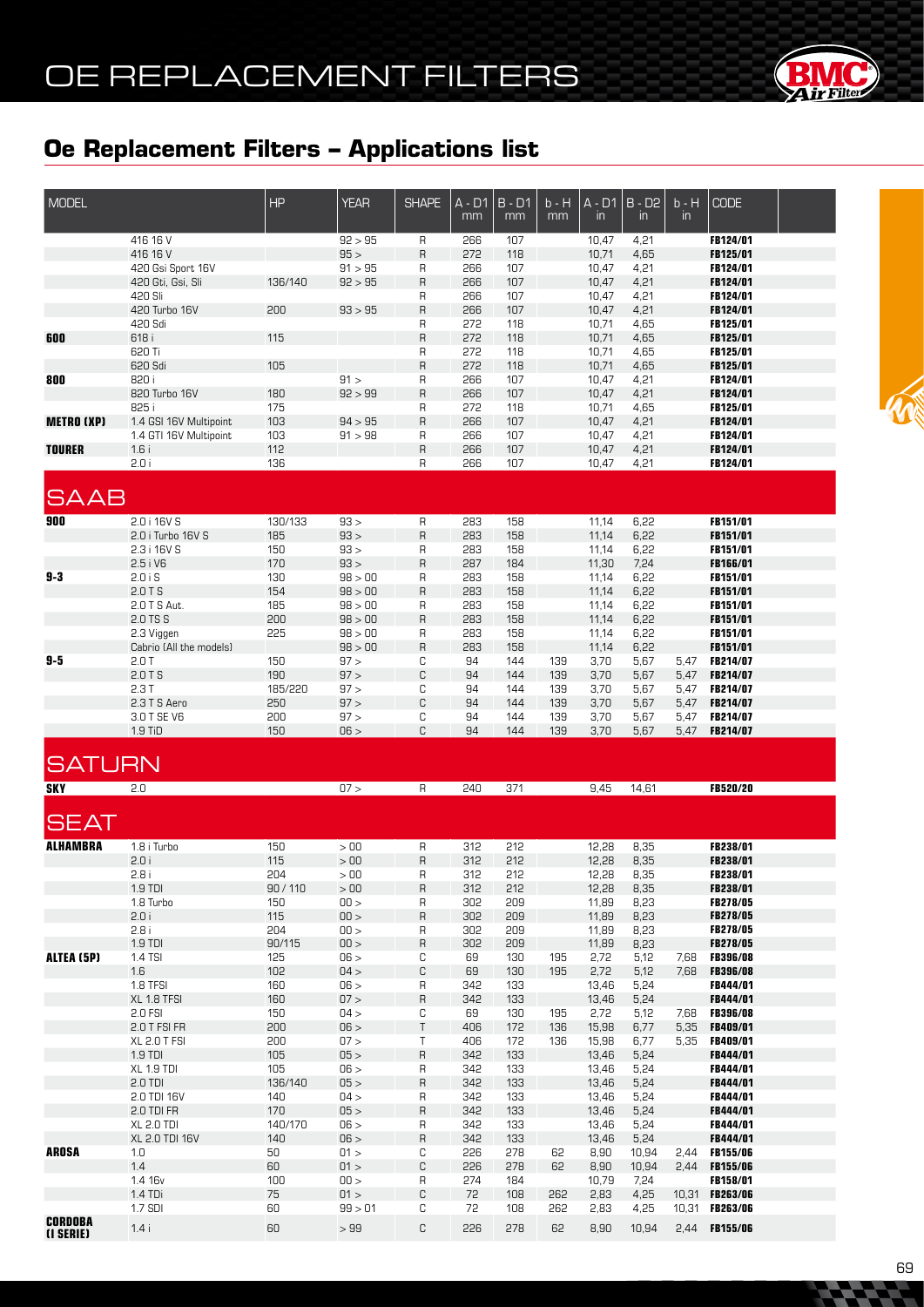| <b>MODEL</b>         |                            | <b>HP</b>     | <b>YEAR</b>        | <b>SHAPE</b>      | A - D1<br>mm | $B - D1$<br>mm | b - H<br>mm | $A - D1$<br>$\mathsf{in}$ | $B - D2$<br>$\mathsf{in}$ | $b - H$<br>$\mathsf{in}$ | <b>CODE</b>                                  |  |
|----------------------|----------------------------|---------------|--------------------|-------------------|--------------|----------------|-------------|---------------------------|---------------------------|--------------------------|----------------------------------------------|--|
|                      | 1.4i                       | 60            | 99 >               | R                 | 187          | 139            |             | 7,36                      | 5,47                      |                          | <b>FB252/01 (X2)</b>                         |  |
|                      | 1.4 16v                    | 75/100        | 00 >               | $\sf R$           | 274          | 184            |             | 10,79                     | 7,24                      |                          | FB158/01                                     |  |
|                      | 1.6i                       | 75            |                    | С                 | 226          | 278            | 62          | 8,90                      | 10,94                     | 2.44                     | <b>FB155/06</b>                              |  |
|                      | 1.6i<br>1.6i               | 101<br>100    | >99<br>99 >        | $\sf R$<br>R      | 274<br>368   | 184<br>134     |             | 10,79<br>14,49            | 7,24<br>5,28              |                          | FB158/01<br>FB251/01                         |  |
|                      | 1.8i                       | 90/129        |                    | $\mathsf{R}$      | 274          | 184            |             | 10,79                     | 7,24                      |                          | FB158/01                                     |  |
|                      | 1.8 i Turbo                | 156           | 99 >               | R                 | 368          | 134            |             | 14,49                     | 5,28                      |                          | FB251/01                                     |  |
|                      | 2.0 i                      | 115/150       |                    | $\sf B$           | 274          | 184            |             | 10,79                     | 7,24                      |                          | FB158/01                                     |  |
|                      | 1.9 Diesel                 | 64/68         |                    | R                 | 274          | 184            |             | 10,79                     | 7,24                      |                          | FB158/01                                     |  |
|                      | 1.9 Turbo Diesel           | 75            |                    | $\mathsf{R}$      | 274          | 184            |             | 10,79                     | 7,24                      |                          | FB158/01                                     |  |
|                      | $1.9$ TDi                  | 90            | >99                | R                 | 274          | 184            |             | 10,79                     | 7,24                      |                          | FB158/01                                     |  |
|                      | 1.9 TDi                    | 90/110        | 99 >               | R                 | 368          | 134            |             | 14,49                     | 5,28                      |                          | FB251/01                                     |  |
| <b>CORDOBA</b>       | 1.9 SDi                    | 68            |                    | R                 | 368          | 134            |             | 14,49                     | 5,28                      |                          | <b>FB251/01</b>                              |  |
| (II SERIE)           | 1.4 16V                    | 70/75/80/85   | 06 >               | R                 | 287          | 189            |             | 11,30                     | 7,44                      |                          | FB318/01                                     |  |
|                      | 1.6 16V<br>2.0 16V         | 105           | 06 >               | $\sf R$<br>$\top$ | 287          | 189            |             | 11,30<br>8,54             | 7,44                      |                          | <b>FB318/01</b>                              |  |
|                      | $1.4$ TDI                  | 115<br>75     | 02 ><br>02 >       | T                 | 217<br>217   | 217<br>217     | 127<br>127  | 8,54                      | 8,54<br>8,54              | 5,00<br>5,00             | <b>FB311/01</b><br><b>FB311/01</b>           |  |
|                      | 1.9 SDI                    | 64            | 02 >               | $\top$            | 217          | 217            | 127         | 8,54                      | 8,54                      | 5,00                     | <b>FB311/01</b>                              |  |
|                      | 1.9 TDI                    | 100/130       | 02 >               | T                 | 217          | 217            | 127         | 8,54                      | 8,54                      | 5,00                     | <b>FB311/01</b>                              |  |
| <b>IBIZA I</b>       | 1.0i                       | 45            | 93 > 99            | C                 | 226          | 278            | 62          | 8,90                      | 10,94                     | 2,44                     | FB155/06                                     |  |
|                      | 1.3i                       |               | 93 > 99            | С                 | 226          | 278            | 62          | 8,90                      | 10,94                     | 2,44                     | <b>FB155/06</b>                              |  |
|                      | 1.4i                       | 60            | 93 > 99            | C                 | 226          | 278            | 62          | 8,90                      | 10,94                     | 2,44                     | <b>FB155/06</b>                              |  |
|                      | 1.4 i 16V                  | 75            | 96 > 99            | R                 | 274          | 184            |             | 10,79                     | 7,24                      |                          | FB158/01                                     |  |
|                      | 1.6i                       | 75            | 93 > 99            | C                 | 226          | 278            | 62          | 8,90                      | 10,94                     | 2,44                     | <b>FB155/06</b>                              |  |
|                      | 1.6i<br>1.8i               | 100<br>90/129 | 93 > 99<br>93 > 99 | R<br>$\sf R$      | 274<br>274   | 184<br>184     |             | 10,79<br>10,79            | 7,24<br>7,24              |                          | FB158/01<br>FB158/01                         |  |
|                      | 1.8 GTI 16V                | 129           | 93 > 99            | R                 | 274          | 184            |             | 10,79                     | 7,24                      |                          | FB158/01                                     |  |
|                      | 2.0i                       | 115           | 94 > 99            | R                 | 274          | 184            |             | 10,79                     | 7,24                      |                          | FB158/01                                     |  |
|                      | 2.0 i 16V                  | 129           | 94 > 99            | R                 | 274          | 184            |             | 10,79                     | 7,24                      |                          | FB158/01                                     |  |
|                      | 1.9 <sub>D</sub>           | 64            | 94 > 99            | $\sf B$           | 274          | 184            |             | 10,79                     | 7,24                      |                          | FB158/01                                     |  |
|                      | 1.9 SDi                    |               | 94 > 99            | R                 | 274          | 184            |             | 10,79                     | 7,24                      |                          | FB158/01                                     |  |
|                      | 1.9 TDI                    | 90/110        | 94 > 99            | R                 | 274          | 184            |             | 10,79                     | 7,24                      |                          | FB158/01                                     |  |
| <b>IBIZA II</b>      | 1.0i<br>1.4 i 8V           | 60            | 00 > 02            | R<br>R            | 187<br>187   | 139<br>139     |             | 7,36                      | 5,47                      |                          | <b>FB252/01 (X2)</b><br><b>FB252/01 (X2)</b> |  |
|                      | 1.4 i 16V                  | 75            | 00 > 02<br>00 > 02 | R                 | 274          | 184            |             | 7,36<br>10,79             | 5,47<br>7,24              |                          | <b>FB158/01</b>                              |  |
|                      | 1.6 Sport                  | 100           | 00 > 02            | R                 | 368          | 134            |             | 14,49                     | 5,28                      |                          | FB251/01                                     |  |
|                      | $1.8$ i T                  | 156           | 00 > 02            | R                 | 368          | 134            |             | 14,49                     | 5,28                      |                          | <b>FB251/01</b>                              |  |
|                      | 1.9 SDi                    | 68            | 00 > 02            | $\sf B$           | 368          | 134            |             | 14,49                     | 5,28                      |                          | <b>FB251/01</b>                              |  |
|                      | 1.9 TDI                    | 90/110        | 00 > 02            | R                 | 368          | 134            |             | 14,49                     | 5,28                      |                          | <b>FB251/01</b>                              |  |
| <b>IBIZA III</b>     | 1.2 12V 3Cyl               | 64/70         | 02 > 08            | R                 | 300          | 154            |             | 11,81                     | 6,06                      |                          | FB317/20                                     |  |
|                      | 1.4 16V                    | 75/100        | 02 > 08            | R                 | 287          | 189            |             | 11,30                     | 7,44                      |                          | FB318/01                                     |  |
|                      | 1.8 T FR<br>1.8 T Cupra    | 150<br>180    | 03 > 08<br>04 > 08 | $\top$<br>Τ       | 217<br>217   | 217<br>217     | 127<br>127  | 8,54<br>8,54              | 8,54<br>8,54              | 5,00<br>5,00             | FB311/01<br>FB311/01                         |  |
|                      | 1.4 TDI                    | 70/75/80      | 02 > 08            | $\top$            | 217          | 217            | 127         | 8,54                      | 8,54                      | 5,00                     | FB311/01                                     |  |
|                      | 1.9 TDI                    | 100/130       | 02 > 08            | Τ                 | 217          | 217            | 127         | 8,54                      | 8,54                      | 5,00                     | <b>FB311/01</b>                              |  |
|                      | 1.9 TDI Cupra              | 150/160       | 03 > 08            | T                 | 217          | 217            | 127         | 8,54                      | 8,54                      | 5,00                     | FB311/01                                     |  |
|                      | 1.9 SDI                    | 64            | 02 > 08            | Τ                 | 217          | 217            | 127         | 8,54                      | 8,54                      |                          | 5,00 FB311/01                                |  |
| <b>IBIZA IV</b>      | 1.2                        | 70            | < 80               | Τ                 | 217          | 217            | 127         | 8,54                      | 8,54                      |                          | 5,00 FB311/01                                |  |
|                      | 1.4 16V                    | 85            | < 80               | R                 | 287          | 189            |             | 11,30                     | 7,44                      |                          | <b>FB318/01</b>                              |  |
|                      | 1.6 16V<br>$1.4$ TDI       | 105<br>80     | < 80<br>< 80       | R<br>Τ            | 287<br>217   | 189<br>217     | 127         | 11,30<br>8,54             | 7,44<br>8,54              |                          | FB318/01<br>5,00 FB311/01                    |  |
|                      | $1.9$ TDI                  | 105           | < 80               | Τ                 | 217          | 217            | 127         | 8,54                      | 8,54                      | 5,00                     | <b>FB311/01</b>                              |  |
| <b>INCA</b>          | 1.4i                       | 60            |                    | С                 | 226          | 278            | 62          | 8,90                      | 10,94                     |                          | 2,44 FB155/06                                |  |
|                      | 1.6i                       | 75            |                    | $\sf R$           | 274          | 184            |             | 10,79                     | 7,24                      |                          | FB158/01                                     |  |
|                      | 1.9 S <sub>Di</sub>        | 64            | > 01               | R                 | 274          | 184            |             | 10,79                     | 7,24                      |                          | FB158/01                                     |  |
|                      | 1.9 SDi                    | 64            | > 01               | R                 | 368          | 134            |             | 14,49                     | 5,28                      |                          | FB251/01                                     |  |
|                      | 1.9 TDi                    | 90            | > 01               | R                 | 274          | 184            |             | 10,79                     | 7,24                      |                          | FB158/01                                     |  |
|                      | 1.9 TDi                    | 90            | 01 >               | R                 | 368          | 134            |             | 14,49                     | 5,28                      |                          | FB251/01                                     |  |
| LEON                 | 1.4 16V<br>1.6 16V         | 75<br>101     | 100 ><br>100 >     | R<br>R            | 274<br>359   | 184<br>184     |             | 10,79<br>14,13            | 7,24<br>7,24              |                          | FB158/01<br>FB159/01                         |  |
|                      | 1.6 16V                    | 105           | 01 >               | R                 | 287          | 189            |             | 11,30                     | 7,44                      |                          | FB318/01                                     |  |
|                      | 1.8 20V                    | 125           | 100 >              | R                 | 359          | 184            |             | 14,13                     | 7,24                      |                          | FB159/01                                     |  |
|                      | 1.8 T 20V TS/FR            | 180           | 100 >              | R                 | 359          | 184            |             | 14,13                     | 7,24                      |                          | FB159/01                                     |  |
|                      | 1.8 T 20V CupraR           | 210/225       | 02 >               | R                 | 359          | 184            |             | 14,13                     | 7,24                      |                          | FB159/01                                     |  |
|                      | 2.8 V6                     | 204           | 00 >               | R                 | 359          | 184            |             | 14,13                     | 7,24                      |                          | <b>FB159/01</b>                              |  |
|                      | 1.9 SDI                    | 68            | 100 >              | R                 | 359          | 184            |             | 14,13                     | 7,24                      |                          | <b>FB159/01</b>                              |  |
|                      | $1.9$ TDI<br>1.9 TDI TS/FR | 90/110<br>150 | 00 ><br>02 >       | R                 | 359<br>359   | 184<br>184     |             | 14,13<br>14,13            | 7,24<br>7,24              |                          | <b>FB159/01</b><br>FB159/01                  |  |
| <b>LEON II (1P1)</b> | 1.4 TSI                    | 125           | 06 >               | R<br>С            | 69           | 130            | 195         | 2,72                      | 5,12                      | 7,68                     | <b>FB396/08</b>                              |  |
|                      | 1.6i                       | 102           | 05 >               | C                 | 69           | 130            | 195         | 2,72                      | 5,12                      | 7,68                     | <b>FB396/08</b>                              |  |
|                      | 2.0 FSI                    | 150           | 05 >               | С                 | 69           | 130            | 195         | 2,72                      | 5,12                      | 7,68                     | <b>FB396/08</b>                              |  |
|                      | 2.0 T FSI FR               | 185/200       | 05 >               | $\mathsf T$       | 406          | 172            | 136         | 15,98                     | 6,77                      | 5,35                     | FB409/01                                     |  |
|                      | 2.0 TFSI Cupra             | 240           | 06 >               | Τ                 | 406          | 172            | 136         | 15,98                     | 6,77                      |                          | 5,35 FB409/01                                |  |

**BMC**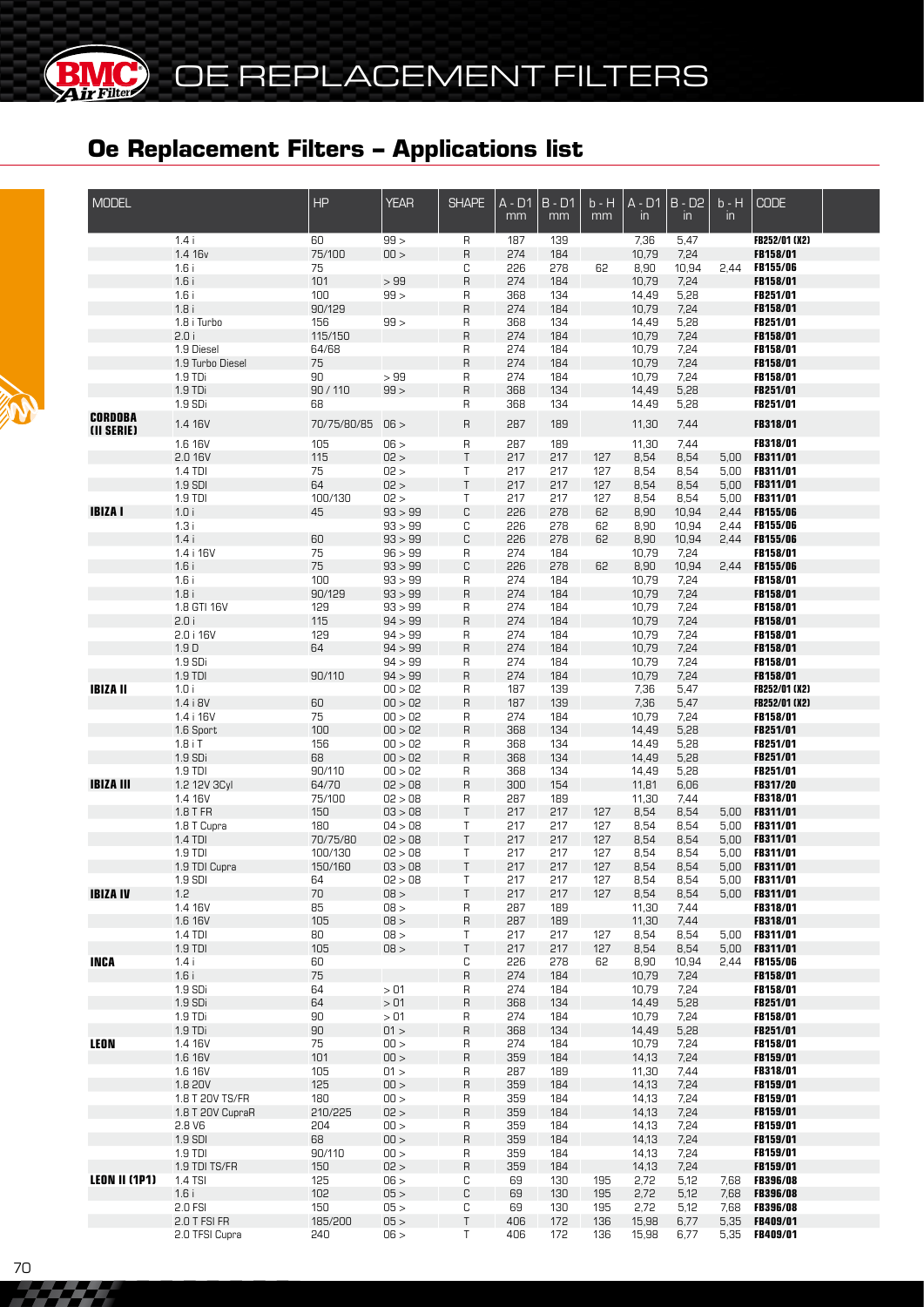# OE REPLACEMENT FILTERS



### **Oe Replacement Filters – Applications list**

| <b>MODEL</b>            |                              | HP             | <b>YEAR</b>  | <b>SHAPE</b>        | $A - D1$<br>mm | $B - D1$<br>mm | $b - H$<br>mm | $A - D1$<br>$\mathsf{in}$ | $B - D2$<br>in | $b - H$<br>$\mathsf{in}$ | <b>CODE</b>                        |  |
|-------------------------|------------------------------|----------------|--------------|---------------------|----------------|----------------|---------------|---------------------------|----------------|--------------------------|------------------------------------|--|
|                         | 1.9 TDI                      | 105            | 05 >         | $\overline{R}$      | 342            | 133            |               | 13,46                     | 5,24           |                          | FB444/01                           |  |
|                         | 2.0 TDI                      | 140            | 05 >         | R                   | 342            | 133            |               | 13,46                     | 5,24           |                          | FB444/01                           |  |
|                         | 2.0 TDI 16V                  | 140            | 05 >         | $\overline{R}$      | 342            | 133            |               | 13,46                     | 5,24           |                          | FB444/01                           |  |
| <b>MARBELLA</b>         | 2.0 TDI FR<br>0.9i           | 170<br>40      | 06 ><br>96 > | R<br>C              | 342<br>226     | 133<br>278     | 62            | 13,46<br>8,90             | 5,24<br>10,94  | 2,44                     | FB444/01<br><b>FB155/06</b>        |  |
| <b>TERRA</b>            | 1.3D                         |                | 90 >         | R                   | 216            | 212            |               | 8,50                      | 8,35           |                          | FB104/01                           |  |
|                         | 1.4D                         |                | 90 >         | $\overline{R}$      | 216            | 212            |               | 8,50                      | 8,35           |                          | FB104/01                           |  |
| <b>TOLEDO I</b>         | 1.6i                         | 75/100         | 91 >         | R                   | 274            | 184            |               | 10,79                     | 7,24           |                          | FB158/01                           |  |
|                         | 1.6i                         | 105            | 01 >         | $\mathsf{R}$        | 287            | 189            |               | 11,30                     | 7,44           |                          | FB318/01                           |  |
|                         | 1.8i                         | 90             | 91 >         | R                   | 274            | 184            |               | 10,79                     | 7,24           |                          | FB158/01                           |  |
|                         | 1.8 16V                      |                | 91 >         | $\mathsf{R}$        | 274            | 184            |               | 10,79                     | 7,24           |                          | FB158/01                           |  |
|                         | 2.0 i                        | 115            | 91 >         | R                   | 274            | 184            |               | 10,79                     | 7,24           |                          | FB158/01                           |  |
|                         | $1.9D$                       | 68             | 91 >         | $\mathsf{R}$        | 274            | 184            |               | 10,79                     | 7,24           |                          | FB158/01                           |  |
|                         | 1.9 TD<br>1.9 TDI            | 75<br>90/110   | 91 ><br>91 > | R<br>$\mathsf{R}$   | 274<br>274     | 184<br>184     |               | 10,79<br>10,79            | 7,24<br>7,24   |                          | FB158/01<br>FB158/01               |  |
| <b>TOLEDO II</b>        | 1.6i                         | 105            | 99 >         | R                   | 359            | 184            |               | 14,13                     | 7,24           |                          | FB159/01                           |  |
|                         | 1.8 20V                      | 125            | 99 >         | $\mathsf{R}$        | 359            | 184            |               | 14,13                     | 7,24           |                          | FB159/01                           |  |
|                         | 1.8 i Turbo                  | 180            | 99 >         | R                   | 359            | 184            |               | 14,13                     | 7,24           |                          | FB159/01                           |  |
|                         | 2.3i                         | 150/170        | 99 >         | $\overline{R}$      | 359            | 184            |               | 14,13                     | 7,24           |                          | FB159/01                           |  |
|                         | 1.9 TDI                      | 90/110/130/150 | 99 >         | R                   | 359            | 184            |               | 14,13                     | 7,24           |                          | FB159/01                           |  |
| <b>TOLEDO III (5P2)</b> | 1.6i                         | 102            | 04 >         | C                   | 69             | 130            | 195           | 2,72                      | 5,12           | 7,68                     | <b>FB396/08</b>                    |  |
|                         | 2.0 16V FSI                  | 150            | 04 >         | С                   | 69             | 130            | 195           | 2,72                      | 5,12           | 7,68                     | <b>FB396/08</b>                    |  |
|                         | 1.8 TFSI                     | 160            | 07 >         | $\mathsf{R}$        | 342            | 133            |               | 13,46                     | 5,24           |                          | FB444/01                           |  |
|                         | 2.0 TFSI                     | 200            | 05 > 06      | $\mathsf T$         | 406            | 172            | 136           | 15,98                     | 6,77           | 5,35                     | FB409/01                           |  |
|                         | 1.9 TDI                      | 105            | 04 >         | $\overline{R}$      | 342            | 133            |               | 13,46                     | 5,24           |                          | FB444/01<br>FB444/01               |  |
|                         | 2.0 TDI<br>2.0 TDI 16V       | 140/170<br>140 | 06 ><br>04 > | R<br>$\overline{R}$ | 342<br>342     | 133<br>133     |               | 13,46<br>13,46            | 5,24<br>5,24   |                          | FB444/01                           |  |
|                         |                              |                |              |                     |                |                |               |                           |                |                          |                                    |  |
| <b>SKODA</b>            |                              |                |              |                     |                |                |               |                           |                |                          |                                    |  |
| <b>FABIA</b>            | 1.0i                         | 50             |              | T                   | 217            | 217            | 127           | 8,54                      | 8,54           | 5,00                     | FB311/01                           |  |
|                         | 1.4i                         | 68             |              | $\top$              | 217            | 217            | 127           | 8,54                      | 8,54           | 5,00                     | FB311/01                           |  |
|                         | 1.4 i 16V                    | 75/85/100      |              | R                   | 287            | 189            |               | 11,30                     | 7,44           |                          | FB318/01                           |  |
|                         | 2.0 i                        | 115            | 99 >         | $\mathsf T$         | 217            | 217            | 127           | 8,54                      | 8,54           | 5,00                     | FB311/01                           |  |
|                         | 1.4 Tdi<br>1.9 Sdi           | 70/75/80<br>64 | 03 ><br>99 > | T<br>$\mathsf T$    | 217<br>217     | 217<br>217     | 127<br>127    | 8,54<br>8,54              | 8,54<br>8,54   | 5,00<br>5,00             | <b>FB311/01</b><br>FB311/01        |  |
|                         | 1.9 Tdi                      | 75/100         | 00 >         | T                   | 217            | 217            | 127           | 8,54                      | 8,54           | 5,00                     | FB311/01                           |  |
|                         | 1.9 Tdi RS                   | 130            | 03 >         | $\top$              | 217            | 217            | 127           | 8,54                      | 8,54           | 5,00                     | FB311/01                           |  |
| <b>FABIA II</b>         | 1.2i 16V                     | 69             | 07 >         | T                   | 217            | 217            | 127           | 8,54                      | 8,54           | 5,00                     | <b>FB311/01</b>                    |  |
|                         | 1.4i 16V                     | 70/80          | 06 >         | $\mathsf R$         | 287            | 189            |               | 11,30                     | 7,44           |                          | FB318/01                           |  |
|                         | 1.6i 16V                     | 105            | 07 >         | R                   | 287            | 189            |               | 11,30                     | 7,44           |                          | FB318/01                           |  |
|                         | 1.4 TDI                      | 70/75/80       | 07 >         | $\top$              | 217            | 217            | 127           | 8,54                      | 8,54           | 5,00                     | FB311/01                           |  |
|                         | 1.9 TDI                      | 105            | 07 >         | T                   | 217            | 217            | 127           | 8,54                      | 8,54           | 5,00                     | <b>FB311/01</b>                    |  |
| <b>FAVORIT</b>          | 1.3i                         | 54/68          | 93 >         | C                   | 226            | 278            | 62            | 8,90                      | 10,94          | 2,44                     | FB155/06                           |  |
| <b>FELICIA</b>          | 1.3i                         | 54/68<br>75    |              | С<br>$\overline{R}$ | 226<br>274     | 278<br>184     | 62            | 8,90                      | 10,94<br>7,24  | 2,44                     | <b>FB155/06</b>                    |  |
|                         | 1.6i<br>1.9 Diesel           | 64             |              | R                   | 274            | 184            |               | 10,79<br>10,79            | 7,24           |                          | FB158/01<br>FB158/01               |  |
| <b>FORMAN</b>           | 1.3i                         | 54/58          | 93 >         | C                   | 226            | 278            | 62            | 8,90                      | 10,94          | 2,44                     | <b>FB155/06</b>                    |  |
| OCTAVIA I               | 1.4.                         | 60             | 99           | R                   | 359            | 184            |               | 14,13                     | 7,24           |                          | FB159/01                           |  |
|                         | 1.6i                         | 75             | 97 >         | $\mathbb C$         | 226            | 278            | 62            | 8,90                      | 10,94          | 2,44                     | FB155/06                           |  |
|                         | 1.6i                         | 100            | 97 >         | R                   | 359            | 184            |               | 14,13                     | 7,24           |                          | FB159/01                           |  |
|                         | $1.8i$ SLX                   | 125            | 97 >         | $\overline{R}$      | 359            | 184            |               | 14,13                     | 7,24           |                          | FB159/01                           |  |
|                         | 1.8 i Turbo                  | 150            | 97 >         | R                   | 359            | 184            |               | 14,13                     | 7,24           |                          | FB159/01                           |  |
|                         | 1.8 i Turbo RS               | 180            |              | $\overline{R}$      | 359            | 184            |               | 14,13                     | 7,24           |                          | FB159/01                           |  |
|                         | 2.0 i                        | 115/120        | 97 >         | R                   | 359            | 184            |               | 14,13                     | 7,24           |                          | FB159/01                           |  |
|                         | 1.9 TDI GLX / SLX<br>1.9 SDI | 90<br>68       | 97 ><br>97 > | $\overline{R}$<br>R | 359<br>359     | 184            |               | 14,13                     | 7,24<br>7,24   |                          | FB159/01<br>FB159/01               |  |
|                         | $1.9$ TDI                    | 130            | 03 >         | $\sf R$             | 359            | 184<br>184     |               | 14,13<br>14,13            | 7,24           |                          | FB159/01                           |  |
| <b>OCTAVIA II</b>       |                              |                |              |                     |                |                |               |                           |                |                          |                                    |  |
| (10, 12)                | 1.4                          | 80             | 04 >         | R                   | 287            | 189            |               | 11,30                     | 7,44           |                          | FB318/01                           |  |
|                         | 1.6                          | 102            | 04 >         | С                   | 69             | 130            | 195           | 2,72                      | 5,12           | 7,68                     | <b>FB396/08</b>                    |  |
|                         | 1.6 FSI                      | 115            | 04 >         | $\mathsf{R}$        | 300            | 154            |               | 11,81                     | 6,06           |                          | <b>FB384/20</b>                    |  |
|                         | 2.0 16V FSI<br>2.0 TFSI RS   | 150<br>200     | 04 ><br>05 > | С<br>$\mathsf T$    | 69<br>406      | 130<br>172     | 195<br>136    | 2,72<br>15,98             | 5,12<br>6,77   | 7,68<br>5,35             | <b>FB396/08</b><br><b>FB409/01</b> |  |
|                         | 1.9 TDI                      | 100/105        | 04 >         | $\mathsf{R}$        | 342            | 133            |               | 13,46                     | 5,24           |                          | FB444/01                           |  |
|                         | 2.0 TDI                      | 140/170        | 05 >         | R                   | 342            | 133            |               | 13,46                     | 5,24           |                          | FB444/01                           |  |
|                         | 2.0 TDI 16V                  | 140            | 04 >         | $\mathsf{R}$        | 342            | 133            |               | 13,46                     | 5,24           |                          | FB444/01                           |  |
| <b>PICKUP</b>           | 1.3i                         | 54             |              | С                   | 226            | 278            | 62            | 8,90                      | 10,94          | 2,44                     | <b>FB155/06</b>                    |  |
|                         | 1.9 Diesel                   | 64             |              | $\overline{R}$      | 274            | 184            |               | 10,79                     | 7,24           |                          | FB158/01                           |  |
| <b>ROOMSTER</b>         | 1.2i 16V                     | 69             | 06 >         | $\mathsf T$         | 217            | 217            | 127           | 8,54                      | 8,54           | 5,00                     | <b>FB311/01</b>                    |  |
|                         | 1.4i 16V                     | 85             | 06 >         | $\mathsf R$         | 287            | 189            |               | 11,30                     | 7,44           |                          | FB318/01                           |  |
|                         | 1.6i 16V                     | 105            | 06 >         | R                   | 287            | 189            |               | 11,30                     | 7,44           |                          | FB318/01                           |  |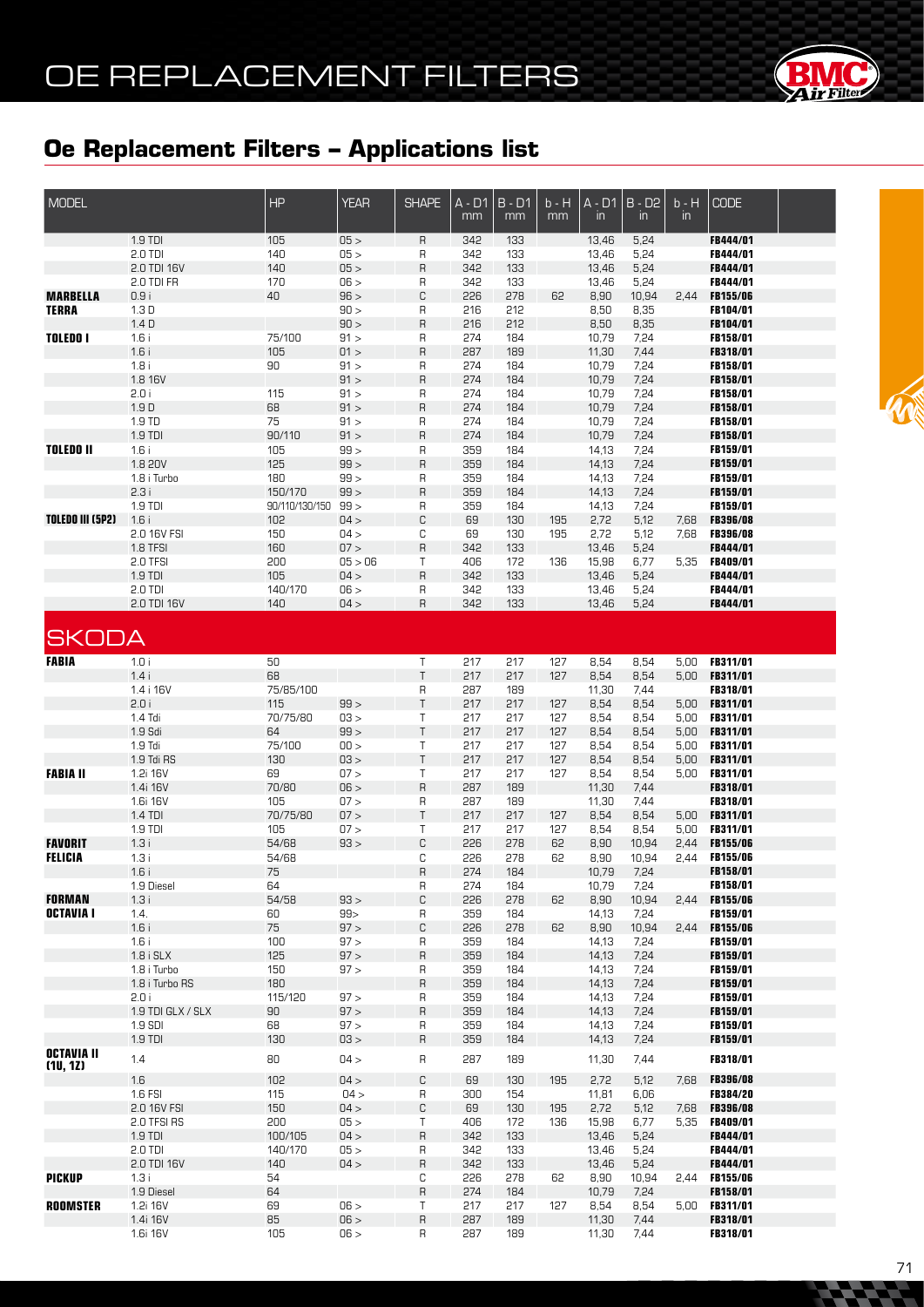| <b>MODEL</b>                          |                                          | HP                 | <b>YEAR</b>  | <b>SHAPE</b>                | A - D1<br>mm | $B - D1$<br>mm | $b - H$<br>mm | $A - D1$<br>$\mathsf{in}$ | $B - D2$<br>in | $b - H$<br>$\mathsf{in}$ | <b>CODE</b>                        |  |
|---------------------------------------|------------------------------------------|--------------------|--------------|-----------------------------|--------------|----------------|---------------|---------------------------|----------------|--------------------------|------------------------------------|--|
|                                       | 1.4 TDI                                  | 70/80              | 06 >         | $\top$                      | 217          | 217            | 127           | 8,54                      | 8,54           | 5,00                     | FB311/01                           |  |
| <b>SUPERB</b>                         | 1.9 TDI                                  | 100/105<br>150     | 06 ><br>02 > | $\mathsf T$<br>$\mathsf{R}$ | 217<br>254   | 217<br>213     | 127           | 8,54<br>10,00             | 8,54<br>8,39   | 5,00                     | FB311/01<br>FB102/01               |  |
|                                       | 1.8 i Turbo<br>2.0 i                     | 115                | 02 >         | R                           | 254          | 213            |               | 10,00                     | 8,39           |                          | FB102/01                           |  |
|                                       | 2.8 i V6                                 | 193                | 02 >         | $\mathsf{R}$                | 254          | 213            |               | 10,00                     | 8,39           |                          | FB102/01                           |  |
|                                       | $1.9$ Tdi                                | 130                | 02 >         | R                           | 254          | 213            |               | 10,00                     | 8,39           |                          | <b>FB102/01</b>                    |  |
|                                       | $2.0$ Tdi                                | 140                | 05 >         | $\sf B$                     | 254          | 213            |               | 10,00                     | 8,39           |                          | FB102/01                           |  |
|                                       | 2.5 Tdi                                  | 155                | 02 >         | $\mathsf{R}$                | 254          | 213            |               | 10,00                     | 8,39           |                          | FB102/01                           |  |
| <b>SMART</b>                          |                                          |                    |              |                             |              |                |               |                           |                |                          |                                    |  |
| <b>CITY COUPE' /</b><br><b>CABRIO</b> | Pure Softip                              | 50                 | 99 > 06      | C                           | 51           | 89             | 135           | 2,01                      | 3,50           | 5,31                     | <b>FB211/07</b>                    |  |
|                                       | <b>Brabus Softouch</b>                   | 75                 | 02 > 06      | C                           | 51           | 89             | 135           | 2.01                      | 3,50           | 5.31                     | FB211/07                           |  |
|                                       | Passion / Pure / Business                | 61                 | 99 > 06      | C                           | 51           | 89             | 135           | 2,01                      | 3,50           | 5,31                     | FB211/07                           |  |
|                                       | CDI Passion / Pure / Business            | 41                 | 00 > 06      | C                           | 51           | 89             | 135           | 2,01                      | 3,50           | 5,31                     | FB211/07                           |  |
| <b>ROADSTER/</b><br><b>COUPE'</b>     | Roadster Softip                          | 61/82              | 03 > 06      | C                           | 51           | 89             | 135           | 2,01                      | 3,50           | 5,31                     | FB211/07                           |  |
|                                       | Coupè Softouch                           | 61/82              | 03 > 06      | C                           | 51           | 89             | 135           | 2,01                      | 3,50           | 5,31                     | FB211/07                           |  |
| <b>FORFOUR</b>                        | 1.1                                      | 64/75              | 04 >         | $\mathsf{R}$                | 249          | 115            |               | 9,80                      | 4,53           |                          | FB458/20                           |  |
|                                       | 1.3                                      | 95                 | 04 >         | $\sf B$                     | 249          | 115            |               | 9,80                      | 4,53           |                          | <b>FB458/20</b>                    |  |
| <b>FORTWO CABRIO</b>                  | 1.5 / Sportstyle / SB3<br>Pure Softip    | 109/122<br>61/71   | 04 ><br>07 > | $\mathsf{R}$<br>$\sf B$     | 249<br>265   | 115<br>109     |               | 9,80<br>10,43             | 4,53<br>4,29   |                          | <b>FB458/20</b><br><b>FB535/20</b> |  |
|                                       | Pulse Softip                             | 71/84              | 07 >         | $\mathsf R$                 | 265          | 109            |               | 10,43                     | 4,29           |                          | <b>FB535/20</b>                    |  |
|                                       | Passion Softouch                         | 71/84              | 07 >         | $\mathsf{R}$                | 265          | 109            |               | 10,43                     | 4,29           |                          | <b>FB535/20</b>                    |  |
|                                       | <b>Brabus</b>                            | 98                 | 07 >         | $\mathsf{R}$                | 265          | 109            |               | 10,43                     | 4,29           |                          | <b>FB535/20</b>                    |  |
|                                       | Pulse CDI 451                            | 45                 | 07 >         | $\mathsf{R}$                | 265          | 109            |               | 10,43                     | 4,29           |                          | FB535/20                           |  |
| <b>FORTWO COUPE'</b>                  | Pure Softip<br><b>Pulse Softip</b>       | 61/71<br>71/84     | 07 ><br>07 > | $\mathsf R$<br>$\sf B$      | 265<br>265   | 109<br>109     |               | 10,43<br>10,43            | 4,29<br>4,29   |                          | <b>FB535/20</b><br><b>FB535/20</b> |  |
|                                       | Passion Softouch                         | 71/84              | 07 >         | $\mathsf{R}$                | 265          | 109            |               | 10,43                     | 4,29           |                          | <b>FB535/20</b>                    |  |
|                                       | <b>Brabus</b>                            | 98                 | 07 >         | $\mathsf{R}$                | 265          | 109            |               | 10,43                     | 4,29           |                          | FB535/20                           |  |
|                                       | Pulse CDI 451                            | 45                 | 07 >         | $\mathsf{R}$                | 265          | 109            |               | 10,43                     | 4,29           |                          | FB535/20                           |  |
|                                       | <b>SSANGYONG</b>                         |                    |              |                             |              |                |               |                           |                |                          |                                    |  |
| <b>ACTYON</b>                         | 2.0 Xdi                                  | 141                | 05 >         | $\sf R$                     | 237          | 297            |               | 9,33                      | 11,69          |                          | <b>FB500/20</b>                    |  |
|                                       | 2.0 Xdi 4WD                              | 141                | 05 >         | $\mathsf{R}$                | 237          | 297            |               | 9,33                      | 11,69          |                          | <b>FB500/20</b>                    |  |
| <b>KYRON</b>                          | 2.0 Xdi                                  | 141                | 05 ><br>05 > | R                           | 237<br>237   | 297<br>297     |               | 9,33                      | 11,69          |                          | <b>FB500/20</b><br><b>FB500/20</b> |  |
| <b>RODIUS</b>                         | 2.0 Xdi 4WD<br>2.7 Xdi                   | 141<br>163         | 05 >         | $\overline{R}$<br>R         | 237          | 297            |               | 9,33<br>9,33              | 11,69<br>11,69 |                          | <b>FB500/20</b>                    |  |
|                                       | 2.7 Xdi 4WD                              | 163                | 05 >         | $\overline{R}$              | 237          | 297            |               | 9,33                      | 11,69          |                          | <b>FB500/20</b>                    |  |
| <b>SUBARU</b>                         |                                          |                    |              |                             |              |                |               |                           |                |                          |                                    |  |
| <b>BAJA</b>                           | 2.5                                      |                    | 03 >         | $\mathsf{R}$                | 368          | 165            |               | 14,49                     | 6,50           |                          | FB392/01                           |  |
| <b>FORESTER</b>                       | 2.0i                                     | 122/125            |              | R                           | 282          | 168            |               | 11,10                     | 6.61           |                          | FB184/01                           |  |
|                                       | 2.0 Bifuel                               | 125                |              | R                           | 282          | 168            |               | 11,10                     | 6,61           |                          | FB184/01                           |  |
|                                       | 2.0 i Turbo<br>2.0 SOHC                  | 170/177<br>121/123 | 97 > 02      | $\sf B$<br>R                | 282<br>368   | 168<br>165     |               | 11,10<br>14,49            | 6,61<br>6,50   |                          | FB184/01<br><b>FB392/01</b>        |  |
|                                       | 2.0 DOHC                                 | 121/130            | 98 > 02      | $\sf R$                     | 368          | 165            |               | 14,49                     | 6,50           |                          | FB392/01                           |  |
|                                       | 2.5 DOHC                                 | 150                | 99 >         | R                           | 368          | 165            |               | 14,49                     | 6,50           |                          | FB392/01                           |  |
| <b>IMPREZA</b>                        | 1.6 i 16V                                | 90                 | 93 >         | $\sf R$                     | 282          | 168            |               | 11,10                     | 6,61           |                          | FB184/01                           |  |
|                                       | 1.8 i 16V                                | 103                | 93 >         | R                           | 282          | 168            |               | 11,10                     | 6,61           |                          | FB184/01                           |  |
|                                       | 2.0 4WD Turbo                            | 211                | 93 >         | $\sf R$                     | 282          | 168            |               | 11,10                     | 6,61           |                          | FB184/01                           |  |
|                                       | 2.0 4WD C.Wagon<br>2.0 4WD C.Wagon Turbo | 115<br>211         | 93 ><br>93 > | R<br>$\sf R$                | 282<br>282   | 168<br>168     |               | 11,10<br>11,10            | 6,61<br>6,61   |                          | FB184/01<br>FB184/01               |  |
|                                       | 2.0 AWD WRX                              | 218                | 00 >         | R                           | 282          | 168            |               | 11,10                     | 6,61           |                          | <b>FB184/01</b>                    |  |
|                                       | 2.0 WRX STI                              | 265                | 00 > 05      | $\sf R$                     | 282          | 168            |               | 11,10                     | 6,61           |                          | FB184/01                           |  |
|                                       | 2.0 i 16V                                |                    | 99 > 00      | R                           | 368          | 165            |               | 14,49                     | 6,50           |                          | FB392/01                           |  |
|                                       | 2.0 RX                                   | 123                | 98 > 02      | $\sf R$                     | 368          | 165            |               | 14,49                     | 6,50           |                          | FB392/01                           |  |
|                                       | 2.0 GX<br>2.0 WRX                        | 123<br>155/160/168 | 02 ><br>98 > | R<br>$\sf R$                | 368<br>368   | 165<br>165     |               | 14,49<br>14,49            | 6,50<br>6,50   |                          | <b>FB392/01</b><br>FB392/01        |  |
|                                       | 2.2 i                                    |                    | 99 > 01      | R                           | 368          | 165            |               | 14,49                     | 6,50           |                          | <b>FB392/01</b>                    |  |
|                                       | 2.5i                                     |                    | 99 > 00      | $\mathsf{R}$                | 368          | 165            |               | 14,49                     | 6,50           |                          | FB392/01                           |  |
|                                       | 2.5 RS                                   | 150                | 01 >         | R                           | 368          | 165            |               | 14,49                     | 6,50           |                          | <b>FB392/01</b>                    |  |
|                                       | 2.5 WRX                                  | 230                | 05 >         | $\mathsf{R}$                | 282          | 168            |               | 11,10                     | 6,61           |                          | FB184/01                           |  |
|                                       | 2.5 WRX Sti                              | 280                | 05 >         | R                           | 282          | 168            |               | 11,10                     | 6,61           |                          | FB184/01                           |  |
| <b>IMPREZA III</b><br><b>LEGACY</b>   | 2.5 WRX STI<br>2.0 i 16V                 | 300<br>155         | 07 ><br>91 > | $\mathsf{R}$                | 220<br>282   | 215<br>168     |               | 11,10<br>11,10            | 6,61<br>6,61   |                          | <b>FB565/20</b><br>FB184/01        |  |
|                                       | 2.0 i 16V Turbo                          | 200                | 91 >         | R<br>$\mathsf{R}$           | 282          | 168            |               | 11,10                     | 6,61           |                          | FB184/01                           |  |
|                                       | 2.2 i 16V                                | 128/136            | 89 >         | R                           | 282          | 168            |               | 11,10                     | 6,61           |                          | <b>FB184/01</b>                    |  |
| <b>LEGACY II</b>                      | 2.0 i                                    |                    | 94 >         | $\mathsf{R}$                | 282          | 168            |               | 11,10                     | 6,61           |                          | FB184/01                           |  |

777 T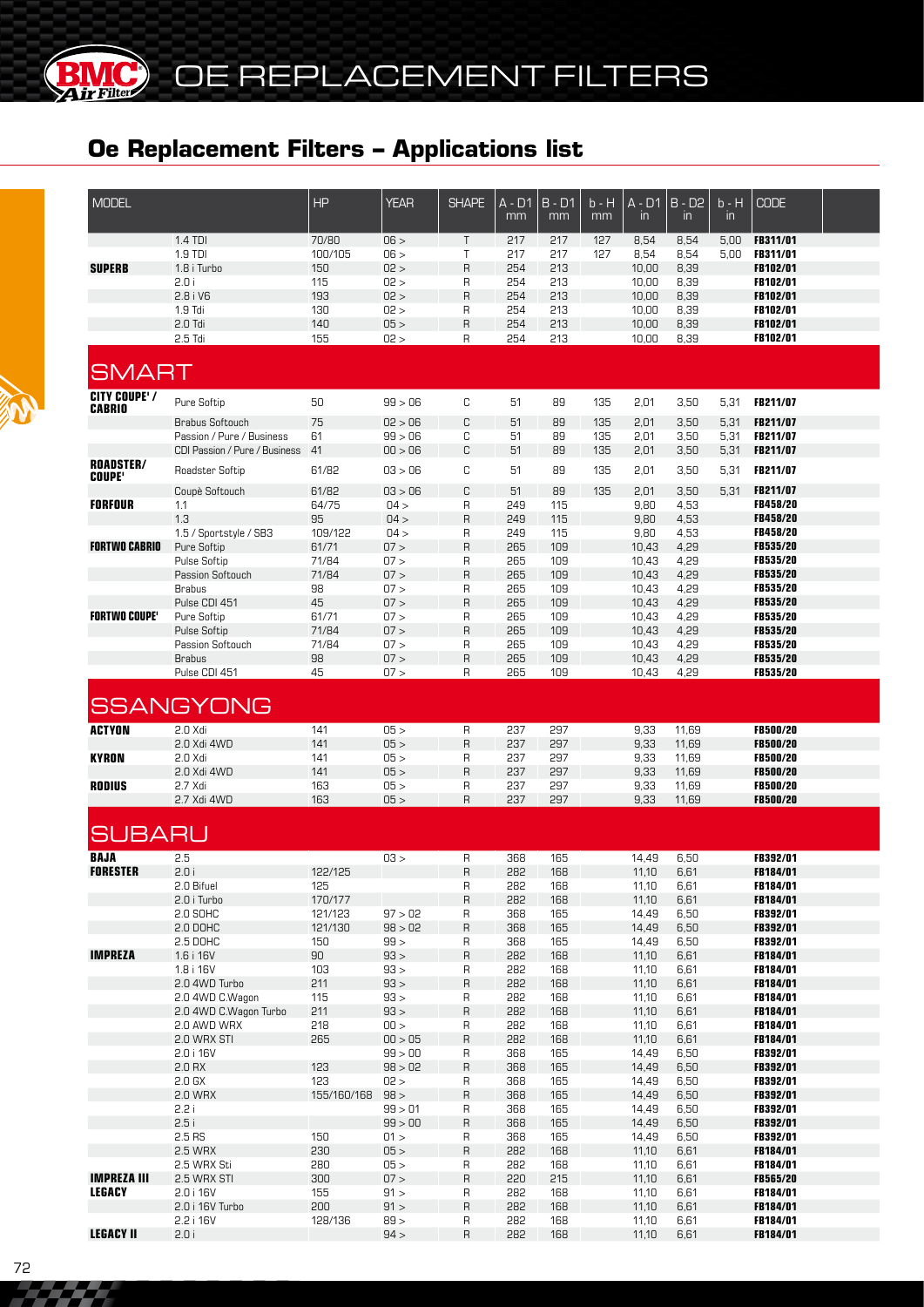

| <b>MODEL</b>                     |                              | <b>HP</b>  | <b>YEAR</b>        | <b>SHAPE</b> | $A - D1$   | $B - D1$   | b - H | $A - D1$       | $B - D2$      | $b - H$       | <b>CODE</b>                        |  |
|----------------------------------|------------------------------|------------|--------------------|--------------|------------|------------|-------|----------------|---------------|---------------|------------------------------------|--|
|                                  |                              |            |                    |              | mm         | mm         | mm    | in             | $\mathsf{in}$ | $\mathsf{in}$ |                                    |  |
|                                  | 2.2                          |            | 99 > 00            | R            | 368        | 165        |       | 14,49          | 6,50          |               | FB392/01                           |  |
|                                  | 2.5                          |            | 99 >               | R            | 368        | 165        |       | 14,49          | 6,50          |               | FB392/01                           |  |
|                                  | 2.2i                         |            | 94 >               | R            | 282        | 168        |       | 11,10          | 6,61          |               | FB184/01                           |  |
| <b>LIBERTY</b>                   | $2.0$ GX/RX                  | 123        | 98 > 01            | R            | 368        | 165        |       | 14,49          | 6,50          |               | FB392/01                           |  |
|                                  | 2.0B4                        | 254        | 02 >               | R            | 368        | 165        |       | 14,49          | 6,50          |               | FB392/01                           |  |
|                                  | 2.5 Heritage                 | 154        | 98 >               | R            | 368        | 165        |       | 14,49          | 6,50          |               | FB392/01                           |  |
| <b>OUTBACK</b>                   | 2.2<br>2.5                   | 154        | 99 > 01<br>99 > 02 | R<br>R       | 368<br>368 | 165<br>165 |       | 14,49<br>14,49 | 6,50<br>6,50  |               | FB392/01<br>FB392/01               |  |
|                                  | 3.0 H6                       | 206        | 00 > 02            | R            | 368        | 165        |       | 14,49          | 6,50          |               | FB392/01                           |  |
| <b>SVX</b>                       | 3.3 i 24V                    | 220/230    | 92 >               | R            | 282        | 168        |       | 11,10          | 6,61          |               | FB184/01                           |  |
|                                  |                              |            |                    |              |            |            |       |                |               |               |                                    |  |
| <b>SUZUKI</b>                    |                              |            |                    |              |            |            |       |                |               |               |                                    |  |
|                                  |                              |            |                    |              |            |            |       |                |               |               |                                    |  |
| <b>LIANA</b>                     | 1.4 DDiS                     | 90         | 04 >               | R            | 317        | 114        |       | 12,48          | 4,49          |               | <b>FB314/01</b>                    |  |
| <b>SWIFT III</b>                 | 1.3 16V TSM engine           | 92         | 05 > 07            | R            | 230        | 146        |       | 9,06           | 5,75          |               | <b>FB513/20</b>                    |  |
|                                  | 1.3 16V 4x4 TSM engine       | 90         | 06 > 07            | R            | 230<br>230 | 146        |       | 9,06           | 5,75<br>5,75  |               | <b>FB513/20</b>                    |  |
|                                  | 1.5 16V<br>1.6 16V           | 102<br>125 | 06 ><br>06 >       | R<br>R       | 230        | 146<br>146 |       | 9,06<br>9,06   | 5,75          |               | FB513/20<br><b>FB513/20</b>        |  |
|                                  | 1.3 DDiS                     | 120        | 06 >               | R            | 119        | 241        |       | 4,69           | 9,49          |               | FB514/20                           |  |
| SX4                              | 1.9 DDiS                     | 120        | 06 >               | R            | 184        | 170        |       | 7,24           | 6,69          |               | <b>FB463/01</b>                    |  |
|                                  |                              |            |                    |              |            |            |       |                |               |               |                                    |  |
| TOYOTA                           |                              |            |                    |              |            |            |       |                |               |               |                                    |  |
|                                  |                              |            |                    |              |            |            |       |                |               |               |                                    |  |
| <b>ALTIS</b>                     | 1.6i                         |            | 01                 | R            | 290        | 150        |       | 11,42          | 5,91          |               | FB307/04                           |  |
|                                  | 1.8i                         |            | 01                 | R            | 290        | 150        |       | 11,42          | 5,91          |               | FB307/04                           |  |
| <b>AURIS</b>                     | 2.0 i<br>1.4 VVT-i           | 97         | 01<br>07 >         | R            | 290<br>240 | 150<br>175 |       | 11,42<br>9,45  | 5,91<br>6,89  |               | FB307/04<br>FB498/20               |  |
|                                  | 1.6 VVT-i                    | 133        | 07 >               | R<br>R       | 240        | 175        |       | 9,45           | 6,89          |               | FB498/20                           |  |
| <b>AVENSIS II</b>                | 1.6i                         |            | 03 >               | R            | 290        | 150        |       | 11,42          | 5,91          |               | FB307/04                           |  |
|                                  | 1.8i                         |            | 03 >               | R            | 290        | 150        |       | 11,42          | 5,91          |               | FB307/04                           |  |
|                                  | 2.0i                         |            | 03 >               | R            | 290        | 150        |       | 11,42          | 5,91          |               | FB307/04                           |  |
|                                  | 2.4i                         |            | 03 >               | R            | 290        | 150        |       | 11,42          | 5,91          |               | FB307/04                           |  |
| <b>AYGO</b>                      | 1.0 12V                      | 68         | 05 >               | R            | 258        | 116        |       | 10,16          | 4,57          |               | FB225/04                           |  |
| <b>CAMRY</b>                     | 1.4 <sub>D</sub><br>2.0i     | 54<br>121  | 05 ><br>> 90       | R<br>R       | 289<br>310 | 139        |       | 11,38          | 5,47          |               | <b>FB309/20</b><br>FB185/04        |  |
|                                  | 2.5i                         | 161        | > 90               | R            | 310        | 157<br>157 |       | 12,20<br>12,20 | 6,18<br>6,18  |               | FB185/04                           |  |
|                                  | 1.8 TD                       | 67         | > 90               | R            | 310        | 157        |       | 12,20          | 6,18          |               | <b>FB185/04</b>                    |  |
|                                  | 2.0 TD                       | 84         | > 90               | R            | 310        | 157        |       | 12,20          | 6,18          |               | <b>FB185/04</b>                    |  |
| <b>CARINA</b>                    | 1.6i                         | 98/102     | 88 >               | R            | 250        | 155        |       | 9,84           | 6,10          |               | <b>FB308/03</b>                    |  |
|                                  | 2.0 i                        | 121        | 83 > 92            | R            | 310        | 157        |       | 12,20          | 6,18          |               | FB185/04                           |  |
|                                  | 1.8 Diesel                   |            | 82 > 84            | R            | 310        | 157        |       | 12,20          | 6,18          |               | <b>FB185/04</b>                    |  |
| <b>CARINA FF</b>                 | 2.0 Diesel<br>2.0 i 4WD DOHC |            | 83 > 92<br>85 > 87 | R<br>R       | 310<br>310 | 157<br>157 |       | 12,20<br>12,20 | 6,18<br>6,18  |               | FB185/04<br>FB185/04               |  |
|                                  | 2.0 Diesel                   |            | 84 > 88            | R            | 310        | 157        |       | 12,20          | 6,18          |               | FB185/04                           |  |
| <b>CELICA</b>                    | 1.6i                         | 105        | 89 >               | R            | 250        | 155        |       | 9,84           | 6,10          |               | <b>FB308/03</b>                    |  |
|                                  | 1.8 VVT-i                    | 143        | 00 >               | R            | 250        | 155        |       | 9,84           | 6,10          |               | <b>FB308/03</b>                    |  |
|                                  | 1.8 16V TS                   | 192        | 00 >               | R            | 250        | 155        |       | 9,84           | 6,10          |               | <b>FB308/03</b>                    |  |
|                                  | 2.0 i FWD                    |            | 86 > 89            | R            | 310        | 157        |       | 12,20          | 6,18          |               | FB185/04                           |  |
| <b>CELICA FF</b>                 | 2.0 i                        |            | > 87               | R            | 310        | 157        |       | 12,20          | 6,18          |               | FB185/04                           |  |
| <b>COASTER</b><br><b>COROLLA</b> | (HZB30, HZB50)<br>1.3i       | 75         | 90 ><br>87 > 92    | С<br>$\sf R$ | 108<br>250 | 158<br>155 | 146   | 4,25<br>9,84   | 6,22<br>6,10  | 5,75          | <b>FB390/06</b><br><b>FB308/03</b> |  |
|                                  | 1.4 VVT-i / SW               | 97         | 02 >               | R            | 290        | 150        |       | 11,42          | 5,91          |               | <b>FB307/04</b>                    |  |
|                                  | 1.6 i Compact                | 116        | 88 > 92            | R            | 250        | 155        |       | 9,84           | 6,10          |               | <b>FB308/03</b>                    |  |
|                                  | $1.6$ GTI                    | 116/121    | > 87               | R            | 250        | 155        |       | 9,84           | 6,10          |               | <b>FB308/03</b>                    |  |
|                                  | 1.6 i GXi                    |            | 96 >               | R            | 268        | 170        |       | 10,55          | 6,69          |               | FB282/03                           |  |
|                                  | 1.6 L4 F/I DOHC              |            | 96 >               | R            | 268        | 170        |       | 10,55          | 6,69          |               | <b>FB282/03</b>                    |  |
|                                  | 1.6 16v L4 DOHC              |            | 95 >               | R            | 268        | 170        |       | 10,55          | 6,69          |               | FB282/03                           |  |
|                                  | 1.6 VVT-i / SW<br>1.8 i GXi  | 110        | 02 ><br>96 >       | R<br>R       | 290<br>268 | 150<br>170 |       | 11,42<br>10,55 | 5,91<br>6,69  |               | <b>FB307/04</b><br>FB282/03        |  |
|                                  | 1.8 16v L4 DOHC              |            | 95 >               | R            | 268        | 170        |       | 10,55          | 6,69          |               | <b>FB282/03</b>                    |  |
|                                  | 1.8 L4 F/I DOHC              |            | 96 >               | R            | 268        | 170        |       | 10,55          | 6,69          |               | FB282/03                           |  |
|                                  | 1.8 VVT-i                    |            | 02 >               | R            | 290        | 150        |       | 11,42          | 5,91          |               | <b>FB307/04</b>                    |  |
|                                  | 1.8 VVT-i 6m T-Sport / SW    | 192        | 02 >               | R            | 290        | 150        |       | 11,42          | 5,91          |               | FB307/04                           |  |
|                                  | 1.8 Diesel                   |            | 83 > 87            | R            | 310        | 157        |       | 12,20          | 6,18          |               | FB185/04                           |  |
|                                  | 2.0 Diesel                   | 72         | 92 > 97            | R            | 310        | 157        |       | 12,20          | 6,18          |               | FB185/04                           |  |
|                                  | 2.0 Diesel                   | 72         | 97 > 02            | R            | 310        | 157        |       | 12,20          | 6,18          |               | FB185/04                           |  |
| <b>COROLLA FF</b>                | $2.0 D-4D$<br>1.6 GTI 16V    | 90         | 97 > 02<br>89 > 92 | R<br>R       | 310<br>310 | 157<br>157 |       | 12,20<br>12,20 | 6,18<br>6,18  |               | FB185/04<br>FB185/04               |  |
|                                  | 1.8 Diesel                   |            | 87 >               | R            | 310        | 157        |       | 12,20          | 6,18          |               | FB185/04                           |  |
| <b>CORONA</b>                    | 1.8 Diesel Wagon             |            | > 87               | R            | 310        | 157        |       | 12,20          | 6,18          |               | FB185/04                           |  |
| <b>CORONA FF</b>                 | 2.0 Diesel                   |            | 87 >               | R            | 310        | 157        |       | 12,20          | 6,18          |               | FB185/04                           |  |
|                                  | 2.0 Diesel                   |            | 83 >               | R            | 310        | 157        |       | 12,20          | 6,18          |               | <b>FB185/04</b>                    |  |



N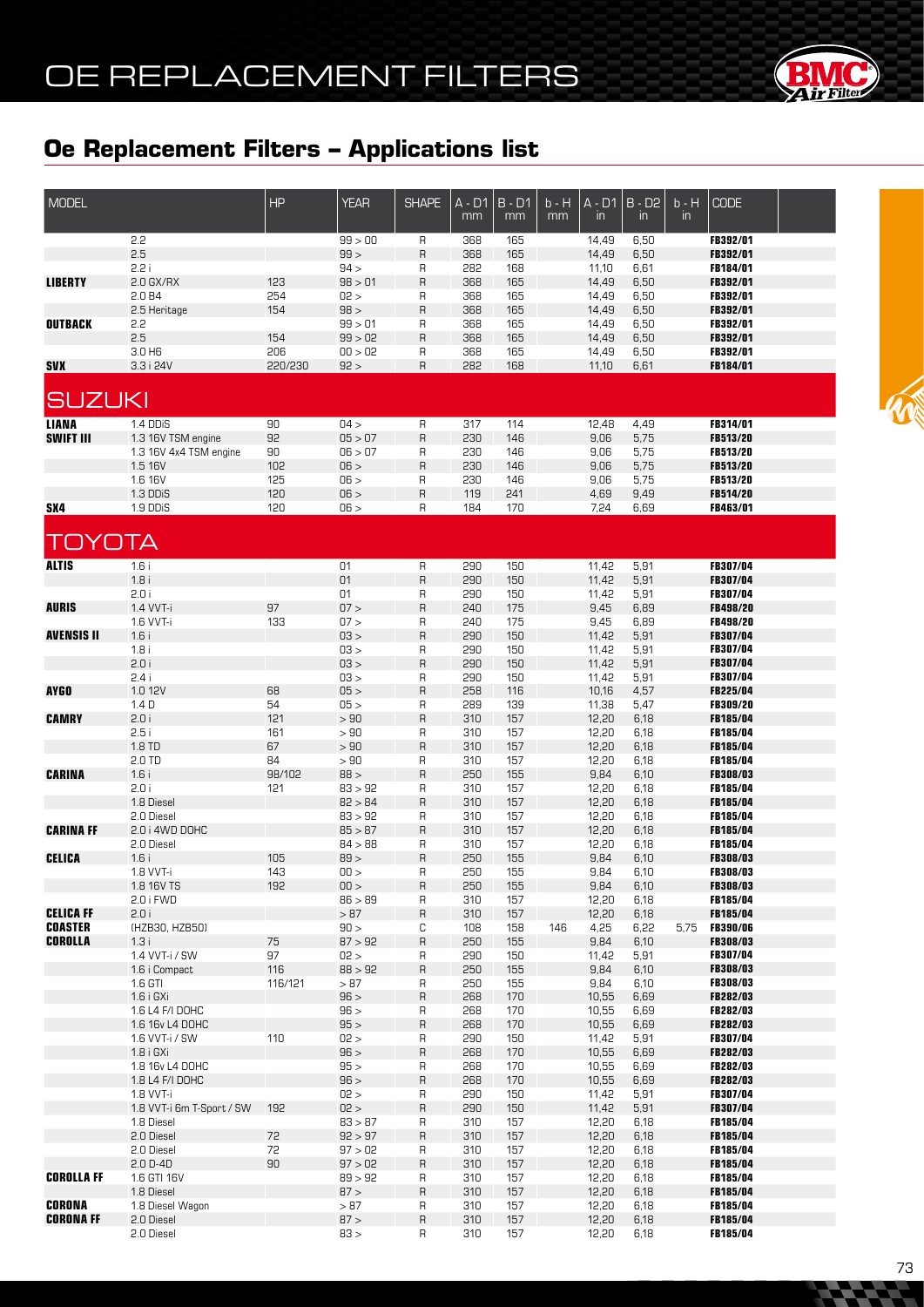

OE REPLACEMENT FILTERS

### **Oe Replacement Filters – Applications list**

| <b>MODEL</b>          |                                              | HP           | <b>YEAR</b>  | <b>SHAPE</b>   | A - D1<br>mm | $B - D1$<br>mm | b - H<br>mm | $A - D1$<br>$\mathsf{in}$ | $B - D2$<br>$\mathsf{in}$ | $b - H$<br>in | <b>CODE</b>     |  |
|-----------------------|----------------------------------------------|--------------|--------------|----------------|--------------|----------------|-------------|---------------------------|---------------------------|---------------|-----------------|--|
| <b>DYNA</b>           | 4.0 (HU40, HU50)                             |              | 81 > 98      | C              | 108          | 158            | 146         | 4,25                      | 6,22                      | 5.75          | <b>FB390/06</b> |  |
| <b>ECHO</b>           | 1.3                                          | 80           | 99 > 00      | R              | 266          | 117            |             | 10,47                     | 4,61                      |               | <b>FB306/04</b> |  |
|                       | 1.5                                          | 107          | 99 > 00      | $\mathsf{R}$   | 266          | 117            |             | 10,47                     | 4,61                      |               | <b>FB306/04</b> |  |
|                       | 1.5 Sportivo                                 | 80           | 01 >         | R              | 266          | 117            |             | 10,47                     | 4,61                      |               | <b>FB306/04</b> |  |
| <b>F6000</b>          | 3.5 Tonne                                    |              | 68 > 94      | C              | 108          | 158            | 146         | 4,25                      | 6,22                      | 5,75          | <b>FB390/06</b> |  |
| <b>LAND CRUISER</b>   | 3.0 (BJ40)                                   |              | 75 > 80      | С              | 108          | 158            | 146         | 4,25                      | 6,22                      | 5,75          | <b>FB390/06</b> |  |
|                       | 3.4 (BJ70, BJ73, BJ74)                       |              | 84 > 89      | C              | 108          | 158            | 146         | 4,25                      | 6,22                      | 5,75          | <b>FB390/06</b> |  |
|                       | 3.4 i VZJ 90/95                              |              | 96 >         | R              | 242          | 205            |             | 9,53                      | 8,07                      |               | FB219/01        |  |
|                       | 3.5 (BJ42)                                   |              | 80 > 84      | C              | 108          | 158            | 146         | 4,25                      | 6,22                      | 5,75          | <b>FB390/06</b> |  |
|                       | 3.5 (PZJ70)                                  |              | 80 > 84      | С              | 108          | 158            | 146         | 4,25                      | 6,22                      | 5,75          | <b>FB390/06</b> |  |
|                       | 3.6 (HJ45)                                   |              | 79 > 80      | C              | 108          | 158            | 146         | 4,25                      | 6,22                      | 5,75          | <b>FB390/06</b> |  |
|                       | 4.0 (FJ62, FJ70, FJ73,                       |              |              |                |              |                |             |                           |                           |               |                 |  |
|                       | FJ75, FJ80)<br>4.0 (HJ47, HJ60, HJ61,        | 149          | 84 > 92      | C              | 108          | 158            | 146         | 4,25                      | 6,22                      | 5,75          | <b>FB390/06</b> |  |
|                       | HJ75)                                        | 102/134      | 80 > 90      | C              | 108          | 158            | 146         | 4,25                      | 6,22                      | 5,75          | <b>FB390/06</b> |  |
|                       | 4.2 (FJ60)                                   | 125          | 80 > 84      | C              | 108          | 158            | 146         | 4,25                      | 6,22                      | 5,75          | <b>FB390/06</b> |  |
|                       | 4.2 (HDJ80, HDJ80R)                          | 153/168      | 90 >         | C              | 108          | 158            | 146         | 4,25                      | 6,22                      | 5,75          | <b>FB390/06</b> |  |
|                       | 4.2 (HZJ70, HZJ75,<br>HZJ78R, HZJ79R, HZJ80) | 129          | 90 >         | C              | 108          | 158            | 146         | 4,25                      | 6,22                      | 5,75          | <b>FB390/06</b> |  |
|                       | 4.5 (FZJ75, FZJ80, FZJ78R,<br><b>FZJ79R)</b> | 212          | 92 >         | C              | 108          | 158            | 146         | 4,25                      | 6,22                      | 5,75          | <b>FB390/06</b> |  |
| <b>MATRIX</b>         | 1.8 i, XR, XRS                               |              | 03 >         | R              | 290          | 150            |             | 11,42                     | 5,91                      |               | FB307/04        |  |
| MR <sub>2</sub>       | 1.8 VVT-i                                    | 140          | 00 >         | $\mathsf{R}$   | 250          | 155            |             | 9,84                      | 6,10                      |               | FB308/03        |  |
| <b>PICNIC</b>         | 2.0i                                         | 129          |              | R              | 310          | 157            |             | 12,20                     | 6,18                      |               | <b>FB185/04</b> |  |
|                       | 2.0 TD                                       | 95           |              | $\overline{R}$ | 310          | 157            |             | 12,20                     | 6,18                      |               | FB185/04        |  |
| RAV <sub>4</sub>      | 2.0 16V                                      | 150          | 00 >         | R              | 375          | 135            |             | 14,76                     | 5,31                      |               | <b>FB316/04</b> |  |
|                       | $2.0 D - 4D$                                 | 116          | 01 >         | $\mathsf{R}$   | 310          | 157            |             | 12,20                     | 6,18                      |               | <b>FB185/04</b> |  |
| <b>SUPRA</b>          | 3.0 i Turbo                                  | 330          | 93 >         | R              | 242          | 205            |             | 9,53                      | 8,07                      |               | <b>FB219/01</b> |  |
| <b>YARIS</b>          | 1.0 VVT-i                                    | 68           | 99 >         | $\overline{R}$ | 258          | 116            |             | 10,16                     | 4,57                      |               | FB225/04        |  |
|                       | 1.3 VVT-i / VERSO                            | 86           | 00 >         | R              | 249          | 120            |             | 9,80                      | 4,72                      |               | <b>FB348/04</b> |  |
|                       | 1.5 VVT-i                                    | 106          | 01 >         | $\sf B$        | 249          | 120            |             | 9,80                      | 4,72                      |               | FB348/04        |  |
|                       | 1.4 D-4D                                     | 75           | 02 >         | R              | 266          | 117            |             | 10,47                     | 4,61                      |               | <b>FB306/04</b> |  |
| <b>YARIS II</b>       | 1.0 VVT-i                                    | 69           | 06 >         | $\overline{R}$ | 258          | 116            |             | 10,16                     | 4,57                      |               | FB225/04        |  |
|                       | 1.3 VVT-i                                    | 87           | 06 >         | R              | 258          | 116            |             | 10,16                     | 4,57                      |               | <b>FB225/04</b> |  |
|                       | 1.5 VVT-i                                    |              | 06 >         | $\sf B$        | 240          | 175            |             | 9,45                      | 6,89                      |               | FB498/20        |  |
|                       | 1.8 TS                                       | 133          | 06 >         | R              | 240          | 175            |             | 9,45                      | 6,89                      |               | <b>FB498/20</b> |  |
|                       | 1.4 D-4D                                     | 90           | 06 >         | $\sf R$        | 314          | 150            |             | 12,36                     | 5,91                      |               | FB461/04        |  |
| <b>CADDY</b>          | <b>VOLKSWAGEN</b><br>1.4i                    | 60           | 96 >         | C              | 226          | 278            | 62          | 8,90                      | 10,94                     | 2.44          | <b>FB155/06</b> |  |
|                       | 1.5 Van                                      | 70           | 83 > 93      | R              | 200          | 84             |             | 7,87                      | 3,31                      |               | <b>FB167/01</b> |  |
|                       | 1.6 Van                                      | 75           | 83 > 93      | R              | 200          | 84             |             | 7,87                      | 3,31                      |               | FB167/01        |  |
|                       | 1.6 i Pickup                                 | 75           | 96 >         | $\sf B$        | 274          | 184            |             | 10,79                     | 7,24                      |               | <b>FB158/01</b> |  |
|                       | 1.8                                          | 90           | 86 > 93      | R              | 268          | 134            |             | 10,55                     | 5,28                      |               | FB170/01        |  |
|                       | 1.4 TDI                                      | 75           | 99 >         | C              | 72           | 108            | 262         | 2,83                      | 4,25                      |               | 10,31 FB263/06  |  |
|                       | 1.6 Diesel Van                               | 54           | 83 > 93      | R              | 337          | 135            |             | 13,27                     | 5,31                      |               | FB122/01        |  |
|                       | 1.9 SDI                                      | 64           | 96 >         | R              | 274          | 184            |             | 10,79                     | 7,24                      |               | FB158/01        |  |
|                       |                                              |              |              |                |              | 184            |             |                           |                           |               | FB158/01        |  |
|                       | 1.9 TDI                                      | 90<br>75/104 | 96 >         | R              | 274          |                |             | 10,79                     | 7,24                      |               | FB444/01        |  |
|                       | 1.9 TDI                                      |              | 04 ><br>04 > | $\sf B$        | 342          | 133            |             | 13,46<br>2,72             | 5,24                      |               |                 |  |
|                       | 1.6                                          | 102          |              | С              | 69           | 130            | 195         |                           | 5,12                      | 7,68          | <b>FB396/08</b> |  |
|                       | 2.0 SDI                                      | 75           | 04 >         | С              | 69           | 130            | 195         | 2,72                      | 5,12                      | 7,68          | <b>FB396/08</b> |  |
| CADDY III (2K)        | 1.4i 16V                                     | 80           | 06 >         | R              | 287          | 189            |             | 11,30                     | 7,44                      |               | <b>FB318/01</b> |  |
|                       | $1.9$ TDI                                    | 105          | 04 >         | $\sf B$        | 342          | 133            |             | 13,46                     | 5,24                      |               | FB444/01        |  |
|                       | $2.0$ TDI                                    | 140          | 07 >         | R              | 342          | 133            |             | 13,46                     | 5,24                      |               | <b>FB444/01</b> |  |
| <b>CARAVELLE</b>      | 2.8                                          | 200          | 02 >         | $\sf R$        | 278          | 218            |             | 10,94                     | 8,58                      |               | FB285/01        |  |
| <b>CORRADO</b>        | 1.8 i G60                                    | 160          | 88 >         | R              | 307          | 182            |             | 12,09                     | 7,17                      |               | FB112/01        |  |
|                       | 2.0i                                         | 115          | 93 >         | $\sf R$        | 307          | 182            |             | 12,09                     | 7,17                      |               | FB112/01        |  |
|                       | 2.9 i VR6                                    |              | 91 >         | R              | 307          | 182            |             | 12,09                     | 7,17                      |               | <b>FB112/01</b> |  |
| <b>DERBY</b>          | 1,05                                         | 45           | 90 >         | С              | 226          | 278            | 62          | 8,90                      | 10,94                     | 2,44          | <b>FB155/06</b> |  |
| EOS                   | 1.6 FSI                                      | 115          | 06 >         | R              | 300          | 154            |             | 11,81                     | 6,06                      |               | <b>FB384/20</b> |  |
|                       | 2.0 FSI                                      | 150          | 06 >         | С              | 69           | 130            | 195         | 2,72                      | 5,12                      | 7,68          | <b>FB396/08</b> |  |
|                       | 2.0 T FSI                                    | 200          | 06 >         | $\sf T$        | 406          | 172            | 136         | 15,98                     | 6,77                      | 5,35          | <b>FB409/01</b> |  |
|                       | 3.2 VR6                                      | 250          | 06 >         | $\sf R$        | 347          | 222            |             | 13,66                     | 8,74                      |               | FB382/01        |  |
|                       | 2.0 TDI                                      | 140          | 06 >         | R              | 342          | 133            |             | 13,46                     | 5,24                      |               | FB444/01        |  |
| <b>FOX</b>            | 1.2i                                         | 55           | 05 >         | Τ              | 217          | 217            | 127         | 8,54                      | 8,54                      |               | 5,00 FB311/01   |  |
|                       | 1.4i                                         | 75           | 05 >         | R              | 274          | 184            |             | 10,79                     | 7,24                      |               | FB158/01        |  |
|                       | 1.4 TDI                                      | 70           | 05 >         | $\mathsf T$    | 217          | 217            | 127         | 8,54                      | 8,54                      |               | 5,00 FB311/01   |  |
| <b>GOLF I / JETTA</b> | 1.5 / Cabrio                                 | 70           | 75 > 83      | $\mathsf{R}$   | 200          | 84             |             | 7,87                      | 3,31                      |               | FB167/01        |  |
|                       | 1.6 / Cabrio                                 |              | 74 > 83      | $\mathsf{R}$   | 200          | 84             |             | 7,87                      | 3,31                      |               | FB167/01        |  |
|                       | 1.6 Gti / Cli / Gli / Li / Cabrio            | 110          | 74 > 83      | R              | 268          | 134            |             | 10,55                     | 5,28                      |               | FB170/01        |  |
|                       | 1.8 Verg. / Carb. / Cabrio                   | 84/90        | 74 > 83      | $\sf R$        | 200          | 84             |             | 7,87                      | 3,31                      |               | FB167/01        |  |
|                       |                                              | 95/98        |              |                |              |                |             |                           |                           |               |                 |  |
|                       | 1.8 Cabrio                                   |              | 74 > 83      | R              | 268          | 134            |             | 10,55                     | 5,28                      |               | FB170/01        |  |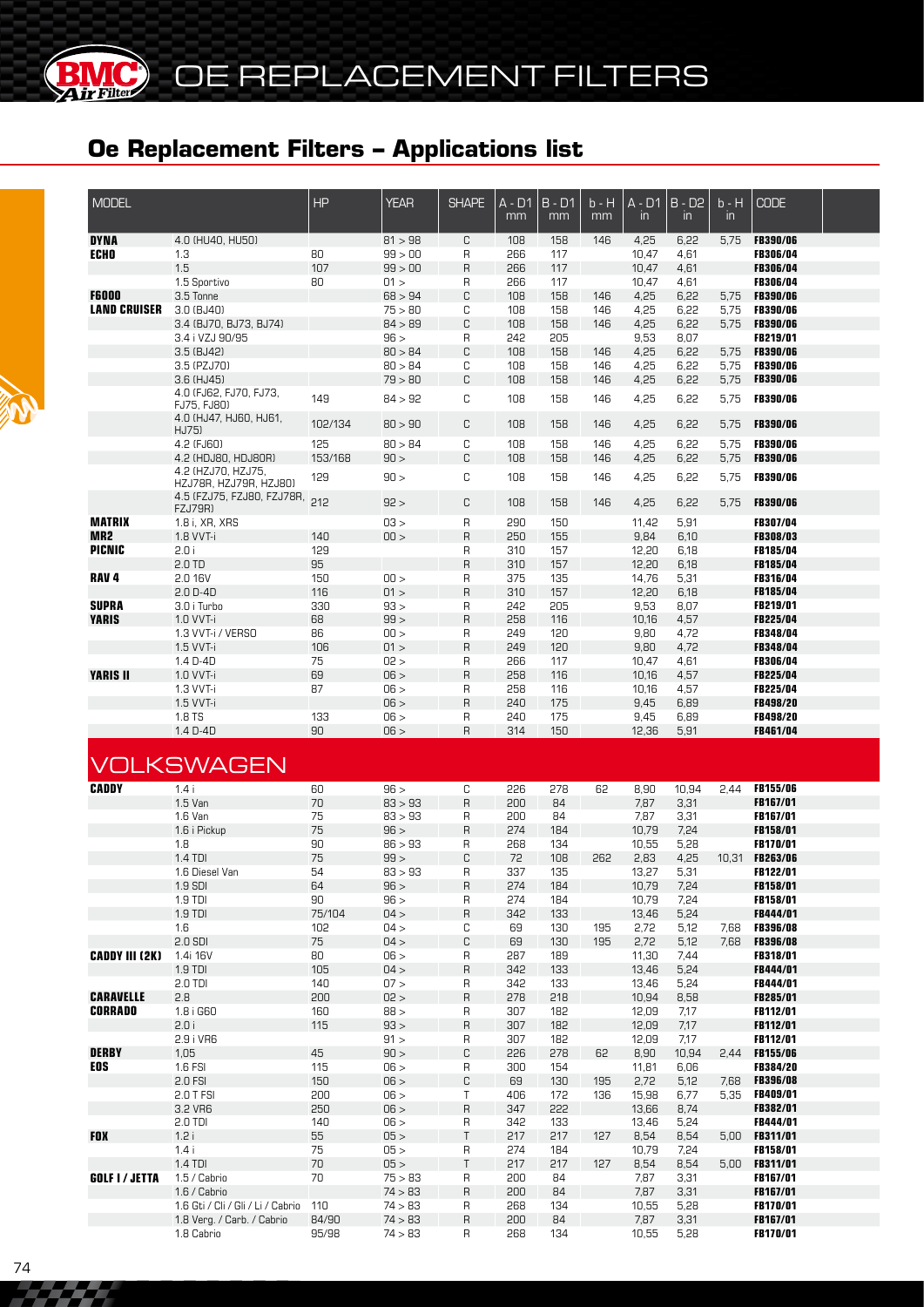

| <b>MODEL</b>                |                                                     | HP                  | <b>YEAR</b>  | <b>SHAPE</b>            | $A - D1$<br>mm | $B - D1$<br>mm | $b - H$<br>mm | $A - D1$<br>$\mathsf{in}$ | $B - D2$<br>$\mathsf{in}$ | $b - H$<br>$\mathsf{in}$ | <b>CODE</b>                        |  |
|-----------------------------|-----------------------------------------------------|---------------------|--------------|-------------------------|----------------|----------------|---------------|---------------------------|---------------------------|--------------------------|------------------------------------|--|
|                             | 1.8 Gti / Cli / Gli / Cabrio                        | 110/112             | 74 > 83      | R                       | 268            | 134            |               | 10,55                     | 5,28                      |                          | FB170/01                           |  |
|                             | 1.5 Diesel                                          | 50                  | 74 > 83      | R                       | 337            | 135            |               | 13,27                     | 5,31                      |                          | FB122/01                           |  |
|                             | 1.6 Diesel                                          | 54                  | 74 > 83      | $\mathsf{R}$            | 337            | 135            |               | 13,27                     | 5,31                      |                          | FB122/01                           |  |
|                             | 1.6 TD                                              | 70                  | 74 > 83      | R                       | 337            | 135            |               | 13,27                     | 5,31                      |                          | FB122/01                           |  |
| <b>GOLF II / JETTA</b>      | 1.3                                                 | 55                  | 83 >         | C                       | 226            | 278            | 62            | 8,90                      | 10,94                     | 2,44                     | FB155/06                           |  |
|                             | 1.3 i Kat                                           | 55<br>70            | 87 ><br>83 > | R<br>$\mathsf{R}$       | 337            | 135<br>84      |               | 13,27                     | 5,31                      |                          | FB122/01                           |  |
|                             | 1.5<br>1.6                                          | 70/72/75            | 83 >         | R                       | 200<br>200     | 84             |               | 7,87<br>7,87              | 3,31<br>3,31              |                          | FB167/01<br>FB167/01               |  |
|                             | 1.8 Vergaser / Carb.                                | 84/90               | 83 >         | $\sf R$                 | 200            | 84             |               | 7,87                      | 3,31                      |                          | FB167/01                           |  |
|                             | 1.8 Kat                                             | 90                  | $>87$        | $\mathsf{R}$            | 337            | 135            |               | 13,27                     | 5,31                      |                          | FB122/01                           |  |
|                             | 1.8 Kat                                             | 90                  | 87 >         | $\sf R$                 | 307            | 182            |               | 12,09                     | 7,17                      |                          | FB112/01                           |  |
|                             | 1.8 i Syncro                                        | 98                  |              | R                       | 307            | 182            |               | 12,09                     | 7,17                      |                          | FB112/01                           |  |
|                             | 1.8 Gti / GT I.Mec.                                 | 107/112             | 83 > 87      | $\overline{R}$          | 337            | 135            |               | 13,27                     | 5,31                      |                          | FB122/01                           |  |
|                             | 1.8 i Gti / GT I.E.                                 | 107/112             | 87 >         | $\mathsf{R}$            | 307            | 182            |               | 12,09                     | 7,17                      |                          | FB112/01                           |  |
|                             | 1.8 Gti / Gti 16V I.Mec.                            | 129/139             | >89          | $\sf R$                 | 337            | 135            |               | 13,27                     | 5,31                      |                          | FB122/01                           |  |
|                             | 1.8 Gti / Gti 16V I.E.                              | 129/139             | 89 >         | $\mathsf{R}$            | 307            | 182            |               | 12,09                     | 7,17                      |                          | FB112/01                           |  |
|                             | 1.8 G60                                             | 160                 |              | $\sf R$                 | 307            | 182            |               | 12,09                     | 7,17                      |                          | FB112/01                           |  |
|                             | 1.6 Diesel                                          | 54<br>60/80         | 83 ><br>83 > | $\mathsf{R}$<br>$\sf R$ | 337<br>307     | 135<br>182     |               | 13,27                     | 5,31<br>7,17              |                          | FB122/01                           |  |
|                             | 1.6 TD<br>1.6 TD                                    | 70                  | 91 >         | $\mathsf{R}$            | 337            | 135            |               | 12,09<br>13,27            | 5,31                      |                          | FB112/01<br>FB122/01               |  |
| <b>GOLF III / VENTO</b>     | 1.4                                                 | 60                  | >92          | C                       | 226            | 278            | 62            | 8,90                      | 10,94                     | 2,44                     | <b>FB155/06</b>                    |  |
|                             | 1.4                                                 | 60                  | 92 > 95      | R                       | 268            | 228            |               | 10,55                     | 8,98                      |                          | FB116/05                           |  |
|                             | 1.4i                                                | 60                  | 95 >         | C                       | 226            | 278            | 62            | 8,90                      | 10,94                     | 2,44                     | <b>FB155/06</b>                    |  |
|                             | 1.6i                                                | 75                  | 92 >         | R                       | 268            | 228            |               | 10,55                     | 8,98                      |                          | FB116/05                           |  |
|                             | 1.6i                                                | 75                  | 95 >         | C                       | 226            | 278            | 62            | 8,90                      | 10,94                     | 2,44                     | <b>FB155/06</b>                    |  |
|                             | 1.6i                                                | 100                 | 95 >         | R                       | 268            | 228            |               | 10,55                     | 8,98                      |                          | FB116/05                           |  |
|                             | 1.8i                                                | 75/90               | 92 >         | $\mathsf{R}$            | 268            | 228            |               | 10,55                     | 8,98                      |                          | FB116/05                           |  |
|                             | 2.0 GTI 8V                                          | 115                 | 92 >         | R                       | 268            | 228            |               | 10,55                     | 8,98                      |                          | FB116/05                           |  |
|                             | 2.0 i GTI 16V                                       | 150                 | 92 >         | $\mathsf{R}$            | 268            | 228            |               | 10,55                     | 8,98                      |                          | FB116/05                           |  |
|                             | 2.8 i VR6<br>2.9 i VR6 Syncro                       | 174<br>184/190      | 92 ><br>92 > | R<br>$\mathsf{R}$       | 268<br>268     | 228<br>228     |               | 10,55<br>10,55            | 8,98<br>8,98              |                          | FB116/05<br>FB116/05               |  |
|                             | 1.9 Diesel                                          | 64                  | 92 >         | R                       | 268            | 228            |               | 10,55                     | 8,98                      |                          | FB116/05                           |  |
|                             | 1.9 SDi                                             | 64                  | 92 >         | $\mathsf{R}$            | 268            | 228            |               | 10,55                     | 8,98                      |                          | FB116/05                           |  |
|                             | 1.9 TD                                              | 75                  | 92 >         | R                       | 268            | 228            |               | 10,55                     | 8,98                      |                          | FB116/05                           |  |
|                             | $1.9$ Tdi                                           | 90                  | 92 >         | $\mathsf{R}$            | 268            | 228            |               | 10,55                     | 8,98                      |                          | FB116/05                           |  |
|                             | 1.9 GT Tdi                                          | 110                 | 96 >         | R                       | 268            | 228            |               | 10,55                     | 8,98                      |                          | FB116/05                           |  |
| <b>GOLF IV / BORA</b>       | 1.4                                                 | 75                  | 98 >         | $\mathsf{R}$            | 274            | 184            |               | 10,79                     | 7,24                      |                          | FB158/01                           |  |
|                             | 1.6 Confortline                                     | 101                 | 98 >         | R                       | 359            | 184            |               | 14,13                     | 7,24                      |                          | FB159/01                           |  |
|                             | 1.6 Highline                                        | 101                 | 98 >         | $\mathsf{R}$            | 359            | 184            |               | 14,13                     | 7,24                      |                          | FB159/01                           |  |
|                             | 1.6 Confortline (EURO IV)<br>1.6 Highline (EURO IV) | 105<br>105          | 01 ><br>01 > | R<br>$\mathsf{R}$       | 287            | 189            |               | 11,30                     | 7,44                      |                          | FB318/01<br>FB318/01               |  |
|                             | 1.6 FSI                                             | 110                 | 02 >         | R                       | 287<br>359     | 189<br>184     |               | 11,30<br>14,13            | 7,44<br>7,24              |                          | FB159/01                           |  |
|                             | 1.8 Confortline                                     | 125                 | 98 >         | $\mathsf{R}$            | 359            | 184            |               | 14,13                     | 7,24                      |                          | FB159/01                           |  |
|                             | 1.8 Highline                                        | 125                 | 98 >         | R                       | 359            | 184            |               | 14,13                     | 7,24                      |                          | FB159/01                           |  |
|                             | 1.8 GTI                                             | 150/180             | 98 >         | $\mathsf{R}$            | 359            | 184            |               | 14,13                     | 7,24                      |                          | FB159/01                           |  |
|                             | 2.0 i                                               | 115                 | 00 >         | R                       | 359            | 184            |               | 14,13                     | 7,24                      |                          | FB159/01                           |  |
|                             | 2.0 i Bi-Fuel                                       | 85                  | 02 >         | R                       | 359            | 184            |               | 14,13                     | 7,24                      |                          | <b>FB159/01</b>                    |  |
|                             | 2.3 i V5                                            | 150                 | 99 >         | R                       | 359            | 184            |               | 14,13                     | 7,24                      |                          | FB159/01                           |  |
|                             | 2.8 i V6                                            | 204                 | 99 >         | R                       | 359            | 184            |               | 14,13                     | 7,24                      |                          | FB159/01                           |  |
|                             | R32<br>1.9 SDi                                      | 241<br>68           | 02 ><br>98 > | R                       | 359            | 184            |               | 14,13                     | 7,24                      |                          | FB159/01<br>FB159/01               |  |
|                             | $1.9$ TDI                                           | 90/110/115/130 98 > |              | R<br>R                  | 359<br>359     | 184<br>184     |               | 14,13<br>14,13            | 7,24<br>7,24              |                          | FB159/01                           |  |
|                             | 1.9 TDI Highline                                    | 90/110/115/130 98 > |              | R                       | 359            | 184            |               | 14,13                     | 7,24                      |                          | FB159/01                           |  |
|                             | 1.9 TDI Confortline                                 | 90/110/115/130      | 98 >         | R                       | 359            | 184            |               | 14,13                     | 7,24                      |                          | <b>FB159/01</b>                    |  |
|                             | 1.9 TDI GTI                                         | 150                 | 01 >         | R                       | 359            | 184            |               | 14,13                     | 7,24                      |                          | FB159/01                           |  |
| GOLF V/JETTA (1K)           | 1.4                                                 | 75/80               | 04 >         | R                       | 287            | 189            |               | 11,30                     | 7,44                      |                          | FB318/01                           |  |
|                             | 1.4 FSI                                             | 90                  | 04 >         | R                       | 300            | 154            |               | 11,81                     | 6,06                      |                          | FB317/20                           |  |
|                             | 1.4 TSI                                             | 122                 | 06 >         | С                       | 69             | 130            | 195           | 2,72                      | 5,12                      | 7,68                     | <b>FB396/08</b>                    |  |
|                             | 1.4 TSI (CCZA engine)                               | 140                 | 05 >         | R                       | 342            | 133            |               | 13,46                     | 5,24                      |                          | FB444/01                           |  |
|                             | 1.4 GT TSI                                          | 170                 | 05 >         | R                       | 342            | 133            |               | 13,46                     | 5,24                      |                          | FB444/01                           |  |
|                             | 1.6<br>1.6 FSI                                      | 102<br>115          | < 50<br>04 > | С<br>R                  | 69<br>300      | 130<br>154     | 195           | 2,72<br>11,81             | 5,12<br>6,06              | 7.68                     | <b>FB396/08</b><br><b>FB384/20</b> |  |
|                             | 2.0 FSI                                             | 150                 | < 50         | С                       | 69             | 130            | 195           | 2,72                      | 5,12                      | 7,68                     | <b>FB396/08</b>                    |  |
|                             | 2.0 TFSI GTI                                        | 200                 | 04 >         | T                       | 406            | 172            | 136           | 15,98                     | 6,77                      | 5,35                     | <b>FB409/01</b>                    |  |
|                             | 2.0 TFSI 30th. Ann.                                 | 230                 | 07 >         | Τ                       | 406            | 172            | 136           | 15,98                     | 6,77                      | 5,35                     | FB409/01                           |  |
|                             | R32 3.2 VR6                                         | 250                 | 05 >         | R                       | 347            | 222            |               | 13,66                     | 8,74                      |                          | <b>FB382/01</b>                    |  |
|                             | $1.9$ TDI                                           | 90/105              | 03 >         | $\sf R$                 | 342            | 133            |               | 13,46                     | 5,24                      |                          | FB444/01                           |  |
|                             | 2.0 TDI                                             | 136/140             | 03 >         | R                       | 342            | 133            |               | 13,46                     | 5,24                      |                          | <b>FB444/01</b>                    |  |
|                             | 2.0 TDI 16V                                         | 140                 | 03 >         | R                       | 342            | 133            |               | 13,46                     | 5,24                      |                          | FB444/01                           |  |
|                             | 2.0 TDI GTD                                         | 170                 | 05 >         | R                       | 342            | 133            |               | 13,46                     | 5,24                      |                          | FB444/01                           |  |
| <b>GOLF V PLUS (5M)</b> 1.4 | $2.0$ SDI                                           | 75<br>80            | 04 ><br>05 > | С<br>R                  | 69<br>287      | 130<br>189     | 195           | 2,72<br>11,30             | 5,12<br>7,44              | 7,68                     | <b>FB396/08</b><br>FB318/01        |  |
|                             |                                                     |                     |              |                         |                |                |               |                           |                           |                          |                                    |  |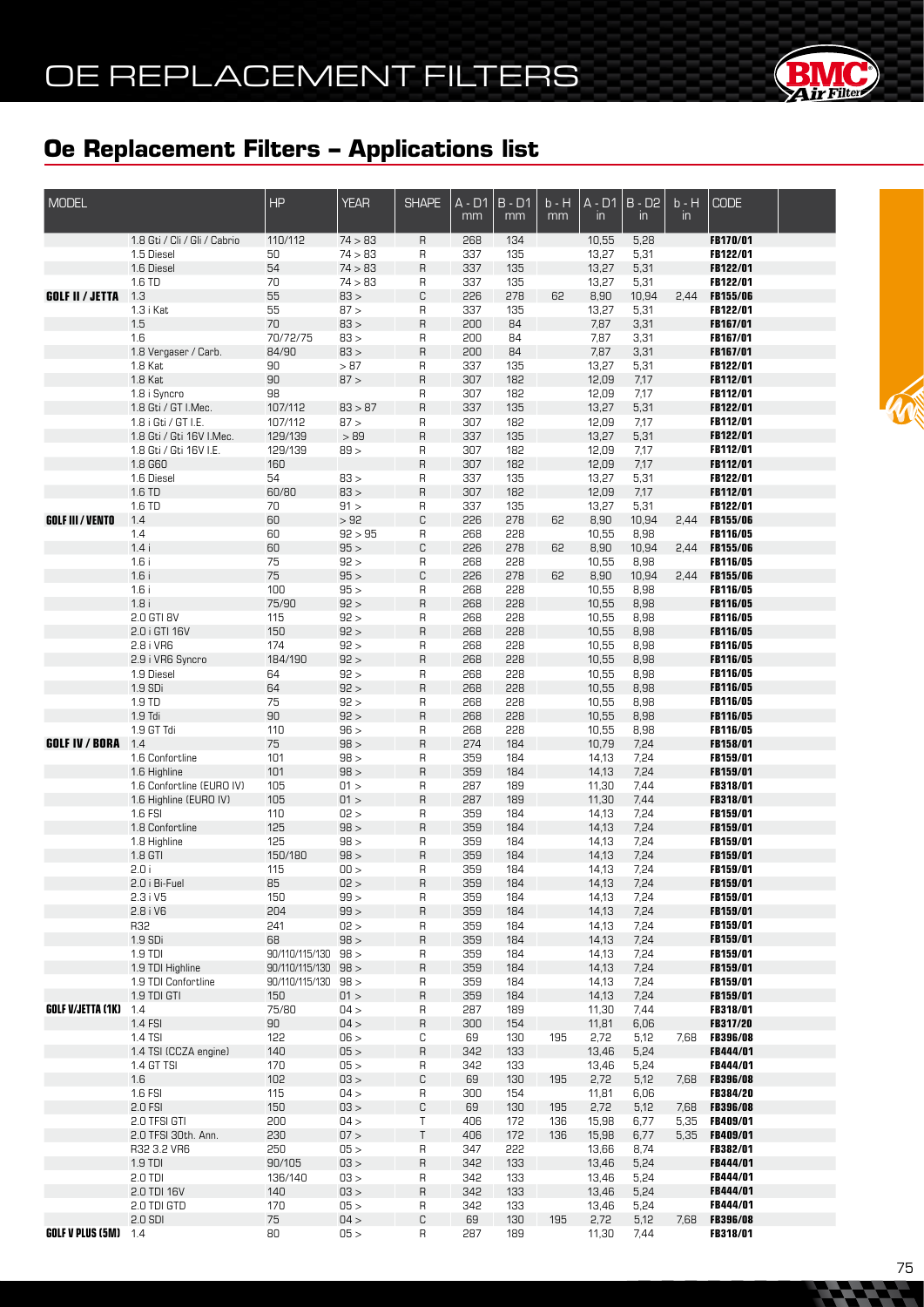| <b>MODEL</b>                        |                                        | <b>HP</b>                      | <b>YEAR</b>        | <b>SHAPE</b> | A - D1<br>mm | $B - D1$<br>mm | b - H<br>mm | $A - D1$<br>$\mathsf{in}$ | $B - D2$<br>$\mathsf{in}$ | $b - H$<br>$\mathsf{in}$ | <b>CODE</b>                        |  |
|-------------------------------------|----------------------------------------|--------------------------------|--------------------|--------------|--------------|----------------|-------------|---------------------------|---------------------------|--------------------------|------------------------------------|--|
|                                     | 1.4 TSI                                | 140/160/170                    | 06>                | R            | 342          | 133            |             | 13,46                     | 5,24                      |                          | FB444/01                           |  |
|                                     | 1.6 FSI                                | 115                            | 05 >               | R            | 300          | 154            |             | 11,81                     | 6,06                      |                          | <b>FB384/20</b>                    |  |
|                                     | 1.9 TDI                                | 90/105                         | 05 >               | R            | 342          | 133            |             | 13,46                     | 5,24                      |                          | <b>FB444/01</b>                    |  |
|                                     | 2.0 TDI<br>2.0 TDI 16V                 | 136/140/170<br>140             | 04 ><br>05 >       | R<br>R       | 342<br>342   | 133<br>133     |             | 13,46<br>13,46            | 5,24<br>5,24              |                          | <b>FB444/01</b><br>FB444/01        |  |
| <b>GOLF VI</b>                      | 1.6 16V                                | 102                            | 08 >               | С            | 69           | 130            | 195         | 2,72                      | 5,12                      | 7,68                     | <b>FB396/08</b>                    |  |
|                                     | 1.4 TSI                                | 122                            | 08 >               | C            | 69           | 130            | 195         | 2,72                      | 5,12                      | 7,68                     | <b>FB396/08</b>                    |  |
|                                     | 1.4 TSI                                | 160                            | 08 >               | R            | 342          | 133            |             | 13,46                     | 5,24                      |                          | FB444/01                           |  |
|                                     | 2.0 TDI 110 DPF                        | 110                            | 08 >               | R            | 342          | 133            |             | 13,46                     | 5,24                      |                          | <b>FB444/01</b>                    |  |
|                                     | 2.0 TDI 140 DPF                        | 140                            | 08 >               | R            | 342          | 133            |             | 13,46                     | 5,24                      |                          | <b>FB444/01</b>                    |  |
| LT                                  | 2.3i                                   | 143                            | 96 >               | R            | 315          | 275            |             | 12,40                     | 10,83                     |                          | FB277/01                           |  |
|                                     | 2.5D                                   | 75                             | 96 >               | R            | 315          | 275            |             | 12,40                     | 10,83                     |                          | <b>FB277/01</b>                    |  |
|                                     | $2.5$ TDI<br>2.8 TDI                   | 90/102/109<br>125/130          | 96 ><br>96 >       | R<br>R       | 315<br>315   | 275<br>275     |             | 12,40<br>12,40            | 10,83<br>10,83            |                          | FB277/01                           |  |
| <b>LUPO</b>                         | 1.0                                    | 50                             | 98 > 00            | C            | 226          | 278            | 62          | 8,90                      | 10,94                     | 2.44                     | <b>FB277/01</b><br><b>FB155/06</b> |  |
|                                     | 1.0                                    | 50                             | 00 >               | R            | 187          | 139            |             | 7,36                      | 5,47                      |                          | <b>FB252/01 (X2)</b>               |  |
|                                     | 1.4i                                   | 75                             | 98 > 00            | C            | 226          | 278            | 62          | 8,90                      | 10,94                     | 2.44                     | <b>FB155/06</b>                    |  |
|                                     | 1.4 i 16V                              | 75/100                         | 96 >               | R            | 274          | 184            |             | 10,79                     | 7,24                      |                          | FB158/01                           |  |
|                                     | 1.6 i 16V                              | 125                            |                    | R            | 274          | 184            |             | 10,79                     | 7,24                      |                          | FB158/01                           |  |
|                                     | 1.2 TDI                                | 61                             |                    | C            | 72           | 108            | 262         | 2,83                      | 4,25                      |                          | 10,31 FB263/06                     |  |
|                                     | $1.4$ TDI                              | 75                             | 99 >               | C            | 72           | 108            | 262         | 2,83                      | 4,25                      | 10,31                    | <b>FB263/06</b>                    |  |
|                                     | 1.7 SDI                                | 60                             | 98 >               | С            | 226          | 278            | 62          | 8,90                      | 10,94                     | 2,44                     | <b>FB155/06</b>                    |  |
| <b>NEW BEETLE</b>                   | 1.7 SDI<br>1.4                         | 75<br>75                       | 99 ><br>99 >       | C<br>R       | 72<br>274    | 108<br>184     | 262         | 2,83<br>10,79             | 4,25<br>7,24              |                          | 10,31 FB263/06<br>FB158/01         |  |
|                                     | 1.6                                    | 100/102                        | 99 >               | R            | 359          | 184            |             | 14,13                     | 7,24                      |                          | FB159/01                           |  |
|                                     | 1.8 Turbo                              | 150                            | 99 >               | R            | 359          | 184            |             | 14,13                     | 7,24                      |                          | FB159/01                           |  |
|                                     | 2.0 16v                                | 115                            | 99 >               | R            | 359          | 184            |             | 14,13                     | 7,24                      |                          | FB159/01                           |  |
|                                     | 2.3i                                   | 150/170                        | 99 >               | R            | 359          | 184            |             | 14,13                     | 7,24                      |                          | FB159/01                           |  |
|                                     | 3.2 i RS                               | 225                            | 99 >               | R            | 359          | 184            |             | 14,13                     | 7,24                      |                          | FB159/01                           |  |
|                                     | 1.9 TDI                                | 90/100                         | 99 >               | R            | 359          | 184            |             | 14,13                     | 7,24                      |                          | FB159/01                           |  |
| PASSAT/<br><b>SANTANA (32B)</b>     | 1.3                                    | 55/60                          | 83 > 88            | C            | 226          | 278            | 62          | 8,90                      | 10,94                     | 2,44                     | <b>FB155/06</b>                    |  |
|                                     | 1.6                                    | 72/75/85                       | 83 > 88            | С            | 226          | 278            | 62          | 8,90                      | 10,94                     | 2.44                     | <b>FB155/06</b>                    |  |
|                                     | 1.6i<br>1.8                            | 110<br>90                      | 83 > 88<br>83 > 88 | R            | 268<br>226   | 134<br>278     | 62          | 10,55                     | 5,28                      |                          | FB170/01<br><b>FB155/06</b>        |  |
|                                     | 1.8 i Cat.                             | 90                             | 83 > 88            | С<br>R       | 337          | 135            |             | 8,90<br>13,27             | 10,94<br>5,31             | 2,44                     | FB122/01                           |  |
|                                     | 2.0                                    | 115                            | 83 > 88            | С            | 226          | 278            | 62          | 8,90                      | 10,94                     | 2,44                     | <b>FB155/06</b>                    |  |
|                                     | 2.0 i 5 Cyl.                           | 115                            | 83 > 88            | R            | 337          | 135            |             | 13,27                     | 5,31                      |                          | FB122/01                           |  |
|                                     | 2.2 i                                  | 115/120/136                    | 83 > 88            | R            | 337          | 135            |             | 13,27                     | 5,31                      |                          | FB122/01                           |  |
|                                     | 1.5D                                   | 50                             | 83 > 88            | R            | 337          | 135            |             | 13,27                     | 5,31                      |                          | FB122/01                           |  |
|                                     | 1.6 <sub>D</sub>                       | 54                             | 83 > 88            | R            | 337          | 135            |             | 13,27                     | 5,31                      |                          | <b>FB122/01</b>                    |  |
|                                     | 1.6 TD                                 | 70                             | 83 > 88            | R            | 337          | 135            |             | 13,27                     | 5,31                      |                          | FB122/01                           |  |
| <b>PASSAT II Serie</b><br>(3A)      | 1.6i                                   | 72/75/100                      | 88 > 97            | R            | 307          | 182            |             | 12,09                     | 7,17                      |                          | FB112/01                           |  |
|                                     | 1.8i                                   | 75/90/107/112                  | 88 > 97            | $\sf R$      | 307          | 182            |             | 12,09                     | 7,17                      |                          | FB112/01                           |  |
|                                     | 1.8 i G60                              | 160                            |                    | R            | 307          | 182<br>182     |             | 12,09                     | 7,17                      |                          | FB112/01<br><b>FB112/01</b>        |  |
|                                     | $2.0$ i / 16 $v$<br>2.8 i VR6 / Syncro | 115/136/150 88 > 97<br>174/190 | 88 > 97            | R<br>R       | 307<br>307   | 182            |             | 12,09<br>12,09            | 7,17<br>7,17              |                          | FB112/01                           |  |
|                                     | 1.6 TD                                 | 80                             | 88 > 97            | R            | 307          | 182            |             | 12,09                     | 7,17                      |                          | FB112/01                           |  |
|                                     | 1.9D                                   | 68                             | 88 > 97            | R            | 307          | 182            |             | 12,09                     | 7,17                      |                          | FB112/01                           |  |
|                                     | 1.9 TD                                 | 75                             | 88 > 97            | R            | 307          | 182            |             | 12,09                     | 7,17                      |                          | FB112/01                           |  |
|                                     | 1.9 TDI                                | 90/110                         | 88 > 97            | R            | 307          | 182            |             | 12,09                     | 7,17                      |                          | FB112/01                           |  |
| <b>PASSAT III</b><br>Serie (3B)     | 1.6i                                   | 102                            | 97 >               | R            | 254          | 213            |             | 10,00                     | 8,39                      |                          | FB102/01                           |  |
|                                     | 1.8i                                   | 125                            | 97 >               | R            | 254          | 213            |             | 10,00                     | 8,39                      |                          | FB102/01                           |  |
|                                     | 1.8 i Turbo                            | 150                            | 97 >               | R            | 254          | 213            |             | 10,00                     | 8,39                      |                          | FB102/01                           |  |
|                                     | 2.0 i                                  | 115                            | 97 >               | R            | 254          | 213            |             | 10,00                     | 8,39                      |                          | FB102/01                           |  |
|                                     | 2.3 i V5                               | 150/170                        | 97 ><br>97 >       | R            | 254          | 213            |             | 10,00                     | 8,39                      |                          | FB102/01<br>FB102/01               |  |
|                                     | 2.8 i VR6<br>4.0 i V8                  | 193<br>272                     | 97 >               | R<br>R       | 254<br>254   | 213<br>213     |             | 10,00<br>10,00            | 8,39<br>8,39              |                          | FB102/01                           |  |
|                                     | 1.9 TDI                                | 90/100/110/                    | 97 >               | R            | 254          | 213            |             | 10,00                     | 8,39                      |                          | FB102/01                           |  |
|                                     | 2.5 V6 TDI                             | 115/130<br>150                 | 98 >               | R            | 254          | 213            |             | 10,00                     | 8,39                      |                          | FB102/01                           |  |
| <b>PASSAT IV Serie</b><br>(3C2/3C5) | 1.6                                    | 102                            | 05 >               | С            | 69           | 130            | 195         | 2,72                      | 5,12                      | 7,68                     | <b>FB396/08</b>                    |  |
|                                     | 1.6 FSI                                | 115                            | 05 >               | R            | 300          | 154            |             | 11,81                     | 6,06                      |                          | <b>FB384/20</b>                    |  |
|                                     | 1.8 TSI                                | 160                            | 07 >               | R            | 342          | 133            |             | 13,46                     | 5,24                      |                          | FB444/01                           |  |
|                                     | 2.0 FSI                                | 150                            | 05 >               | С            | 69           | 130            | 195         | 2,72                      | 5,12                      | 7,68                     | <b>FB396/08</b>                    |  |
|                                     | 2.0 TFSI                               | 200                            | 04 >               | Τ            | 406          | 172            | 136         | 15,98                     | 6,77                      | 5,35                     | <b>FB409/01</b>                    |  |
|                                     | 3.2 FSI                                | 250                            | 05 >               | R            | 347          | 555            |             | 13,66                     | 8,74                      |                          | FB382/01                           |  |
|                                     | 3.6 FSI                                | 280/300                        | 05 >               | R            | 347          | 555            |             | 13,66                     | 8,74                      |                          | <b>FB382/01</b>                    |  |
|                                     | 1.9 TDI<br>2.0 TDI                     | 105<br>136/140/170 05 >        | 05 >               | R<br>R       | 342<br>342   | 133<br>133     |             | 13,46<br>13,46            | 5,24<br>5,24              |                          | FB444/01<br>FB444/01               |  |
|                                     |                                        |                                |                    |              |              |                |             |                           |                           |                          |                                    |  |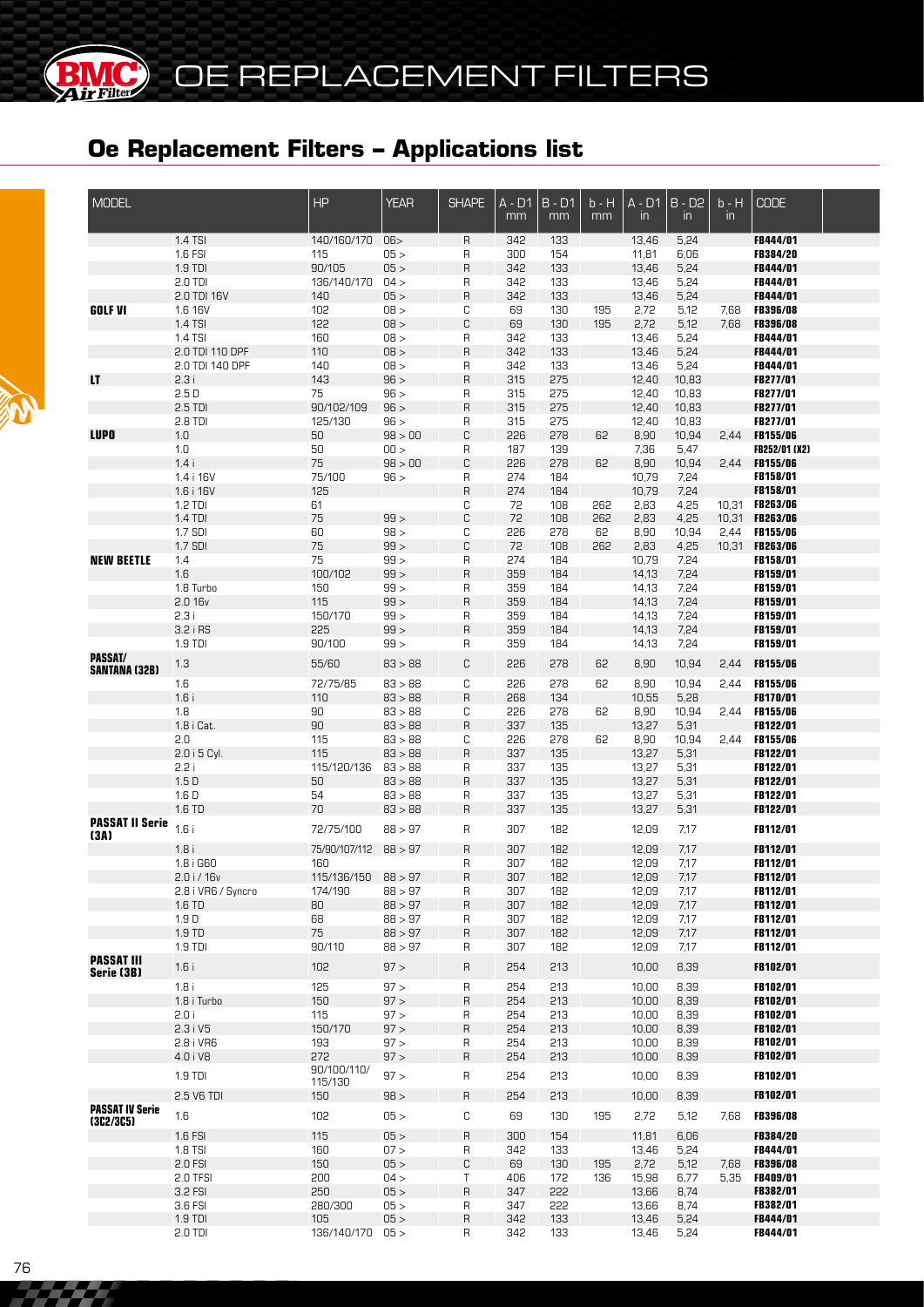

| MODEL              |                       | HP          | <b>YEAR</b>        | <b>SHAPE</b> | $A - D1$<br>mm | $B - D1$<br>mm | $b - H$<br>mm | $A - D1$<br>$\mathsf{in}$ | $B - D2$<br>$\mathsf{in}$ | $b - H$<br>$\mathsf{in}$ | <b>CODE</b>                 |  |
|--------------------|-----------------------|-------------|--------------------|--------------|----------------|----------------|---------------|---------------------------|---------------------------|--------------------------|-----------------------------|--|
|                    | 2.0 TDI 16V           | 140         | 05 >               | $\sf R$      | 342            | 133            |               | 13,46                     | 5,24                      |                          | FB444/01                    |  |
| POLO               | 1.1                   | 50/60       | >83                | C            | 226            | 278            | 62            | 8,90                      | 10,94                     | 2,44                     | <b>FB155/06</b>             |  |
|                    | 1.3                   | 60          | >83                | C            | 226            | 278            | 62            | 8,90                      | 10,94                     | 2,44                     | <b>FB155/06</b>             |  |
| <b>POLO (86C)</b>  | 1.050 i               | 45          | 91 > 94            | С            | 226            | 278            | 62            | 8,90                      | 10,94                     | 2,44                     | <b>FB155/06</b>             |  |
|                    | 1.3                   | 60          | 83 > 94            | $\sf R$      | 216            | 212            |               | 8,50                      | 8,35                      |                          | FB104/01                    |  |
|                    | 1.3i                  |             | 83 > 94            | С            | 226            | 278            | 62            | 8,90                      | 10,94                     | 2,44                     | <b>FB155/06</b>             |  |
|                    | 1.3i                  | 55          | 83 > 94            | $\mathsf{R}$ | 216            | 212            |               | 8,50                      | 8,35                      |                          | FB104/01                    |  |
|                    | G40                   | 75          | 83 > 94            | R            | 216            | 212            |               | 8,50                      | 8,35                      |                          | FB104/01                    |  |
|                    | 1.3 <sub>D</sub>      | 45          | 83 > 94            | $\mathsf{R}$ | 216            | 212            |               | 8,50                      | 8,35                      |                          | FB104/01                    |  |
|                    | 1.4 <sub>D</sub>      | 48<br>45/50 | 83 > 94<br>94 > 99 | R            | 216<br>226     | 212<br>278     | 62            | 8,50<br>8,90              | 8,35                      |                          | FB104/01<br>FB155/06        |  |
| <b>POLO (6N)</b>   | 1.0i                  |             | 94 > 99            | C            |                |                |               |                           | 10,94                     | 2,44<br>2,44             | <b>FB155/06</b>             |  |
|                    | 1.3i<br>1.4i          | 55<br>60    | 94 > 99            | С<br>C       | 226<br>226     | 278<br>278     | 62<br>62      | 8,90<br>8,90              | 10,94<br>10,94            | 2,44                     | <b>FB155/06</b>             |  |
|                    | 1.4 i 16V             | 100         | 94 > 99            | R            | 274            | 184            |               | 10,79                     | 7,24                      |                          | FB158/01                    |  |
|                    | 1.6i                  | 75          | 94 > 99            | $\mathbb C$  | 226            | 278            | 62            | 8,90                      | 10,94                     | 2,44                     | FB155/06                    |  |
|                    | 1.6i                  | 100         | 94 > 99            | R            | 274            | 184            |               | 10,79                     | 7,24                      |                          | FB158/01                    |  |
|                    | 1.6 i 16V             | 120         | 94 > 99            | $\mathsf R$  | 274            | 184            |               | 10,79                     | 7,24                      |                          | FB158/01                    |  |
|                    | 1.7 SDI               | 60          | 94 > 99            | С            | 72             | 108            | 262           | 2,83                      | 4,25                      | 10,31                    | <b>FB263/06</b>             |  |
|                    | 1.9 <sub>D</sub>      | 64          | 94 > 99            | С            | 72             | 108            | 262           | 2,83                      | 4,25                      | 10,31                    | <b>FB263/06</b>             |  |
|                    | 1.9 SD                | 64          | 94 > 99            | R            | 274            | 184            |               | 10,79                     | 7,24                      |                          | <b>FB158/01</b>             |  |
|                    | 1.9 TDI               | 90          | 94 > 99            | $\mathsf R$  | 274            | 184            |               | 10,79                     | 7,24                      |                          | FB158/01                    |  |
| <b>POLO (6N2)</b>  | 1.0                   | 50          | 99 > 01            | R            | 187            | 139            |               | 7,36                      | 5,47                      |                          | FB252/01 (X2)               |  |
|                    | 1.4                   | 60          | 99 > 01            | $\mathsf{R}$ | 187            | 139            |               | 7,36                      | 5,47                      |                          | FB252/01 (X2)               |  |
|                    | 1.4 i 16V             | 75/100      | 99 > 01            | R            | 274            | 184            |               | 10,79                     | 7,24                      |                          | <b>FB158/01</b>             |  |
|                    | 1.6 i 16V             | 125         | 99 > 01            | $\mathsf{R}$ | 274            | 184            |               | 10,79                     | 7,24                      |                          | FB158/01                    |  |
|                    | 1.4 TDI               | $75\,$      | 99 > 01            | С            | 72             | 108            | 262           | 2,83                      | 4,25                      | 10,31                    | <b>FB263/06</b>             |  |
|                    | 1.7 SD                | 60          | 99 > 01            | $\mathbb C$  | 72             | 108            | 262           | 2,83                      | 4,25                      | 10,31                    | <b>FB263/06</b>             |  |
|                    | 1.9 SDI               | 64          | 99 > 01            | С            | 72             | 108            | 262           | 2,83                      | 4,25                      | 10,31                    | <b>FB263/06</b>             |  |
| <b>POLO (9N)</b>   | 1.2 3 Cyl.            | 64          | 01 >               | $\mathsf R$  | 300            | 154            |               | 11,81                     | 6,06                      |                          | FB317/20                    |  |
|                    | 1.4                   | 75/101      | 01 > 04            | R            | 287            | 189            |               | 11,30                     | 7,44                      |                          | <b>FB318/01</b>             |  |
|                    | 1.4 FSI               | 85          | 03 >               | $\mathsf R$  | 300            | 154            |               | 11,81                     | 6,06                      |                          | FB317/20                    |  |
|                    | 1.4 TDI               | 75          | 01 >               | Τ            | 217            | 217            | 127           | 8,54                      | 8,54                      | 5,00                     | <b>FB311/01</b>             |  |
|                    | 1.9 SDi               | 64          | 01 >               | $\top$       | 217            | 217            | 127           | 8,54                      | 8,54                      | 5,00                     | FB311/01                    |  |
|                    | 1.9 TDI               | 101/130     | 01 >               | Τ            | 217            | 217            | 127           | 8,54                      | 8,54                      | 5,00                     | FB311/01                    |  |
| <b>POLO (9N3)</b>  | 1.4i 16V              | 85          | 06 >               | $\sf R$      | 287            | 189            |               | 11,30                     | 7,44                      |                          | FB318/01                    |  |
|                    | 1.6i 16V<br>1.8 GTI   | 105<br>150  | 06 ><br>05 >       | R<br>$\sf T$ | 287<br>217     | 189<br>217     | 127           | 11,30<br>8,54             | 7,44<br>8,54              | 5,00                     | FB318/01<br>FB311/01        |  |
|                    | 1.8 GTI CUP EDITION   | 180         | 06 >               | Τ            | 217            | 217            | 127           | 8,54                      | 8,54                      | 5,00                     | FB311/01                    |  |
|                    | 1.4 TDI               | 70/80       | 05 >               | $\sf T$      | 217            | 217            | 127           | 8,54                      | 8,54                      | 5,00                     | FB311/01                    |  |
|                    | 1.9 TDI               | 100/130     | 05 >               | Τ            | 217            | 217            | 127           | 8,54                      | 8,54                      | 5,00                     | FB311/01                    |  |
| <b>SCIROCCO</b>    | 1.3                   | 60          | 83 >               | $\mathbb C$  | 226            | 278            | 62            | 8,90                      | 10,94                     | 2,44                     | <b>FB155/06</b>             |  |
|                    | 1.5                   | 70/72/75    | 83 >               | $\sf R$      | 200            | 84             |               | 7,87                      | 3,31                      |                          | FB167/01                    |  |
|                    | 1.6                   | 85          |                    | $\mathsf R$  | 200            | 84             |               | 7,87                      | 3,31                      |                          | FB167/01                    |  |
|                    | 1.6i                  | 110         |                    | R            | 268            | 134            |               | 10,55                     | 5,28                      |                          | FB170/01                    |  |
|                    | 1.8                   | 90          |                    | $\mathsf R$  | 200            | 84             |               | 7,87                      | 3,31                      |                          | FB167/01                    |  |
|                    | 1.8i                  | 95/112      |                    | R            | 268            | 134            |               | 10,55                     | 5,28                      |                          | FB170/01                    |  |
|                    | 1.8 GTI / 16 V        | 129/139     |                    | $\mathsf R$  | 268            | 134            |               | 10,55                     | 5,28                      |                          | FB170/01                    |  |
| <b>SCIROCCO II</b> | 1.4 TSI               | 122/160     | 08 >               | R            | 342            | 133            |               | 13,46                     | 5,24                      |                          | FB444/01                    |  |
| <b>SERIES</b>      |                       |             |                    |              |                |                |               |                           |                           |                          |                             |  |
|                    | 2.0 TFSI              | 200         | 08 >               | $\mathsf R$  | 342            | 133            |               | 13,46                     | 5,24                      |                          | FB444/01                    |  |
|                    | $2.0$ TDI             | 140         | 08 >               | R            | 342            | 133            |               | 13,46                     | 5,24                      |                          | FB444/01                    |  |
| <b>SHARAN</b>      | 1.8T                  | 150         | 95 > 00            | $\mathsf R$  | 312            | 212            |               | 12,28                     | 8,35                      |                          | FB238/01                    |  |
|                    | 2.0 i                 | 115         | 95 > 00            | R            | 312            | 212            |               | 12,28                     | 8,35                      |                          | <b>FB238/01</b>             |  |
|                    | 2.8i                  | 174/204     | 95 > 00            | $\mathsf R$  | 312            | 212            |               | 12,28                     | 8,35                      |                          | FB238/01                    |  |
|                    | 1.9 TDI               | 90/110      | 95 > 00            | R            | 312            | 212            |               | 12,28                     | 8,35                      |                          | <b>FB238/01</b>             |  |
|                    | 1.8T<br>2.0 i         | 150<br>115  | 00 ><br>00 >       | $\sf R$<br>R | 302<br>302     | 209<br>209     |               | 11,89<br>11,89            | 8,23<br>8,23              |                          | FB278/05<br><b>FB278/05</b> |  |
|                    | 2.8i                  | 204         | 00 >               | $\sf R$      | 302            | 209            |               | 11,89                     | 8,23                      |                          | FB278/05                    |  |
|                    | 1.9 TDI               | 90/115      | 00 >               | R            | 302            | 209            |               | 11,89                     | 8,23                      |                          | FB278/05                    |  |
| <b>TIGUAN</b>      | 1.4 TSI               | 150         | 07 >               | $\sf R$      | 342            | 133            |               | 13,46                     | 5,24                      |                          | FB444/01                    |  |
|                    | 2.0 TFSI              | 170/200     | 07 >               | R            | 342            | 133            |               | 13,46                     | 5,24                      |                          | <b>FB444/01</b>             |  |
|                    | 2.0 TDI               | 140/170     | 07 >               | $\mathsf R$  | 342            | 133            |               | 13,46                     | 5,24                      |                          | FB444/01                    |  |
| <b>TOUAREG</b>     | 3.2 V6                | 220         | 03 > 06            | R            | 386            | 185            |               | 15,20                     | 7,28                      |                          | <b>FB335/01</b>             |  |
|                    | 3.6 V6 FSI            | 280         | 05 >               | $\mathsf R$  | 386            | 185            |               | 15,20                     | 7,28                      |                          | FB335/01                    |  |
|                    | 4.2 V8                | 310         | 03 > 06            | R            | 386            | 185            |               | 15,20                     | 7,28                      |                          | FB335/01 (x2)               |  |
|                    | 4.2 V8 FSI            | 350         | 07 >               | $\mathsf R$  | 386            | 185            |               | 15,20                     | 7,28                      |                          | FB335/01 (x2)               |  |
|                    | 6.0 W12               | 430         | 05 >               | R            | 386            | 185            |               | 15,20                     | 7,28                      |                          | FB335/01 (x2)               |  |
|                    | 6.0 W12 sport edition | 450         | 05 > 06            | $\mathsf R$  | 386            | 185            |               | 15,20                     | 7,28                      |                          | FB335/01 (x2)               |  |
|                    | 2.5 TDI R5            | 174         | 03 >               | R            | 386            | 185            |               | 15,20                     | 7,28                      |                          | <b>FB335/01</b>             |  |
|                    | 3.0 TDI V6            | 224         | 03 > 06            | $\mathsf R$  | 386            | 185            |               | 15,20                     | 7,28                      |                          | FB335/01                    |  |
|                    | 5.0 TDI V10           | 313         | 03 >               | R            | 386            | 185            |               | 15,20                     | 7,28                      |                          | FB335/01 (x2)               |  |
| <b>TOURAN (1T)</b> | 1.4 TSI               | 140/170     | 06 >               | $\sf R$      | 342            | 133            |               | 13,46                     | 5,24                      |                          | FB444/01                    |  |
|                    | 1.6                   | 102         | 03 >               | С            | 69             | 130            | 195           | 2,72                      | 5,12                      | 7,68                     | <b>FB396/08</b>             |  |

**CACC**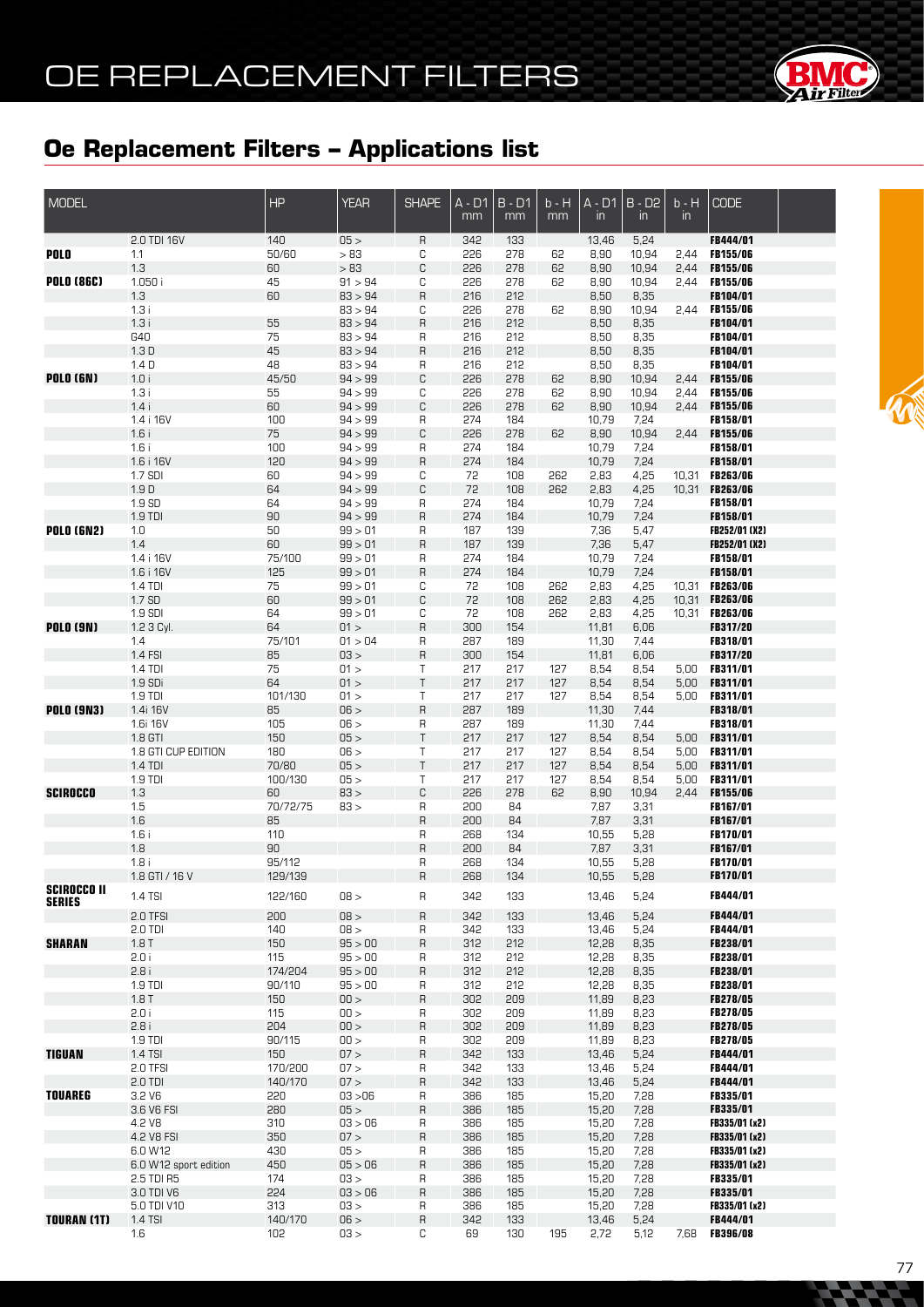**BMC** 

(BK

| <b>MODEL</b>                  |                                 | HP                 | <b>YEAR</b>        | <b>SHAPE</b>      | $\overline{A}$ - D1 | $B - D1$   | $b - H$ | $\overline{A - D1}$ | $B - D2$      | $b - H$       | <b>CODE</b>                 |  |
|-------------------------------|---------------------------------|--------------------|--------------------|-------------------|---------------------|------------|---------|---------------------|---------------|---------------|-----------------------------|--|
|                               |                                 |                    |                    |                   | mm                  | mm         | mm      | in                  | $\mathsf{in}$ | $\mathsf{in}$ |                             |  |
|                               | 1.6 FSI                         | 115                | 03 > 04            | R                 | 300                 | 154        |         | 11,81               | 6,06          |               | FB317/20                    |  |
|                               | 1.6 FSI                         | 115                | 04 >               | R                 | 300                 | 154        |         | 11,81               | 6,06          |               | FB384/20                    |  |
|                               | 2.0 FSI                         | 150                | 03 >               | C                 | 69                  | 130        | 195     | 2,72                | 5,12          | 7,68          | <b>FB396/08</b>             |  |
|                               | 2.0 eco fuel<br>1.9 TDI         | 109<br>90/100/105  | 06 ><br>03 >       | C<br>$\sf R$      | 69<br>342           | 130<br>133 | 195     | 2,72<br>13,46       | 5,12<br>5,24  | 7,68          | <b>FB396/08</b><br>FB444/01 |  |
|                               | 2.0 TDI                         | 136/140/170        | 03 >               | R                 | 342                 | 133        |         | 13,46               | 5,24          |               | <b>FB444/01</b>             |  |
|                               | 2.0 TDI 16V                     | 140                | 03 >               | $\sf B$           | 342                 | 133        |         | 13,46               | 5,24          |               | <b>FB444/01</b>             |  |
| <b>TRANSPORTER</b>            | 1.6 Joker1                      | 50                 | 80 > 87            | R                 | 337                 | 135        |         | 13,27               | 5,31          |               | <b>FB122/01</b>             |  |
|                               | 1.6 Joker3                      | 50                 | 80 > 87            | $\sf B$           | 337                 | 135        |         | 13,27               | 5,31          |               | FB122/01                    |  |
|                               | 1.6 Carvelle                    | 50                 | 80 > 87            | R                 | 337                 | 135        |         | 13,27               | 5,31          |               | <b>FB122/01</b>             |  |
|                               | 1.6 Diesel                      | 50                 | 80 >               | $\sf R$           | 337                 | 135        |         | 13,27               | 5,31          |               | FB122/01                    |  |
| <b>T4 BUS /</b>               | 1.7 Diesel                      |                    | 86 > 87            | R                 | 337                 | 135        |         | 13,27               | 5,31          |               | FB122/01                    |  |
| <b>TRANSPORTER</b>            | 2.0i                            | 84                 | 95 >               | R                 | 278                 | 218        |         | 10,94               | 8,58          |               | FB285/01                    |  |
|                               | 2.5i                            | 115                | 95 >               | R                 | 278                 | 218        |         | 10,94               | 8,58          |               | FB285/01                    |  |
|                               | 2.8 i VR6                       | 140/204            |                    | $\mathsf R$       | 278                 | 218        |         | 10,94               | 8,58          |               | FB285/01                    |  |
|                               | 1.9 TD                          | 68                 | 95 >               | R                 | 278                 | 218        |         | 10,94               | 8,58          |               | FB285/01                    |  |
|                               | 2.4D<br>2.5 TDI                 | 78<br>88/150       | 95 >               | $\mathsf R$<br>R  | 278<br>278          | 218<br>218 |         | 10,94<br>10,94      | 8,58<br>8,58  |               | FB285/01<br>FB285/01        |  |
| <b>T5 TRANSPORTER 2.5 TDI</b> |                                 | 130/174            | 03 >               | $\mathsf{R}$      | 315                 | 190        |         | 12,40               | 7,48          |               | FB271/01                    |  |
|                               |                                 |                    |                    |                   |                     |            |         |                     |               |               |                             |  |
| VOLVO                         |                                 |                    |                    |                   |                     |            |         |                     |               |               |                             |  |
| 740 (744, 745)                | 2.0 i                           | 112                | 89 > 91            |                   | 289                 | 214        |         | 11,38               | 8,43          |               | FB430/01                    |  |
|                               | 2.3i                            |                    | 83 > 92            | R<br>$\mathsf{R}$ | 289                 | 214        |         | 11,38               | 8,43          |               | FB430/01                    |  |
|                               | 2.3 Turbo                       |                    | 86 > 90            | R                 | 336                 | 241        |         | 13,23               | 9,49          |               | FB429/01                    |  |
|                               | 2.4 <sub>D</sub>                | 82                 | 84 > 92            | $\sf B$           | 336                 | 241        |         | 13,23               | 9,49          |               | FB429/01                    |  |
|                               | 2.4 TD                          |                    | 85 > 90            | R                 | 336                 | 241        |         | 13,23               | 9,49          |               | FB429/01                    |  |
| 760 (704, 764)                | 2.3 Turbo                       |                    | 84 > 90            | $\sf B$           | 336                 | 241        |         | 13,23               | 9,49          |               | FB429/01                    |  |
|                               | 2.4 TD                          |                    | 82 > 92            | R                 | 336                 | 241        |         | 13,23               | 9,49          |               | FB429/01                    |  |
| 780                           | 2.9i                            |                    | 87 > 90            | $\sf B$           | 289                 | 214        |         | 11,38               | 8,43          |               | FB430/01                    |  |
| 850                           | $2.0$ i GLT<br>2.0 Turbo 20V T5 | 170<br>210         | 92 ><br>93 >       | R<br>$\mathsf{R}$ | 351<br>351          | 186<br>186 |         | 13,82<br>13,82      | 7,32<br>7,32  |               | FB120/01<br>FB120/01        |  |
|                               | 2.3 Turbo 20V T5                | 225                | 94 >               | R                 | 351                 | 186        |         | 13,82               | 7,32          |               | FB120/01                    |  |
|                               | 2.4 i 20V GLT                   | 170                | 94 >               | $\sf R$           | 351                 | 186        |         | 13,82               | 7,32          |               | FB120/01                    |  |
|                               | $2.5$ i GLT                     | 170                | 92 >               | R                 | 351                 | 186        |         | 13,82               | 7,32          |               | FB120/01                    |  |
|                               | 2.5 TDI                         | 140                | 96 >               | $\mathsf{R}$      | 351                 | 186        |         | 13,82               | 7,32          |               | FB120/01                    |  |
| 940 (944, 945)                | 2.0 i                           | 112                | 92 > 94            | R                 | 289                 | 214        |         | 11,38               | 8,43          |               | <b>FB430/01</b>             |  |
|                               | 2.3i                            |                    | 90 > 98            | $\sf B$           | 289                 | 214        |         | 11,38               | 8,43          |               | <b>FB430/01</b>             |  |
|                               | 2.3 Turbo<br>2.3 ti             | 135                | 91 > 98<br>95 > 98 | R<br>$\sf B$      | 336<br>336          | 241<br>241 |         | 13,23<br>13,23      | 9,49<br>9,49  |               | <b>FB429/01</b><br>FB429/01 |  |
|                               | 2.4 <sub>D</sub>                | 82                 | 90 > 94            | R                 | 336                 | 241        |         | 13,23               | 9,49          |               | <b>FB429/01</b>             |  |
|                               | 2.4 TD                          |                    | 90 > 98            | $\sf B$           | 336                 | 241        |         | 13,23               | 9,49          |               | FB429/01                    |  |
| <b>C30</b>                    | 1.6                             | 100                | 07 <               | R                 | 287                 | 189        |         | 11,30               | 7,44          |               | <b>FB318/01</b>             |  |
|                               | 1.6 16V                         | 100                | 08/07>             | C                 |                     |            |         |                     |               |               | FB559/08                    |  |
|                               | 1.8                             | 125                | 07 <               | R                 | 287                 | 189        |         | 11,30               | 7,44          |               | FB318/01                    |  |
|                               | 1.8 16V                         | 125                | 08/07              | C                 |                     |            |         |                     |               |               | <b>FB559/08</b>             |  |
|                               | 2.0                             | 145                | 07 <               | R                 | 287                 | 189        |         | 11,30               | 7,44          |               | FB318/01                    |  |
|                               | 2.0 16V<br>2.4                  | 145<br>170         | 08/07><br>07 >     | С<br>R            | 235                 | 204        |         | 9,25                | 8,03          |               | FB559/08<br>FB145/01        |  |
|                               | 2.5T5                           | 220                | 07 >               | R                 | 235                 | 204        |         | 9,25                | 8,03          |               | FB145/01                    |  |
|                               | 1.6 <sub>D</sub>                | 110                | 07 <               | R                 | 271                 | 170        |         | 10,67               | 6,69          |               | FB291/01                    |  |
|                               | 1.6D                            | 110                | 08/07>             | C                 |                     |            |         |                     |               |               | FB559/08                    |  |
|                               | 2.0 <sub>D</sub>                | 136                | 06>07/07           | R                 | 284                 | 172        |         | 11,18               | 6,77          |               | <b>FB408/01</b>             |  |
|                               | 2.0 <sub>D</sub>                | 136                | 08/07              | С                 |                     |            |         |                     |               |               | FB559/08                    |  |
|                               | D5 CDPF                         | 180                | 07 >               | Τ                 | 124                 | 266        | 287     | 4,88                | 10,47         |               | 11,30 FB476/20              |  |
| $C$ 70 $I$                    | 2.0<br>2.0T                     | 163<br>180         | 98 > 02<br>98 > 02 | R<br>R            | 351<br>351          | 186<br>186 |         | 13,82<br>13,82      | 7,32<br>7,32  |               | FB120/01<br>FB120/01        |  |
|                               | 2.3                             | 240                | 98 > 02            | R                 | 351                 | 186        |         | 13,82               | 7,32          |               | FB120/01                    |  |
|                               | 2.5                             | 193                | 98 > 02            | R                 | 351                 | 186        |         | 13,82               | 7,32          |               | FB120/01                    |  |
| C 70 II                       | 2.4i                            | 140/170            | 05 >               | $\sf R$           | 235                 | 204        |         | 9,25                | 8,03          |               | FB145/01                    |  |
|                               | 2.5 T5                          | 220                | 05 >               | R                 | 235                 | 204        |         | 9,25                | 8,03          |               | <b>FB145/01</b>             |  |
|                               | D5 CDPF                         | 180                | 06 >               | $\top$            | 124                 | 266        | 287     | 4,88                | 10,47         |               | 11,30 FB476/20              |  |
| <b>S401</b>                   | 1.6 16V                         | 105/109            | 96 > 04            | R                 | 344                 | 169        |         | 13,54               | 6,65          |               | <b>FB119/01</b>             |  |
|                               | 1.8 16V                         | 115/122/125        | 96 > 04<br>96 > 04 | $\sf R$           | 344                 | 169<br>169 |         | 13,54               | 6,65          |               | FB119/01                    |  |
|                               | 2.0 16V<br>2.0 16V T            | 136/140<br>165/200 | 96 > 04            | R<br>R            | 344<br>344          | 169        |         | 13,54<br>13,54      | 6,65<br>6,65  |               | <b>FB119/01</b><br>FB119/01 |  |
|                               | 1.9 TD                          | 102/115            | 96 > 04            | R                 | 344                 | 169        |         | 13,54               | 6,65          |               | FB119/01                    |  |
| <b>S 40 II</b>                | 1.6                             | 100                | 05 > 07            | R                 | 287                 | 189        |         | 11,30               | 7,44          |               | FB318/01                    |  |
|                               | 1.6 16V                         | 100                | 08/07>             | С                 |                     |            |         |                     |               |               | FB559/08                    |  |
|                               | 1.8                             | 125                | 04 > 07            | R                 | 287                 | 189        |         | 11,30               | 7,44          |               | FB318/01                    |  |
|                               | 1.8 16V                         | 125                | 08/07>             | С                 |                     |            |         |                     |               |               | <b>FB559/08</b>             |  |
|                               | 2.0                             | 145                | 07 <               | R                 | 287                 | 189        |         | 11,30               | 7,44          |               | <b>FB318/01</b>             |  |

22 Z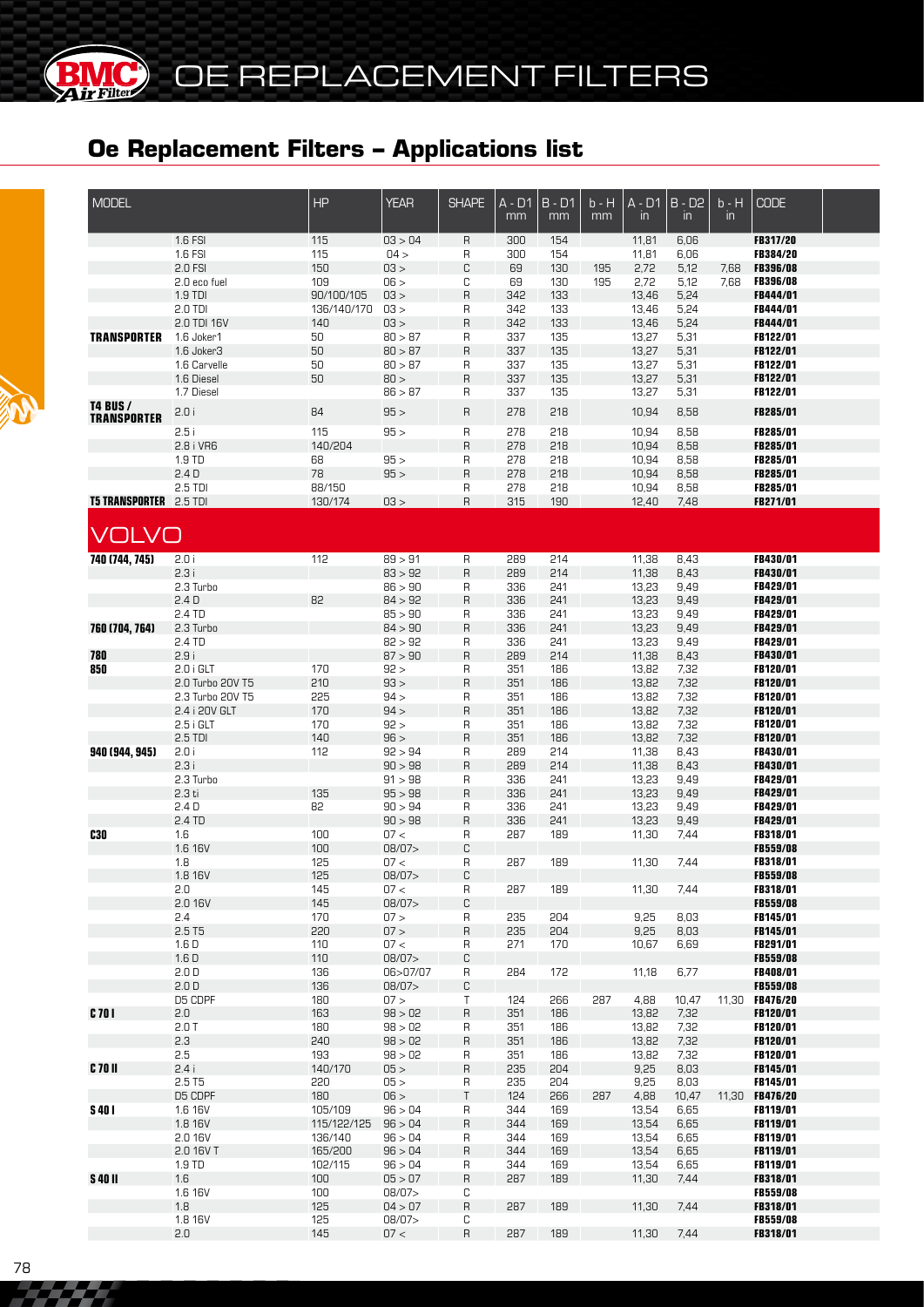

| <b>MODEL</b>  |                        | HP          | <b>YEAR</b>       | <b>SHAPE</b> | $A - D1$<br>mm | $B - D1$<br>mm | $b - H$<br>mm | $A - D1$<br>in | $B - D2$<br>$\mathsf{in}$ | $b - H$<br>in | <b>CODE</b>                        |  |
|---------------|------------------------|-------------|-------------------|--------------|----------------|----------------|---------------|----------------|---------------------------|---------------|------------------------------------|--|
|               |                        |             |                   |              |                |                |               |                |                           |               |                                    |  |
|               | 2.0 16V                | 145         | 08/07>            | С            |                |                |               |                |                           |               | FB559/08                           |  |
|               | 2.4                    | 140/170     | 04 >              | R            | 235            | 204            |               | 9,25           | 8,03                      |               | FB145/01                           |  |
|               | T <sub>5</sub><br>1.6D | 220<br>110  | 04 ><br>05 > 07   | R<br>R       | 235<br>271     | 204<br>170     |               | 9,25<br>10,67  | 8,03<br>6,69              |               | FB145/01<br>FB291/01               |  |
|               | 1.6 <sub>D</sub>       | 110         | 08/07>            | С            |                |                |               |                |                           |               | FB559/08                           |  |
|               | 2.0 <sub>D</sub>       | 136         | 04 > 07/07        | $\sf R$      | 284            | 172            |               | 11,18          | 6,77                      |               | FB408/01                           |  |
|               | 2.0 <sub>D</sub>       | 136         | 08/07>            | С            |                |                |               |                |                           |               | FB559/08                           |  |
|               | D5 CDPF                | 180         | 06 >              | Τ            | 124            | 266            | 287           | 4,88           | 10,47                     | 11,30         | FB476/20                           |  |
| <b>S 60</b>   | 2.0T                   | 180         | 00 >              | R            | 326            | 216            |               | 12,83          | 8,50                      |               | FB257/01                           |  |
|               | 2.3 T5                 | 250         | 00 >              | R            | 326            | 216            |               | 12,83          | 8,50                      |               | FB257/01                           |  |
|               | 2.4                    | 140/170     | 00 >              | R            | 326            | 216            |               | 12,83          | 8,50                      |               | FB257/01                           |  |
|               | 2.4T                   | 200         | 00 >              | $\sf R$      | 326            | 216            |               | 12,83          | 8,50                      |               | FB257/01                           |  |
|               | 2.5 R 6m               | 300         | 00 >              | С            | 77             | 113            | 312           | 3,03           | 4,45                      | 12,28         | FB358/16                           |  |
|               | 2.4D                   | 163         | 00 >              | $\mathsf R$  | 326            | 216            |               | 12,83          | 8,50                      |               | FB257/01                           |  |
|               | 2.4 D <sub>5</sub>     | 185         | 05 >              | Τ            | 225            | 211            | 140           | 8,86           | 8,31                      | 5,51          | FB434/01                           |  |
| <b>S70</b>    | 2.0i                   | 126         | 97 > 00           | $\sf R$      | 351            | 186            |               | 13,82          | 7,32                      |               | FB120/01                           |  |
|               | 2.0T                   | 180         | 97 > 00           | R            | 351            | 186            |               | 13,82          | 7,32                      |               | FB120/01                           |  |
|               | 2.3 T5                 | 239         | 97 > 00           | $\sf R$      | 351            | 186            |               | 13,82          | 7,32                      |               | FB120/01                           |  |
|               | 2.4i                   | 144/170     | 97 > 00           | R            | 351            | 186            |               | 13,82          | 7,32                      |               | FB120/01                           |  |
|               | $2.4$ iT               | 193         | 97 > 00           | $\sf R$      | 351            | 186            |               | 13,82          | 7,32                      |               | FB120/01                           |  |
|               | 2.5 TDI                | 140         | 97 > 00           | R            | 351            | 186            |               | 13,82          | 7,32                      |               | FB120/01                           |  |
| <b>S 80</b>   | 2.0T                   | 163/180     | 98 >              | $\sf R$      | 355<br>355     | 215<br>215     |               | 13,98          | 8,46                      |               | FB250/01                           |  |
|               | 2.4<br>2.4T            | 140/170     | 98 >              | R            | 355            | 215            |               | 13,98<br>13,98 | 8,46                      |               | FB250/01<br>FB250/01               |  |
|               | 2.5T                   | 200<br>210  | 98 ><br>98 >      | $\sf R$      | 355            | 215            |               | 13,98          | 8,46<br>8,46              |               | FB250/01                           |  |
|               | 2.8 T6                 | 272         | 98 >              | R<br>$\sf R$ | 355            | 215            |               | 13,98          | 8,46                      |               | FB250/01                           |  |
|               | 2.9                    | 200         | 98 >              | R            | 355            | 215            |               | 13,98          | 8,46                      |               | FB250/01                           |  |
|               | 2.4 <sub>D5</sub>      | 163         | 01 >              | $\sf R$      | 326            | 216            |               | 12,83          | 8,50                      |               | FB257/01                           |  |
|               | 2.5 TDI                | 140         | 98 >              | R            | 355            | 215            |               | 13,98          | 8,46                      |               | FB250/01                           |  |
| <b>S80 II</b> | 2.5T                   | 200         | 06 >              | $\sf R$      | 235            | 204            |               | 9,25           | 8,03                      |               | FB145/01                           |  |
|               | 4.4 V8                 | 316         | 06 >              | Τ            | 348            | 227            | 127           | 13,70          | 8,94                      | 5,00          | FB477/20                           |  |
|               | 2.4 <sub>D5</sub>      | 185         | 06 >              | T            | 348            | 227            | 127           | 13,70          | 8,94                      | 5,00          | FB477/20                           |  |
| V 40          | 1.6 16V                | 105/109     | 96 >              | R            | 344            | 169            |               | 13,54          | 6,65                      |               | FB119/01                           |  |
|               | 1.8 16V                | 115/122/125 | 96 >              | $\sf R$      | 344            | 169            |               | 13,54          | 6,65                      |               | FB119/01                           |  |
|               | 2.0 16V                | 136/140     | 96 >              | R            | 344            | 169            |               | 13,54          | 6,65                      |               | FB119/01                           |  |
|               | 2.0 16V T              | 165/200     | 96 >              | $\sf R$      | 344            | 169            |               | 13,54          | 6,65                      |               | FB119/01                           |  |
|               | 1.9 TD                 | 102/115     | 96 >              | R            | 344            | 169            |               | 13,54          | 6,65                      |               | FB119/01                           |  |
| V 50          | 1.6                    | 100         | 05 > 07           | R            | 287            | 189            |               | 11,30          | 7,44                      |               | FB318/01                           |  |
|               | 1.6 16V                | 100         | 08/07>            | С            |                |                |               |                |                           |               | FB559/08                           |  |
|               | 1.8<br>1.8 16V         | 125         | 04 > 07<br>08/07> | R            | 287            | 189            |               | 11,30          | 7,44                      |               | FB318/01<br>FB559/08               |  |
|               | 2.0                    | 125<br>145  | 07 <              | С<br>$\sf R$ | 287            | 189            |               | 11,30          | 7,44                      |               | FB318/01                           |  |
|               | 2.0 16V                | 145         | 08/07>            | С            |                |                |               |                |                           |               | FB559/08                           |  |
|               | 2.4                    | 140/170     | 04 >              | $\sf R$      | 235            | 204            |               | 9,25           | 8,03                      |               | FB145/01                           |  |
|               | T <sub>5</sub>         | 220         | 04 >              | R            | 235            | 204            |               | 9,25           | 8,03                      |               | FB145/01                           |  |
|               | 1.6D                   | 110         | 05 > 07           | R            | 271            | 170            |               | 10,67          | 6,69                      |               | FB291/01                           |  |
|               | 1.6 D                  | 110         | 08/07>            | С            |                |                |               |                |                           |               | FB559/08                           |  |
|               | 2.0 <sub>D</sub>       | 136         | 04 > 07           | R            | 284            | 172            |               | 11,18          | 6,77                      |               | FB408/01                           |  |
|               | 2.0 <sub>D</sub>       | 136         | 08/07>            | С            |                |                |               |                |                           |               | FB559/08                           |  |
|               | D5 CDPF                | 180         | 06 >              | T            | 124            | 266            | 287           | 4,88           | 10,47                     | 11,30         | <b>FB476/20</b>                    |  |
| V 70          | 2.0 i                  | 126         | 97 > 00           | R            | 351            | 186            |               | 13,82          | 7,32                      |               | FB120/01                           |  |
|               | 2.0T                   | 180         | 97 > 00           | R            | 351            | 186            |               | 13,82          | 7,32                      |               | FB120/01                           |  |
|               | $2.0$ i T              | 180         | 00 >              | R            | 326            | 216            |               | 12,83          | 8,50                      |               | FB257/01                           |  |
|               | 2.3 T5                 | 239         | 97 > 00           | R            | 351            | 186            |               | 13,82          | 7,32                      |               | FB120/01                           |  |
|               | 2.3 T5                 | 250         | 00 >              | R            | 326            | 216            |               | 12,83          | 8,50                      |               | <b>FB257/01</b>                    |  |
|               | 2.4i                   | 144/170     | 97 > 00           | R            | 351            | 186            |               | 13,82          | 7,32                      |               | FB120/01                           |  |
|               | 2.4i                   | 140/170     | 00 >              | R            | 326            | 216            |               | 12,83          | 8,50                      |               | FB257/01                           |  |
|               | $2.4$ i T<br>$2.4$ iT  | 193         | 97 > 00           | R            | 351            | 186            |               | 13,82          | 7,32                      |               | FB120/01                           |  |
|               | 2.5 R 6m               | 200<br>300  | 00 ><br>100 >     | R<br>C       | 326<br>77      | 216<br>113     | 312           | 12,83<br>3,03  | 8,50<br>4,45              | 12,28         | <b>FB257/01</b><br><b>FB358/16</b> |  |
|               | 2.4 D5                 | 163         | 01 >              | R            | 326            | 216            |               | 12,83          | 8,50                      |               | <b>FB257/01</b>                    |  |
|               | 2.4 D5                 | 185         | 05 >              | Τ            | 225            | 211            | 140           | 8,86           | 8,31                      | 5,51          | FB434/01                           |  |
|               | 2.5 TDI                | 140         | 97 > 00           | R            | 351            | 186            |               | 13,82          | 7,32                      |               | FB120/01                           |  |
|               | 2.5 <sub>D</sub>       | 140         | 00 >              | R            | 326            | 216            |               | 12,83          | 8,50                      |               | FB257/01                           |  |
| V 90          | 2.9i                   |             | 97 > 98           | R            | 289            | 214            |               | 11,38          | 8,43                      |               | FB430/01                           |  |
| <b>XC 70</b>  | 2.5 T AWD              | 210         | 00 > 07           | R            | 326            | 216            |               | 12,83          | 8,50                      |               | FB257/01                           |  |
|               | 2.4 D5 AWD             | 163         | 00 > 07           | R            | 326            | 216            |               | 12,83          | 8,50                      |               | FB257/01                           |  |
|               | 2.4 <sub>D5</sub>      | 185         | 05 > 07           | Τ            | 225            | 211            | 140           | 8,86           | 8,31                      | 5,51          | FB434/01                           |  |
| <b>XC 90</b>  | 2.5 T AWD Geartronic   | 210         | 02 >              | R            | 325            | 215            |               | 12,80          | 8,46                      |               | <b>FB337/01</b>                    |  |
|               | T6 AWD Geartronic      | 272         | 02 >              | $\sf R$      | 325            | 215            |               | 12,80          | 8,46                      |               | <b>FB337/01</b>                    |  |
|               | 4.4 i V8               | 315         | 05 >              | Τ            | 304            | 231            | 129           | 11,97          | 9,09                      | 5,08          | <b>FB433/01</b>                    |  |
|               | 2.4 D5 AWD Geartronic  | 163         | 02 >              | $\sf R$      | 325            | 215            |               | 12,80          | 8,46                      |               | FB337/01                           |  |
|               | 2.4 D <sub>5</sub>     | 185         | 05 >              | Τ            | 225            | 211            | 140           | 8,86           | 8,31                      | 5,51          | <b>FB434/01</b>                    |  |

C. C. C.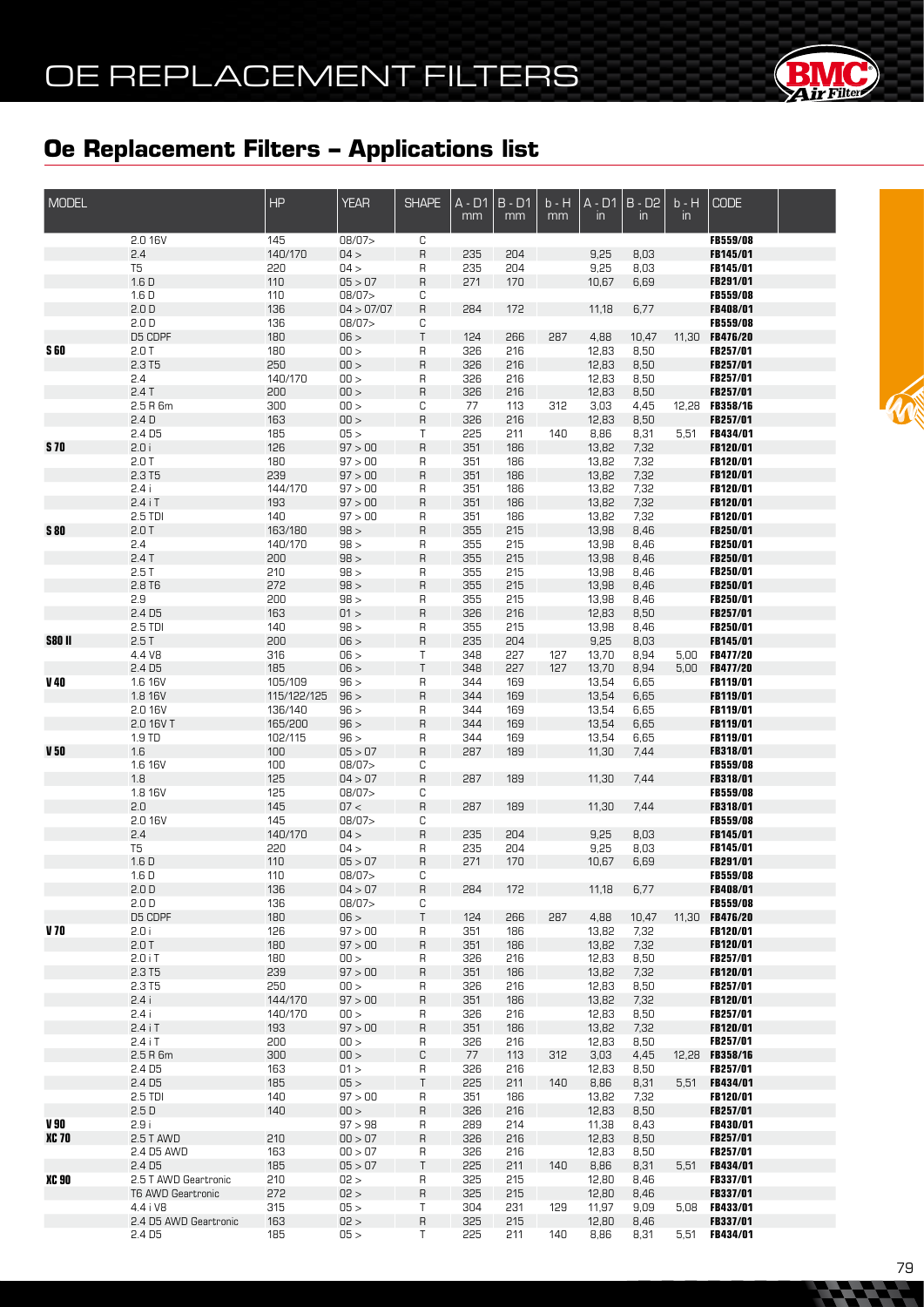

#### **Cylindrical Filters - Dimension**

**BMC** 

EŁ

| <b>SEARCH FROM FILTER DIMENSION</b><br><b>TO BMC CODE</b> |         |          |                 |  |  |  |  |  |  |
|-----------------------------------------------------------|---------|----------|-----------------|--|--|--|--|--|--|
| D1 (mm)                                                   | D2 (mm) | $H$ (mm) | <b>CODE</b>     |  |  |  |  |  |  |
|                                                           | 89      | 135      | FB211/07        |  |  |  |  |  |  |
| 60                                                        | 107     | 150      | FB148/07        |  |  |  |  |  |  |
| 66                                                        | 104     | 333      | FB215/13        |  |  |  |  |  |  |
| 68                                                        | 105     | 268      | FB221/06        |  |  |  |  |  |  |
| 69                                                        | 115     | 142      | <b>FB445/08</b> |  |  |  |  |  |  |
| 72                                                        | 108     | 262      | <b>FB263/06</b> |  |  |  |  |  |  |
| 73                                                        | 108     | 178      | FB183/07        |  |  |  |  |  |  |
| 74                                                        | 111     | 243      | FB146/06        |  |  |  |  |  |  |
| 74                                                        | 111     | 213      | FB220/06        |  |  |  |  |  |  |
| 76                                                        | 165     | 187      | FB507/04        |  |  |  |  |  |  |
| 77                                                        | 107     | 249      | FB329/16        |  |  |  |  |  |  |
| 77                                                        | 108     | 331      | FB406/16        |  |  |  |  |  |  |
| $77 \,$                                                   | 108     | 425      | FB357/16        |  |  |  |  |  |  |
| 77                                                        | 312     | 113      | FB358/16        |  |  |  |  |  |  |
| 80                                                        | 115     | 142      | <b>FB435/08</b> |  |  |  |  |  |  |
| 82                                                        | 119     | 254      | FB198/07        |  |  |  |  |  |  |
| 83                                                        | 130     | 167      | FB495/08        |  |  |  |  |  |  |
| 87                                                        | 138     | 154      | <b>FB544(08</b> |  |  |  |  |  |  |
| 90                                                        | 138     | 185      | <b>FB353/06</b> |  |  |  |  |  |  |
| 90                                                        | 140     | 128      | FB179/07        |  |  |  |  |  |  |
| 90                                                        | 140     | 195      | FB228/07        |  |  |  |  |  |  |
| 90                                                        | 140     | 142      | FB229/07        |  |  |  |  |  |  |
| 90                                                        | 149     | 286      | FB231/07        |  |  |  |  |  |  |
| 90                                                        | 140     | 220      | FB232/07        |  |  |  |  |  |  |
| 91                                                        | 125     | 162      | FB134/06        |  |  |  |  |  |  |
| 91                                                        | 125     | 216      | FB153/06        |  |  |  |  |  |  |
| 91                                                        | 125     | 236      | FB157/06        |  |  |  |  |  |  |
| 91                                                        | 125     | 268      | FB192/06        |  |  |  |  |  |  |
| 91                                                        | 125     | 180      | <b>FB200/06</b> |  |  |  |  |  |  |
| 91                                                        | 125     | 250      | <b>FB243/06</b> |  |  |  |  |  |  |
| 94                                                        | 144     | 139      | FB214/07        |  |  |  |  |  |  |
| 95                                                        | 144     | 260      | <b>FB543/08</b> |  |  |  |  |  |  |
| 103                                                       | 141     | 250      | FB154/06        |  |  |  |  |  |  |
| 106                                                       | 155     | 219      | FB349/12        |  |  |  |  |  |  |
| 108                                                       | 158     | 146      | <b>FB390/06</b> |  |  |  |  |  |  |
| 130                                                       | 158     | 204      | FB380/08        |  |  |  |  |  |  |
| 134                                                       | 159     | 172      | <b>FB533/08</b> |  |  |  |  |  |  |
| 164                                                       | 212     | 108      | <b>FB135/06</b> |  |  |  |  |  |  |
| 210                                                       | 255     | 61       | FB180/07        |  |  |  |  |  |  |
| 226                                                       | 278     | 62       | FB155/06        |  |  |  |  |  |  |
| 242                                                       | 290     | 71       | FB222/06        |  |  |  |  |  |  |
| 242                                                       | 290     | 65       | <b>FB288/06</b> |  |  |  |  |  |  |
| 109x54                                                    | 139x88  | 381      | FB230/16        |  |  |  |  |  |  |
| 109x54                                                    | 139x88  | 495      | FB264/16        |  |  |  |  |  |  |
| 161x54                                                    | 197x87  | 305      | FB416/16        |  |  |  |  |  |  |
|                                                           | 110/168 | 245      | FB454/08        |  |  |  |  |  |  |
|                                                           | 174/101 | 180      | FB422/08        |  |  |  |  |  |  |
| 51                                                        | 204     | 146      | FB344/21        |  |  |  |  |  |  |





222 Z